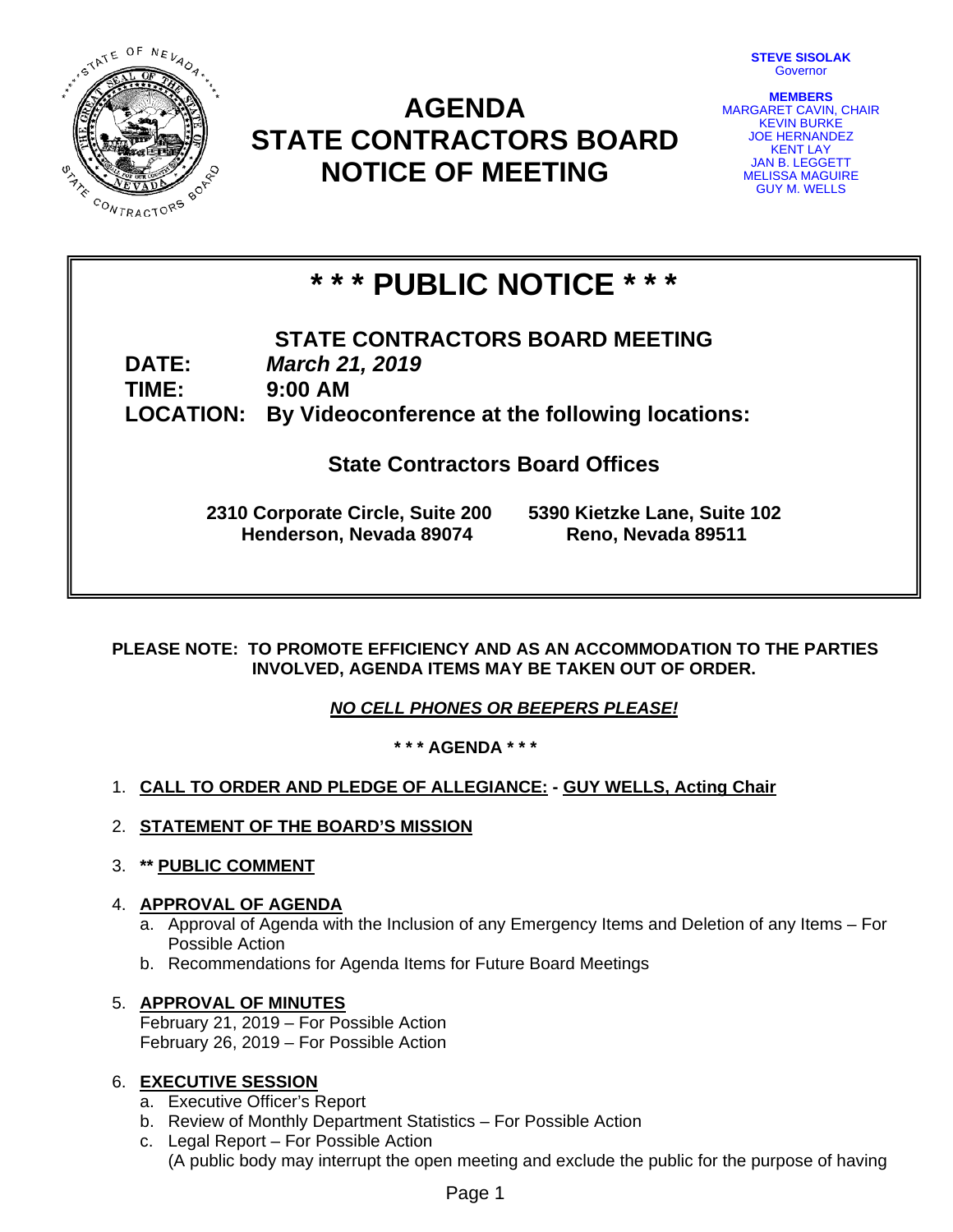an attorney-client discussion of potential and existing litigation pursuant to NRS 241.015(3)(b)(2))

- d. Approval of Proposed Temporary Regulation LCB File No. T002-19 Concerning Permitted Forms of Experience Documentation and Defining Employer-Employee Relationship as used in NRS Chapter 624 – For Possible Action
- e. Legislative Discussion For Possible Action Items for discussion include, but are not limited to the following Bills:
	- AB 25 Makes Various Changes to NRS 624 Regarding Licensure of Contractors Discussion and approval concerning possible amendments to Assembly Bill 25 – For Possible Action
	- AB 26 Related to Residential Construction Recovery Fund
	- AB 27 Related to Cease and Desist Orders
	- AB 29 Related to Contracting Business Discussion and approval concerning possible amendments to Assembly Bill 29 – For Possible Action
	- AB 101 Related to Actions for a Declaratory Judgment
	- AB 162 Related to Governmental Administration
	- SB 14 Related to Removal of Certain Gubernatorial Appointees
- f. Subcommittee Reports Executive Subcommittee, Recovery Fund Subcommittee, Classification/Regulation Subcommittee, Finance Subcommittee.

# 7. **APPROVAL OF CONSENT AGENDA – For Possible Action:**

a. Ratification of Staff Approved License Applications, Changes of Licensure, Reinstatement of Licensure, Voluntary Surrenders (List Attached, Items 1 to 366)

# **NEW LICENSE APPLICATION DENIAL HEARINGS 9:30 A.M.**

- 8. **NEW APPLICATION DENIAL HEARING For Possible Action:** ALL AMERICAN BUILDERS INC. Stephen Edward Thueringer, President Christopher Michael Madsen, Secretary/Proposed Qualified Individual Ricky Leo Bunch, Treasurer
- 9. **NEW APPLICATION DENIAL HEARING For Possible Action:**  AQUA PIRANHA POOLS AND SPAS LLC Robert Anthony Willis, Managing Member/Proposed Qualified Individual Joanne Elizabeth Willis, Managing Member

## 10. **NEW APPLICATION DENIAL HEARING – For Possible Action:** BANGLE CONSTRUCTION LLC John Michael Bangle, Manager/Proposed Qualified Individual Class B-2 (Residential and Small Commercial)

(Portions of this hearing may be closed to the public in accordance with NRS 624.110 (2) to discuss certain financial data related to the applicant.)

# 11. **NEW APPLICATION DENIAL HEARING – For Possible Action:**

MACS PAINTING PROS LLC Mitchell Alan Clay, Managing Member/Proposed Qualifier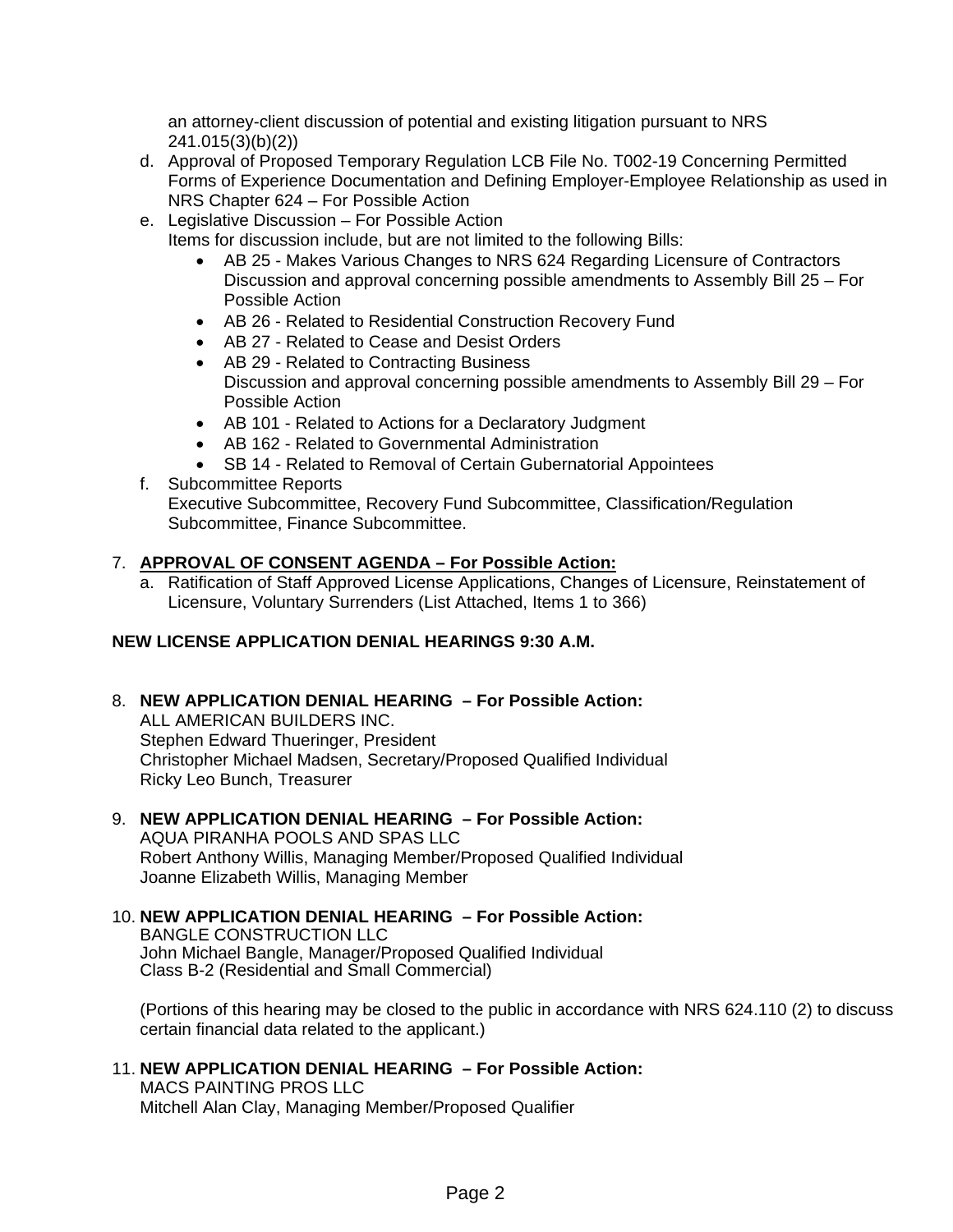# 12. **NEW APPLICATION DENIAL HEARING – For Possible Action:**

RENO ROCK TRANSPORT LLC Gary Earl Archi, Managing Member Paris James Archie, Qualified Individual

# 13. **\*\*PUBLIC COMMENT**

Adjournment – For Possible Action

# **\*\* PUBLIC COMMENT**

Comments from the public are accepted at this time on topics not specifically addressed elsewhere on the agenda. The public may comment by signing-in before speaking during the Public Comment section. The board is precluded from discussing or acting on items raised by Public Comment that are not already on the agenda. *Public Comment will be limited to 5 minutes per person at the discretion of the Chairman.* 

# **NOTICES POSTED AT THE FOLLOWING LOCATIONS**

NEVADA STATE CONTRACTORS BOARD – RENO NEVADA STATE CONTRACTORS BOARD – HENDERSON NEVADA STATE CONTRACTORS BOARD – INTERNET WEBSITE NEVADA PUBLIC NOTICE WEBSITE

> RENO CITY HALL WASHOE COUNTY COURT HOUSE WASHOE COUNTY LIBRARY PASEO VERDE LIBRARY SAWYER STATE BUILDING CLARK COUNTY LIBRARY

# **PLEASE NOTE:**

- 1) Persons/facilities desiring copies of the board's agenda must submit their request in writing every six months.
- 2) With regard to any board meeting, it is possible that an amended notice will be published adding new items to the original agenda. Amended notices will be posted in accordance with the Open Meeting Law: however, they will not be mailed to individuals on the board's mailing list.
- 3) Members of the public who are disabled and require special accommodations or assistance at the meeting are requested to notify the board office in writing at 5390 Kietzke Lane, Suite 102, Reno, NV 89511 or 2310 Corporate Circle, Suite 200, Henderson, NV 89074 or by calling 775-688-1141 or by contacting Crystal Caywood at 702-486-1136 prior to the date of the meeting.
- 4) Pursuant to NRS 241.020(6), please take notice: (1) Items on the agenda may be taken out of order; (2) Two or more agenda items may be combined for consideration; and (3) At any time, items on the agenda may be removed from the agenda or discussion of the items may be delayed.
- 5) Subject to the provisions of NRS 241.050(5), interested parties may request a copy of supporting materials related to this meeting by contacting the following individuals:

Crystal Caywood 2310 Corporate Circle, Suite 200, Henderson, NV 89074 702.486.1136 ccaywood@nscb.state.nv.us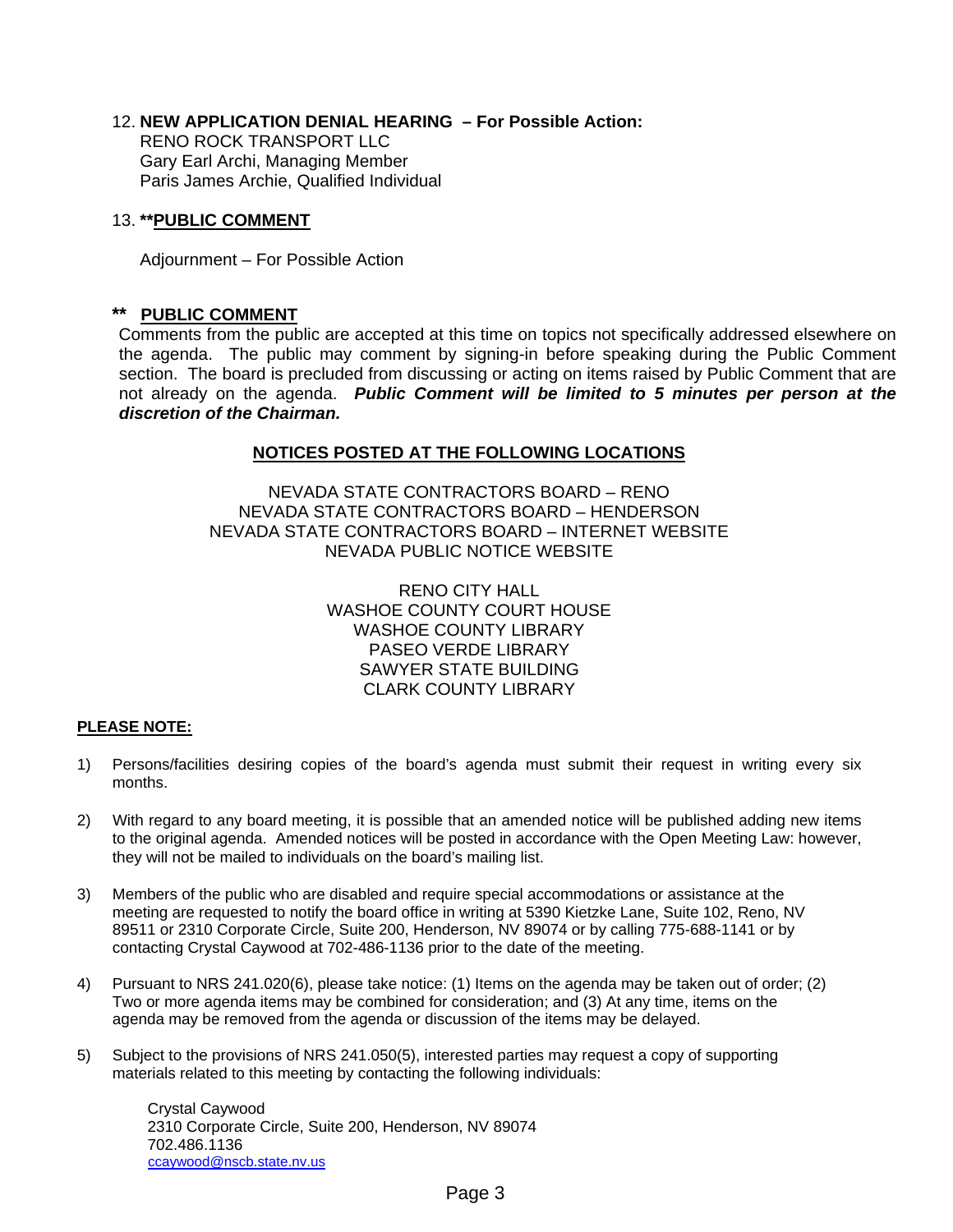Page 1 of 107

## **NEW APPLICATIONS**

# **1 702 HOME SERVICE LLC LAS VEGAS, NV**

BINJAMIN KOHEN Managing Member; AVIV ARON KOHEN, Managing Member; HAIM DICHI, Managing Member

BINJAMIN KOHEN CMS and Trade

CONTRACTORS LICENSE APPLICATION, 1006697

Approved DATE: 03/04/2019

LIMIT: \$10,000.00 BOND: \$2,000.00 CLASS: C3-CARPENTRY

## **2 ADVANTAGE ENTERPRISES SERVICES INC THONOTOSASSA, FL**

ARTURO CORONADO, President; DOLORES GUADALUPE CORONADO, Treasurer; DANIEL JOHN GOINS, Director

DANIEL JOHN GOINS, CMS and Trade

CONTRACTORS LICENSE APPLICATION, 1006189

Approved DATE: 02/28/2019

LIMIT: \$2,500,000.00 BOND: \$30,000.00 CLASS: C2

# **3 ALANS CHIMNEY SWEEP A JS STOVES LLC GARDNERVILLE, NV**

JANA SUE MCKERRIHAN Manager; ALAN LEE MCKERRIHAN Manager; KRYSTLE LEE MCKERRIHAN, Manager; BRIAN LORE MCKERRIHAN, Manager

ALAN LEE MCKERRIHAN Trade; JANA SUE MCKERRIHAN CMS

CONTRACTORS LICENSE APPLICATION, 1006393

Approved DATE: 02/14/2019

LIMIT: \$9,000.00 BOND: \$2,000.00 CLASS: C39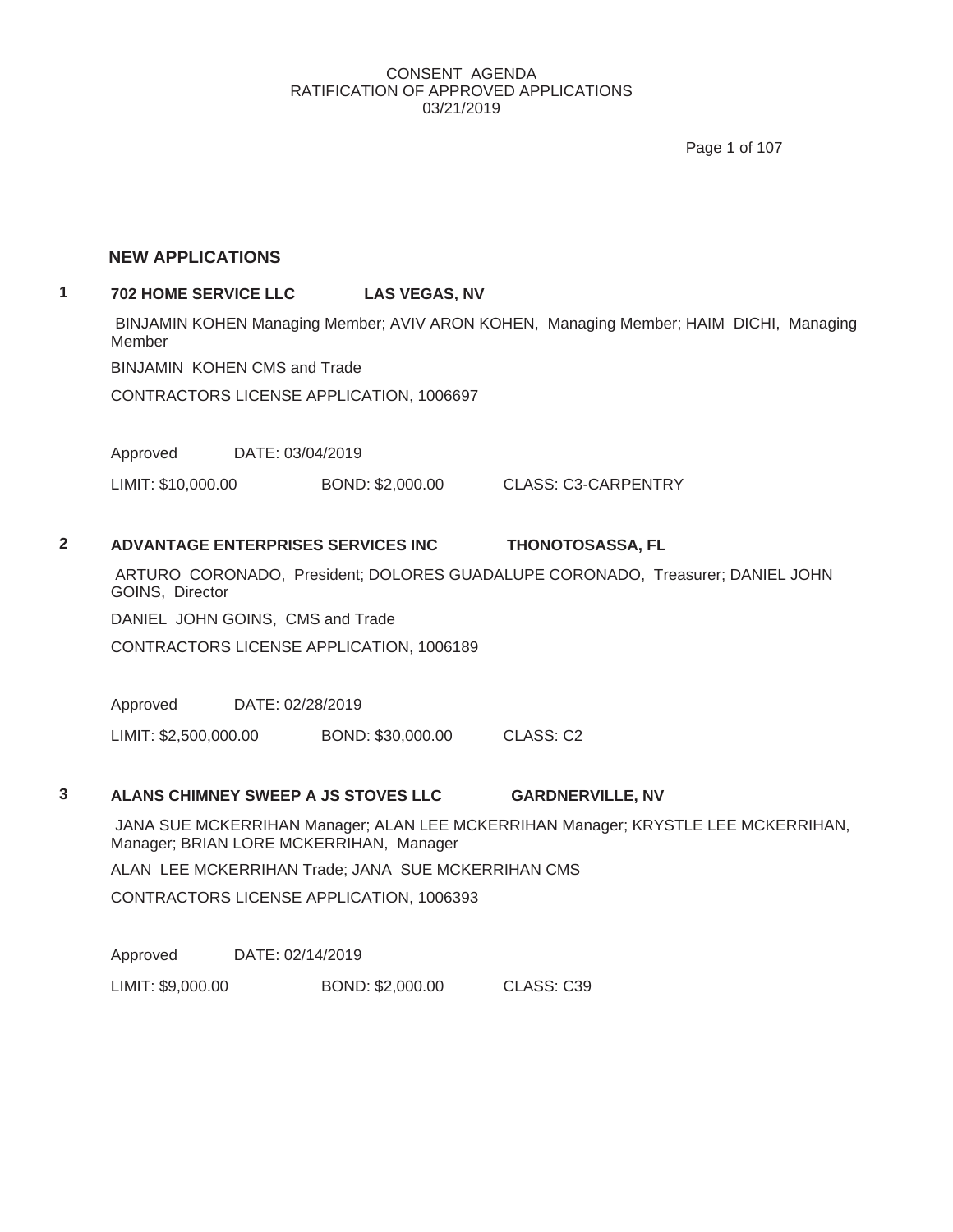# **4 ALASKAN QUALITY SERVICES L V LLC LAS VEGAS, NV** ALASKAN PLUMBING HEATING AND AIR; FULCRUM PARTNERS LLC Manager; TATSUYA ANDREW KAWAI Other CHRISTOPHER RYAN LICHTY CMS and Trade CONTRACTORS LICENSE APPLICATION, 1007100 Approved DATE: 02/15/2019 LIMIT: \$10,000.00 BOND: \$2,000.00 CLASS: C1D-PLUMBING CONTINGENT ON PASSING TRADE EXAM WITHIN 60 DAYS **5 ALBERTO CAMPOS SPARKS, NV** A & J QUALITY HOME SERVICE; ALBERTO CAMPOS-GARCIA, Owner ALBERTO RAMIRO CAMPOS, CMS; ALBERTO CAMPOS-GARCIA, Trade CONTRACTORS LICENSE APPLICATION, 1004774 Approved DATE: 02/14/2019 LIMIT: \$45,000.00 BOND: \$5,000.00 CLASS: C4C; C4E; C4F CONTINGENT UPON PASSING CMS EXAM WITHIN 60 DAYS FS REVIEW **6 ALEX CROUCH ELKO, NV** ALEX CROUCH MILLWORKS; ALEX RAY CROUCH, Owner ALEX RAY CROUCH, CMS and Trade CONTRACTORS LICENSE APPLICATION, 1006262 Approved DATE: 02/08/2019 LIMIT: \$10,000.00 BOND: \$2,000.00 CLASS: C3B CONTINGENT UPON PASSING EXAMS WITHIN 60 DAYS FS REVIEW **7 AMERICAN AIR CONDITIONING HEATING & REFRIGERATION INC LAS VEGAS, NV** HOUSHMAND BAITI President HOUSHMAND BAITI CMS and Trade CONTRACTORS LICENSE APPLICATION, 1006122 Approved DATE: 02/13/2019 LIMIT: \$10,000.00 BOND: \$2,000.00 CLASS: C21B-AIR CONDITIONING Page 2 of 107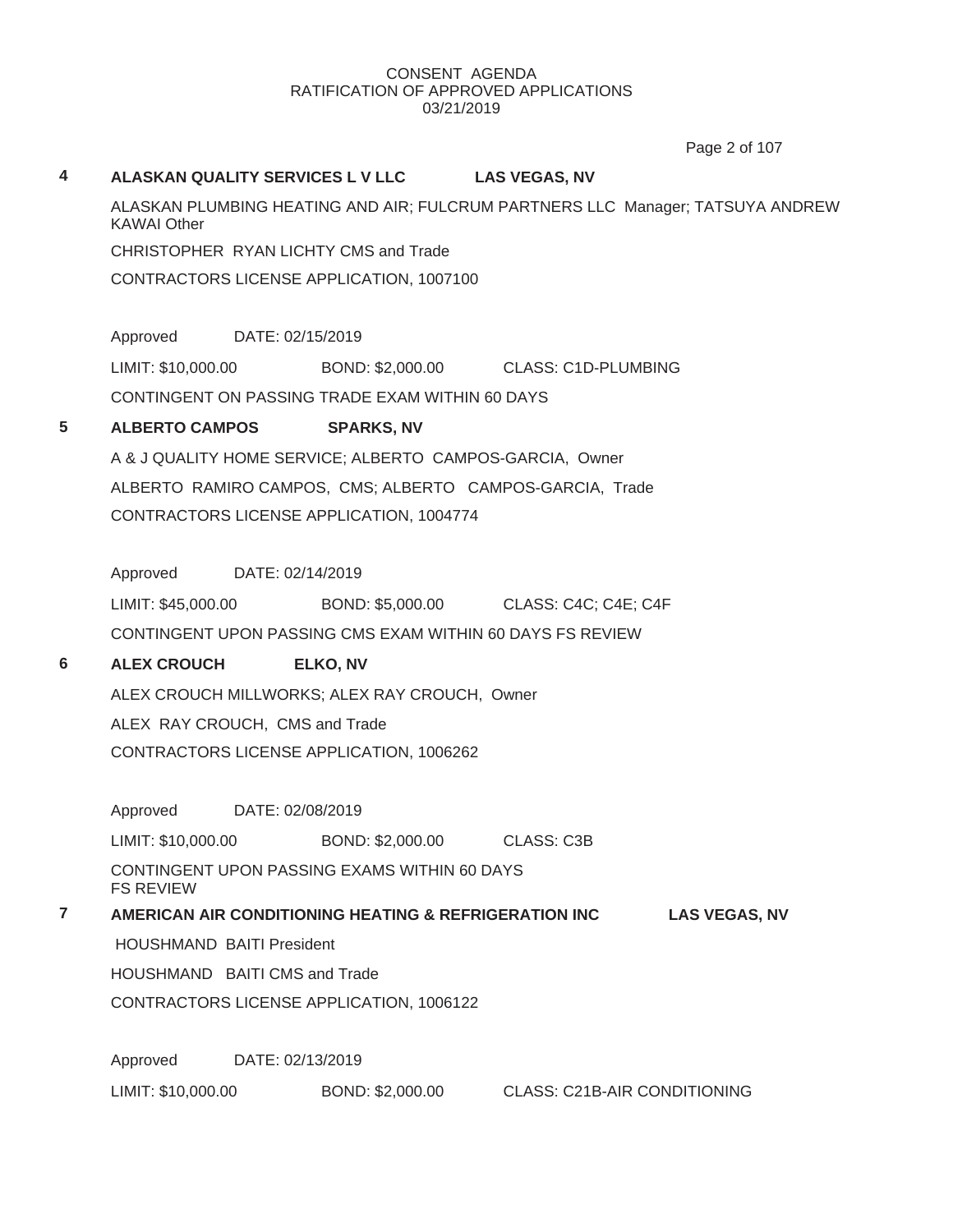Page 3 of 107

| 8  | <b>AMERICAN FLOORING SERVICES INC</b><br><b>POWDER SPRINGS, GA</b>                                     |  |  |  |  |
|----|--------------------------------------------------------------------------------------------------------|--|--|--|--|
|    | JUAN OLVERA, President                                                                                 |  |  |  |  |
|    | JUAN OLVERA, CMS and Trade                                                                             |  |  |  |  |
|    | CONTRACTORS LICENSE APPLICATION, 1006433                                                               |  |  |  |  |
|    |                                                                                                        |  |  |  |  |
|    | Approved<br>DATE: 02/07/2019                                                                           |  |  |  |  |
|    | LIMIT: \$1,500,000.00 BOND: \$30,000.00 CLASS: C16-FINISHING FLOORS                                    |  |  |  |  |
|    | CONTINGENT UPON PASSING CMS EXAM WITHIN 60 DAYS<br><b>FS REVIEW</b>                                    |  |  |  |  |
| 9  | AMERICAN FLOORING SERVICES INC<br><b>POWDER SPRINGS, GA</b>                                            |  |  |  |  |
|    | JUAN OLVERA, President                                                                                 |  |  |  |  |
|    | JUAN OLVERA, CMS and Trade                                                                             |  |  |  |  |
|    | CONTRACTORS LICENSE APPLICATION, 1006435                                                               |  |  |  |  |
|    | Approved<br>DATE: 02/07/2019                                                                           |  |  |  |  |
|    | LIMIT: \$1,500,000.00 BOND: \$30,000.00 CLASS: C20-TILING                                              |  |  |  |  |
|    | CONTINGENT UPON PASSING CMS & TRADE EXAM WITHIN 60 DAYS                                                |  |  |  |  |
|    | <b>FS REVIEW</b>                                                                                       |  |  |  |  |
| 10 | <b>AMUNDSON ROOFING INC</b><br><b>RENO, NV</b>                                                         |  |  |  |  |
|    | <b>CHRISTOPHER PAUL AMUNDSON President</b>                                                             |  |  |  |  |
|    | CHRISTOPHER PAUL AMUNDSON CMS and Trade                                                                |  |  |  |  |
|    | CONTRACTORS LICENSE APPLICATION, 1004868                                                               |  |  |  |  |
|    | Approved<br>DATE: 02/28/2019                                                                           |  |  |  |  |
|    | LIMIT: \$1,000,000.00 BOND: \$30,000.00 CLASS: C15A                                                    |  |  |  |  |
| 11 | AND PLUMBING ONE LLC<br><b>LAS VEGAS, NV</b>                                                           |  |  |  |  |
|    | MARIAN ANDONE, Managing Member                                                                         |  |  |  |  |
|    | MARIAN ANDONE, CMS and Trade                                                                           |  |  |  |  |
|    | CONTRACTORS LICENSE APPLICATION, 1007142                                                               |  |  |  |  |
|    |                                                                                                        |  |  |  |  |
|    | Approved<br>DATE: 02/07/2019                                                                           |  |  |  |  |
|    | LIMIT: \$40,000.00<br>BOND: \$5,000.00 CLASS: C-1 PLUMBING AND HEATING                                 |  |  |  |  |
|    | CONTINGENT UPON PASSING REQUIRED CMS AND TRADE EXAMS WITHIN SIXTY (60) DAYS<br><b>FINANCIAL REVIEW</b> |  |  |  |  |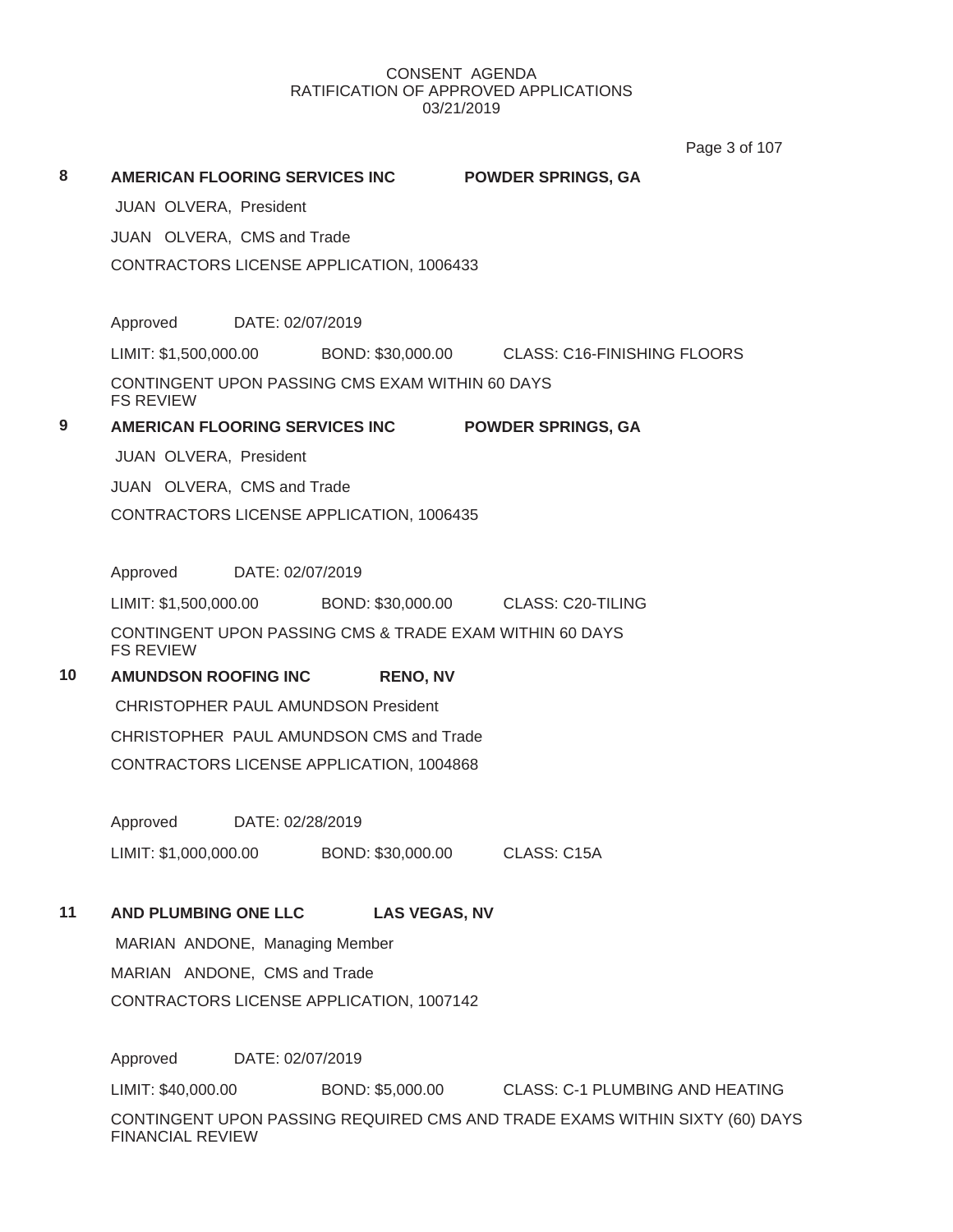Page 4 of 107

| 12 | ANGEL LEONIDAS MEZA RAMIREZ<br><b>CARSON CITY, NV</b> |                  |                                              |                                                                                 |  |
|----|-------------------------------------------------------|------------------|----------------------------------------------|---------------------------------------------------------------------------------|--|
|    | PIONEER AIR; ANGEL LEONIDAS MEZA RAMIREZ Owner        |                  |                                              |                                                                                 |  |
|    |                                                       |                  |                                              | ANGEL LEONIDAS MEZA RAMIREZ Trade; FRANCISCO JAVIER MENDOZA, CMS                |  |
|    |                                                       |                  | CONTRACTORS LICENSE APPLICATION, 1007012     |                                                                                 |  |
|    |                                                       |                  |                                              |                                                                                 |  |
|    | Approved                                              | DATE: 02/28/2019 |                                              |                                                                                 |  |
|    | LIMIT: \$10,000.00                                    |                  | BOND: \$2,000.00 CLASS: C21B                 |                                                                                 |  |
|    | <b>FS REVIEW</b><br>MUST CHANGE NAME                  |                  | CONTINGENT UPON PASSING EXAMS WITHIN 60 DAYS |                                                                                 |  |
| 13 |                                                       |                  | <b>BASKERVILLE PARSONS CONTRACTORS INC</b>   | <b>FOLSOM, CA</b>                                                               |  |
|    | ALLEN PARSONS, Director                               |                  |                                              | TIM CHRISTOPHER BASKERVILLE, President; KAREN SUZANNE PARSONS, Secretary; SHAWN |  |
|    |                                                       |                  | TIM CHRISTOPHER BASKERVILLE, CMS and Trade   |                                                                                 |  |
|    |                                                       |                  | CONTRACTORS LICENSE APPLICATION, 1005607     |                                                                                 |  |
|    |                                                       |                  |                                              |                                                                                 |  |
|    | Approved                                              | DATE: 02/25/2019 |                                              |                                                                                 |  |
|    | LIMIT: \$1,500,000.00                                 |                  | BOND: \$30,000.00 CLASS: C1                  |                                                                                 |  |
|    |                                                       |                  |                                              | THIS APPROVAL IS CONTINGENT UPON PASSING CMS AND TRADE EXAMS WITHIN 60 DAYS     |  |
| 14 | <b>BEAUTIFUL HOME LLC</b>                             |                  | <b>LAS VEGAS, NV</b>                         |                                                                                 |  |
|    | DESERT GREENSCAPES; STEVE HERBERT HOFSAESS Manager    |                  |                                              |                                                                                 |  |
|    | STEVE HERBERT HOFSAESS CMS and Trade                  |                  |                                              |                                                                                 |  |
|    |                                                       |                  | CONTRACTORS LICENSE APPLICATION, 1005772     |                                                                                 |  |
|    |                                                       |                  |                                              |                                                                                 |  |
|    | Approved                                              | DATE: 02/15/2019 |                                              |                                                                                 |  |
|    | LIMIT: \$50,000.00                                    |                  | BOND: \$5,000.00                             | CLASS: C-10 LANDSCAPE CONTRACTING                                               |  |
|    |                                                       |                  |                                              |                                                                                 |  |
| 15 | <b>BRUCE THOMPSON PLUMBING LLC</b>                    |                  |                                              | ST GEORGE, UT                                                                   |  |
|    |                                                       |                  | BATH PLANET; BRUCE ALLEN THOMPSON, Manager   |                                                                                 |  |
|    |                                                       |                  | BRUCE ALLEN THOMPSON, CMS and Trade          |                                                                                 |  |
|    |                                                       |                  | CONTRACTORS LICENSE APPLICATION, 1006400     |                                                                                 |  |
|    |                                                       |                  |                                              |                                                                                 |  |

Approved DATE: 02/15/2019 LIMIT: \$10,000.00 BOND: \$2,000.00 CLASS: C-19C ARTIFICIAL OR CULTURED

MARBLE

FINANCIAL REVIEW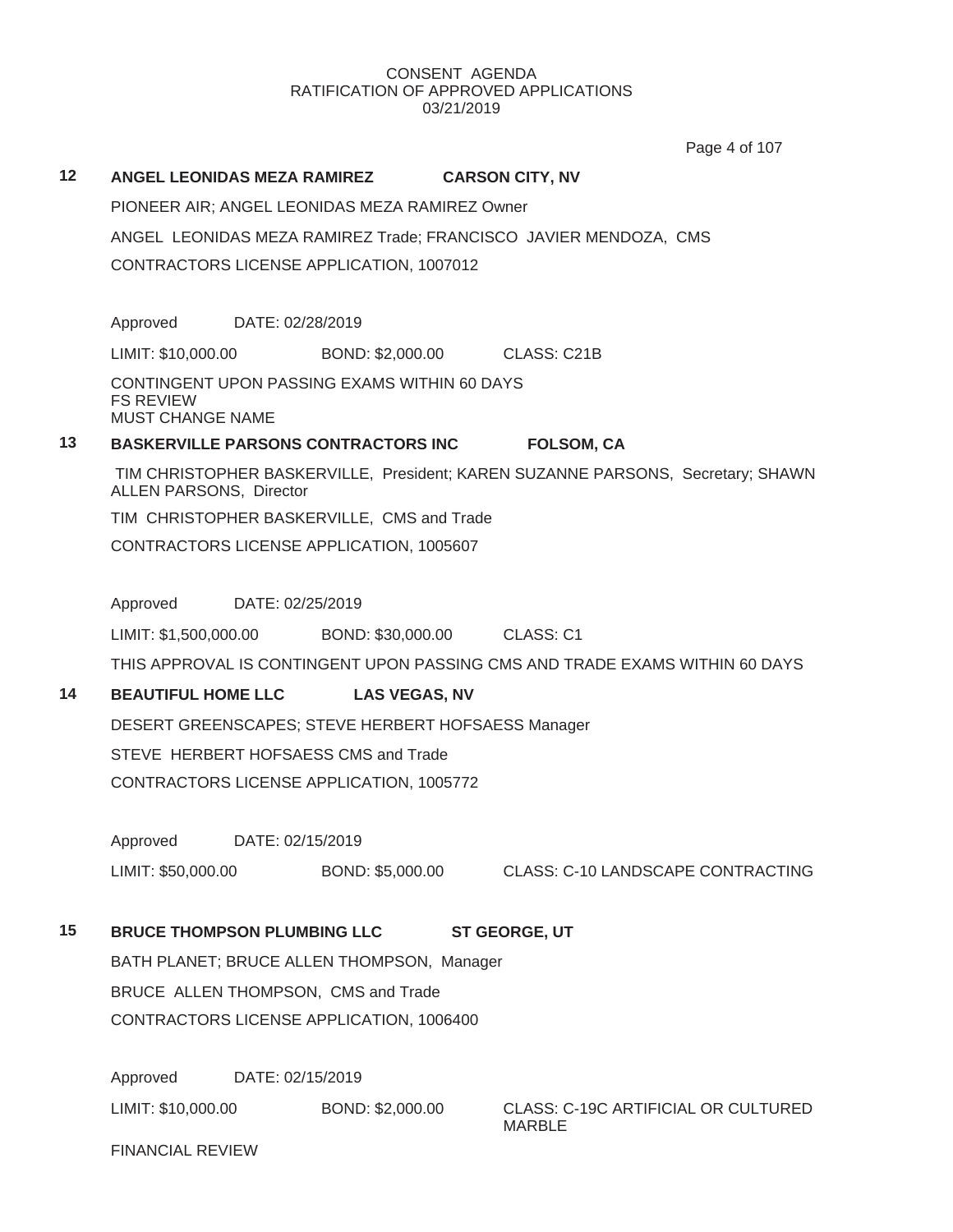Page 5 of 107

### **16 BUILDER SERVICES GROUP INC DAYTONA BEACH, FL**

SILVER STATE SPECIALTIES; ROBERT MATTHEW BUCK President; WALTER JOE JACUMIN, JR Secretary; GEORGE MICHAEL SELLEW Treasurer

MICHAEL TIMOTHY KING CMS and Trade

CONTRACTORS LICENSE APPLICATION, 1007299

Approved DATE: 03/04/2019

LIMIT: Unlimited BOND: \$50,000.00 CLASS: C8-GLASS AND GLAZING

# **17 C C R ROOFING LLC CARSON CITY, NV**

CESAR JENARO CID-RODRIGUEZ, Managing Member CESAR JENARO CID-RODRIGUEZ, CMS and Trade CONTRACTORS LICENSE APPLICATION, 1006749

Approved DATE: 02/08/2019

LIMIT: \$10,000.00 BOND: \$2,000.00 CLASS: C15A

CONTINGENT UPON PASSING TRADE EXAM WITHIN 60 DAYS FS REVIEW

# **18 CEIRRA STORM INC WINNEMUCCA, NV**

ROCKIE SHAWN SIMPSON, President; MELISSA NICOLE SIMPSON, Secretary MELISSA NICOLE SIMPSON, CMS; ROCKIE SHAWN SIMPSON, Trade CONTRACTORS LICENSE APPLICATION, 1005296

Approved DATE: 02/08/2019 LIMIT: \$10,000.00 BOND: \$2,000.00 CLASS: C4A; C4E CONTINGENT UPON PASSING EXAMS WITHIN 60 DAYS FS REVIEW

# **19 CLASS A ROOFING LLC INCLINE VILLAGE, NV**

MICHAEL SCOTT HUDSON Manager MICHAEL SCOTT HUDSON CMS and Trade CONTRACTORS LICENSE APPLICATION, 1006744

Approved DATE: 02/25/2019

LIMIT: \$1,500,000.00 BOND: \$30,000.00 CLASS: C15A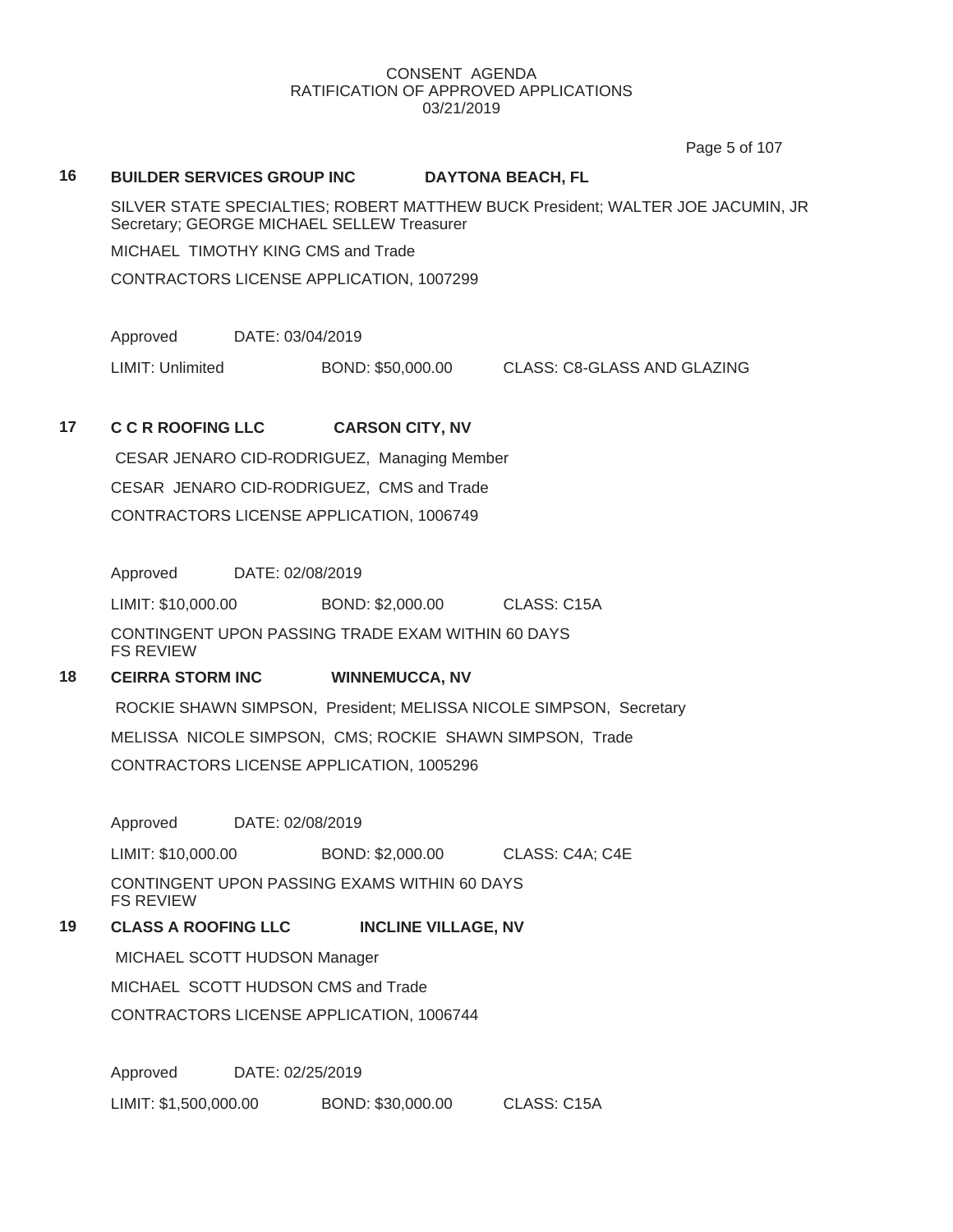Page 6 of 107

**20 COMPLETE PLUMBING SOLUTIONS LLC LAS VEGAS, NV** STOYAN DIMCHEV GEORGIEV, Manager MLADEN STOYTCHEV MLADENOV CMS and Trade CONTRACTORS LICENSE APPLICATION, 1006630 Approved DATE: 02/15/2019 LIMIT: \$50,000.00 BOND: \$5,000.00 CLASS: C1D-PLUMBING F/S REVIEW **21 CONSCIOUS ENVIRONMENTS INC YORBA LINDA, CA** JOSHUA SCOT DUNCAN, President JOSHUA SCOT DUNCAN, CMS and Trade CONTRACTORS LICENSE APPLICATION, 1006054 Approved DATE: 02/08/2019 LIMIT: \$600,000.00 BOND: \$20,000.00 CLASS: A10 THIS APPROVAL IS CONTINGENT UPON PROVIDING A FINANCIAL STATEMENT AND BANK VERIFICATION ANNUALLY FOR THE FIRST TWO YEARS OF LICENSURE PURSUANT TO NRS 624.264 AND PASSING THE CMS AND TRADE EXAMS WITHIN 60 DAYS **22 COVENANT MECHANICAL SERVICES INC LAS VEGAS, NV** JOHN EDWARD LEE, President JOHN EDWARD LEE, CMS and Trade CONTRACTORS LICENSE APPLICATION, 1007226 Approved DATE: 02/15/2019 LIMIT: \$130,000.00 BOND: \$10,000.00 CLASS: C-21 REFRIGERATION AND AIR CONDITIONING CONTINGENT UPON PASSING REQUIRED CMS AND TRADE EXAMS WITHIN SIXTY (60) DAYS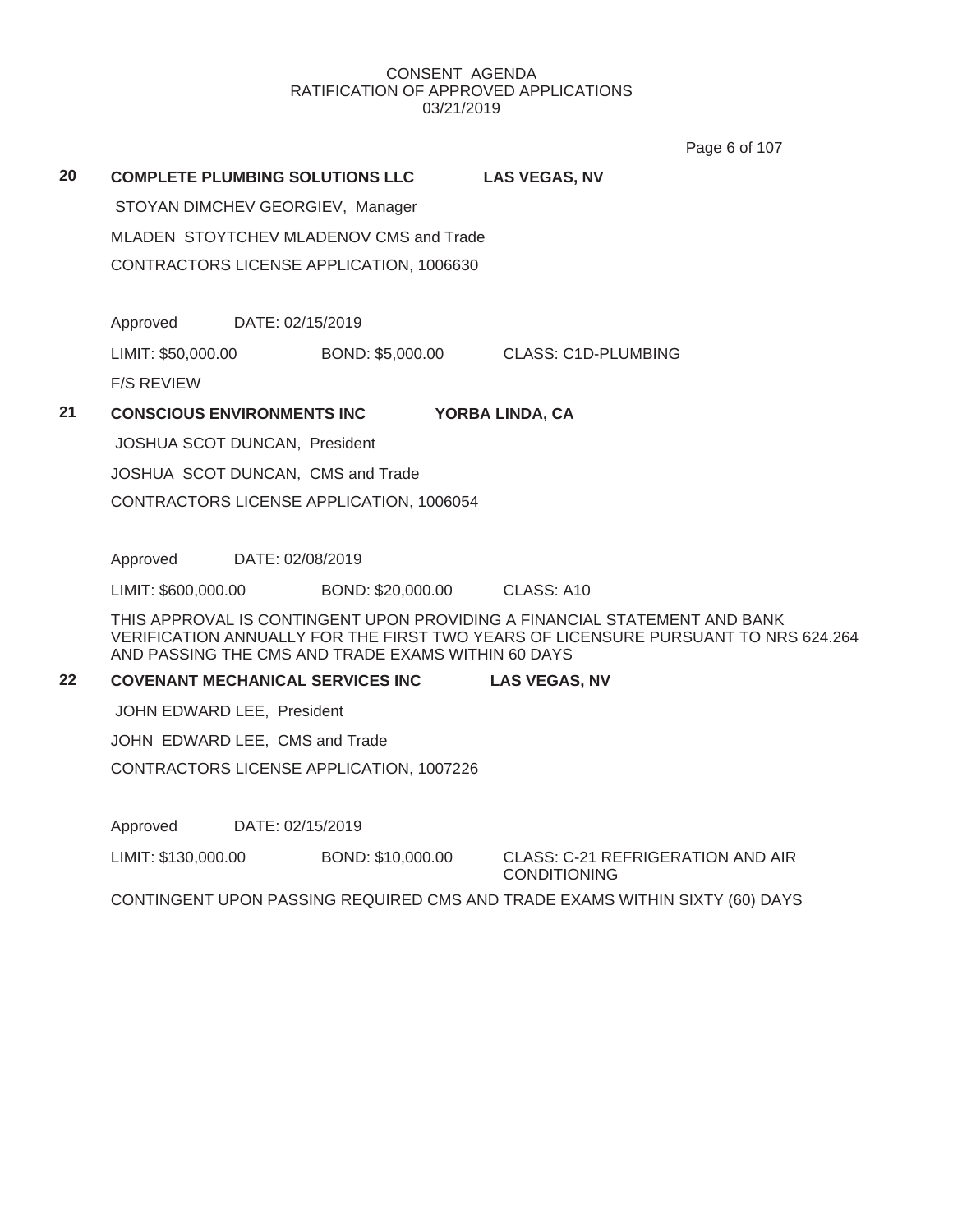Page 7 of 107

# **23 COYOTE CREEK LLC GARDNERVILLE, NV**

MATTHEW JASON BEATY Manager; KRISTINA LOUISE BEATY, Manager

MATTHEW JASON BEATY CMS and Trade

CONTRACTORS LICENSE APPLICATION, 1007053

Approved DATE: 03/06/2019

LIMIT: \$1,250,000.00 BOND: \$30,000.00 CLASS: C3

CONTINGENT UPON PASSING TRADE EXAM WITHIN 60 DAYS FS REVIEW

# **24 D S KOOKER LLC LAS VEGAS, NV**

BONNIE JEAN KOOKER Manager; DALE STEPHEN KOOKER Manager

DALE STEPHEN KOOKER CMS and Trade

CONTRACTORS LICENSE APPLICATION, 1007113

Approved DATE: 02/20/2019

LIMIT: \$5,000,000.00 BOND: \$50,000.00 CLASS: C-3 CARPENTRY, MAINTENANCE, AND MINOR REPAIRS

# **25 DIRT DIGGER LTD RENO, NV**

ALEXANDER BERTRAND PECK, Managing Member; EDYL ZARAH YMALAY MAGDAMO PECK, Managing Member

EDYL ZARAH YMALAY MAGDAMO PECK, CMS; ALEXANDER BERTRAND PECK, Trade

CONTRACTORS LICENSE APPLICATION, 1007061

Approved DATE: 02/28/2019

LIMIT: \$45,000.00 BOND: \$5,000.00 CLASS: A7

CONTINGENT UPON PASSING EXAMS WITHIN 60 DAYS FS REVIEW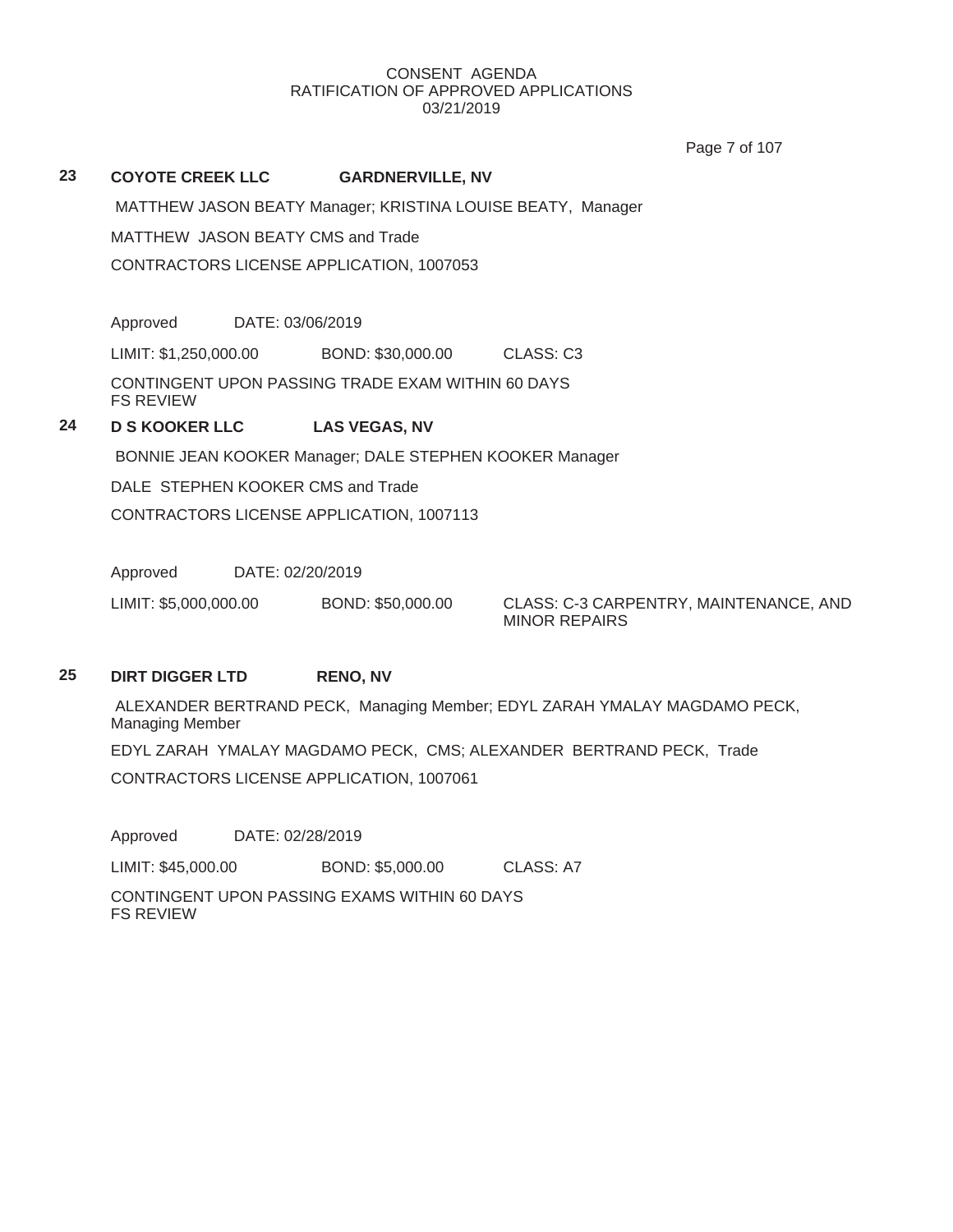**26 DRYWALL EMPIRE LLC LAS VEGAS, NV** NUVIA YADIRA RANGEL, Manager; RODOLFO RODRIGUEZ-BIVAR, Manager NUVIA YADIRA RANGEL, CMS; RODOLFO RODRIGUEZ-BIVAR, Trade CONTRACTORS LICENSE APPLICATION, 1006044 Approved DATE: 02/25/2019 LIMIT: \$45,000.00 BOND: \$5,000.00 CLASS: C3C-INSULATION & WEATHER STRIPPING C3E-DRYWALL CONTINGENT ON PASSING CMS EXAM WITHIN 60 DAYS F/S REVIEW **27 DUBTILE CORPORATION MINDEN, NV** TROY ROBERT WILKEN President TROY ROBERT WILKEN CMS and Trade CONTRACTORS LICENSE APPLICATION, 1004643 Approved DATE: 02/14/2019 LIMIT: \$50,000.00 BOND: \$5,000.00 CLASS: C20 **28 DYER CORP SPARKS, NV** DYER ALL TERRAIN EXCAVATION; RUSS LEE DYER President; STEFAN WILLIAM GLANDER Secretary Page 8 of 107

STEFAN WILLIAM GLANDER CMS and Trade

CONTRACTORS LICENSE APPLICATION, 1004931

Approved DATE: 02/14/2019

LIMIT: \$45,000.00 BOND: \$5,000.00 CLASS: A7

# **29 F D H INFRASTRUCTURE SERVICES LLC RALEIGH, NC**

F D H INTERMEDIATE HOLDCO LLC Manager; DONALD THOMPSON DOTY Other DONALD THOMPSON DOTY CMS and Trade CONTRACTORS LICENSE APPLICATION, 1003932

Approved DATE: 02/13/2019 LIMIT: \$45,000.00 BOND: \$5,000.00 CLASS: A25-TELECOMMUNICATION TOWERS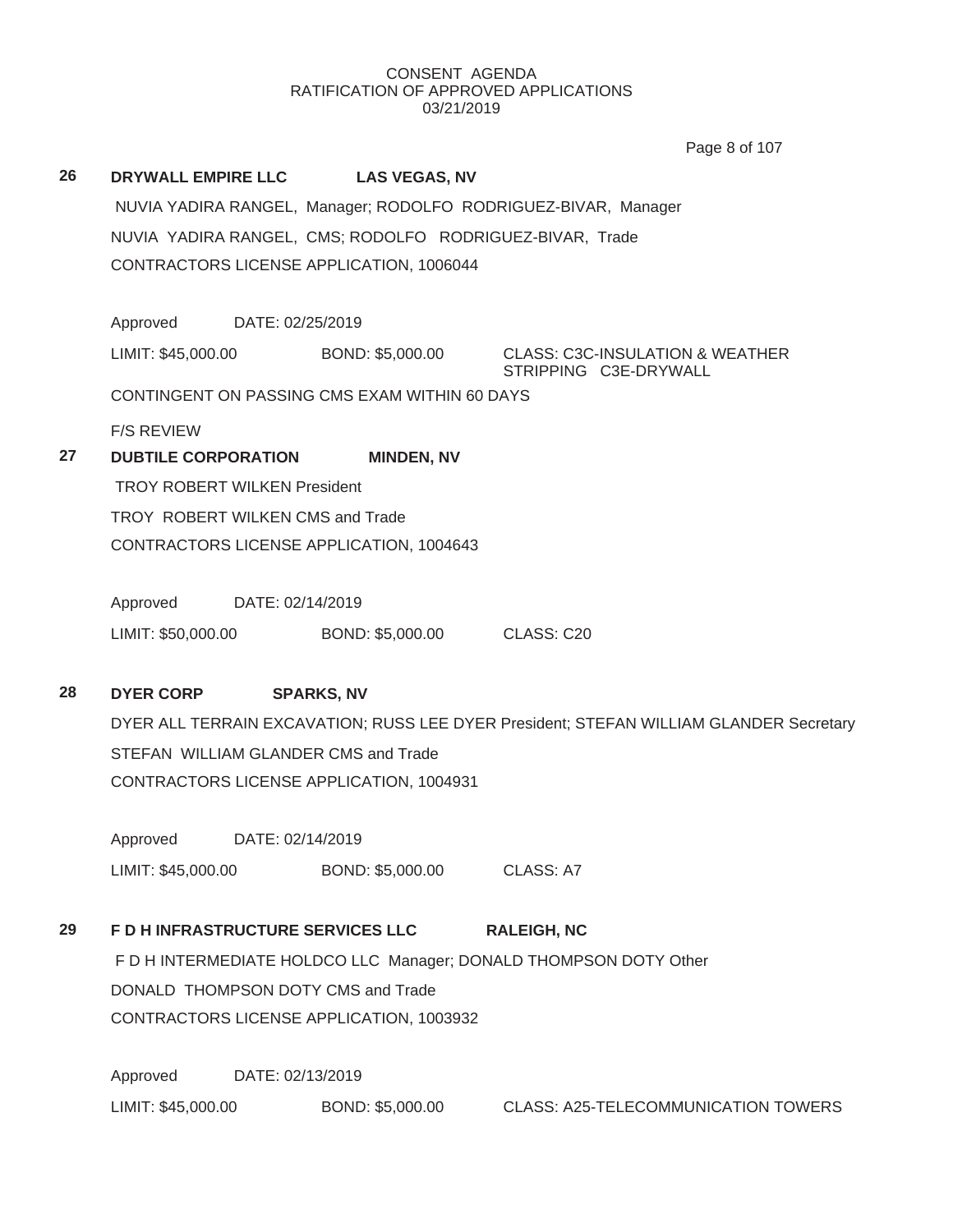Page 9 of 107

**30 FLETCHER ROOFING AND SIDING INC RENO, NV** LUKE WESLEY FLETCHER President; ADRIENNE LINDSEY FLETCHER Secretary/Treasurer LUKE WESLEY FLETCHER CMS and Trade CONTRACTORS LICENSE APPLICATION, 1006398 Approved DATE: 02/08/2019 LIMIT: \$245,000.00 BOND: \$15,000.00 CLASS: B2 **31 FREEDOM MASONRY LLC LAS VEGAS, NV** ISREAL ENRIQUE PINEDA, Managing Member EDUARDO ORNELAS-GARCIA, Trade; ISREAL ENRIQUE PINEDA, CMS CONTRACTORS LICENSE APPLICATION, 1007072 Approved DATE: 02/19/2019 LIMIT: \$25,000.00 BOND: \$5,000.00 CLASS: C-18 MASONRY CONTINGENT ON PASSING CMS/TRADE EXAMS WITHIN 60 DAYS F/S REVIEW **32 G C S INC OCEANSIDE, CA** GLOBAL CONSTRUCTION SERVICES; BRAD KEVIN BLOCK, President BRAD KEVIN BLOCK, CMS and Trade CONTRACTORS LICENSE APPLICATION, 1004966 Approved DATE: 03/04/2019 LIMIT: \$550,000.00 BOND: \$20,000.00 CLASS: B-GENERAL BUILDING CONTINGENT ON PASSING CMS EXAM WITHIN 60 DAYS **33 G D S PAVERS LLC RENO, NV** LESLIE GUTIERRES GUIZADO, Manager; DAVID GUTIERREZ, Manager LESLIE GUTIERRES GUIZADO, CMS and Trade CONTRACTORS LICENSE APPLICATION, 1006739 Tabled DATE: 02/25/2019 LIMIT: \$0.00 BOND: \$0.00 CLASS: C5 RESOLUTION OF OPEN COMPLAINT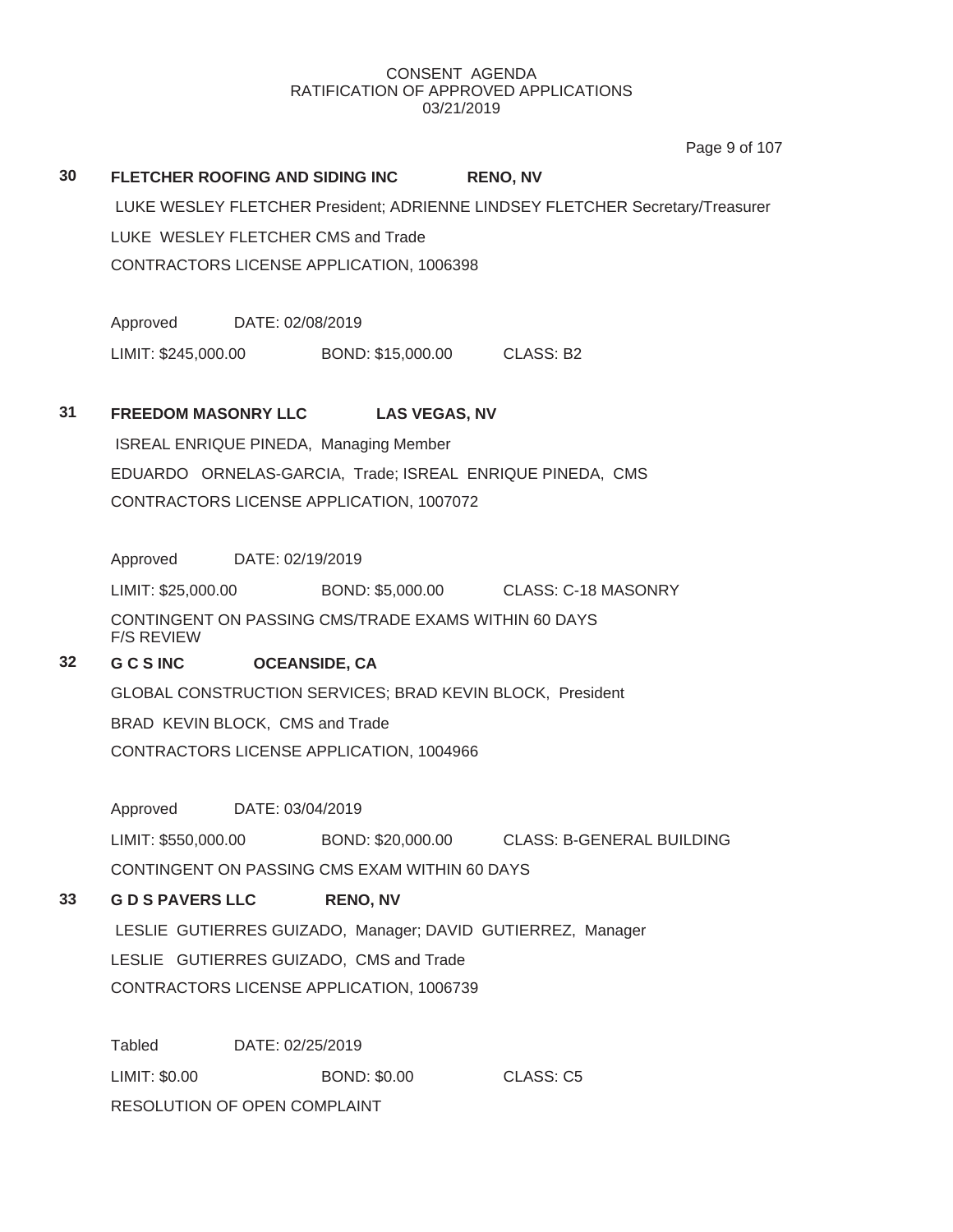Page 10 of 107

# LUIS ENRIQUE MACIAS-HERNANDEZ, Managing Member LUIS ENRIQUE MACIAS-HERNANDEZ, CMS and Trade CONTRACTORS LICENSE APPLICATION, 1007340 Approved DATE: 02/26/2019 LIMIT: \$245,000.00 BOND: \$15,000.00 CLASS: C18-MASONRY CONTINGENT ON PASSING CMS EXAM WITHIN 60 DAYS F/S REVIEW **35 GALAXY BUILDERS GROUP INC BUENA PARK, CA** JOSE ARIEL SANCHEZ JR, President; MAYTE SANCHEZ, Secretary; JOSE ARIEL SANCHEZ, III **Treasurer** JOSE ARIEL SANCHEZ, III CMS and Trade CONTRACTORS LICENSE APPLICATION, 1006102 Approved DATE: 02/28/2019 LIMIT: \$250,000.00 BOND: \$15,000.00 CLASS: C2 **36 GALAXY BUILDERS GROUP INC BUENA PARK, CA** JOSE ARIEL SANCHEZ JR, President; MAYTE SANCHEZ, Secretary; JOSE ARIEL SANCHEZ, III **Treasurer** JOSE ARIEL SANCHEZ, III CMS and Trade CONTRACTORS LICENSE APPLICATION, 1006103 Approved DATE: 02/28/2019 LIMIT: \$250,000.00 BOND: \$15,000.00 CLASS: B2 **37 GALAXY ELECTRIC NV LLC HENDERSON, NV** STEVEN MARTIN KMET, Managing Member

STEVEN MARTIN KMET, CMS and Trade CONTRACTORS LICENSE APPLICATION, 1005887

**34 G M H MASONRY LLC LAS VEGAS, NV**

Approved DATE: 02/28/2019 LIMIT: \$10,000.00 BOND: \$2,000.00 CLASS: C2A CONTINGENT UPON PASSING TRADE EXAM WITHIN 60 DAYS, FS REVIEW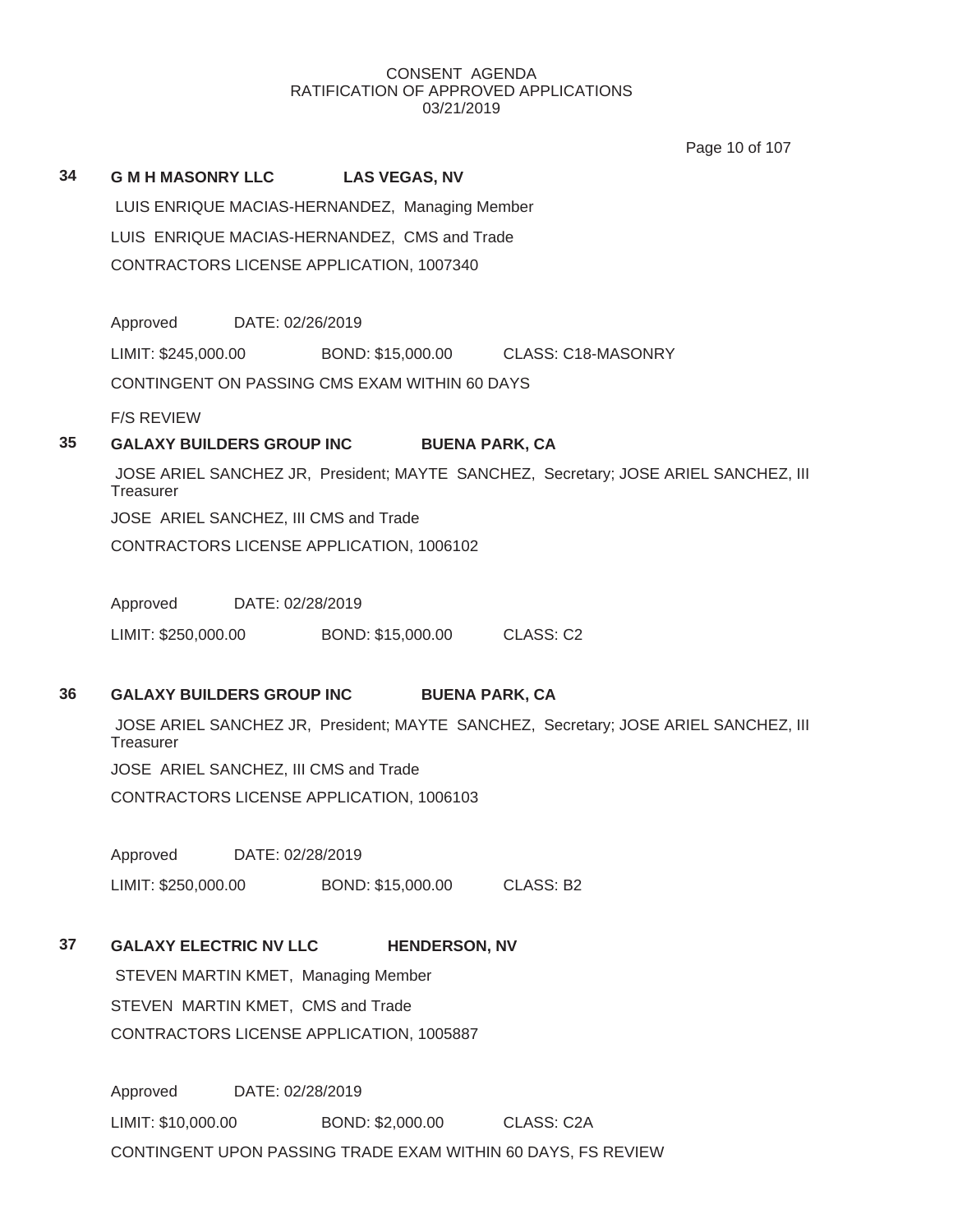Page 11 of 107

#### **38 GO ECCO CLIMATE CONTROL LLC HENDERSON, NV**

JERRY VERNON DORSEY, JR Managing Member; ADELAIDA MAJORS, Managing Member; MARSHALL JOSEPH MAJORS, Managing Member

JERRY VERNON DORSEY, JR Trade; ADELAIDA MAJORS, CMS

CONTRACTORS LICENSE APPLICATION, 1007423

Approved DATE: 03/04/2019

LIMIT: \$50,000.00 BOND: \$5,000.00 CLASS: C21B-AIR CONDITIONING

CONTINGENT ON PASSING TRADE EXAM WITHIN 60 DAYS

F/S REVIEW

# **39 GREEN VALLEY GARAGE DOORS LLC HENDERSON, NV**

DONALD BERNARD STIFTER, III Managing Member DONALD BERNARD STIFTER, III CMS and Trade CONTRACTORS LICENSE APPLICATION, 1005268

Approved DATE: 02/08/2019 LIMIT: \$10,000.00 BOND: \$2,000.00 CLASS: C3D

# **40 GREEN VINE INVESTMENTS LLC LAS VEGAS, NV**

WATERPROOF; MELISA ANN BRASWELL Manager; BRADLEY DAVID BRASWELL Manager

MELISA ANN BRASWELL CMS and Trade

CONTRACTORS LICENSE APPLICATION, 1006662

Approved DATE: 02/13/2019

LIMIT: \$10,000.00 BOND: \$3,000.00 CLASS: A-10 E MAINTENANCE AND REPAIR OF POOLS AND SPAS

CONTINGENT UPON PASSING REQUIRED TRADE EXAM WITHIN SIXTY (60) DAYS CONTINGENT UPON RECEIPT OF CONSUMER PROTECTION BOND IN THE AMOUNT OF \$10,000 FINANCIAL REVIEW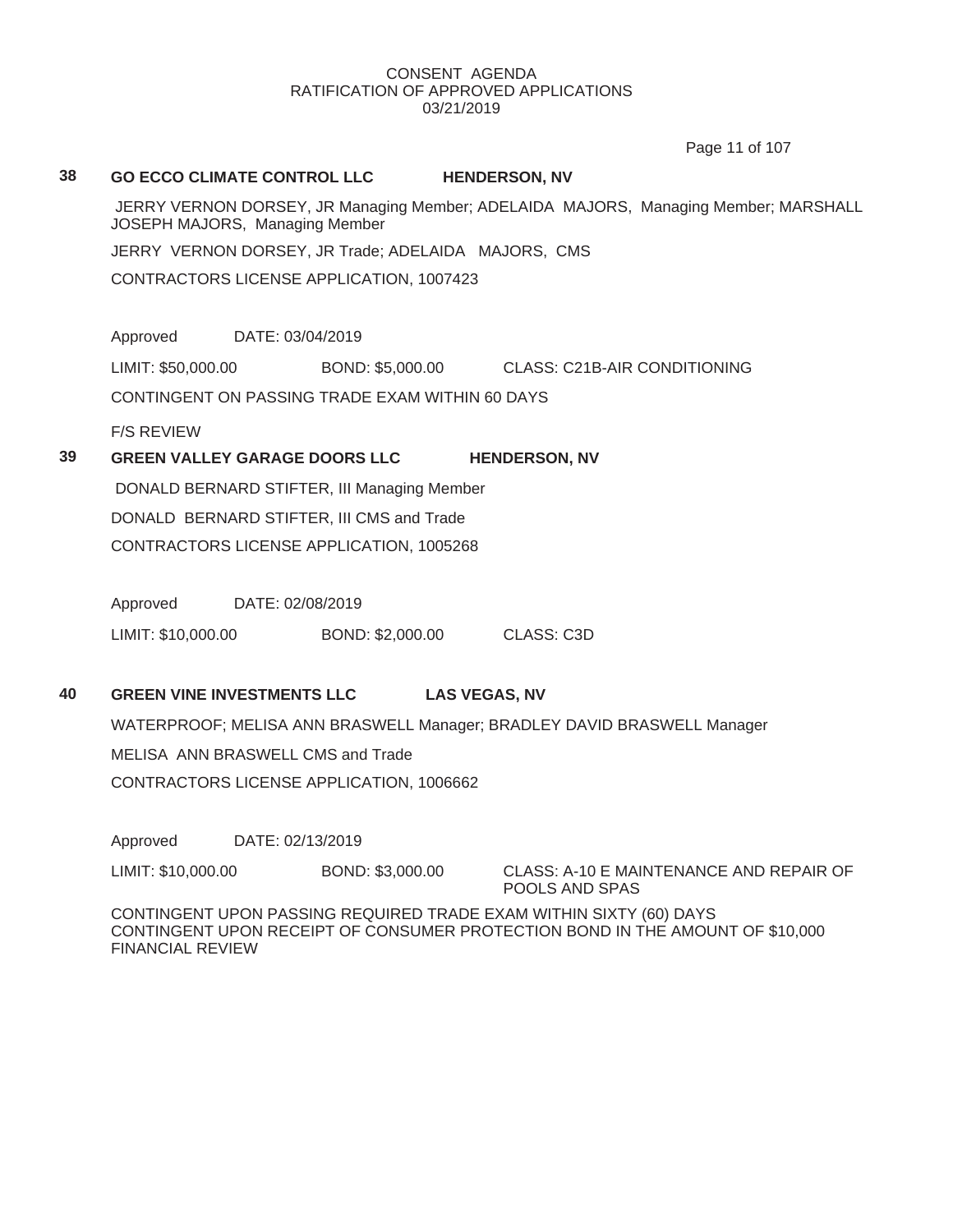Page 12 of 107

## **41 GREGORY GLAD TRUCKEE, CA**

THE GREEN BRUSH; GREGORY STEPHEN GLAD, Owner

GREGORY STEPHEN GLAD, CMS and Trade

CONTRACTORS LICENSE APPLICATION, 1006794

Approved DATE: 02/14/2019

LIMIT: \$180,000.00 BOND: \$10,000.00 CLASS: C4A

THIS APPROVAL IS CONTINGENT UPON PROVIDING A FINANCIAL STATEMENT AND BANK VERIFICATION ANNUALLY FOR THE FIRST TWO YEARS OF LICENSURE, PURSUANT TO NRS 624.264 AND PASS THE CMS EXAM WITHIN 60 DAYS

## **42 HEARTMANN LLC LAS VEGAS, NV**

MATTHEW JAMES GAYHEART Managing Member

MATTHEW JAMES GAYHEART CMS and Trade

CONTRACTORS LICENSE APPLICATION, 1005942

Approved DATE: 02/21/2019

LIMIT: \$250,000.00 BOND: \$15,000.00 CLASS: B GENERAL BUILDING

CONTINGENT UPON PASSING REQUIRED CMS WAIVER OF TRADE EXAM

# **43 HELIOSUN NV LLC GOODYEAR, AZ**

HELIOSUN LLC Managing Member; WREX MYLES LINDSAY, Other

WREX MYLES LINDSAY, CMS and Trade

CONTRACTORS LICENSE APPLICATION, 1005779

Approved DATE: 02/13/2019

LIMIT: \$245,000.00 BOND: \$15,000.00 CLASS: C-3A CARPENTRY AND REPAIRS C-3C INSULATION & WEATHER STRIPPING

CONTINGENT ON PASSING TRADE EXAM WITHIN 60 DAYS F/S REVIEW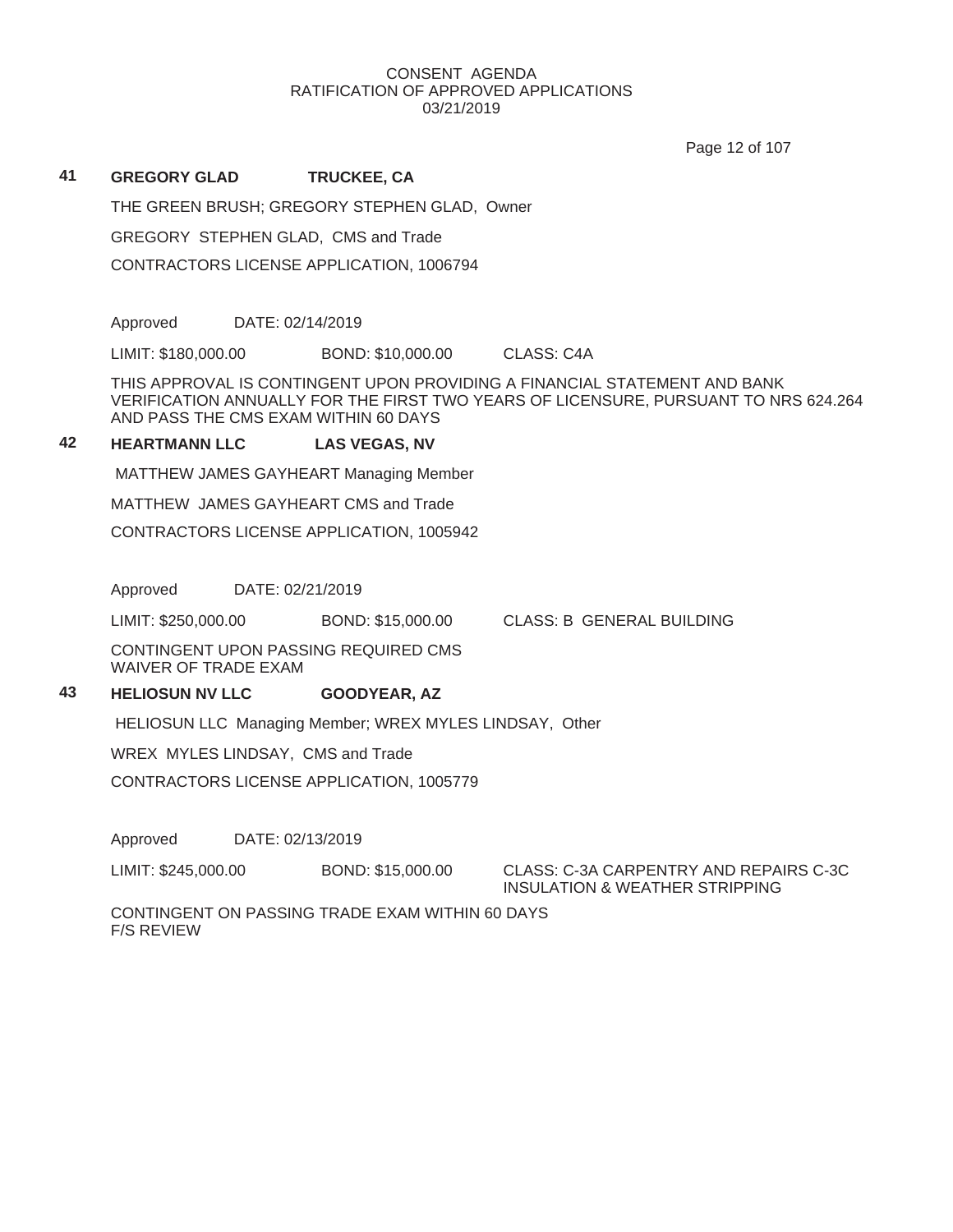Page 13 of 107

## **44 HOUSE CONSTRUCTION LLC LAS VEGAS, NV**

HOUSE CONSTRUCTION; MARCUS HOUSE Manager; JO-ANNA HOUSE Manager

MARCUS HOUSE CMS and Trade

CONTRACTORS LICENSE APPLICATION, 1004739

Approved DATE: 02/07/2019

LIMIT: \$45,000.00 BOND: \$5,000.00 CLASS: C5-CONCRETE CONTRACTING

# **45 HUMBLE CONSTRUCTION LAS VEGAS, NV**

BERNARDO CORONA-GUIZAR, President; GERARDO GUIZAR-RODRIGUEZ, Vice President BERNARDO CORONA-GUIZAR, CMS and Trade CONTRACTORS LICENSE APPLICATION, 1007206

Approved DATE: 03/04/2019

LIMIT: \$350,000.00 BOND: \$15,000.00 CLASS: A-12 EXCAVATING, GRADING,

TRENCHING AND SURFACING A-15 SEWERS, DRAINS, AND PIPES

CONTINGENT ON PASSING CMS/TRADE EXAMS WITHIN 60 DAYS F/S REVIEW

# **46 IKON GROUP LLC LAS VEGAS, NV**

DAIANA AYELEN AMURRI, Manager; ALAN YAIR AMURRI, Manager DAIANA AYELEN AMURRI, CMS; ALAN YAIR AMURRI, Trade CONTRACTORS LICENSE APPLICATION, 1007178

Approved DATE: 02/15/2019

LIMIT: \$100,000.00 BOND: \$10,000.00 CLASS: C-6 ERECTING SIGNS

CONTINGENT ON PASSING TRADE EXAM WITHIN 60 DAYS F/S REVIEW

# **47 ILLUMITECH INC HENDERSON, NV**

RICHARD THOMAS POOLE, President; MELINDA LEE POOLE, Director

RICHARD THOMAS POOLE, CMS and Trade

CONTRACTORS LICENSE APPLICATION, 1007215

Approved DATE: 02/26/2019 LIMIT: \$10,000.00 BOND: \$2,000.00 CLASS: C-2 ELECTRICAL CONTINGENT ON PASSING CMS EXAM WITHIN 60 DAYS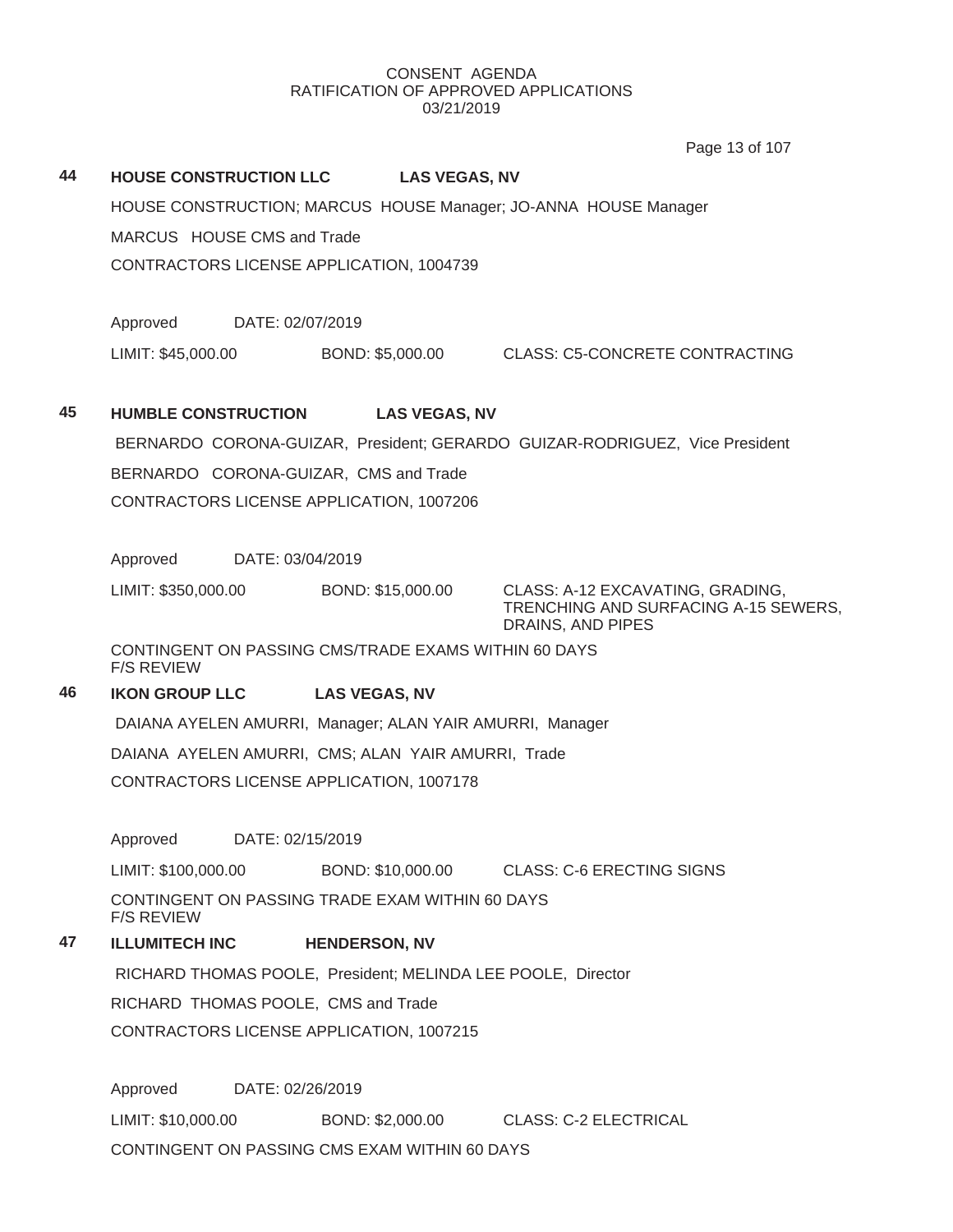|    |                                                                  |                      | Page 14 of 107                                                              |  |  |
|----|------------------------------------------------------------------|----------------------|-----------------------------------------------------------------------------|--|--|
| 48 | INTEGRITY STEEL AND STONE LLC                                    |                      | <b>BOULDER CITY, NV</b>                                                     |  |  |
|    | PAUL MARTIN MOLL, Manager; JACQUELINE GAIL IMMEL, Manager        |                      |                                                                             |  |  |
|    | JACQUELINE GAIL IMMEL, CMS; PAUL MARTIN MOLL, Trade              |                      |                                                                             |  |  |
|    | CONTRACTORS LICENSE APPLICATION, 1006590                         |                      |                                                                             |  |  |
|    |                                                                  |                      |                                                                             |  |  |
|    | Approved<br>DATE: 02/15/2019                                     |                      |                                                                             |  |  |
|    | LIMIT: \$500,000.00                                              | BOND: \$15,000.00    | CLASS: C-14 STEEL REINFORCING AND<br><b>ERECTION</b>                        |  |  |
|    | CONTINGENT ON PASSING CMS/TRADE EXAMS WITHIN 60 DAYS             |                      |                                                                             |  |  |
| 49 | <b>J &amp; G ELECTRIC LLC</b>                                    | <b>LAS VEGAS, NV</b> |                                                                             |  |  |
|    | <b>JOHN LIM TAN Manager</b>                                      |                      |                                                                             |  |  |
|    | JOHN LIM TAN CMS and Trade                                       |                      |                                                                             |  |  |
|    | CONTRACTORS LICENSE APPLICATION, 1007184                         |                      |                                                                             |  |  |
|    |                                                                  |                      |                                                                             |  |  |
|    | Approved<br>DATE: 02/20/2019                                     |                      |                                                                             |  |  |
|    | LIMIT: \$10,000.00                                               | BOND: \$2,000.00     | CLASS: C-2 ELECTRICAL                                                       |  |  |
|    | <b>FINANCIAL REVIEW</b>                                          |                      | CONTINGENT UPON PASSING REQUIRED CMS AND TRADE EXAMS WITHIN SIXTY (60) DAYS |  |  |
| 50 | <b>J &amp; J STUCCO LATH AND PLASTERING LLC</b>                  |                      | <b>RENO, NV</b>                                                             |  |  |
|    | ROGELIO JIMENEZ-RECENDIS Manager                                 |                      |                                                                             |  |  |
|    | ROGELIO JIMENEZ-RECENDIS CMS and Trade; HILDA JIMENEZ CMS        |                      |                                                                             |  |  |
|    | CONTRACTORS LICENSE APPLICATION, 1005757                         |                      |                                                                             |  |  |
|    | Approved<br>DATE: 02/28/2019                                     |                      |                                                                             |  |  |
|    |                                                                  |                      |                                                                             |  |  |
|    | LIMIT: \$50,000.00                                               | BOND: \$5,000.00     | CLASS: C17                                                                  |  |  |
| 51 | <b>J J DOANE PAINTING &amp; DECORATING LLC</b>                   |                      | <b>SPARKS, NV</b>                                                           |  |  |
|    | JEFFERY JAY DOANE, Managing Member                               |                      |                                                                             |  |  |
|    | JEFFERY JAY DOANE, CMS and Trade                                 |                      |                                                                             |  |  |
|    | CONTRACTORS LICENSE APPLICATION, 1007063                         |                      |                                                                             |  |  |
|    |                                                                  |                      |                                                                             |  |  |
|    | Approved<br>DATE: 03/01/2019                                     |                      |                                                                             |  |  |
|    | LIMIT: \$10,000.00                                               | BOND: \$2,000.00     | CLASS: C4A                                                                  |  |  |
|    | CONTINGENT UPON PASSING EXAMS WITHIN 60 DAYS<br><b>FS REVIEW</b> |                      |                                                                             |  |  |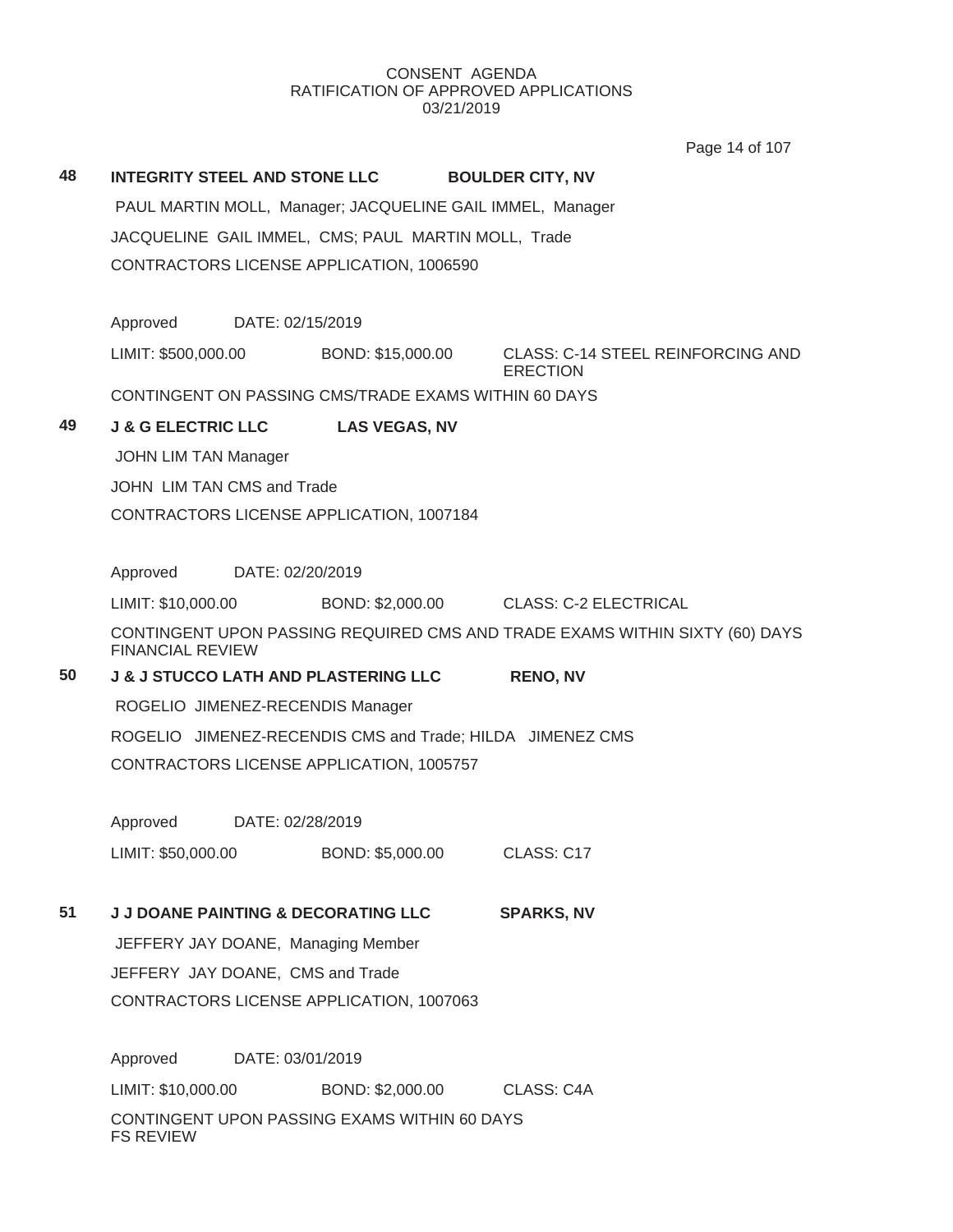Page 15 of 107

**52 J M INSTALLATION INC LAS VEGAS, NV** JOHN HILLARD MASON, President JOHN HILLARD MASON, CMS and Trade CONTRACTORS LICENSE APPLICATION, 1006789 Approved DATE: 02/26/2019 LIMIT: \$50,000.00 BOND: \$5,000.00 CLASS: C3D-OVERHEAD DOORS **53 J M INSTALLATION INC LAS VEGAS, NV** JOHN HILLARD MASON, President JOHN HILLARD MASON, CMS and Trade CONTRACTORS LICENSE APPLICATION, 1006790 Approved DATE: 02/26/2019 LIMIT: \$50,000.00 BOND: \$5,000.00 CLASS: C14J-CONVEYANCE OF GOODS **54 J N J POOLS INC HENDERSON, NV** JASON BRANDT GOODWIN, President; JASON DAVID VANCE, Secretary JASON BRANDT GOODWIN, CMS and Trade CONTRACTORS LICENSE APPLICATION, 1006933 Approved DATE: 02/26/2019 LIMIT: \$10,000.00 BOND: \$3,000.00 CLASS: A-10E MAINTENANCE AND REPAIR OF POOLS AND SPAS CONTINGENT ON PASSING CMS/TRADE EXAMS WITHIN 60 DAYS F/S REVIEW CP BOND: \$10,000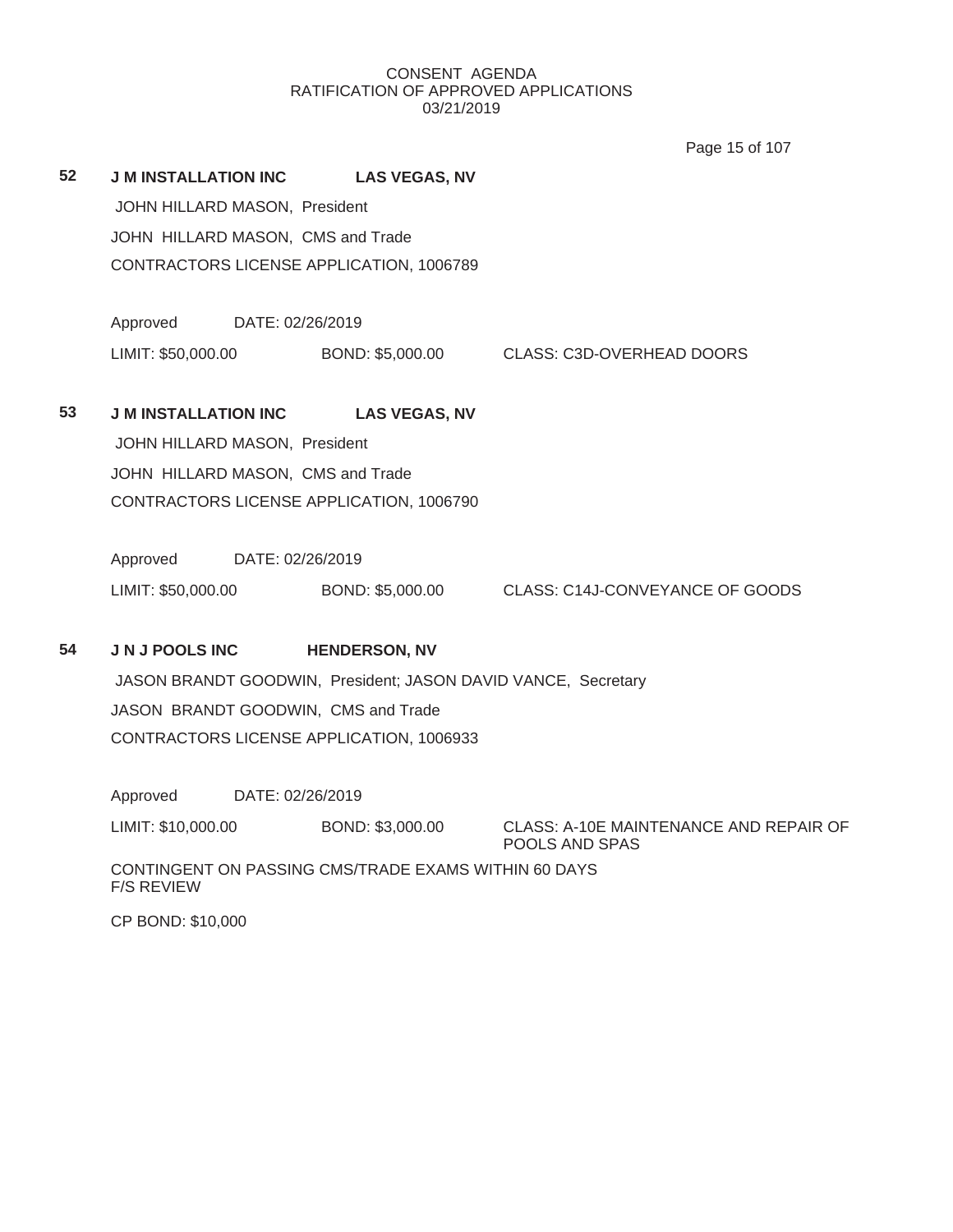Page 16 of 107

### **55 J STEPHENSON PAINTING LLC KINGS BEACH, CA**

JASON ROBERT STEPHENSON, Manager

JASON ROBERT STEPHENSON, CMS and Trade

CONTRACTORS LICENSE APPLICATION, 1005986

Approved DATE: 02/28/2019

LIMIT: \$10,000.00 BOND: \$2,000.00 CLASS: C4

THIS APPROVAL IS CONTINGENT UPON PROVIDING A FINANCIAL STATEMENT AND BANK VERIFICATION ANNUALLY FOR THE FIRST TWO YEARS OF LICENSURE, PURSUANT TO NRS 624.264 AND PASSING THE CMS EXAM WITHIN 60 DAYS

#### **56 JAB CONSTRUCTION INC LAS VEGAS, NV**

INES ESQUIVEL President

INES ESQUIVEL CMS and Trade

CONTRACTORS LICENSE APPLICATION, 1006873

Approved DATE: 02/26/2019

LIMIT: \$6,000,000.00 BOND: \$50,000.00 CLASS: C5-CONCRETE CONTRACTING

**57 JAB CONSTRUCTION INC LAS VEGAS, NV**

INES ESQUIVEL President INES ESQUIVEL CMS and Trade

CONTRACTORS LICENSE APPLICATION, 1006874

Approved DATE: 02/26/2019

LIMIT: \$6,000,000.00 BOND: \$50,000.00 CLASS: C4A-PAINTING CONTINGENT ON PASSING TRADE EXAM WITHIN 60 DAYS

**58 JAMES D MOCCIARO INC VICTORVILLE, CA**

JAMES DWAYNE MOCCIARO, President JAMES DWAYNE MOCCIARO, CMS and Trade CONTRACTORS LICENSE APPLICATION, 1006631

Approved DATE: 02/26/2019 LIMIT: \$200,000.00 BOND: \$10,000.00 CLASS: B GENERAL BUILDING CONTINGENT ON PASSING CMS EXAM WITHIN 60 DAYS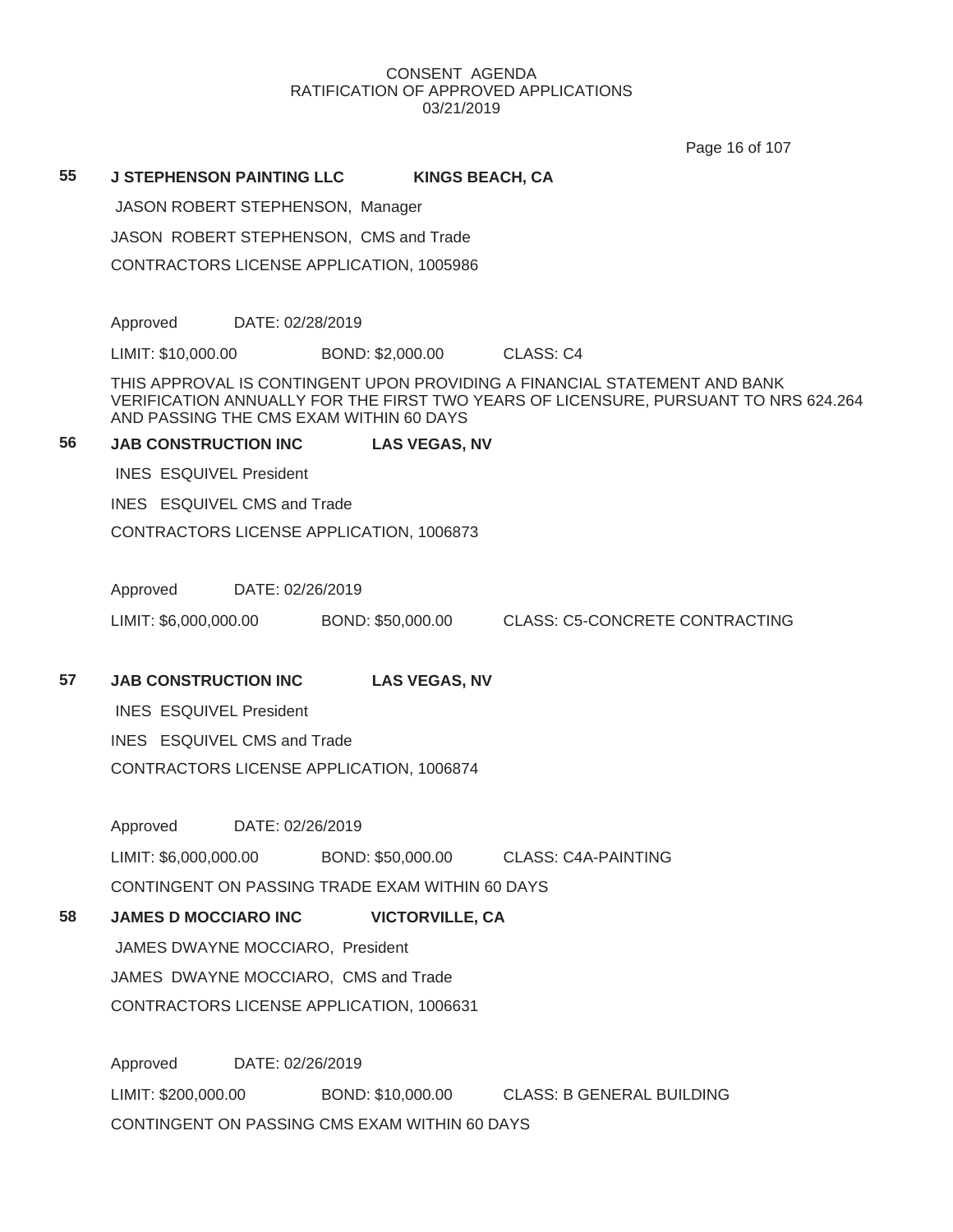Page 17 of 107

| 59 | <b>JESUS AYALA</b>                     |                  | <b>FERNLEY, NV</b>                                 |                                                                             |
|----|----------------------------------------|------------------|----------------------------------------------------|-----------------------------------------------------------------------------|
|    |                                        |                  | J AND J CONCRETE COMPANY; JESUS AYALA, Owner       |                                                                             |
|    |                                        |                  | JESUS AYALA, CMS and Trade; JOSE ANTONIO AYALA CMS |                                                                             |
|    |                                        |                  | CONTRACTORS LICENSE APPLICATION, 1005970           |                                                                             |
|    |                                        |                  |                                                    |                                                                             |
|    | Approved                               | DATE: 02/25/2019 |                                                    |                                                                             |
|    | LIMIT: \$10,000.00                     |                  |                                                    | BOND: \$2,000.00 CLASS: C-5 CONCRETE                                        |
|    | <b>FINANCIAL REVIEW</b>                |                  |                                                    | CONTINGENT UPON PASSING REQUIRED CMS AND TRADE EXAMS WITHIN SIXTY (60) DAYS |
| 60 | <b>JONATHAN SCOTT CONSTRUCTION LLC</b> |                  |                                                    | <b>LAS VEGAS, NV</b>                                                        |
|    |                                        |                  |                                                    | WILLIAM RICHARD GRAVES Secretary; JONATHAN SILVER SCOTT Manager             |
|    |                                        |                  | <b>WILLIAM RICHARD GRAVES CMS and Trade</b>        |                                                                             |
|    |                                        |                  | CONTRACTORS LICENSE APPLICATION, 1005580           |                                                                             |
|    |                                        |                  |                                                    |                                                                             |
|    | Approved                               | DATE: 02/15/2019 |                                                    |                                                                             |
|    | LIMIT: Unlimited                       |                  |                                                    | BOND: \$50,000.00 CLASS: B2-RESIDENTIAL & SMALL COMMERCIAL                  |
| 61 | <b>K &amp; B COMMUNICATIONS LLC</b>    |                  | <b>LAS VEGAS, NV</b>                               |                                                                             |
|    | <b>KEVIN UM BROWN Managing Member</b>  |                  |                                                    |                                                                             |
|    | <b>KEVIN UM BROWN CMS and Trade</b>    |                  |                                                    |                                                                             |
|    |                                        |                  | CONTRACTORS LICENSE APPLICATION, 1007073           |                                                                             |
|    | Approved                               | DATE: 02/20/2019 |                                                    |                                                                             |
|    | LIMIT: \$10,000.00                     |                  | BOND: \$2,000.00                                   | <b>CLASS: C-2D LOW VOLTAGE</b>                                              |
|    | <b>FINANCIAL REVIEW</b>                |                  |                                                    | CONTINGENT UPON PASSING REQUIRED TRADE EXAM WITHIN SIXTY (60) DAYS          |
| 62 | <b>L S CARPET AND FLOORING INC</b>     |                  |                                                    | <b>SPARKS, NV</b>                                                           |

LEO CALDERA President; CARLOS CALDERA Secretary; ANDRES CALDERA Treasurer; GUSTAVO CALDERA Director

LEO CALDERA CMS and Trade

CONTRACTORS LICENSE APPLICATION, 1005732

Approved DATE: 02/14/2019

LIMIT: \$10,000.00 BOND: \$2,000.00 CLASS: C16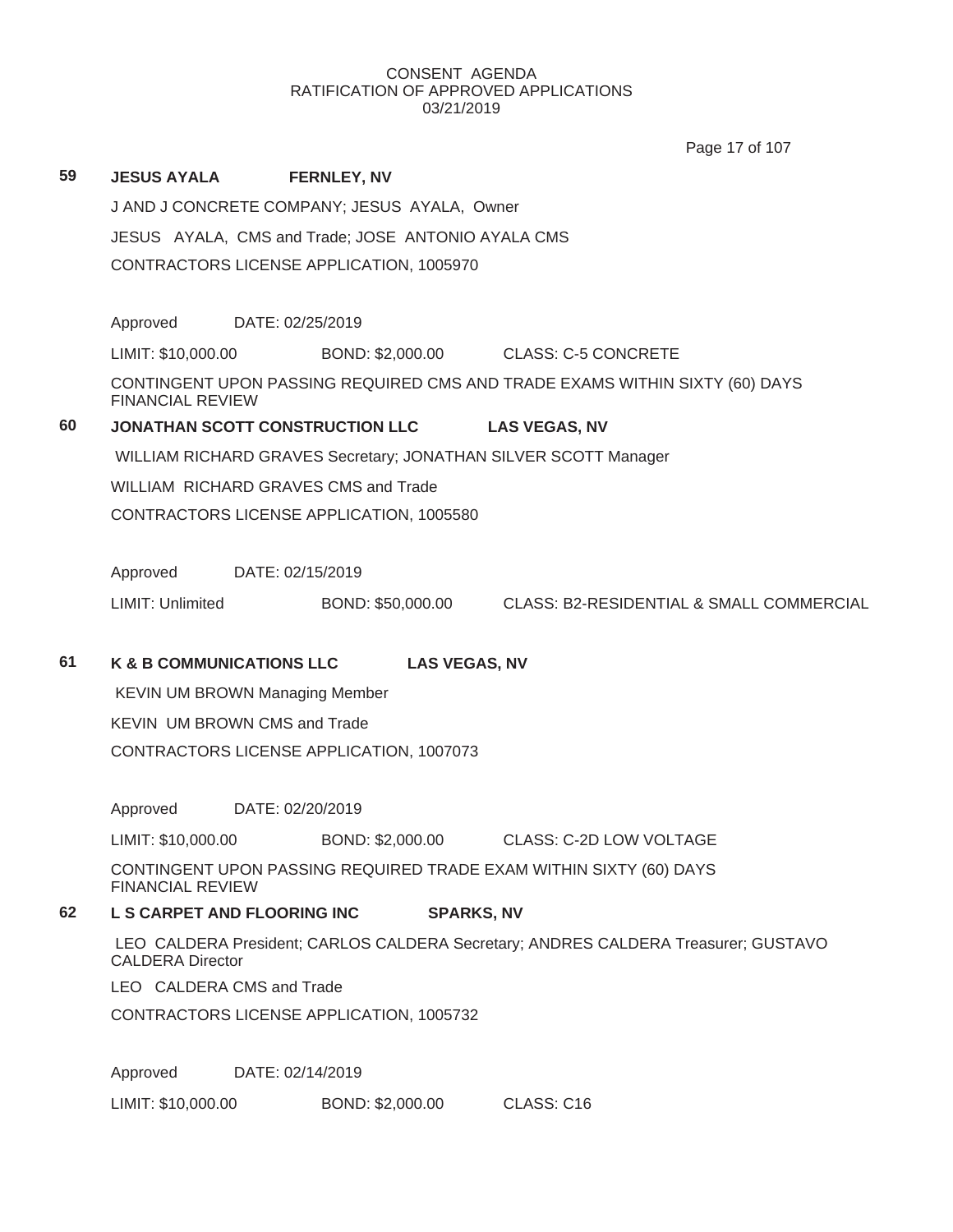|    |                                          |                  |                                                        | Page 18 of 107                                                               |  |
|----|------------------------------------------|------------------|--------------------------------------------------------|------------------------------------------------------------------------------|--|
| 63 | <b>LANDART</b>                           | <b>RENO, NV</b>  |                                                        |                                                                              |  |
|    |                                          |                  |                                                        | FIRESKY; RONALD RAY DUHAMEL President; PATRICIA CLARETT DUHAMEL Secretary    |  |
|    | RONALD RAY DUHAMEL CMS and Trade         |                  |                                                        |                                                                              |  |
|    | CONTRACTORS LICENSE APPLICATION, 1007024 |                  |                                                        |                                                                              |  |
|    |                                          |                  |                                                        |                                                                              |  |
|    | Approved                                 | DATE: 02/28/2019 |                                                        |                                                                              |  |
|    | LIMIT: \$245,000.00                      |                  | BOND: \$15,000.00                                      | <b>CLASS: C18 LIMITED TO NON-VERTICAL</b><br><b>INTERLOCKING PAVERS ONLY</b> |  |
|    |                                          |                  |                                                        |                                                                              |  |
| 64 | <b>LEADING EDGE CONSTRUCTION LLC</b>     |                  |                                                        | <b>HENDERSON, NV</b>                                                         |  |
|    | BYRON EDWARD WADDELL, Managing Member    |                  |                                                        |                                                                              |  |
|    | BYRON EDWARD WADDELL, CMS and Trade      |                  |                                                        |                                                                              |  |
|    | CONTRACTORS LICENSE APPLICATION, 1006665 |                  |                                                        |                                                                              |  |
|    |                                          |                  |                                                        |                                                                              |  |
|    | Approved                                 | DATE: 02/15/2019 |                                                        |                                                                              |  |
|    | LIMIT: \$220,000.00                      |                  | BOND: \$15,000.00                                      | CLASS: B2-RESIDENTIAL AND SMALL<br><b>COMMERCIAL</b>                         |  |
|    |                                          |                  | CONTINGENT ON PASSING CMS EXAM WITHIN 60 DAYS          |                                                                              |  |
|    | <b>F/S REVIEW</b>                        |                  |                                                        |                                                                              |  |
| 65 | <b>LIBERTY BUILDERS LLC</b>              |                  | <b>GARDNERVILLE, NV</b>                                |                                                                              |  |
|    |                                          |                  | RUTH ANN BENVENUTO, Member; JOHN CRAIG CARUANA Manager |                                                                              |  |
|    |                                          |                  | JOHN CRAIG CARUANA Trade; RUTH ANN BENVENUTO, CMS      |                                                                              |  |
|    |                                          |                  |                                                        |                                                                              |  |

CONTRACTORS LICENSE APPLICATION, 1006043

Approved DATE: 02/14/2019 LIMIT: \$1,000,000.00 BOND: \$30,000.00 CLASS: B2 CONTINGENT UPON PASSING EXAMS WITHIN 60 DAYS FS REVIEW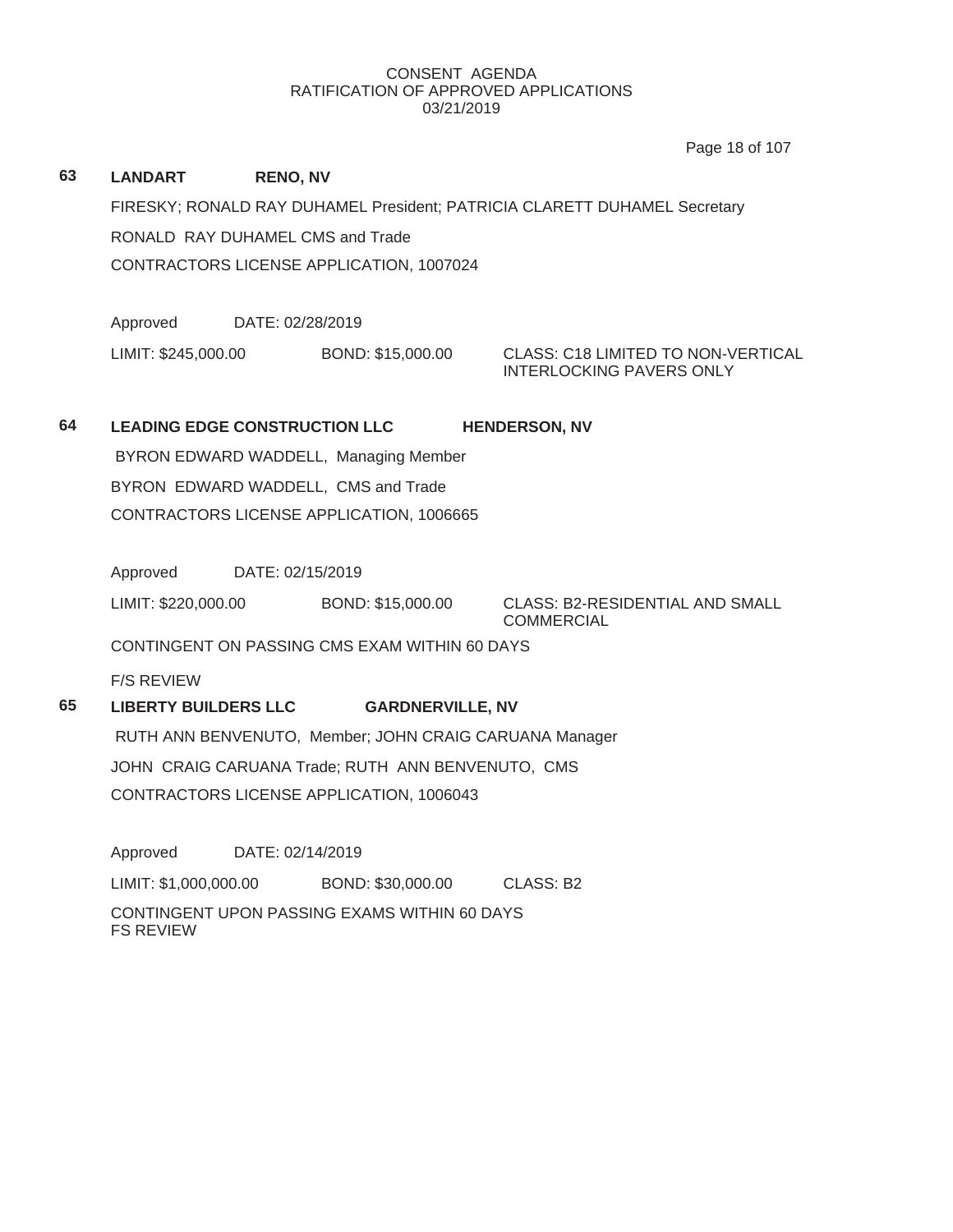Page 19 of 107

**66 LUXURY HOLDINGS LV LLC LAS VEGAS, NV** RAFFI TUFENKJIAN Manager JERZY PARAFIANOWICZ CMS and Trade CONTRACTORS LICENSE APPLICATION, 1006576 Approved DATE: 03/04/2019 LIMIT: \$10,000.00 BOND: \$2,000.00 CLASS: C3B \*\*MUST CHANGE NAME **67 MARKET CENTER CONSTRUCTION LLC KERNERSVILLE, NC** BARRY LAIRD WILKIE, Managing Member; JEFFREY HUNG TRINH, Managing Member; BRYAN ERNEST WELLS, Managing Member JEFFREY HUNG TRINH, CMS and Trade CONTRACTORS LICENSE APPLICATION, 1005320 Approved DATE: 02/15/2019 LIMIT: \$250,000.00 BOND: \$15,000.00 CLASS: B-2 RESIDENTIAL AND SMALL COMMERCIAL CONTINGENT ON PASSING CMS EXAM WITHIN 60 DAYS **68 MATTHEW PAUL JONES POLLOCK PINES, CA** JONES ELECTRIC; MATTHEW PAUL JONES, Owner MATTHEW PAUL JONES, CMS and Trade CONTRACTORS LICENSE APPLICATION, 1006250 Approved DATE: 02/20/2019 LIMIT: \$10,000.00 BOND: \$2,000.00 CLASS: C-2 ELECTRICAL CONTRACTING CONTINGENT UPON PASSING REQUIRED CMS EXAM WITHIN SIXTY (60) DAYS

FINANCIAL REVIEW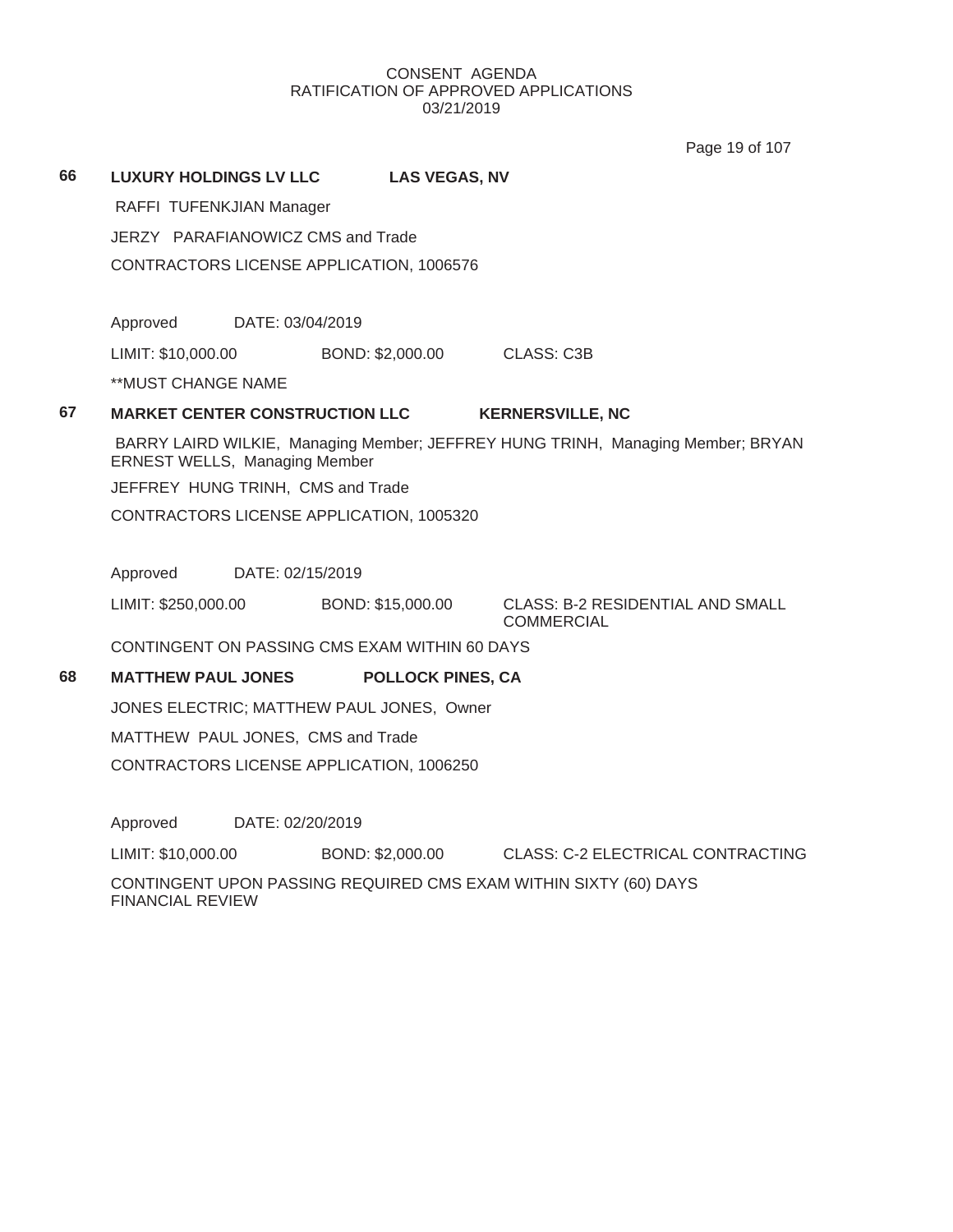Page 20 of 107

### **69 MCALVAIN CONSTRUCTION INC BOISE, ID**

CHARLES WILLIAM GRAVES President; TORRANCE MICHAEL MCALVAIN, Secretary; MATTHEW ALLEN THIEL, Treasurer; TORRANCE ALFRED MCALVAIN CEO; RONALD WAYNE HATCH Secretary/Treasurer

TORRANCE ALFRED MCALVAIN CMS; TYLER STEPHEN RESNICK, Trade

CONTRACTORS LICENSE APPLICATION, 1004241

Approved DATE: 03/01/2019

LIMIT: Unlimited BOND: \$50,000.00 CLASS: A

CONTINGENT UPON RECEIPT OF INDEMNIFICATION RESOLUTION

# **70 MID AMERICA CONTRACTING INC COLUMBIA, IL**

M A C I INC; GREGG LEE CRAWFORD, President; SCOTT ALAN JACOB, Secretary; JAMES SIMPSON DAECH, Treasurer

JAMES SIMPSON DAECH, CMS and Trade

CONTRACTORS LICENSE APPLICATION, 1005738

Approved DATE: 02/08/2019

LIMIT: \$1,000,000.00 BOND: \$30,000.00 CLASS: B2

CONTINGENT UPON PASSING EXAMS WITHIN 60 DAYS

# **71 MIDSTATE MECHANICAL INC PHOENIX, AZ**

DAVID JOHN JONES JR, President DAVID JOHN JONES JR, CMS and Trade CONTRACTORS LICENSE APPLICATION, 1006473

Approved DATE: 02/11/2019

LIMIT: \$8,200,000.00 BOND: \$50,000.00 CLASS: B

# **72 N P S G GLOBAL LLC KENNESAW, GA**

ERIC DEAN OBROKTA, Managing Member; WILLIAM THOMAS SELBY Managing Member ROBERT GUSTAVE BEAMS CMS and Trade CONTRACTORS LICENSE APPLICATION, 1006543

Approved DATE: 02/11/2019 LIMIT: Unlimited BOND: \$50,000.00 CLASS: B2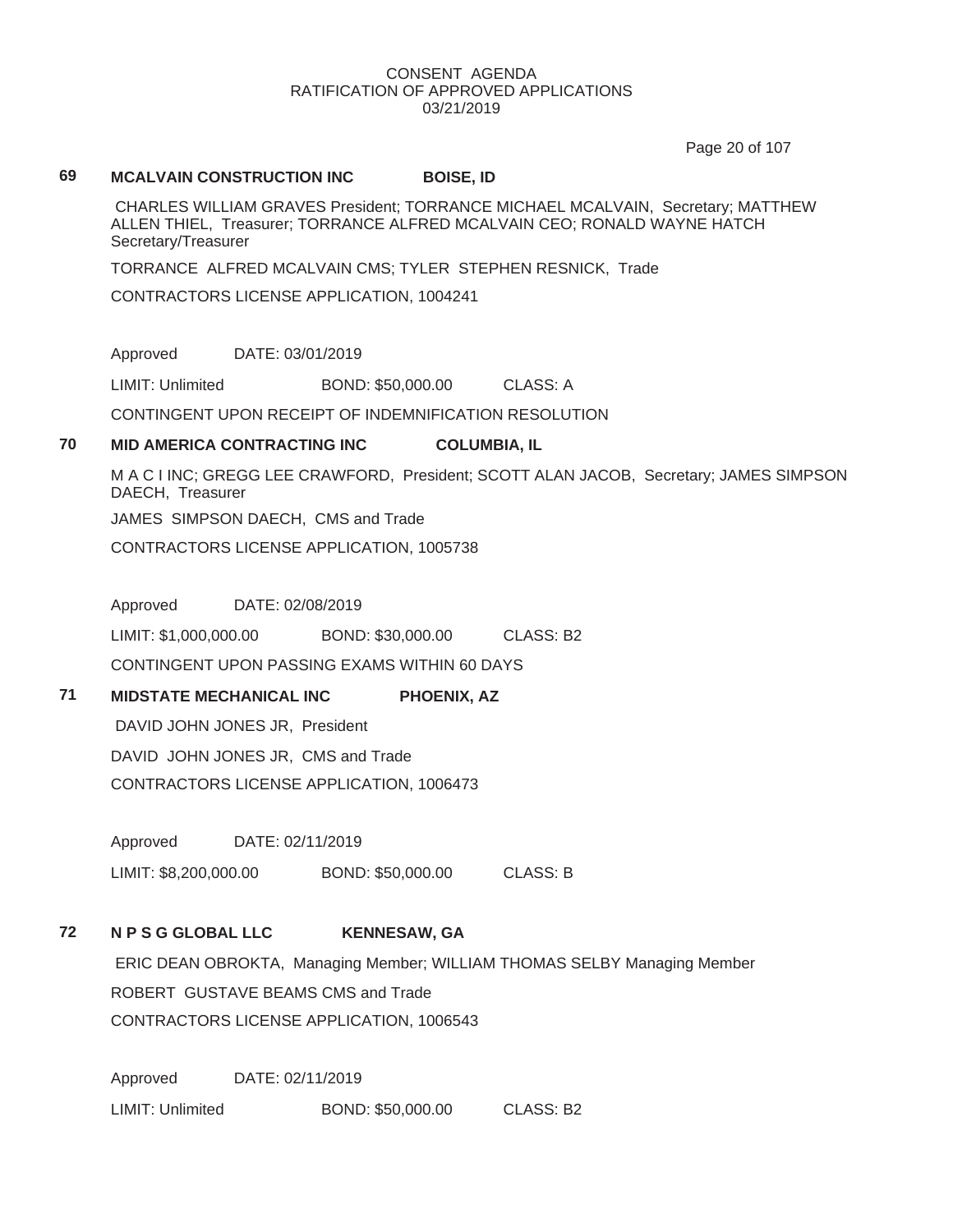Page 21 of 107

**73 NAFISSI CONSTRUCTION LLC LAS VEGAS, NV**

SVETLANA YUREVNA NAFISSI Manager SVETLANA YUREVNA NAFISSI CMS and Trade CONTRACTORS LICENSE APPLICATION, 1006553

Approved DATE: 03/05/2019

LIMIT: \$10,000.00 BOND: \$2,000.00 CLASS: C19

## **74 NANO LUX STATELINE, NV**

STEPHEN RICHARD SACCHI, President JASON MARK TUSTIN, CMS and Trade CONTRACTORS LICENSE APPLICATION, 1006101

Approved DATE: 02/25/2019 LIMIT: \$10,000.00 BOND: \$2,000.00 CLASS: A CONTINGENT UPON PASSING CMS EXAM WITHIN 60 DAYS

# **75 NEVADA LEAK DETECTION LLC LAS VEGAS, NV**

MATTHEW JASON HENDERSON, Manager; KAYOKO HENDERSON, Manager MATTHEW JASON HENDERSON, CMS and Trade CONTRACTORS LICENSE APPLICATION, 1004945

Approved DATE: 02/07/2019

LIMIT: \$10,000.00 BOND: \$2,000.00 CLASS: C-1D PLUMBING CONTINGENT ON PASSING TRADE EXAM WITHIN 60 DAYS F/S REVIEW

# **76 NEVADA PROPERTY CONCEPTS LLC LAS VEGAS, NV**

SRDJAN PANTIC Managing Member

SRDJAN PANTIC CMS and Trade

CONTRACTORS LICENSE APPLICATION, 1005517

Tabled DATE: 02/26/2019

LIMIT: \$0.00 BOND: \$0.00 CLASS: B-2 RESIDENTIAL AND SMALL

COMMERCIAL

PENDING OUTCOME OF HEARING LAS VEGAS JUSTICE COURT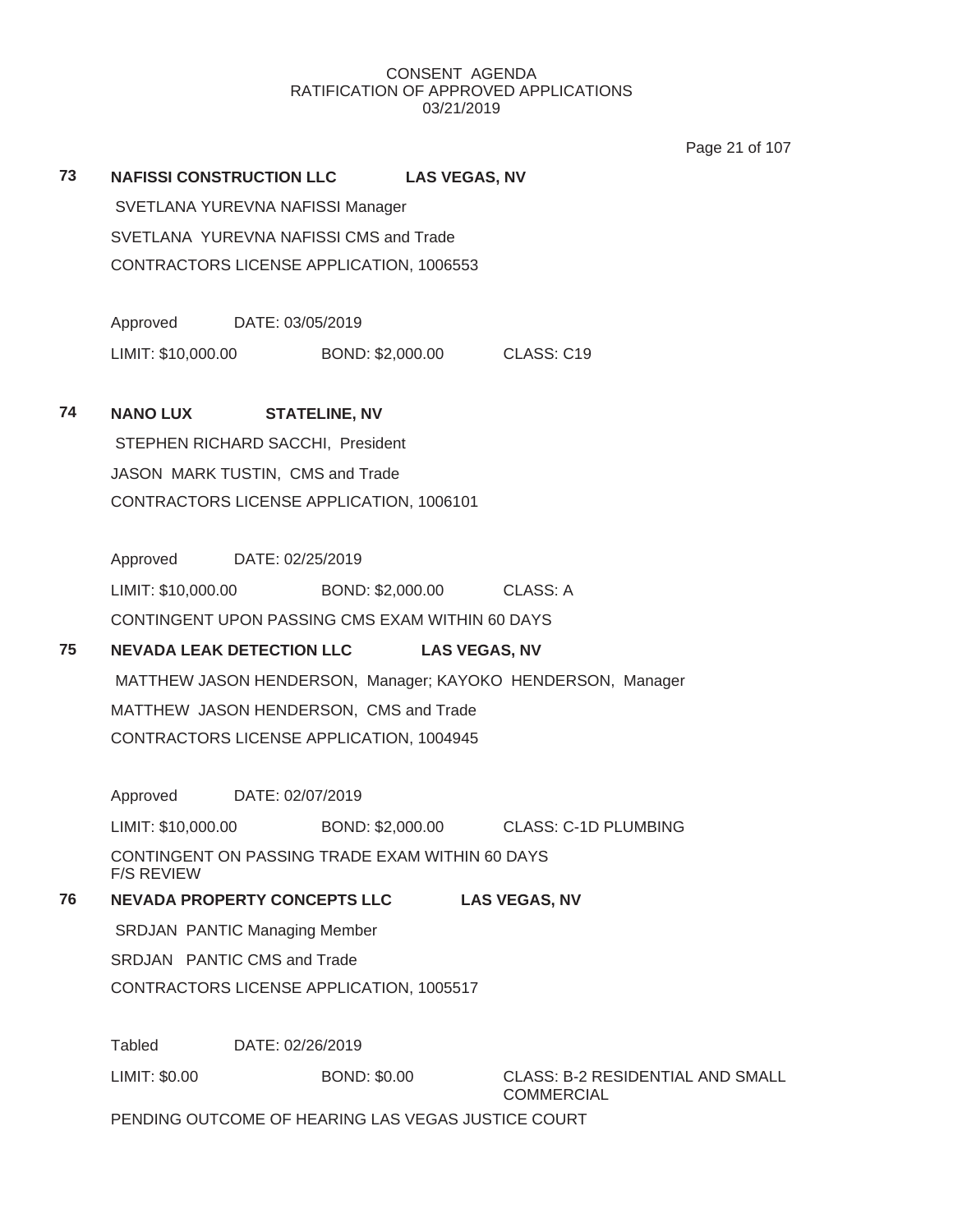Page 22 of 107

|    |                                                                                             |                      |                                                              | Page 22 of 107 |
|----|---------------------------------------------------------------------------------------------|----------------------|--------------------------------------------------------------|----------------|
| 77 | <b>NEXT LEVEL FRAMING LLC</b>                                                               |                      | <b>GARDNERVILLE, NV</b>                                      |                |
|    | ERIC SCOTT MAIDLOW, Manager                                                                 |                      |                                                              |                |
|    | ERIC SCOTT MAIDLOW, CMS and Trade                                                           |                      |                                                              |                |
|    | CONTRACTORS LICENSE APPLICATION, 1007058                                                    |                      |                                                              |                |
|    |                                                                                             |                      |                                                              |                |
|    | Approved<br>DATE: 02/28/2019                                                                |                      |                                                              |                |
|    | LIMIT: \$100,000.00                                                                         |                      | BOND: \$10,000.00 CLASS: C3                                  |                |
|    | CONTINGENT UPON PASSING EXAMS WITHIN 60 DAYS<br><b>FS REVIEW</b><br><b>MUST CHANGE NAME</b> |                      |                                                              |                |
| 78 | <b>NV BUILDERS INC</b>                                                                      | <b>LAS VEGAS, NV</b> |                                                              |                |
|    | AMNON PAHIMA, President                                                                     |                      |                                                              |                |
|    | DAVID CLAIR EMPEY CMS and Trade                                                             |                      |                                                              |                |
|    | CONTRACTORS LICENSE APPLICATION, 1007427                                                    |                      |                                                              |                |
|    |                                                                                             |                      |                                                              |                |
|    | Approved<br>DATE: 02/26/2019                                                                |                      |                                                              |                |
|    | LIMIT: \$200,000.00                                                                         | BOND: \$10,000.00    | CLASS: B-2 RESIDENTIAL AND SMALL<br><b>COMMERCIAL</b>        |                |
| 79 | <b>ODETH CARINA ALVAREZ</b>                                                                 |                      | <b>LAS VEGAS, NV</b>                                         |                |
|    | ODETH CARINA ALVAREZ, Owner                                                                 |                      |                                                              |                |
|    | ODETH CARINA ALVAREZ, CMS and Trade                                                         |                      |                                                              |                |
|    | CONTRACTORS LICENSE APPLICATION, 1007402                                                    |                      |                                                              |                |
|    | Approved DATE: 02/26/2019                                                                   |                      |                                                              |                |
|    | LIMIT: \$10,000.00                                                                          |                      | BOND: \$2,000.00 CLASS: C-16 FINISHING FLOORS                |                |
|    | CONTINGENT ON PASSING CMS EXAM WITHIN 60 DAYS                                               |                      |                                                              |                |
| 80 | OLSON OLSON CONSTRUCTION INC                                                                |                      | <b>TAHOE CITY, CA</b>                                        |                |
|    |                                                                                             |                      | ROBERT BRETT OLSON, President; MOLLY MELISSA OLSON Secretary |                |
|    | ROBERT BRETT OLSON, CMS and Trade                                                           |                      |                                                              |                |
|    | CONTRACTORS LICENSE APPLICATION, 1004017                                                    |                      |                                                              |                |
|    |                                                                                             |                      |                                                              |                |
|    | Approved DATE: 02/25/2019                                                                   |                      |                                                              |                |
|    | LIMIT: \$525,000.00                                                                         |                      | BOND: \$20,000.00 CLASS: B2                                  |                |
|    | <b>FS REVIEW</b>                                                                            |                      |                                                              |                |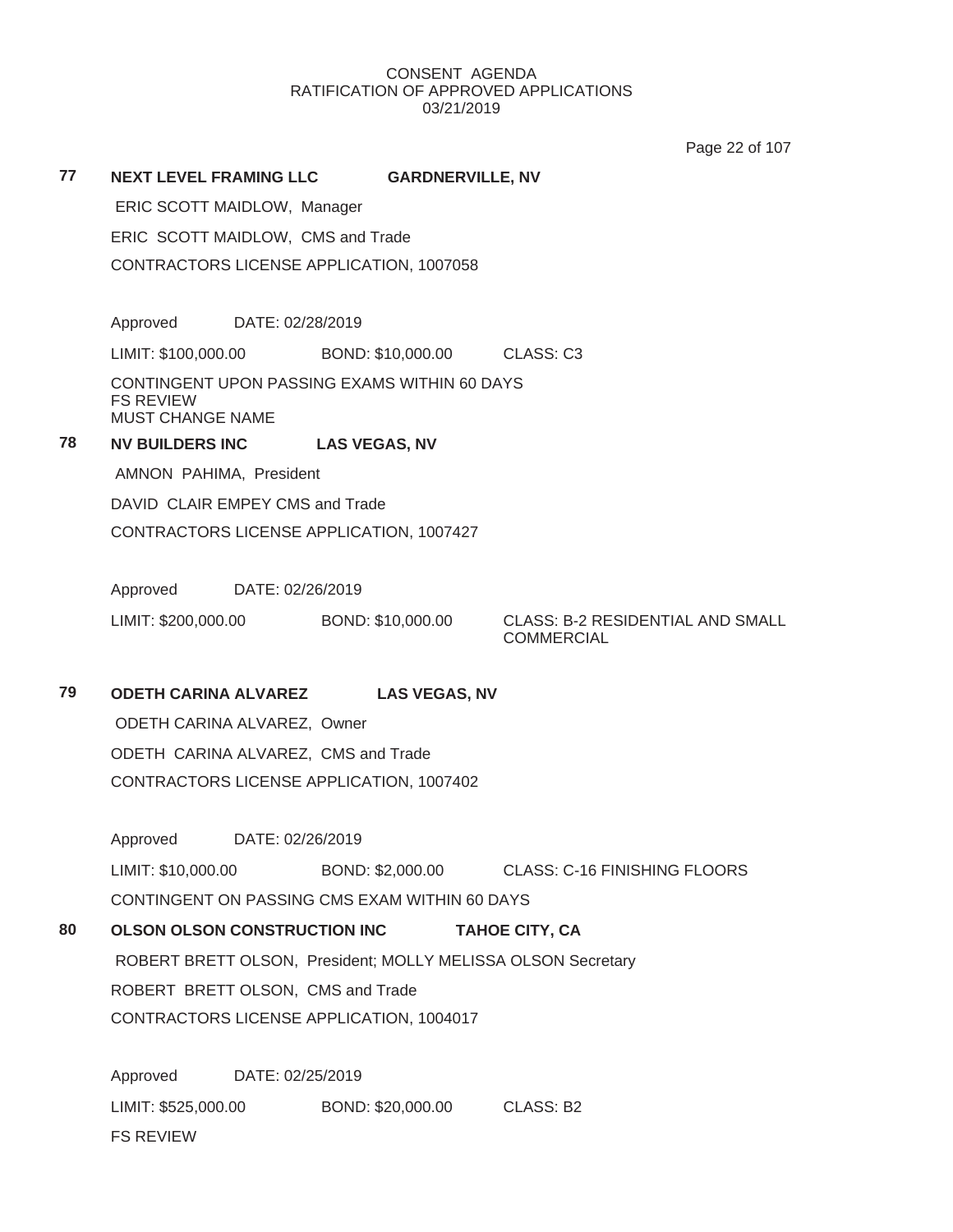Page 23 of 107

## **81 PAINT AND WALL COVERING CONCEPTS LLC LAS VEGAS, NV**

MARC LAWRENCE ARREOLA Managing Member MARC LAWRENCE ARREOLA CMS and Trade CONTRACTORS LICENSE APPLICATION, 1006722

Approved DATE: 02/07/2019

LIMIT: \$45,000.00 BOND: \$5,000.00 CLASS: C-4 PAINTING AND DECORATING

CONTINGENT ON PASSING CMS/TRADE EXAMS WITHIN 60 DAYS F/S REVIEW

# **82 PARADISE BUILDERS LLC LAS VEGAS, NV**

PARADISE RENOVATIONS; ZACHERY KAOHINANI MENOR, Managing Member

ZACHERY KAOHINANI MENOR, CMS and Trade

CONTRACTORS LICENSE APPLICATION, 1006277

Approved DATE: 02/15/2019

LIMIT: \$10,000.00 BOND: \$2,000.00 CLASS: C-20 TILING

CONTINGENT UPON PASSING REQUIRED CMS AND TRADE EXAMS WITHIN SIXTY (60) DAYS FINANCIAL REVIEW

# **83 PARADISE BUILDERS LLC LAS VEGAS, NV**

PARADISE RENOVATIONS; ZACHERY KAOHINANI MENOR, Managing Member

ZACHERY KAOHINANI MENOR, CMS and Trade

CONTRACTORS LICENSE APPLICATION, 1006278

Approved DATE: 02/15/2019

LIMIT: \$10,000.00 BOND: \$2,000.00 CLASS: C-3 CARPENTRY MAINTENANCE AND MINOR REPAIR

CONTINGENT UPON PASSING REQUIRED CMS AND TRADE EXAMS WITHIN SIXTY (60) DAYS FINANCIAL REVIEW

# **84 PARALLEL TECHNOLOGIES INC EDEN PRAIRIE, MN**

DALE STEVEN KLEIN President/CEO

JESSICA LYN STONEBURG CMS; RANDY CLAUDE WOOD Trade

CONTRACTORS LICENSE APPLICATION, 1006128

Approved DATE: 02/15/2019 LIMIT: \$245,000.00 BOND: \$15,000.00 CLASS: C2D-LOW VOLTAGE CONTINGENT ON PASSING CMS EXAM WITHIN 60 DAYS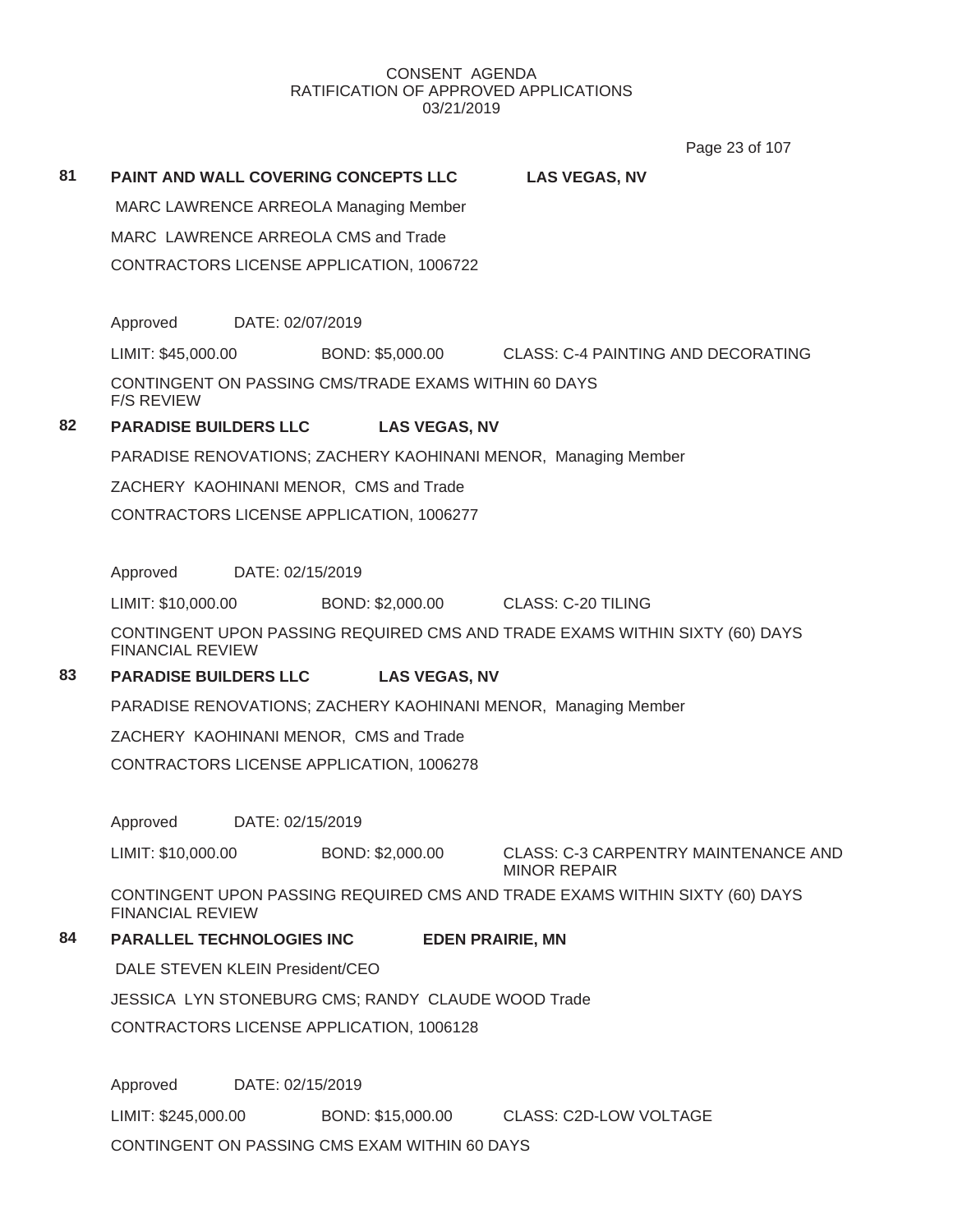Page 24 of 107

## **85 PATIO COVERS 4 LESS LLC LAS VEGAS, NV**

RYAN BRADLEY VOZZOLA Managing Member

RYAN BRADLEY VOZZOLA CMS and Trade

CONTRACTORS LICENSE APPLICATION, 1007257

Approved DATE: 02/13/2019

LIMIT: \$10,000.00 BOND: \$5,000.00 CLASS: C-14H AWNINGS AND LOUVRES

CONTINGENT UPON PASSING REQUIRED CMS EXAM WITHIN SIXTY (60) DAYS FINANCIAL REVIEW

## **86 PINE COHN INC INCLINE VILLAGE, NV**

CHRIS MORRIS COHN President

CHRIS MORRIS COHN CMS and Trade

CONTRACTORS LICENSE APPLICATION, 1006585

Approved DATE: 02/08/2019

LIMIT: \$2,000,000.00 BOND: \$50,000.00 CLASS: B2

**87 PORTERS PLUMBING LLC SILVER SPRINGS, NV**

DAVID JAY PORTER Manager

DAVID JAY PORTER CMS and Trade

CONTRACTORS LICENSE APPLICATION, 1006993

Approved DATE: 02/28/2019

LIMIT: \$45,000.00 BOND: \$5,000.00 CLASS: C1D

THIS APPROVAL IS CONTINGENT UPON PROVIDING A FINANCIAL STATEMENT AND BANK VERIFICATION ANNUALLY FOR THE FIRST TWO YEARS OF LICENSURE, PURSUANT TO NRS 624.264 AND PASSING THE TRADE EXAM WITHIN 60 DAYS

# **88 PRE CONSTRUCTION SERVICES GROUP LLC MINDEN, NV**

JOHN STEPHAN COLLINS Manager

JOHN STEPHAN COLLINS CMS and Trade

CONTRACTORS LICENSE APPLICATION, 1007087

Approved DATE: 03/06/2019

LIMIT: \$200,000.00 BOND: \$10,000.00 CLASS: B2; B5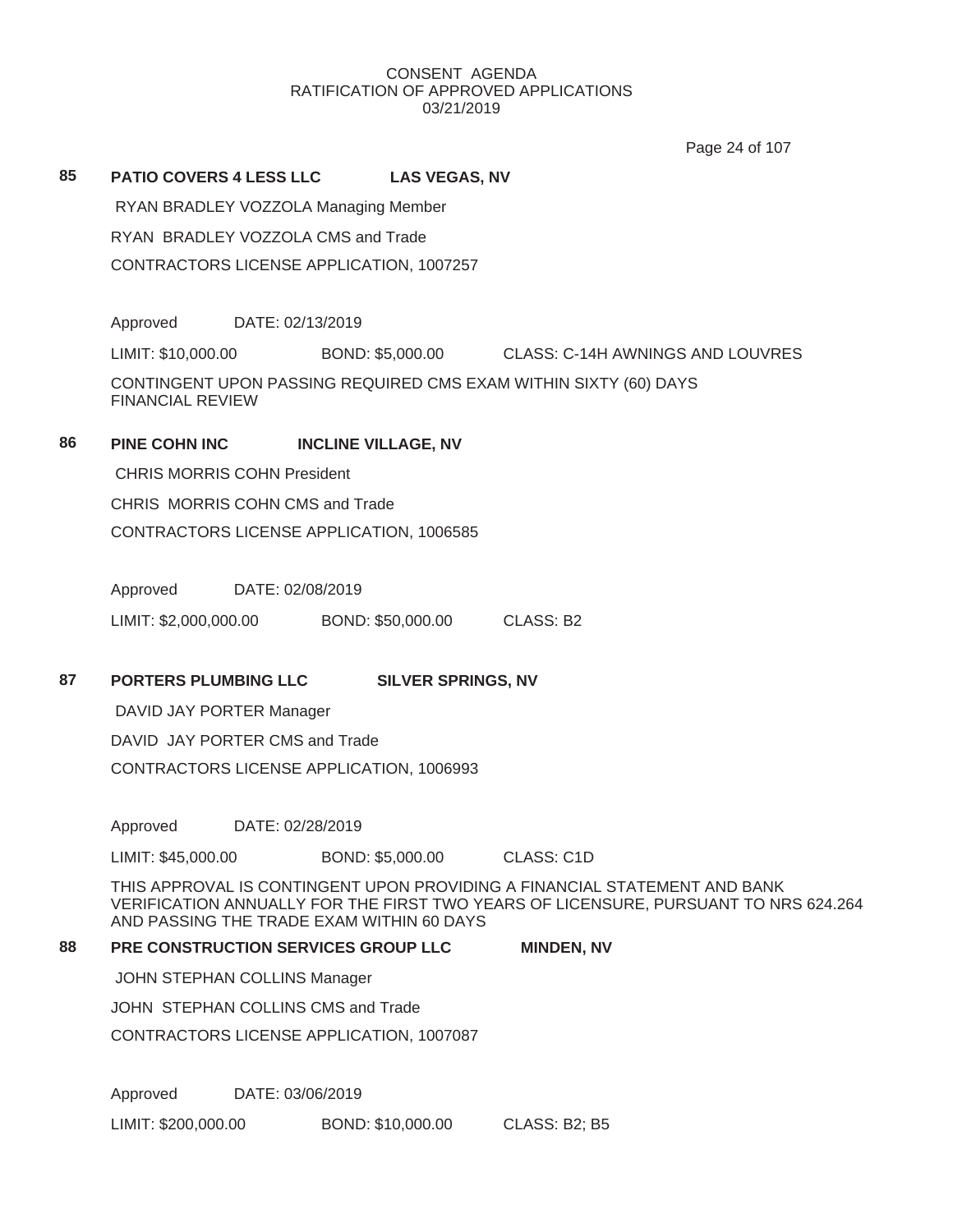Page 25 of 107

|    |                                              |                  |                                            |                                                                                 | $1$ ayd $20$ VI $101$ |
|----|----------------------------------------------|------------------|--------------------------------------------|---------------------------------------------------------------------------------|-----------------------|
| 89 |                                              |                  | <b>PRE CONSTRUCTION SERVICES GROUP LLC</b> | <b>MINDEN, NV</b>                                                               |                       |
|    | JOHN STEPHAN COLLINS Manager                 |                  |                                            |                                                                                 |                       |
|    |                                              |                  | JOHN STEPHAN COLLINS CMS and Trade         |                                                                                 |                       |
|    |                                              |                  | CONTRACTORS LICENSE APPLICATION, 1007088   |                                                                                 |                       |
|    | Approved                                     | DATE: 03/06/2019 |                                            |                                                                                 |                       |
|    | LIMIT: \$100,000.00                          |                  | BOND: \$10,000.00                          | CLASS: A                                                                        |                       |
| 90 |                                              |                  | PREFERRED ELECTRICAL CONTRACTORS INC       | <b>WALNUT, CA</b>                                                               |                       |
|    | Secretary                                    |                  |                                            | BEREITER ELECTRIC; BRADLEY JOSEPH BEREITER, President; PAULINE DEETTE BEREITER, |                       |
|    |                                              |                  | BRADLEY JOSEPH BEREITER, CMS and Trade     |                                                                                 |                       |
|    |                                              |                  | CONTRACTORS LICENSE APPLICATION, 1006955   |                                                                                 |                       |
|    | Approved                                     | DATE: 02/07/2019 |                                            |                                                                                 |                       |
|    | LIMIT: \$245,000.00                          |                  | BOND: \$15,000.00                          | <b>CLASS: C-2 ELECTRICAL</b>                                                    |                       |
|    |                                              |                  |                                            | CONTINGENT UPON PASSING REQUIRED CMS EXAM WITHIN SIXTY (60) DAYS                |                       |
| 91 | <b>PRESTIGE WIRING LLC</b>                   |                  | <b>LAS VEGAS, NV</b>                       |                                                                                 |                       |
|    |                                              |                  |                                            | SEAN EDWARD WESTBERG, Managing Member; ELIZABETH MAY KAPPERS, Managing Member   |                       |
|    |                                              |                  | SEAN EDWARD WESTBERG, CMS and Trade        |                                                                                 |                       |
|    |                                              |                  | CONTRACTORS LICENSE APPLICATION, 1006713   |                                                                                 |                       |
|    | Approved                                     | DATE: 02/25/2019 |                                            |                                                                                 |                       |
|    | LIMIT: \$10,000.00                           |                  | BOND: \$2,000.00                           | <b>CLASS: C-2 ELECTRICAL</b>                                                    |                       |
|    | <b>FINANCIAL REVIEW</b>                      |                  |                                            | CONTINGENT UPON PASSING REQUIRED CMS AND TRADE EXAMS WITHIN SIXTY (60) DAYS     |                       |
| 92 | <b>PRO SHOTCRETE LLC</b>                     |                  | <b>LAS VEGAS, NV</b>                       |                                                                                 |                       |
|    | FRANCISCO JAVIER MIRAMONTES, Managing Member |                  |                                            |                                                                                 |                       |
|    | FRANCISCO JAVIER MIRAMONTES, CMS and Trade   |                  |                                            |                                                                                 |                       |
|    |                                              |                  | CONTRACTORS LICENSE APPLICATION, 1006897   |                                                                                 |                       |
|    | Approved                                     |                  | DATE: 02/26/2019                           |                                                                                 |                       |
|    | LIMIT: \$50,000.00                           |                  | BOND: \$5,000.00                           | CLASS: C-11 SPRAYING MIXTURES CONTA                                             |                       |

**ES CONTAINING** CEMENT

F/S REVIEW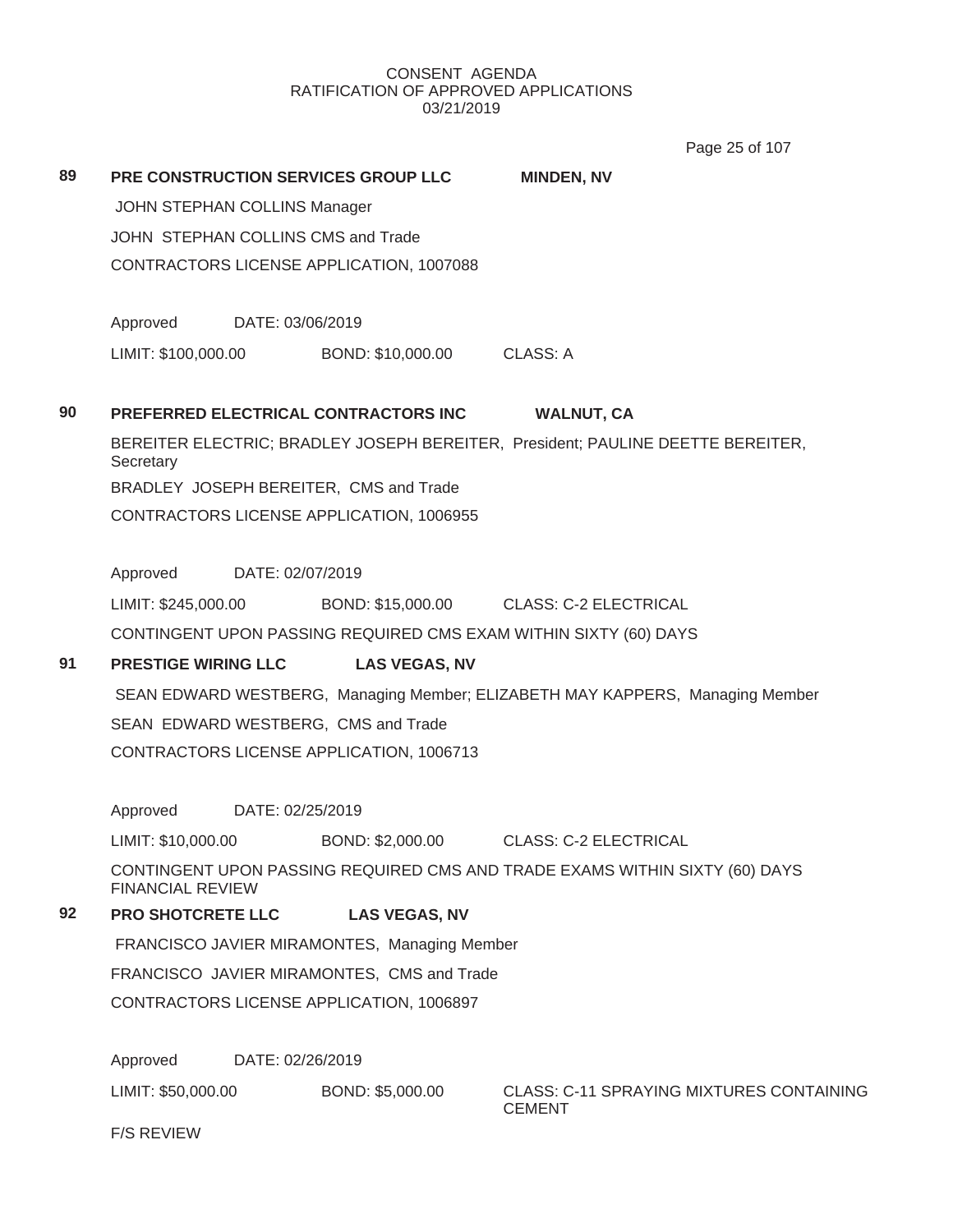PETER DODSON CONEY President; JOSEPH MICHAEL GIUFFREDA, Treasurer

**93 PURE PROJECTS INC LAS VEGAS, NV**

Page 26 of 107

# GLENN STEPHEN BISS, CMS and Trade CONTRACTORS LICENSE APPLICATION, 1005797 Approved DATE: 02/08/2019 LIMIT: Unlimited BOND: \$50,000.00 CLASS: B **94 QUANTA TELECOMMUNICATION SERVICES LLC HOUSTON, TX** Managing Member; DANIEL PAUL MILLER, President; SAMUEL PATRICK GLEASON, Chief Financial Officer; CLAUDIA GUZMAN SANTOS Manager MICHAEL DAVID STONER CMS and Trade CONTRACTORS LICENSE APPLICATION, 1005685 Approved DATE: 02/14/2019 LIMIT: Unlimited BOND: \$50,000.00 CLASS: A9; A19 **95 RABINE PAVING AMERICA LLC SCHAUMBURG, IL** GARY T RABINE Manager GARY AUSTIN RABINE CMS and Trade CONTRACTORS LICENSE APPLICATION, 1004451 Approved DATE: 10/03/2018 LIMIT: \$1,000,000.00 BOND: \$30,000.00 CLASS: A-8 SEALING AND STRIPING OF IMPERMEABLE PAVING SURFACES **96 REGAL PACIFIC CONTRACTING AND COMPLIANCE INC BAKERSFIELD, CA** WILLIAM PAUL REMBERT, President; LEONARD ANDREW ALEXANDER, Secretary WILLIAM PAUL REMBERT, CMS and Trade CONTRACTORS LICENSE APPLICATION, 1006627 Approved DATE: 02/26/2019 LIMIT: \$245,000.00 BOND: \$15,000.00 CLASS: A-GENERAL ENGINEERING CONTINGENT UPON PASSING CMS EXAM WITHIN 60 DAYS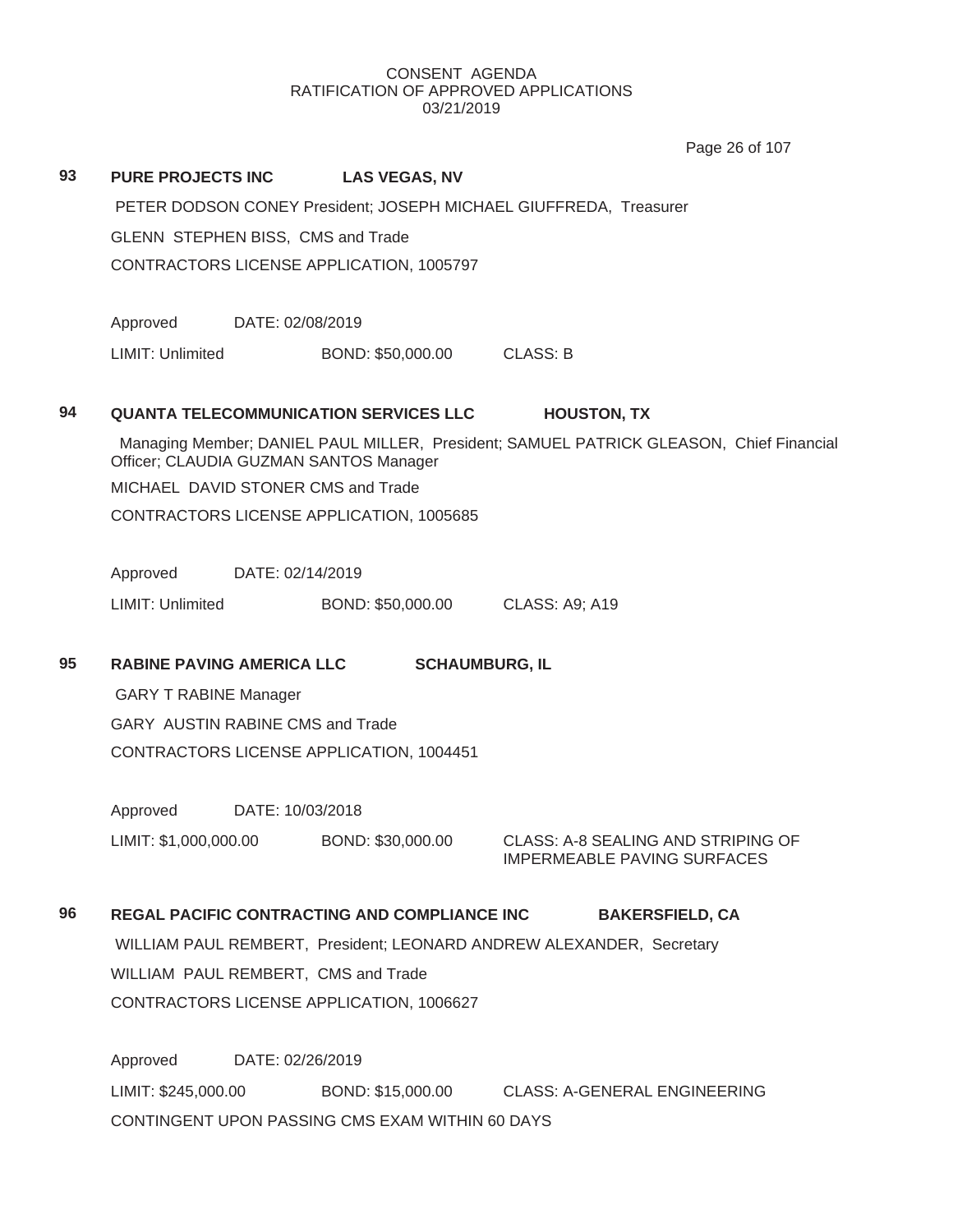Page 27 of 107

| 97  | <b>RYCON CUSTOM HOMES</b><br><b>SLAKE TAHOE, CA</b>                       |  |  |  |
|-----|---------------------------------------------------------------------------|--|--|--|
|     | R C H; JASON FRANCE RYLAND President                                      |  |  |  |
|     | JASON FRANCE RYLAND CMS and Trade                                         |  |  |  |
|     | CONTRACTORS LICENSE APPLICATION, 1007292                                  |  |  |  |
|     |                                                                           |  |  |  |
|     | Approved DATE: 02/28/2019                                                 |  |  |  |
|     | LIMIT: \$450,000.00<br>BOND: \$15,000.00 CLASS: B2                        |  |  |  |
|     | <b>MUST CHANGE NAME</b>                                                   |  |  |  |
| 98  | <b>RYCON CUSTOM HOMES</b><br><b>SLAKE TAHOE, CA</b>                       |  |  |  |
|     | R C H; JASON FRANCE RYLAND President                                      |  |  |  |
|     | JASON FRANCE RYLAND CMS and Trade                                         |  |  |  |
|     | CONTRACTORS LICENSE APPLICATION, 1007293                                  |  |  |  |
|     |                                                                           |  |  |  |
|     | Approved DATE: 02/28/2019                                                 |  |  |  |
|     | LIMIT: \$375,000.00<br>BOND: \$15,000.00 CLASS: C3                        |  |  |  |
|     | <b>MUST CHANGE NAME</b>                                                   |  |  |  |
| 99  | <b>S 8 ENGINEERING INC</b><br><b>CARLSBAD, NM</b>                         |  |  |  |
|     | WILLIAM STANLEY POWER President; LARRY LYNN TRYON Chief Financial Officer |  |  |  |
|     | STEVEN VINCENT RODRIGUEZ CMS and Trade                                    |  |  |  |
|     | CONTRACTORS LICENSE APPLICATION, 1005031                                  |  |  |  |
|     |                                                                           |  |  |  |
|     | Approved DATE: 02/25/2019                                                 |  |  |  |
|     | LIMIT: \$4,000,000.00<br>BOND: \$30,000.00 CLASS: A GENERAL ENGINEERING   |  |  |  |
|     |                                                                           |  |  |  |
| 100 | <b>S B S CONSTRUCTION LLC</b><br><b>SPARKS, NV</b>                        |  |  |  |
|     | RYAN JEFFREY SHMYR, Managing Member                                       |  |  |  |
|     | RYAN JEFFREY SHMYR, CMS and Trade                                         |  |  |  |
|     | CONTRACTORS LICENSE APPLICATION, 1005450                                  |  |  |  |
|     |                                                                           |  |  |  |
|     | Approved<br>DATE: 02/14/2019                                              |  |  |  |
|     | LIMIT: \$245,000.00<br>BOND: \$15,000.00<br>CLASS: B2                     |  |  |  |
|     | CONTINGENT UPON PASSING EXAMS WITHIN 60 DAYS                              |  |  |  |

FS REVIEW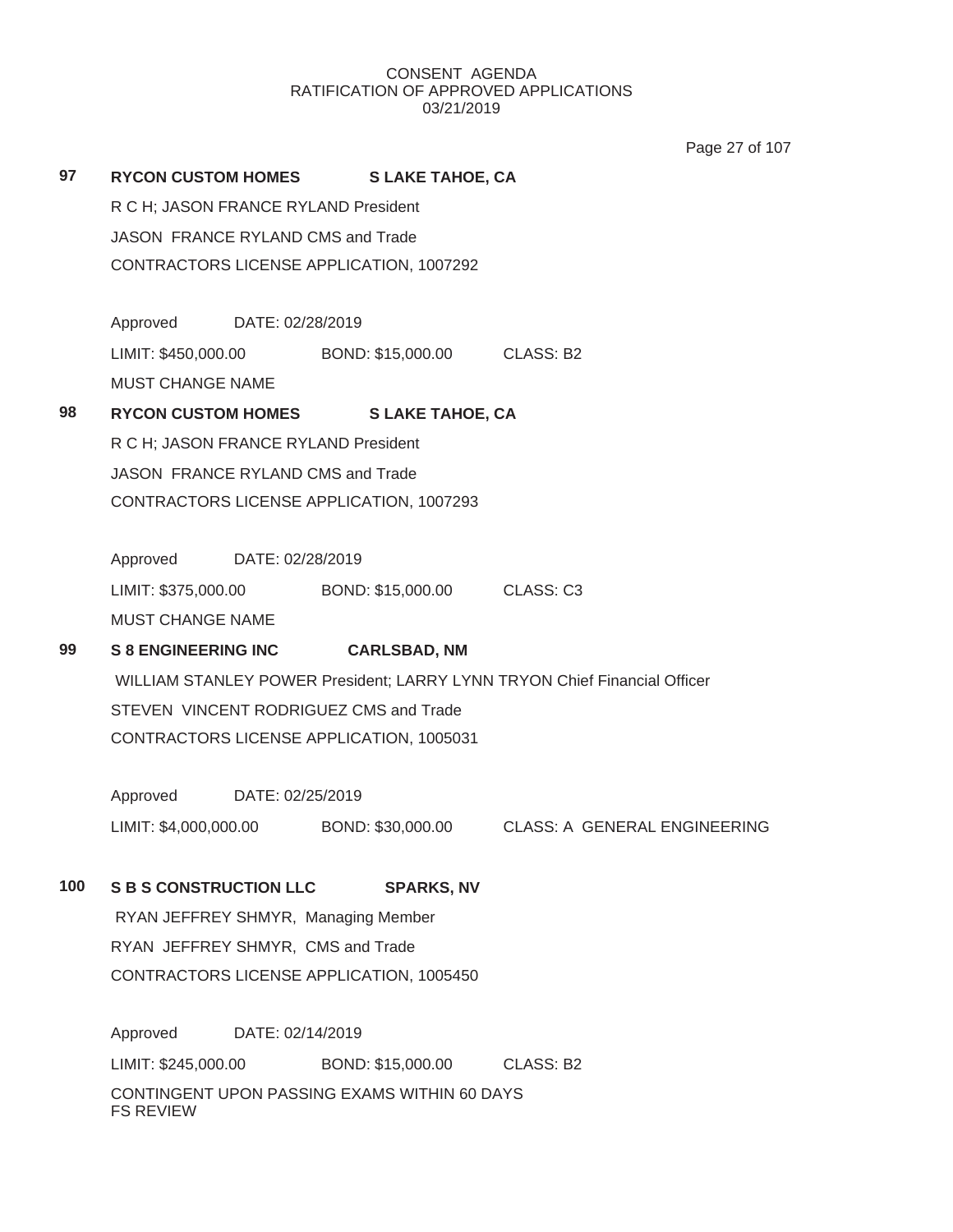Page 28 of 107

## **101 S D & W LLC CARSON CITY, NV**

SUPERIOR DOOR & WINDOW; ALEXANDER EDWARD DAWERS, President

ALEXANDER EDWARD DAWERS, CMS and Trade

CONTRACTORS LICENSE APPLICATION, 1004268

Approved DATE: 02/14/2019

LIMIT: \$45,000.00 BOND: \$5,000.00 CLASS: C3A

FS REVIEW

**102 S M B BUILDERS LLC RENO, NV**

STEVEN MATTHEW BANKS Manager

STEVEN MATTHEW BANKS CMS and Trade

CONTRACTORS LICENSE APPLICATION, 1004276

Approved DATE: 03/01/2019

LIMIT: \$245,000.00 BOND: \$15,000.00 CLASS: B2

THIS APPROVAL IS CONTINGENT UPON PROVIDING A FINANCIAL STATEMENT AND BANK VERIFICATION ANNUALLY FOR THE FIRST TWO YEARS OF LICENSURE, PURSUANT TO NRS 624.264 AND PASSING THE CMS AND TRADE EXAM WITHIN 60 DAYS

# **103 SAVECO RENO, NV**

WARREN WILLIAM COOKE, President

WARREN WILLIAM COOKE, CMS and Trade

CONTRACTORS LICENSE APPLICATION, 1006134

Approved DATE: 03/04/2019

LIMIT: \$245,000.00 BOND: \$15,000.00 CLASS: C-2 ELECTRICAL

F/S REVIEW

# **104 SCOTT A WAGNER RENO, NV**

POP POP'S WORKSHOP; SCOTT ALAN WAGNER Owner SCOTT ALAN WAGNER Trade; SUSAN MARIE WAGNER, CMS CONTRACTORS LICENSE APPLICATION, 1006567

Approved DATE: 03/01/2019 LIMIT: \$10,000.00 BOND: \$2,000.00 CLASS: C14C CONTINGENT UPON PASSING CMS EXAM WITHIN 60 DAYS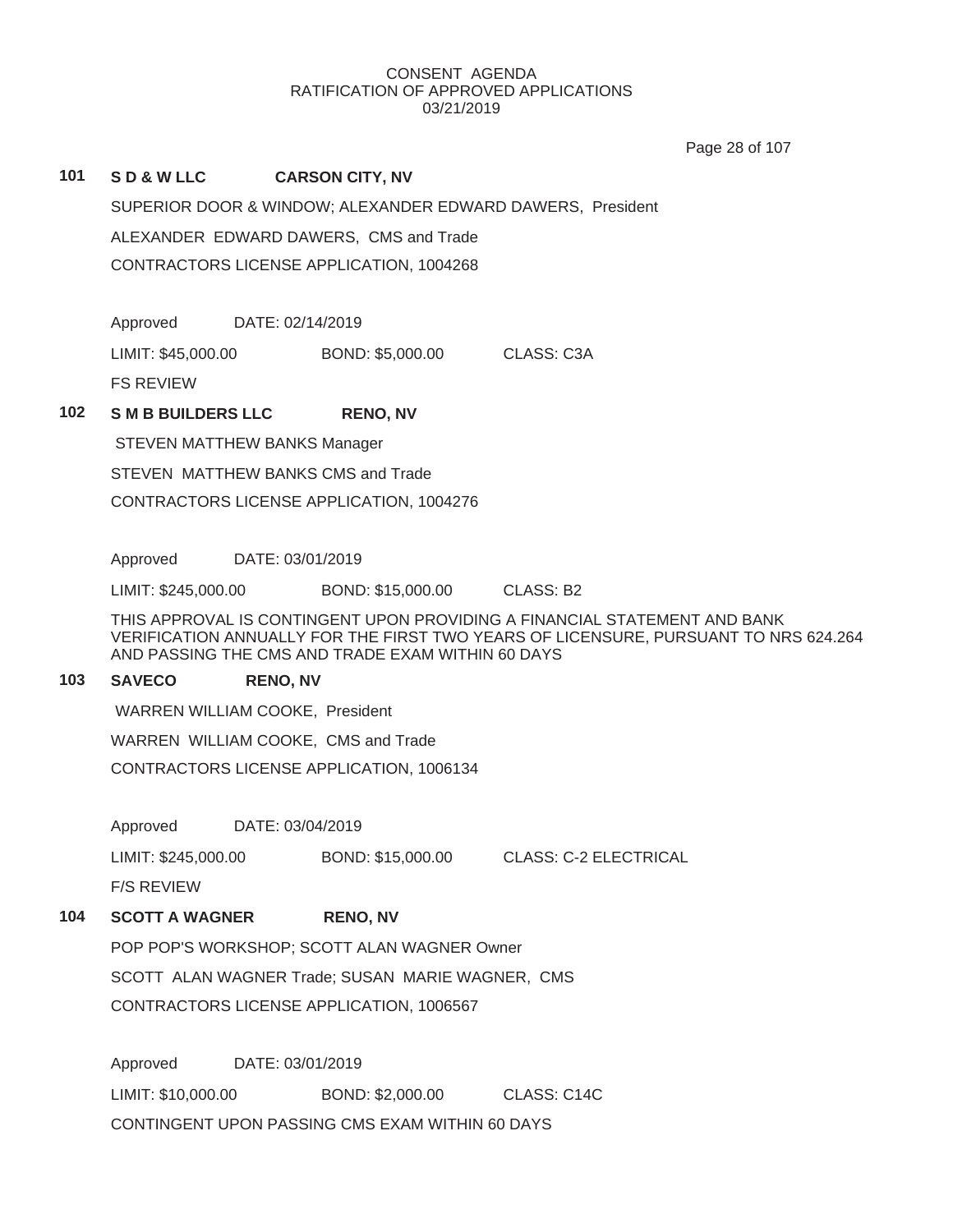Page 29 of 107

| 105 | <b>ERIC LEMUS Manager</b><br>ERIC LEMUS CMS and Trade |                  | SOUTHERN NEVADA GROUP CONSTRUCTION LLC            | <b>NORTH LAS VEGAS, NV</b>                                                        |
|-----|-------------------------------------------------------|------------------|---------------------------------------------------|-----------------------------------------------------------------------------------|
|     |                                                       |                  | CONTRACTORS LICENSE APPLICATION, 1004559          |                                                                                   |
|     | Approved DATE: 03/05/2019                             |                  |                                                   |                                                                                   |
|     | LIMIT: \$100,000.00                                   |                  | BOND: \$10,000.00                                 | CLASS: C-17E COATINGS OF STUCCO AND<br><b>CEMENT</b>                              |
|     | <b>FINANCIAL REVIEW</b>                               |                  |                                                   |                                                                                   |
| 106 | <b>STERLING BUILDERS LLC</b>                          |                  | <b>RENO, NV</b>                                   |                                                                                   |
|     |                                                       |                  |                                                   | MICHAEL JOHN STERLING Managing Member; NICOLE JESSICA STERLING Managing Member    |
|     |                                                       |                  | MICHAEL JOHN STERLING CMS and Trade               |                                                                                   |
|     |                                                       |                  | CONTRACTORS LICENSE APPLICATION, 1004867          |                                                                                   |
|     | Approved DATE: 02/08/2019                             |                  |                                                   |                                                                                   |
|     |                                                       |                  | LIMIT: \$1,000,000.00 BOND: \$30,000.00 CLASS: B2 |                                                                                   |
|     | <b>FS REVIEW</b>                                      |                  |                                                   |                                                                                   |
| 107 | <b>SUNRISE TELECOM INC</b>                            |                  | <b>ROSELLE, IL</b>                                |                                                                                   |
|     | Officer                                               |                  |                                                   | ADAM GERALD BAUMGARTNER, President; TIFANY CHRISTINE BAUMGARTNER, Chief Executive |
|     | ROY ARLEN MCCLUNG, CMS and Trade                      |                  |                                                   |                                                                                   |
|     |                                                       |                  | CONTRACTORS LICENSE APPLICATION, 1006635          |                                                                                   |
|     | Approved                                              | DATE: 02/28/2019 |                                                   |                                                                                   |
|     |                                                       |                  | LIMIT: \$200,000.00 BOND: \$10,000.00 CLASS: C2D  |                                                                                   |
|     |                                                       |                  |                                                   | THIS APPROVAL IS CONTINGENT UPON PASSING THE CMS AND TRADE EXAMS WITHIN 60 DAYS   |
| 108 | <b>SUPERIOR STEEL ERECTORS LLC</b>                    |                  |                                                   | <b>ELK RIVER, MA</b>                                                              |
|     |                                                       |                  |                                                   | STEWART ROLAND STENDER, Manager; JEFF GERALD PALKOVICH, Manager                   |
|     |                                                       |                  | JEREMY ROBERT DORICK, CMS and Trade               |                                                                                   |
|     |                                                       |                  | CONTRACTORS LICENSE APPLICATION, 1005958          |                                                                                   |
|     | Approved                                              | DATE: 02/13/2019 |                                                   |                                                                                   |
|     | LIMIT: \$2,500,000.00                                 |                  | BOND: \$30,000.00                                 | <b>CLASS: C-14 STEEL REINFORCING AND</b><br><b>ERECTION</b>                       |
|     | CONTINGENT ON PASSING CMS/TRADE EXAMS WITHIN 60 DAYS  |                  |                                                   |                                                                                   |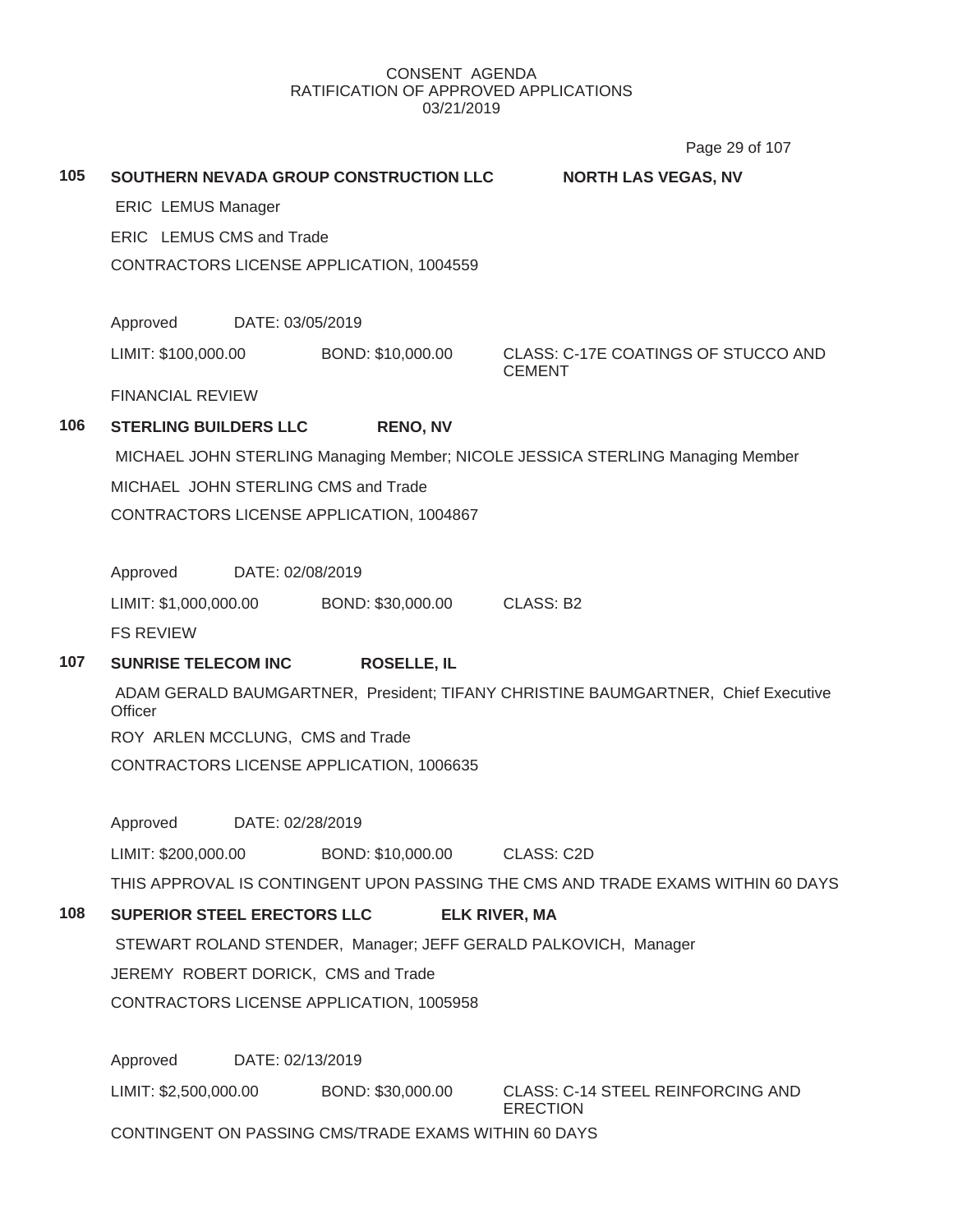Page 30 of 107

# **109 SURFACE SPECIALISTS OF NEVADA INC LAS VEGAS, NV**

THOMAS GERARD DITTER President; BETH MARIE DITTER Secretary

THOMAS GERARD DITTER CMS and Trade

CONTRACTORS LICENSE APPLICATION, 1007468

Approved DATE: 03/04/2019

LIMIT: \$10,000.00 BOND: \$2,000.00 CLASS: C19B-MARBLE C19C-ARTIFICIAL OR CULTURED MARBLE

# **110 SWIFT GENERAL ENGINEERING INC S LAKE TAHOE, CA**

SCOTT KEVIN SWIFT, President

SCOTT KEVIN SWIFT, CMS and Trade

CONTRACTORS LICENSE APPLICATION, 1006133

Approved DATE: 02/14/2019

LIMIT: \$250,000.00 BOND: \$15,000.00 CLASS: A

THIS APPROVAL IS CONTINGENT UPON PROVIDING A FINANCIAL STATEMENT AND BANK VERIFICATION ANNUALLY FOR THE FIRST TWO YEARS OF LICENSURE, PURSUANT TO NRS 624.264 AND PASSING THE CMS EXAM WITHIN 60 DAYS

# **111 TAHOE FENCE CO INC MOUND HOUSE, NV**

JEANETTE WILDE MELLOW President; MARK ANTHONY MELLOW Secretary; MATTHEW CHAD MELLOW Treasurer

MARK ANTHONY MELLOW CMS and Trade

CONTRACTORS LICENSE APPLICATION, 1007260

Approved DATE: 02/11/2019

LIMIT: \$1,200,000.00 BOND: \$30,000.00 CLASS: C-25 FENCING AND EQUIPPING

PLAYGROUNDS

CONTINGENT UPON PROVIDING A 30K BOND WITHIN 30 DAYS.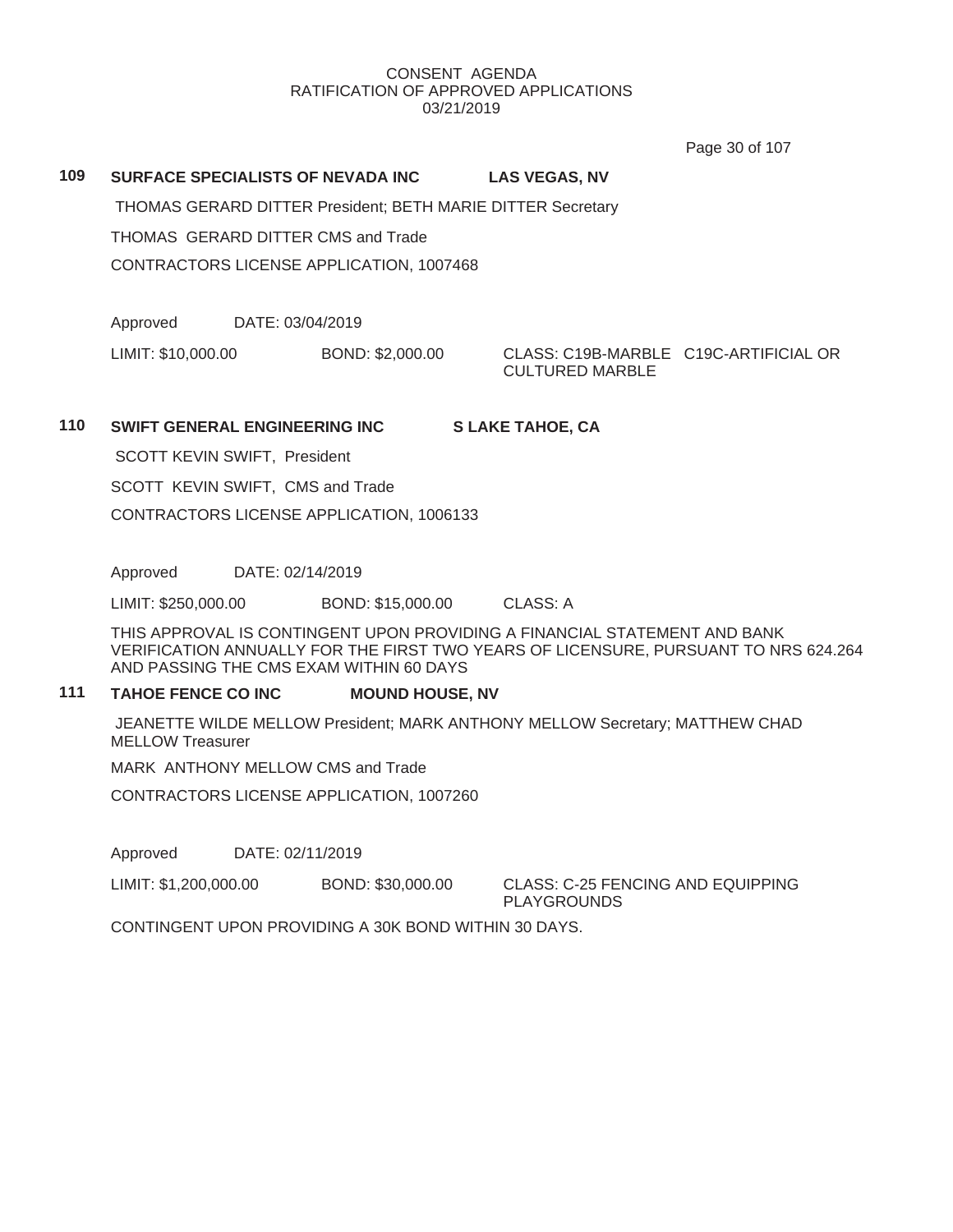Page 31 of 107

## **112 URBAN HABITAT PALM DESERT, CA**

THERESA CATHRYN BRENNAN, President; MARION ANN WEED, Treasurer THERESA CATHRYN BRENNAN, CMS; BRETT MICHAEL BRENNAN, Trade CONTRACTORS LICENSE APPLICATION, 1005209

Approved DATE: 02/26/2019

LIMIT: \$2,000,000.00 BOND: \$30,000.00 CLASS: A-12 EXCAVATING GRADING

TRENCHING SURFACING

CONTINGENT UPON PASSING REQUIRED TRADE EXAM WITHIN SIXTY (60) DAYS FINANCIAL REVIEW

# **113 VAN DYK BALER CORP STAMFORD, CT**

PIETER ROBER JOHAN EENKEMA VAN DIJK, President; ERIK HAMANNUS EENKEMA VAN DIJIK, **Secretary** 

ERIK HAMANNUS EENKEMA VAN DIJIK, CMS and Trade

CONTRACTORS LICENSE APPLICATION, 1006456

Approved DATE: 02/15/2019

LIMIT: Unlimited BOND: \$50,000.00 CLASS: C-33 INSTALLING INDUSTRIAL

**MACHINERY** 

# **114 VEGAS PROPANE INC NORTH LAS VEGAS, NV**

THOMAS JOSEPH MUELLER, President; THOMAS JOSEPH MUELLER, II Director JOHN MATTHEW ROBISON, Trade; THOMAS JOSEPH MUELLER, II CMS CONTRACTORS LICENSE APPLICATION, 1006860

Approved DATE: 03/04/2019

LIMIT: \$10,000.00 BOND: \$2,000.00 CLASS: C-38 INSTALLING EQUIPMENT USED WITH LIQUIFIED PETROLEUM AND NATURAL GAS

CONTINGENT ON PASSING CMS/TRADE EXAMS WITHIN 60 DAYS F/S REVIEW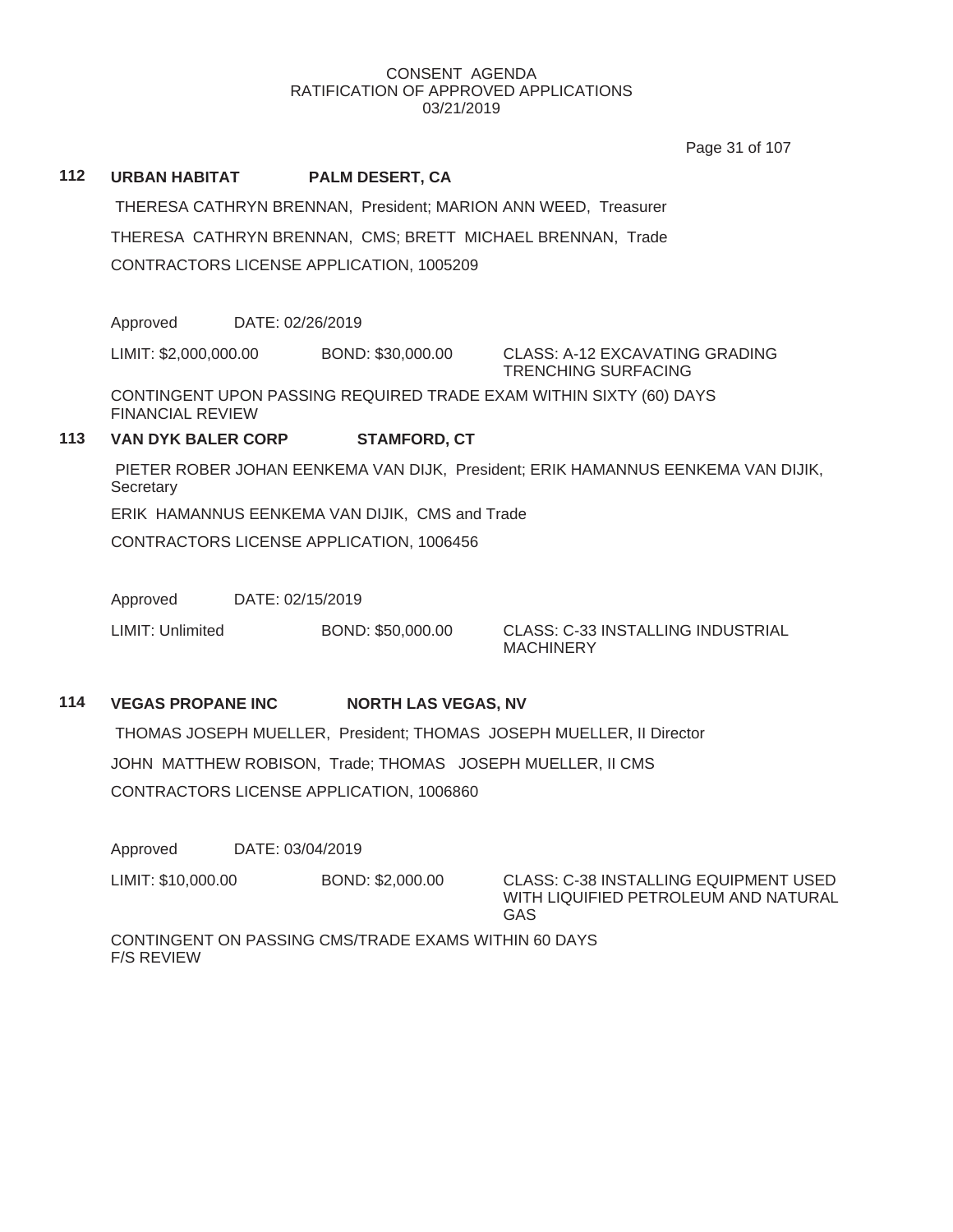Page 32 of 107

# **115 VISION TECHNOLOGIES INC GLEN BURNIE, MD**

JOHN LEE SHETRONE, JR President; STEVEN MICHAEL QUADE, Secretary; KEVIN NOLAN, Director CURTIS DUNCAN MARTELLO, CMS and Trade CONTRACTORS LICENSE APPLICATION, 1006619

Approved DATE: 02/25/2019

LIMIT: \$2,000,000.00 BOND: \$30,000.00 CLASS: C2D-LOW VOLTAGE

CONTINGENT ON PASSING CMS/TRADE EXAMS WITHIN 60 DAYS

# **116 ZAPS ELECTRICAL LLC NORTH SCITUATE, RI**

BRIAN DAVID SNOW, Manager BRIAN DAVID SNOW, CMS and Trade CONTRACTORS LICENSE APPLICATION, 1003471

Approved DATE: 02/11/2019

LIMIT: \$20,000.00 BOND: \$5,000.00 CLASS: C2

CONTINGENT UPON RECEIPT OF PERSONAL INDEMNIFICATION AGREEMENT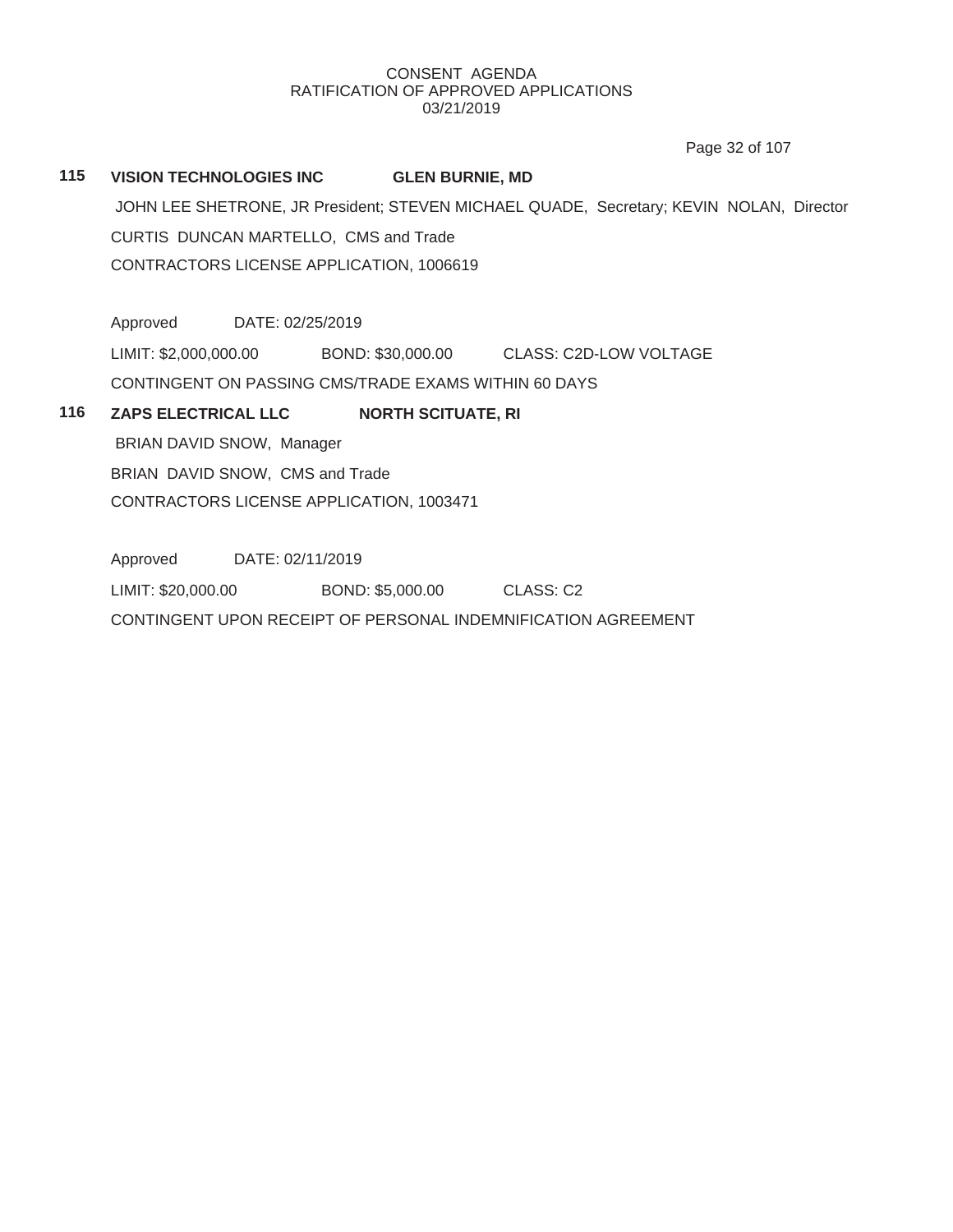Page 33 of 107

# **BROADENING OF CLASSIFICATION APPLICATION**

## **117 A PRO CONTRACTOR SERVICES LLC HENDERSON, NV**

0081582 LYNN ALLEN MOODY Manager

CARL WESLEY SHEETS CMS and Trade; KEVIN ANTHONY BLANKENSHIP CMS; (B General Building) BROADENING OF CLASSIFICATION, 1007489

Approved DATE: 02/28/2019 CLASS: B

# **118 ACOUSTIC DESIGN LLC LAS VEGAS, NV**

0065980 CHRISTOPHER ALAN STERLE Member; RON MARTIN Member RON MARTIN CMS and Trade; (C-2 Electrical) BROADENING OF CLASSIFICATION, 1007095

Approved DATE: 02/15/2019 CLASS: C2-ELECTRICAL RON MARTIN, MEMBER/ CMS/ TRADE CONTINGENT UPON PASSING C-2 TRADE EXAM WITHIN 60 DAYS

# **119 AMTECK LLC Lexington, KY**

0065273 DAVID ERWIN WAGNER President; TROY W TURNER Member; DAREN LYN TURNER Member JONATHAN BRUCE DOUGHERTY CMS and Trade; (C-2A Electrical Wiring) BROADENING OF CLASSIFICATION, 1007162

Approved DATE: 03/08/2019 CLASS: CONTINGENT UPON PASSING C2C AND C2D TRADE EXAMS WITHIN 60 DAYS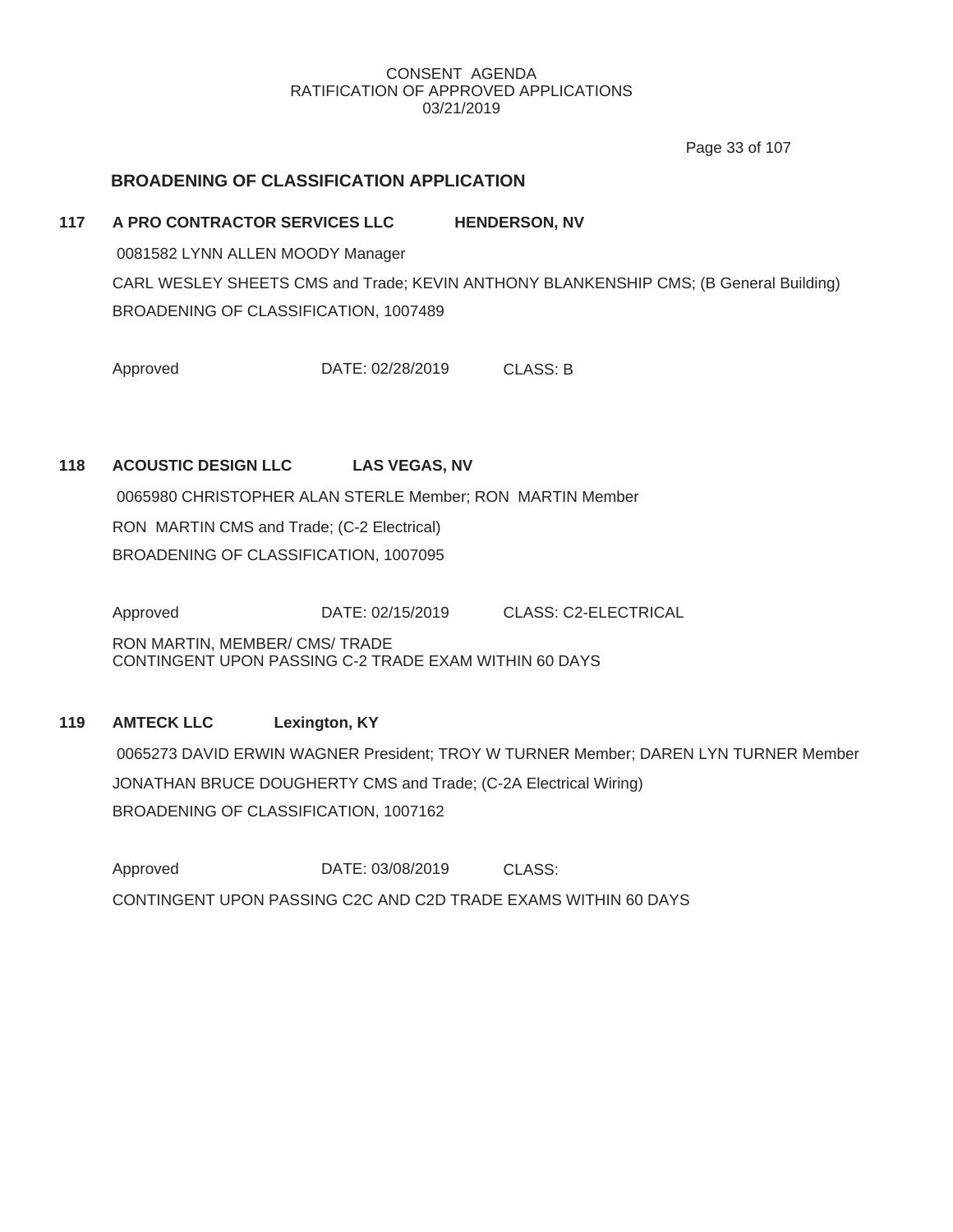Page 34 of 107

| 120 | <b>PACIFIC RETAIL CONSTRUCTION INC</b> | <b>LAS VEGAS, NV</b>                                                 |  |
|-----|----------------------------------------|----------------------------------------------------------------------|--|
|     | 0076360 GEORGE T NEMEH President       |                                                                      |  |
|     |                                        | GEORGE T NEMEH CMS and Trade; (B-2 Residential and Small Commercial) |  |
|     | BROADENING OF CLASSIFICATION, 1007273  |                                                                      |  |

Approved **DATE: 02/25/2019 CLASS:** CONTINGENT UPON PASSING B TRADE EXAM WITHIN 60 DAYS

# **121 PAUL KURZ YORBA LINDA, CA** P K J CONSTRUCTION; 0074021 PAUL STEPHAN LOUIS KURZ Owner PAUL STEPHAN LOUIS KURZ CMS; MICHAEL NAGLE Trade; (B General Building) BROADENING OF CLASSIFICATION, 1006307

Approved DATE: 02/28/2019 CLASS: B

# **122 RIDGESTONE CONSTRUCTION MANAGEMENT LLC LAS VEGAS, NV**

0084886 SEUL GEE LEE-MITCHELL, Managing Member; JAMES MICHAEL MITCHELL, Managing Member

JAMES MICHAEL MITCHELL, CMS and Trade; (B-2 Residential and Small Commercial; B-3 Speculative Building) BROADENING OF CLASSIFICATION, 1007069

Approved **DATE: 02/15/2019** CLASS: B3-SPECULATIVE BUILDINGS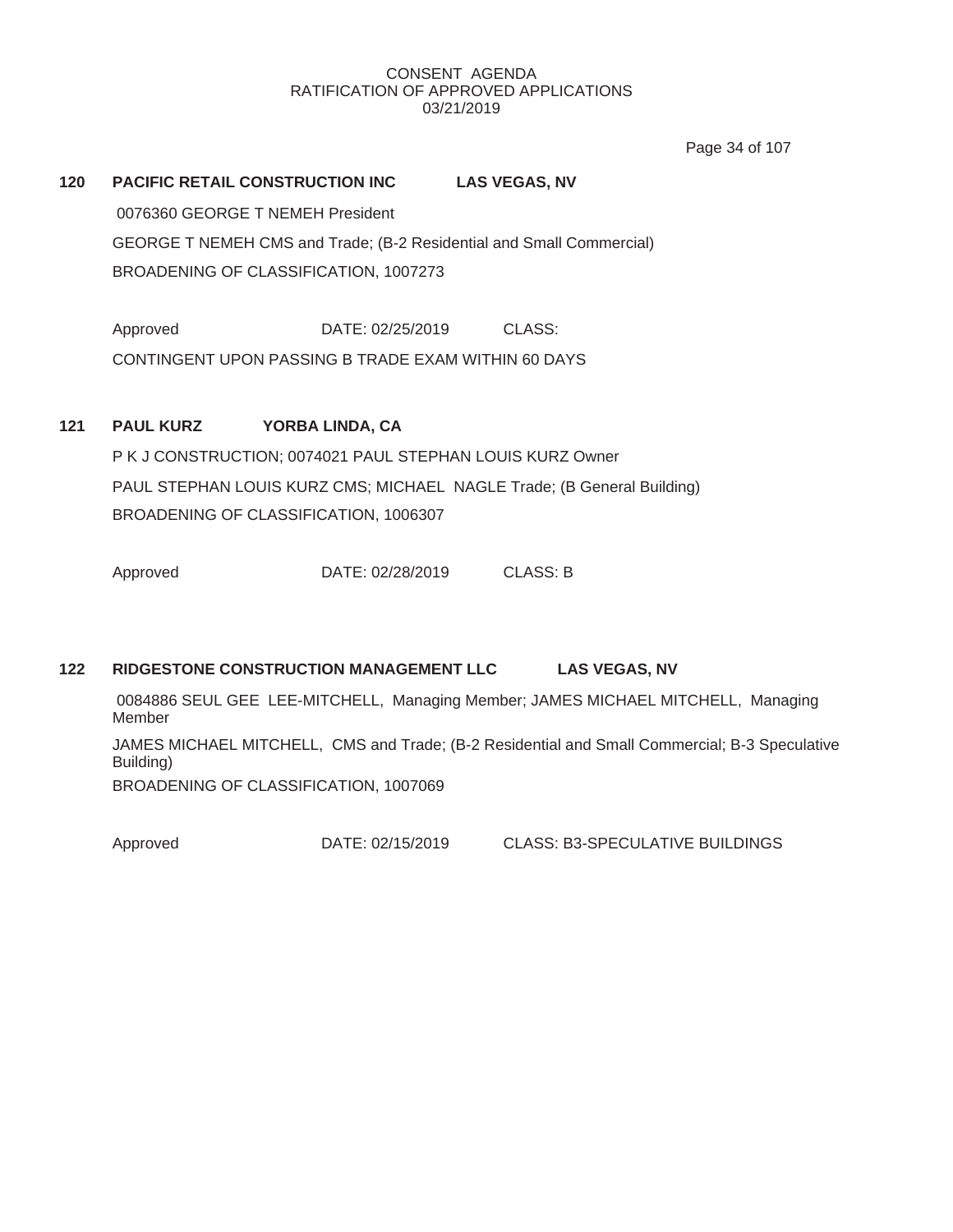Page 35 of 107

## **123 THE NEENAN COMPANY LLLP FORT COLLINS, CO**

0078196 NEENAN MANAGEMENT COMPANY General Partner; NEENAN EMPLOYEES HOLDING COMPANY ; RANDOLPH PETER MYERS President; JAMES RICHARD HAYES Secretary; RYAN CHRISTOPHER DELLOS Treasurer

PAUL LOUIS GARDZINSKI CMS and Trade; (B General Building)

BROADENING OF CLASSIFICATION, 1007272

Approved DATE: 02/25/2019 CLASS: B- GENERAL BUILDING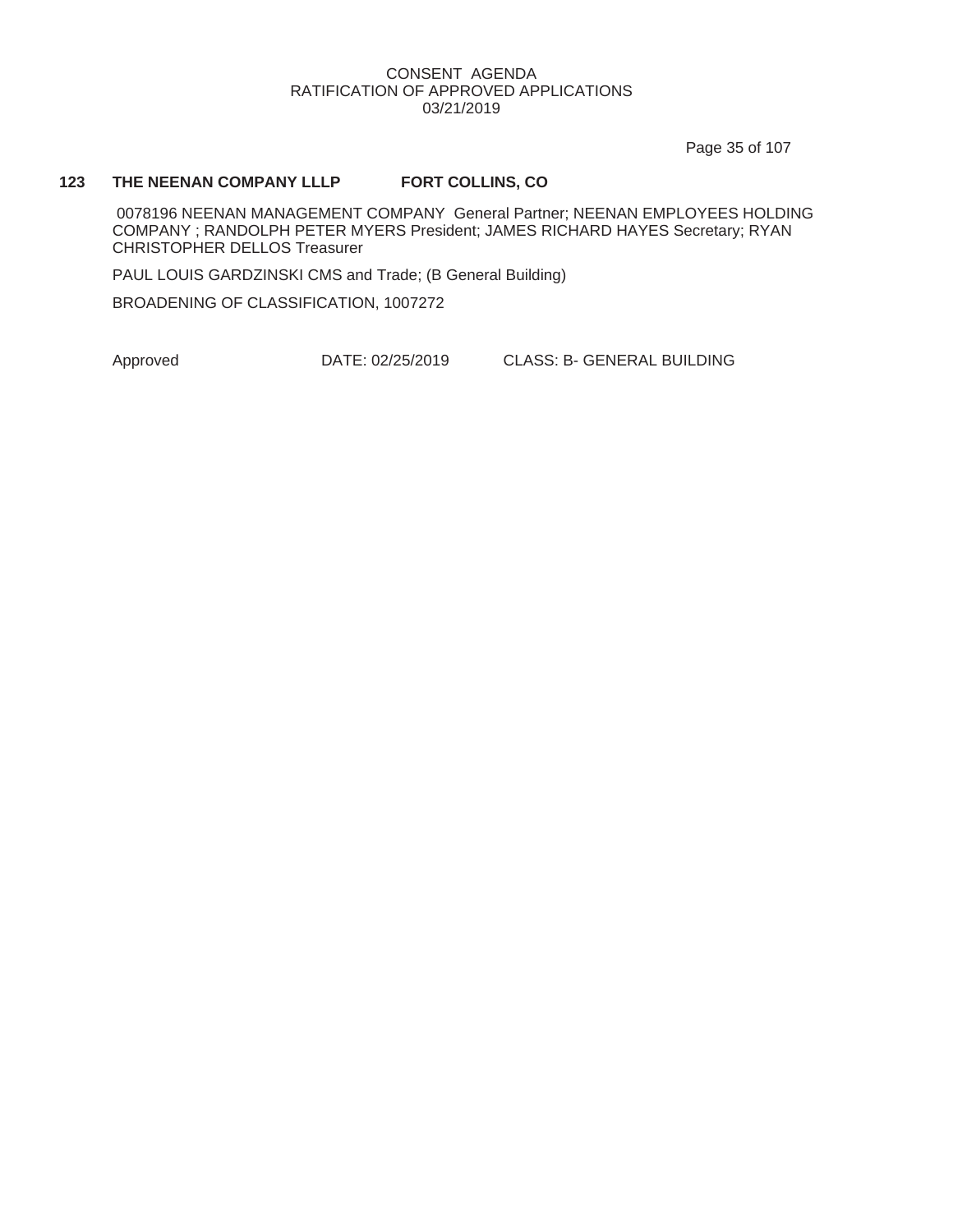Page 36 of 107

## **CHANGE OF OFFICER/MEMBER/MANAGER**

# **124 A FOREVER SIGN INC LAS VEGAS, NV**

FOREVER SIGNS; 0079849; SANDRA PAULINA VALLEJO-GARCIA President; JOSE ANTONIO GARCIA **Director** JOSE ANTONIO GARCIA CMS and Trade; SANDRA PAULINA VALLEJO-GARCIA CMS and Trade CHANGE OF OFFICER/MEMBER/MANAGER, 1007255

Approved DATE: 02/25/2019

# **125 ACHA CONSTRUCTION LLC ELKO, NV**

0073986; 0080258; CHRISTOPHER TODD SCHWANDT Managing Member CHRISTOPHER TODD SCHWANDT CMS and Trade CHANGE OF OFFICER/MEMBER/MANAGER, 1007245

Approved DATE: 02/14/2019

# **126 ADVANCED HOME SERVICES LLC LAS VEGAS, NV**

0077607; 0077608; ANDREY PETRUSHKIN Manager; OKSANA PETRUSKIN, Manager

OKSANA PETRUSHKIN CMS and Trade

CHANGE OF OFFICER/MEMBER/MANAGER, 1006964

Approved DATE: 02/07/2019

## **127 AMERICAN NEVADA REALTY LLC HENDERSON, NV**

0078231; 0079397; AMERICAN NEVADA COMPANY LLC Manager; THE GREENSPUN CORPORATION Manager; PAUL STEVEN HAMILTON Other; PHILLIP NATHAN RALSTON Other; DANIEL ALAN GREENSPUN Other; BRIAN LEE GREENSPUN Other

CHRISTOPHER REED GRANT CMS; CHRISTOPHER REED GRANT CMS and Trade; IBRAHIN DELGADO, Trade

CHANGE OF OFFICER/MEMBER/MANAGER, 1007065

Approved DATE: 02/15/2019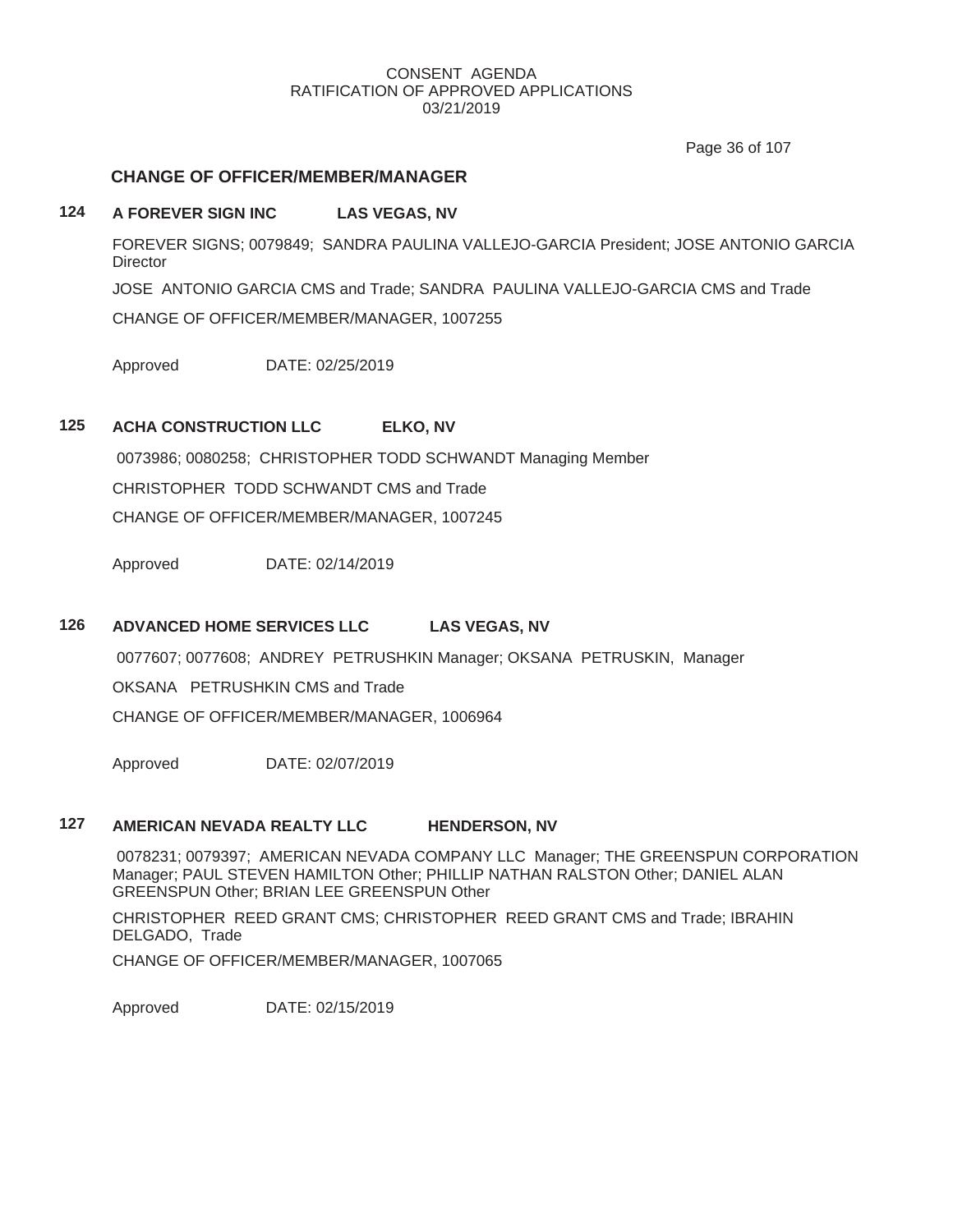Page 37 of 107

# **128 AVAYA INC AUSTIN, TX**

0051702; JAMES MICHAEL CHIRICO, JR President; SARA ROBYN BUCHOLTZ, Secretary; JOHN PATRICK SULLIVAN, Treasurer; RAYMOND FRED MOORE Assistant Secretary

MAX WILFREDO DALLORSO CMS and Trade

CHANGE OF OFFICER/MEMBER/MANAGER, 1006995

Approved DATE: 02/20/2019

# **129 BENCOR GLOBAL INC FRISCO, TX**

0083469; NICOLAS ANTOINE MORAND WILLIG FRIEDRICH President; TIMOTHY JOHN MYERS, Secretary; RICHARD NATHAN YALE Secretary; FRANCESCO SAVERIO MAYRHOFER, Treasurer

JEFFREY GARON, Trade; TIMOTHY JOHN MYERS, CMS

CHANGE OF OFFICER/MEMBER/MANAGER, 1007003

Approved DATE: 02/07/2019

## **130 BLACK & VEATCH CONSTRUCTION INC OVERLAND PARK, KS**

0083345; ROBERT NEIL RIDDLE, JR President; PETER DAVID LOFTSPRING Vice President; KEVIN THOMAS HINKLE Vice President

ROBERT MORGAN PHELPS, CMS and Trade

CHANGE OF OFFICER/MEMBER/MANAGER, 1007254

Approved DATE: 02/14/2019

# **131 BRUNSWICK BOWLING PRODUCTS LLC MUSKEGON, MI**

0082536; B B P INVESTMENT HOLDINGS LLC Manager; COREY JAMES DYKSTRA CFO

CORY CRAIG WATTERSON CMS and Trade

CHANGE OF OFFICER/MEMBER/MANAGER, 1007248

Approved DATE: 02/15/2019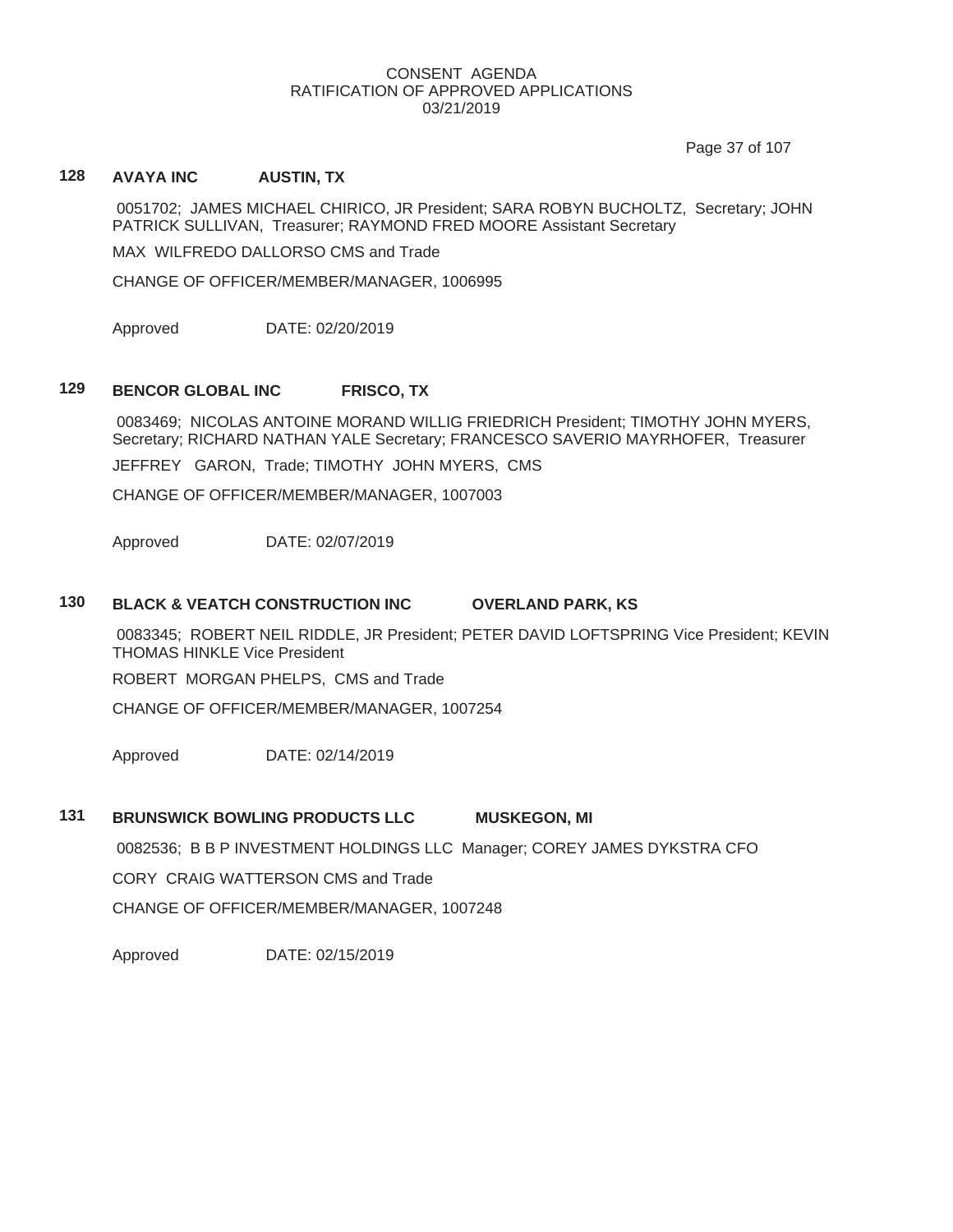Page 38 of 107

## **132 BUFFALO GAP INSTRUMENTATION & ELECTRICAL CO INC BUFFALO GAP, TX**

0053985; RICHARD SEAN RENFRO President; DANIEL HARTMANN SCHWARZENBACH Secretary; ALVA LEON WEST Treasurer

BRIAN PARK BERNHARD CMS and Trade; JAMES DAVID RICHARDSON CMS and Trade

CHANGE OF OFFICER/MEMBER/MANAGER, 1007375

Approved DATE: 02/25/2019

## **133 BYROM DAVEY INC SAN DIEGO, CA**

0059162; STEVEN WARREN DAVEY President; CHRISTINE ANN BUTLER, Treasurer; ERIC STERLING JENNINGS, SR Vice President; PAUL DANA PANKOW Vice President

STEVEN WARREN DAVEY CMS and Trade

CHANGE OF OFFICER/MEMBER/MANAGER, 1006628

Approved DATE: 02/11/2019

### **134 C S CONSTRUCTION INC PHOENIX, AZ**

ELECTRIC & MACHINERY; 0079648; MICHAEL ROY BORDEN President; JANET LEE BORDEN, **Secretary** 

MICHAEL ROY BORDEN CMS and Trade

CHANGE OF OFFICER/MEMBER/MANAGER, 1006578

Approved DATE: 02/26/2019

#### **135 C S I CONSTRUCTION INC LAS VEGAS, NV**

0074143; GARY SCOTT ROBINSON President

CHANGE OF OFFICER/MEMBER/MANAGER, 1007323

Approved DATE: 02/25/2019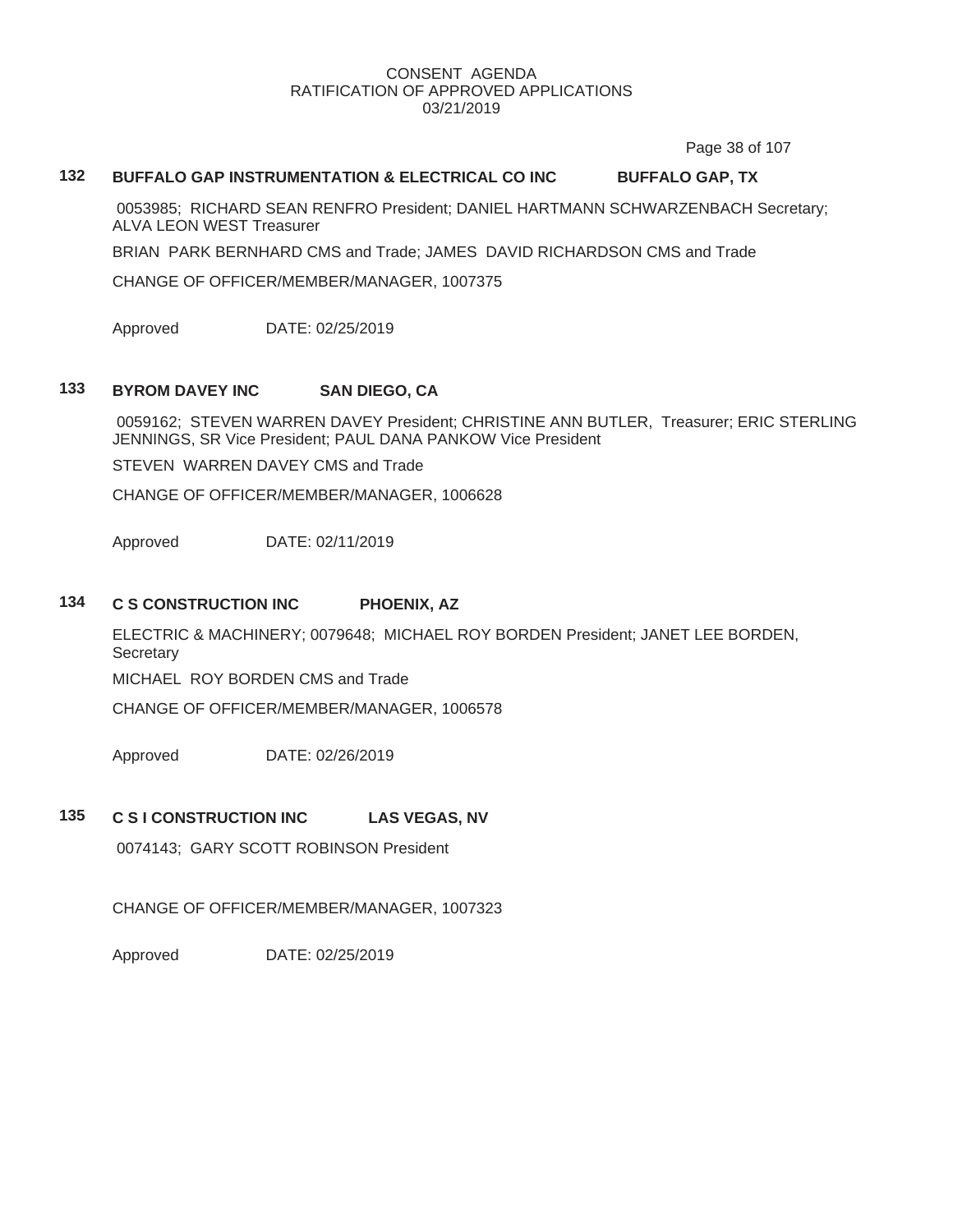Page 39 of 107

# **136 CLAYCO INC ST LOUIS, MO**

0067198; RUSSELL LEE BURNS President; ROBERT GENE CLARK CEO; STEVEN ROBERT SIECKHAUS Vice President

STEVEN ROBERT SIECKHAUS CMS and Trade

CHANGE OF OFFICER/MEMBER/MANAGER, 1007231

Approved DATE: 02/19/2019

## **137 CONSTRUCTION DEVELOPMENT SERVICES INC RENO, NV**

COMMERCIAL SOLAR SERVICES; 0022791; 0067979; MARGARET CAVIN President; EMILEE MORGAN MASON Secretary

JOHN KENNETH OLLSON Trade; MARGARET CAVIN CMS and Trade; MICHAEL CLARENCE CATE CMS; RANDALL ERIC SOULE CMS and Trade

CHANGE OF OFFICER/MEMBER/MANAGER, 1007383

Approved DATE: 02/12/2019

## **138 D R HORTON INC HENDERSON, NV**

0039179; DONALD R HORTON COB; DAVID SCOTT JENNINGS Vice President; TED I HARBOUR Vice President; TIMOTHY FRANCIS COLBERT Vice President

CHANGE OF OFFICER/MEMBER/MANAGER, 1007316

Approved DATE: 02/28/2019

### **139 DEMATIC CORP GRAND RAPIDS, MI**

0067195; 0067197; SCOTT ALLAN WATTS, President; JEFFREY RONALD HEINZE Secretary; NIGEL ROY ANDERSON, Treasurer; TIMOTHY MICHAEL WALSH Assistant Secretary

JEFF EDWARD BEILHARZ Trade; TIMOTHY MICHAEL WALSH CMS; TIMOTHY MICHAEL WALSH CMS and Trade

CHANGE OF OFFICER/MEMBER/MANAGER, 1006205

Approved DATE: 02/14/2019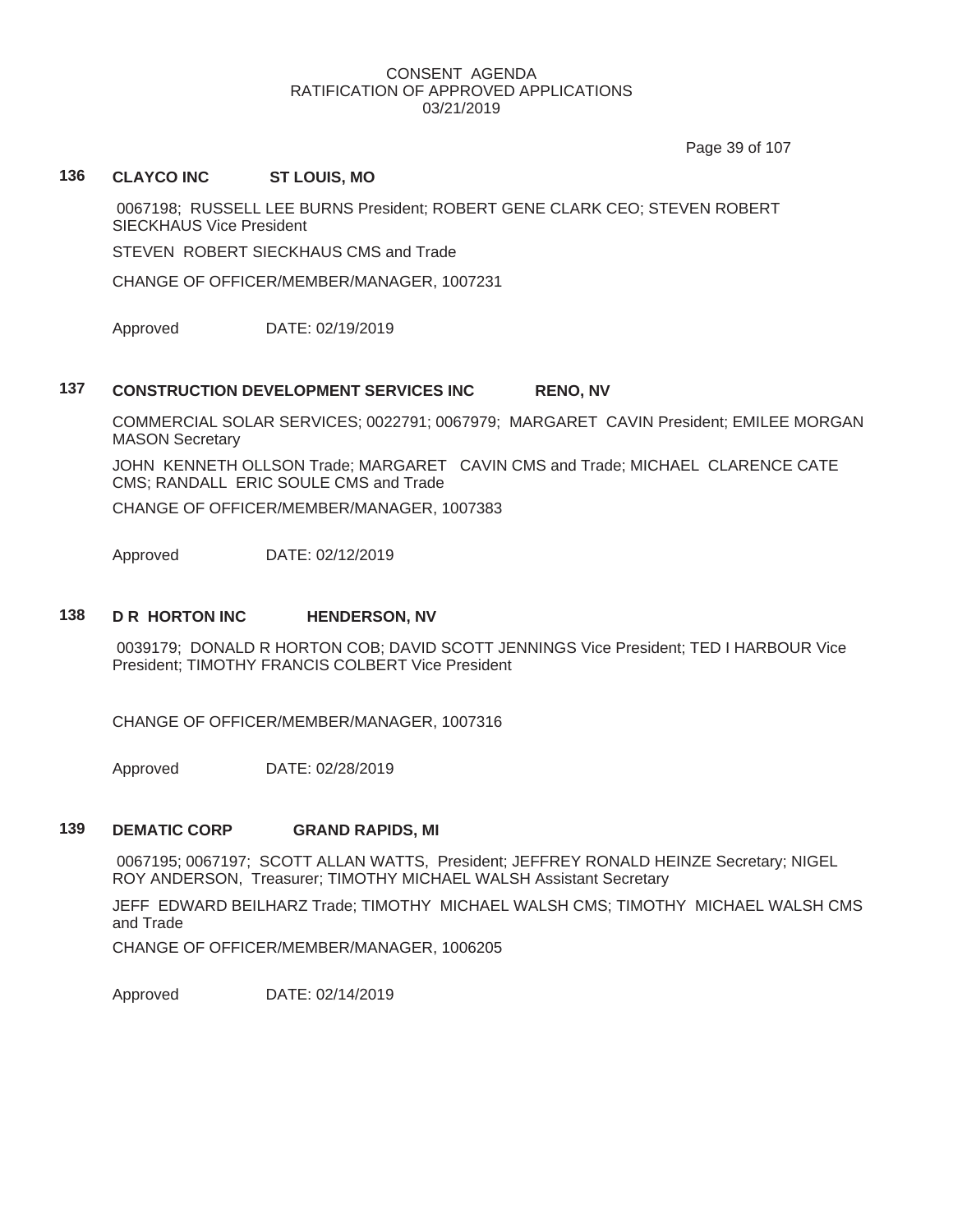Page 40 of 107

# **140 ERICSSON INC PLANO, TX**

0079480; 0080084; JOHAN NIKLAS HEUVELDOP, President; TERRIE ELAINE MOORE Secretary; GARY LEN LEACH Secretary; JOHN MOORE Secretary

FRANK JOSEPH KISEL CMS and Trade; MARK CHRISTOPHER LEBLANC CMS and Trade

CHANGE OF OFFICER/MEMBER/MANAGER, 1006574

Approved DATE: 02/11/2019

## **141 FISHER SAND & GRAVEL CO DICKINSON, ND**

0045822; THOMAS GENE FISHER President; TIMOTHY ALAN PRIEBE Secretary; CAROL ANN GRINSTEINNER Treasurer

THOMAS GENE FISHER CMS and Trade

CHANGE OF OFFICER/MEMBER/MANAGER, 1007075

Approved DATE: 02/15/2019

## **142 FLUORESCO SERVICES LLC TUCSON, AZ**

0079709; 0079818; EVERBRITE SERVICES LLC Managing Member; EVERBRITE SERVICES LLC Managing Member; IRA ANDREW KLEIMAN Member

TERRY WAYNE JONES CMS and Trade

CHANGE OF OFFICER/MEMBER/MANAGER, 1007167

Approved DATE: 02/28/2019

## **143 FORTNA INC W READING, PA**

0055787; JOHN AUSTIN WHITE, III President; BARRY EVAN MALAMUD, Treasurer; PETER FRANCIS COUNIHAN Chairman of the Board; FEDERICO CARLOS LANDER, Vice President

CHANGE OF OFFICER/MEMBER/MANAGER, 1006440

Approved DATE: 03/04/2019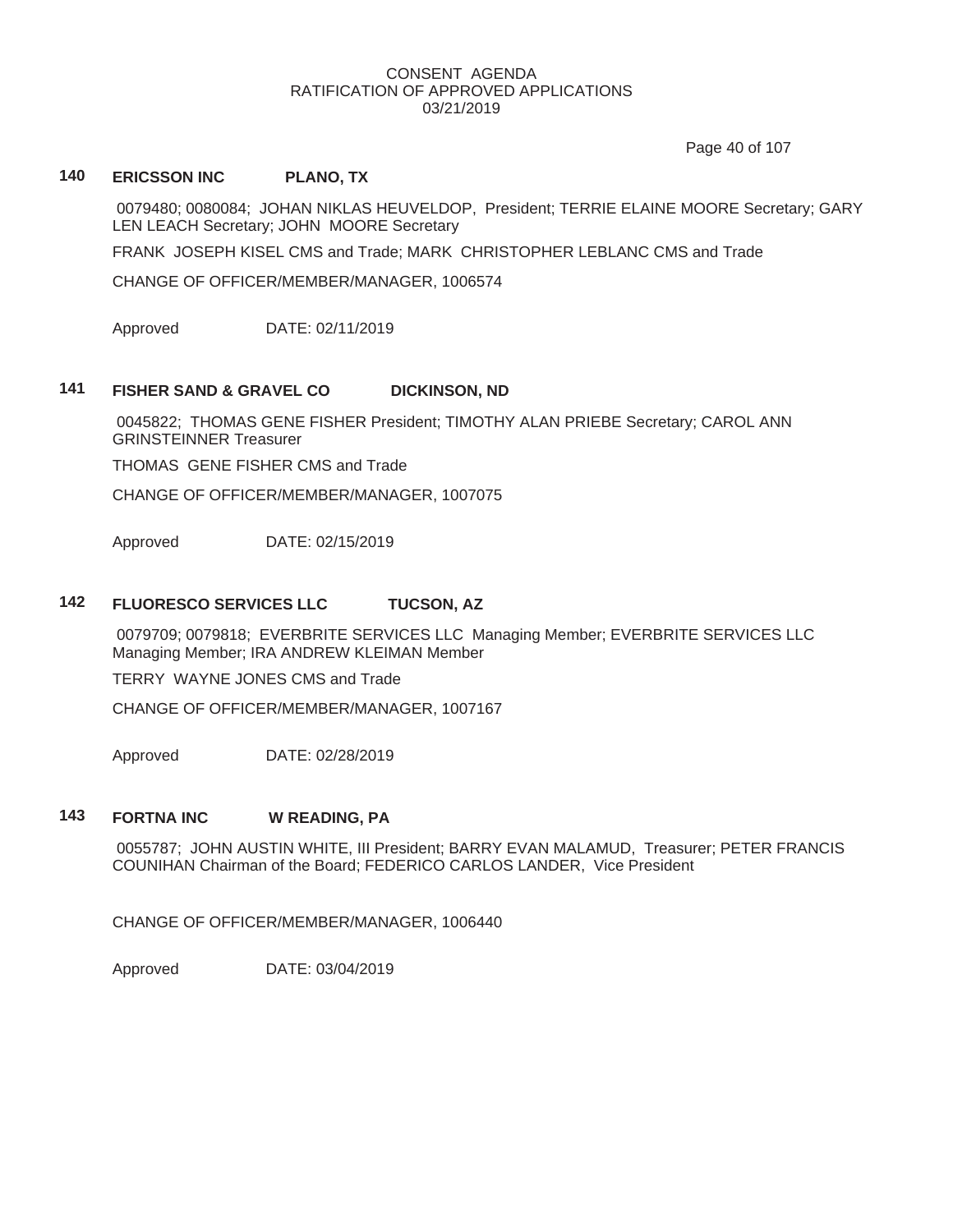Page 41 of 107

## **144 HARMON INC BLOOMINGTON, MN**

0077418; BRADLEY JAMES AUSTIN President; PATRICIA ANN BEITHON Secretary; GARY ROBERT JOHNSON Treasurer; JOHN THOMAS SHAW, Vice President

JACOB CURTIS JOHNSON CMS and Trade

CHANGE OF OFFICER/MEMBER/MANAGER, 1006579

Approved DATE: 03/01/2019

### **145 HOT COLD AIR INC LAS VEGAS, NV**

0083576; FERNANDO ANTONIO WONG President; XIAOHUI LUO, Secretary; AVIN CHAU WONG **Treasurer** 

AVIN CHAU WONG CMS and Trade

CHANGE OF OFFICER/MEMBER/MANAGER, 1006804

Approved DATE: 02/19/2019

### **146 HUFCOR INC LAS VEGAS, NV**

0079000; 0079001; 0079002; KOBEN JAMES MICELI, President; SHAHRAM HAGHIGHI Secretary; MIRKO SCHUEPPEL, Treasurer

CHANGE OF OFFICER/MEMBER/MANAGER, 1006391

Approved DATE: 02/15/2019

### **147 J R C OF TENNESSEE GREENBRIER, TN**

0081184; CALEB EDWARD JOHNSON President; TY LEE EPLEY Secretary; CODY DANIEL MCCARTER **Treasurer** 

CODY DANIEL MCCARTER CMS and Trade

CHANGE OF OFFICER/MEMBER/MANAGER, 1007078

Approved DATE: 02/15/2019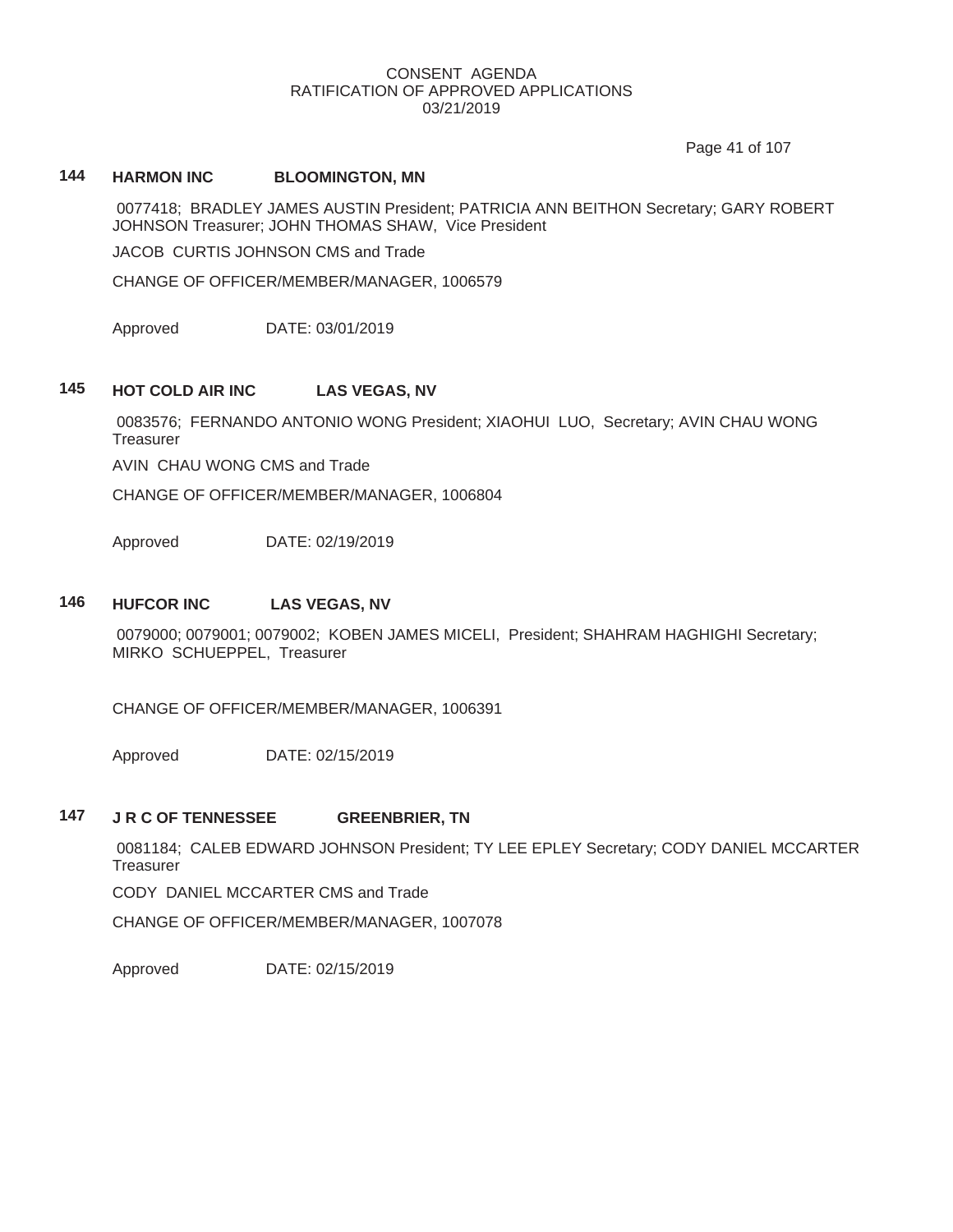Page 42 of 107

# **148 L L O INC LAS VEGAS, NV**

ACME ELECTRIC; 0002307C; 0002307D; GREG JESSE PAULK President; MARK ANDREW URBAN, Vice President; BRADY WILLIAM STEVENS Secretary/Treasurer

GREG JESSE PAULK CMS; GREG JESSE PAULK CMS and Trade; TREVER JAY ALDRICH Trade

CHANGE OF OFFICER/MEMBER/MANAGER, 1007091

Approved DATE: 02/26/2019

## **149 LAYNE CHRISTENSEN COMPANY THE WOODLANDS, TX**

0019101; 0043608; RICHARD ANDERSON WATTS President; AARON CHRISTOPHER STORM, **Secretary** 

LAWRENCE G KRALL CMS; LAWRENCE G KRALL CMS and Trade; TODD ALAN HOWARD CMS and **Trade** 

CHANGE OF OFFICER/MEMBER/MANAGER, 1006682

Approved DATE: 03/05/2019

# **150 LEES HEATING AND COOLING CORPORATION N. LAS VEGAS, NV**

0081034; LEE EDWARD WILLIAMS President

LEE EDWARD WILLIAMS CMS and Trade

CHANGE OF OFFICER/MEMBER/MANAGER, 1006994

Approved DATE: 02/07/2019

# **151 LEGACY SPECIALTIES INC MINDEN, NV**

0078228; 0082058; DANIEL KENNETH BUNN President; DIANE RENEE NELSON Secretary; LORI ANN ELLIOTT Director

DANIEL KENNETH BUNN CMS and Trade

CHANGE OF OFFICER/MEMBER/MANAGER, 1007565

Approved DATE: 03/01/2019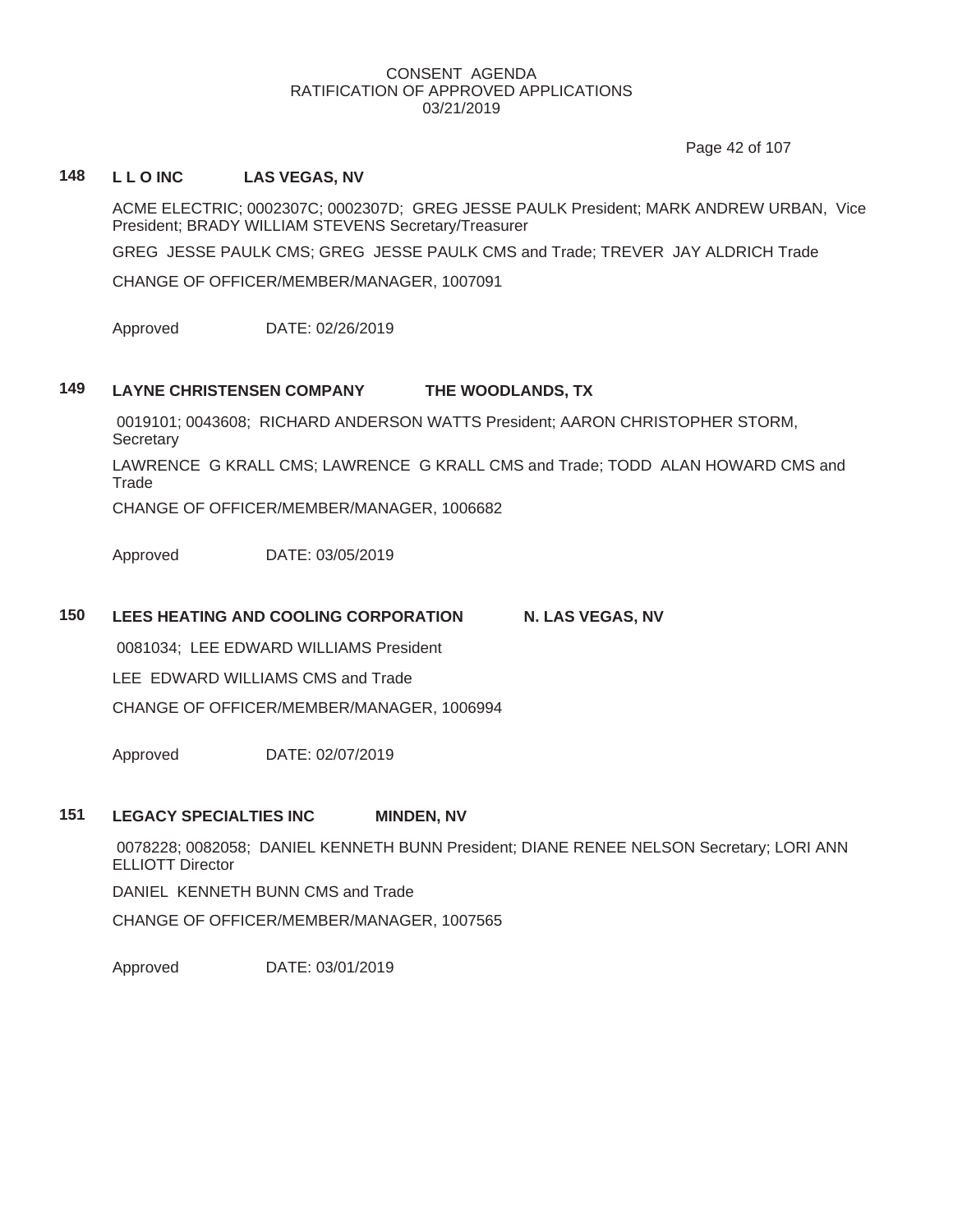Page 43 of 107

## **152 MARINER DEVELOPMENT LLC LAS VEGAS, NV**

0077717; TRACEY DANEHL LEE Other; G T CONTRACTING LLC Manager

TRACEY DANEHL LEE CMS and Trade

CHANGE OF OFFICER/MEMBER/MANAGER, 1007216

Approved DATE: 02/19/2019

## **153 MCKIMMEY ELECTRIC SERVICES LLC RENO, NV**

0081595; RODNEY LEE MCKIMMEY Managing Member; NICHOLAS SCOTT BARTHOLOMEW Managing Member

RODNEY LEE MCKIMMEY CMS and Trade

CHANGE OF OFFICER/MEMBER/MANAGER, 1007200

Approved DATE: 02/13/2019

## **154 MOANA NURSERY RENO, NV**

0003379A; 0003379D; SCOTT L GESCHEIDER President; BRUCE ALBERT GESCHEIDER Treasurer; LISA ANN COLLUP, Chief Financial Officer; CHRISTIE ANN GESCHEIDER VP/Secretary

HENRY B SPRENGER CMS and Trade; JAN B LEGGETT CMS and Trade; SCOTT L GESCHEIDER CMS and Trade

CHANGE OF OFFICER/MEMBER/MANAGER, 1007672

Approved DATE: 03/01/2019

## **155 N L S GROUNDS MANAGEMENT LLC LAS VEGAS, NV**

0077356; MAGYRE ELIZABETH NEVILLE, Managing Member; JAMES WILLIAM NEVILLE Managing Member

JAMES WILLIAM NEVILLE CMS and Trade

CHANGE OF OFFICER/MEMBER/MANAGER, 1006854

Approved DATE: 02/15/2019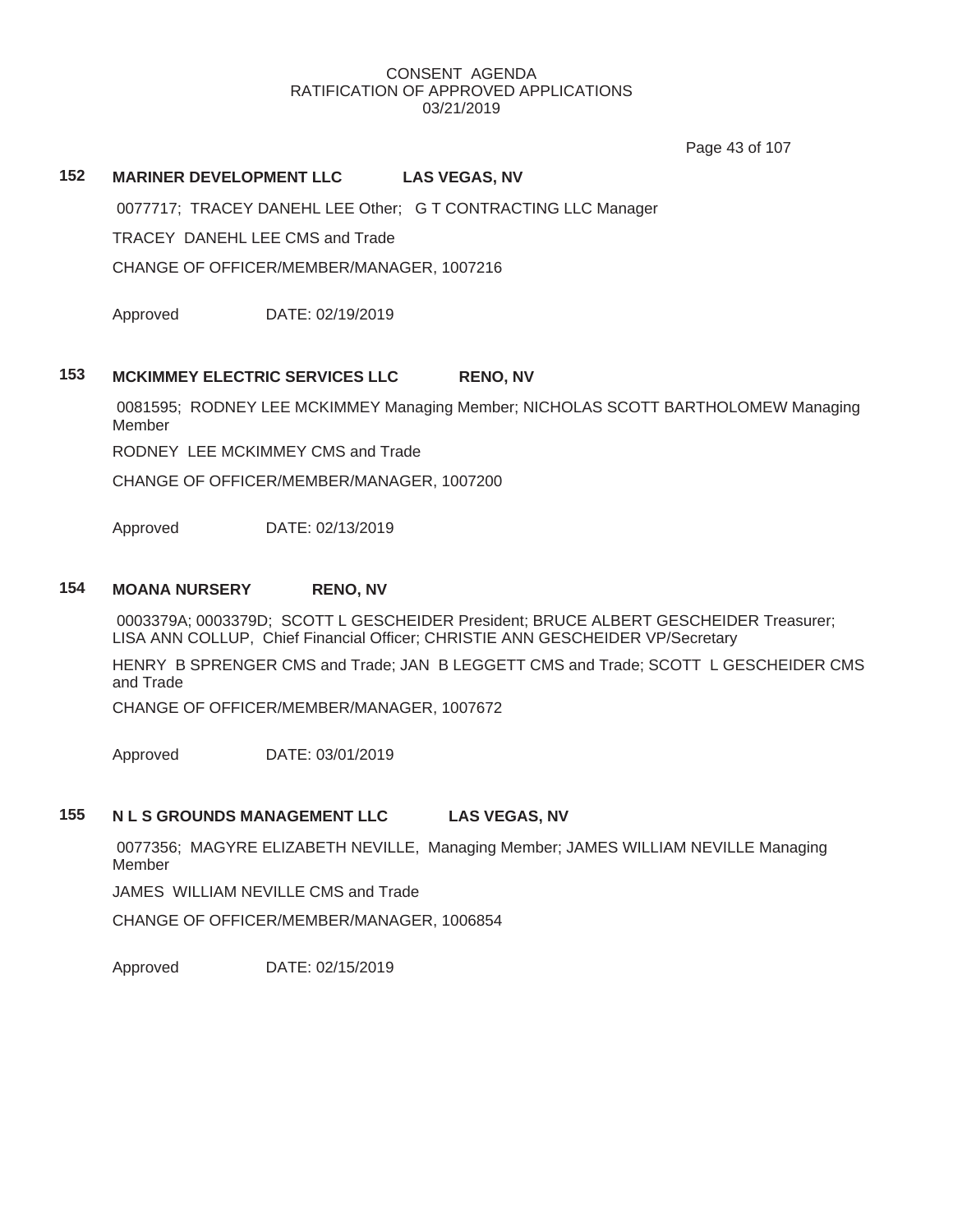Page 44 of 107

# **156 NV SECURITY AND DATA LLC DAYTON, NV**

0084030; 0084031; RONALD PERRY MCRAE, Managing Member; ANTHONY JOHN KURPAKUS Managing Member

ANTHONY JOHN KURPAKUS CMS; ANTHONY JOHN KURPAKUS CMS and Trade; RONALD PERRY MCRAE, Trade

CHANGE OF OFFICER/MEMBER/MANAGER, 1007170

Approved DATE: 02/11/2019

# **157 OCHOA INC N LAS VEGAS, NV**

8 A ADVERTISING; 0028001; JOSE M. OCHOA President; SHARON ANN MURPHY, Secretary

JOSE M. OCHOA CMS and Trade

CHANGE OF OFFICER/MEMBER/MANAGER, 1007105

Approved DATE: 02/14/2019

## **158 P E S ENVIRONMENTAL INC NOVATO, CA**

0081748; DANIEL ANTHONY BALBIANI, President; ROBERT STEVEN CREPS Secretary; KEITH MICHAEL OBRIEN VP/Treasurer

NICHOLAS CARL POGONCHEFF CMS; ROBERT STEVEN CREPS Trade

CHANGE OF OFFICER/MEMBER/MANAGER, 1005641

Approved DATE: 02/07/2019

# **159 PEABODY & ASSOCIATES INC SPARKS, NV**

0046933; DWIGHT WAYNE PEABODY President

DWIGHT WAYNE PEABODY CMS and Trade

CHANGE OF OFFICER/MEMBER/MANAGER, 1007295

Approved DATE: 02/14/2019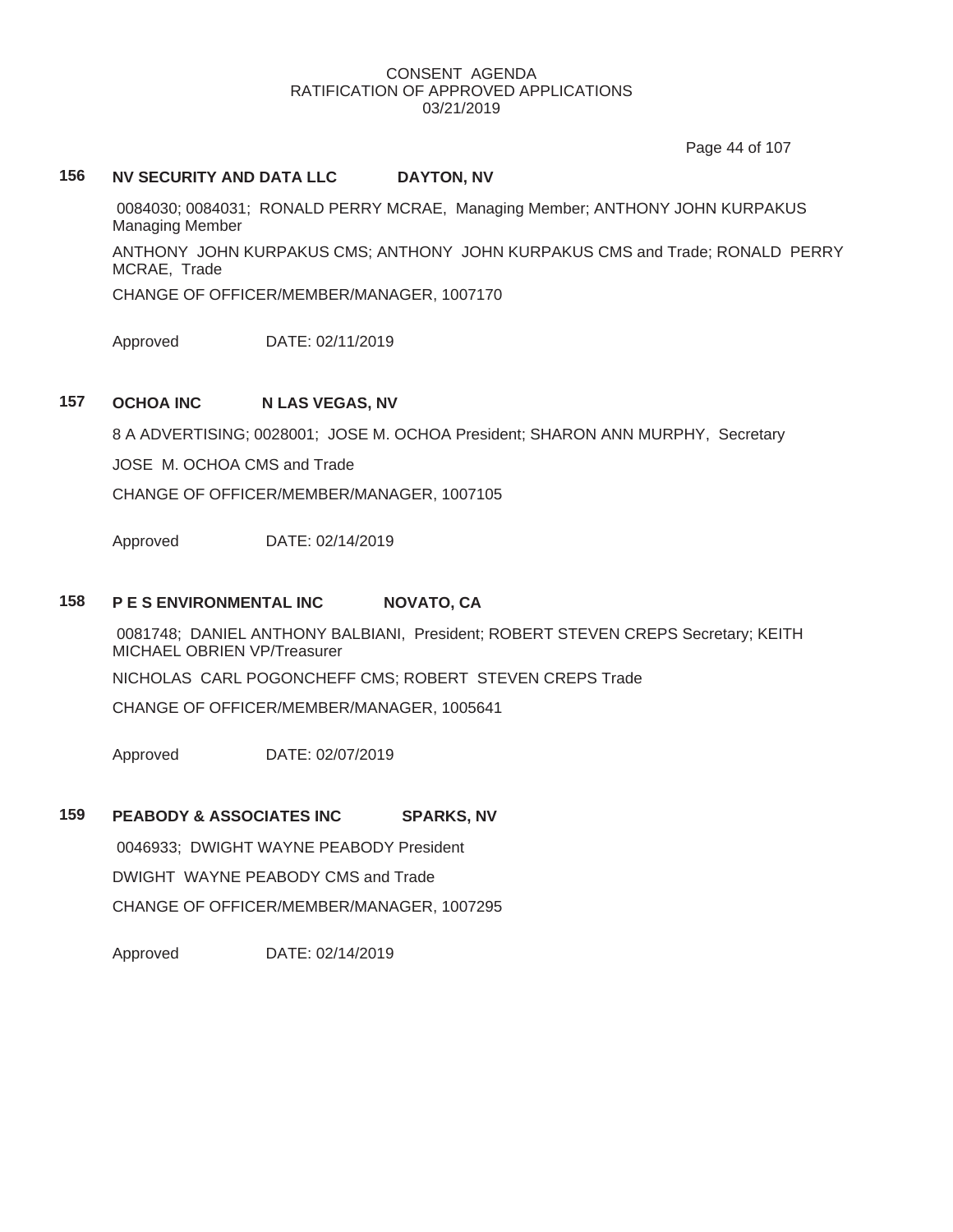Page 45 of 107

## **160 PEERLESS CONSTRUCTION LTD CARSON CITY, NV**

0081929; VINCENT LYLE MACK Managing Member

VINCENT LYLE MACK CMS and Trade

CHANGE OF OFFICER/MEMBER/MANAGER, 1007534

Approved DATE: 02/28/2019

## **161 QUALTEK USA LLC KING OF PRUSSIA, PA**

QUALSAT LLC; 0082397; JOSEPH DAVID KESTENBAUM Manager; CHRISTOPHER SCOTT HISEY, Manager

SCOTT IAN LOCHHEAD CMS and Trade

CHANGE OF OFFICER/MEMBER/MANAGER, 1004816

Approved DATE: 02/20/2019

# **162 SID GULIFORD PAINTING LLC LAS VEGAS, NV**

0051810; ARTHUR SIDNEY GULIFORD Manager

MARY ANN GULIFORD LIGHTFOOT CMS and Trade

CHANGE OF OFFICER/MEMBER/MANAGER, 1006920

Approved DATE: 02/07/2019

# **163 SILVER STATE PLUMBING LLC LAS VEGAS, NV**

0076736; BRIAN DALE PETERSON Managing Member; SHANE ADAM THOMPSON Managing Member; DANIEL JAMES HARRISON Managing Member

BRIAN DALE PETERSON CMS; WILLIAM BENJAMIN MORRIS Trade

CHANGE OF OFFICER/MEMBER/MANAGER, 1007116

Approved DATE: 02/15/2019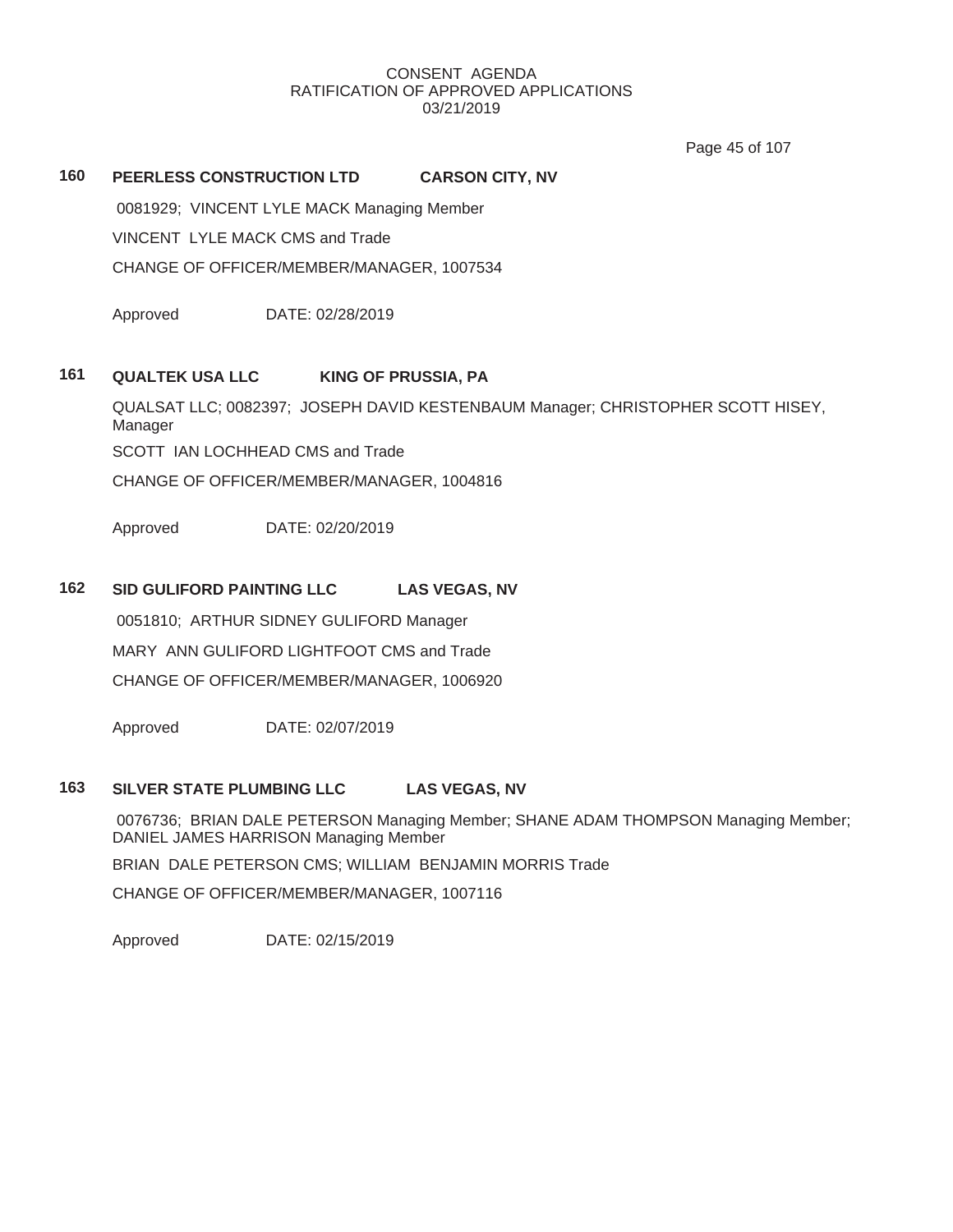Page 46 of 107

## **164 SOCAL PACIFIC CONSTRUCTION CORP MURRIETA, CA**

NATIONAL COATING & LINING COMPANY; 0073374; 0073396; JAMES WARREN PLEASANTS, II President; SUZANNE MARIE CASTINOI-ANSTETT, Secretary; TOMMY VAN UNSELL, JR Vice President

TOMMY VAN UNSELL, JR CMS and Trade

CHANGE OF OFFICER/MEMBER/MANAGER, 1007176

Approved DATE: 03/04/2019

## **165 SOUND & SECURE INC LAS VEGAS, NV**

EAGLE SENTRY; 0042097; CORY STEVEN REIF, President CORY STEVEN REIF, CMS; DUNCAN RANDELL COONS Trade CHANGE OF OFFICER/MEMBER/MANAGER, 1006778

Approved DATE: 02/07/2019

## **166 SOUTHWEST PLUMBING INC LAS VEGAS, NV**

0035044; GARY R HALVERSON President

CHANGE OF OFFICER/MEMBER/MANAGER, 1006772

Approved DATE: 03/04/2019

## **167 STAGECRAFT INDUSTRIES INC PORTLAND, OR**

0012299; CRAIG BOWMAN AUSTIN, President; JARED DAVID THOMPSON, Secretary; KEVIN WALDO SHETTERLY Vice President

KEVIN WALDO SHETTERLY CMS and Trade

CHANGE OF OFFICER/MEMBER/MANAGER, 1006912

Approved DATE: 02/19/2019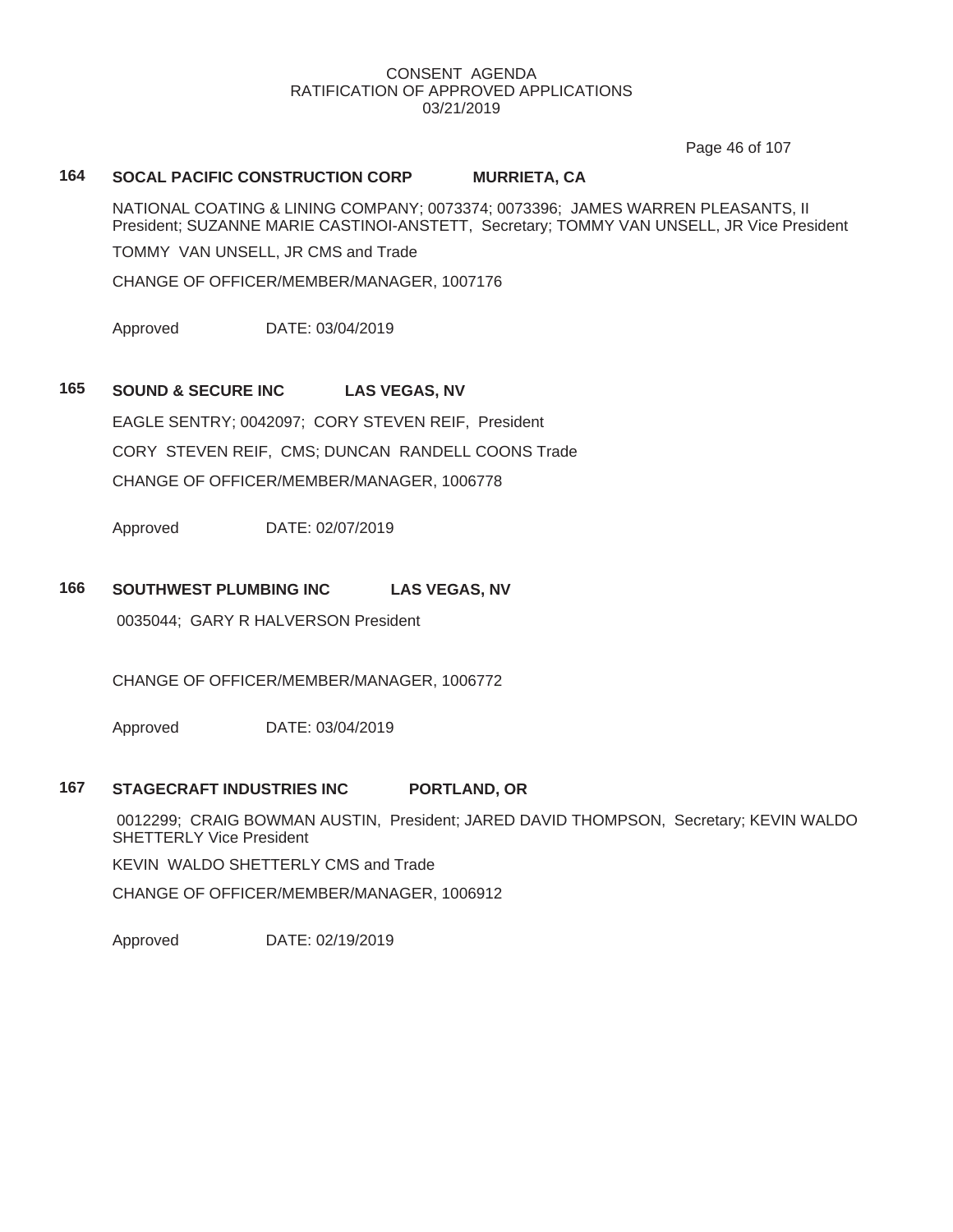Page 47 of 107

## **168 SUNLAND CONSTRUCTION OF EUNICE INC EUNICE, LA**

0045614; RICHARD SEAN RENFRO President; DANIEL HARTMANN SCHWARZENBACH Secretary; ALVA LEON WEST Treasurer; MARK WARD OROKE COB; FRAN MARCANTEL FONTENOT Assistant **Secretary** 

JACQUES ANDRE SOILEAU CMS and Trade

CHANGE OF OFFICER/MEMBER/MANAGER, 1007374

Approved DATE: 02/25/2019

#### **169 SUNROC BUILDING MATERIALS INC OREM, UT**

0075666; GREGORY RANDELL TEMPLEMAN President; HOWARD BRENT WATTS Secretary; IAN ROBERT MCDONALD, Treasurer; ALAN RAY GAMMELL Vice President; MATTHEW SCOTT MCDONALD Vice President

BRENT ALLAN MARUJI CMS and Trade

CHANGE OF OFFICER/MEMBER/MANAGER, 1007479

Approved DATE: 02/28/2019

### **170 SUNRUN INSTALLATION SERVICES INC SAN FRANCISCO, CA**

0079413; CHRISTOPHER MACKIE DAWSON, President; JEANNA CORYN STEELE, Secretary

GILBERT ALAN CORREIA CMS and Trade

CHANGE OF OFFICER/MEMBER/MANAGER, 1006201

Approved DATE: 03/04/2019

# **171 T THOMPSONS INDUSTRIES LLC LAS VEGAS, NV**

0067098; TERRELL ALLEN THOMPSON Managing Member TERRELL ALLEN THOMPSON CMS and Trade CHANGE OF OFFICER/MEMBER/MANAGER, 1007187

Approved DATE: 02/08/2019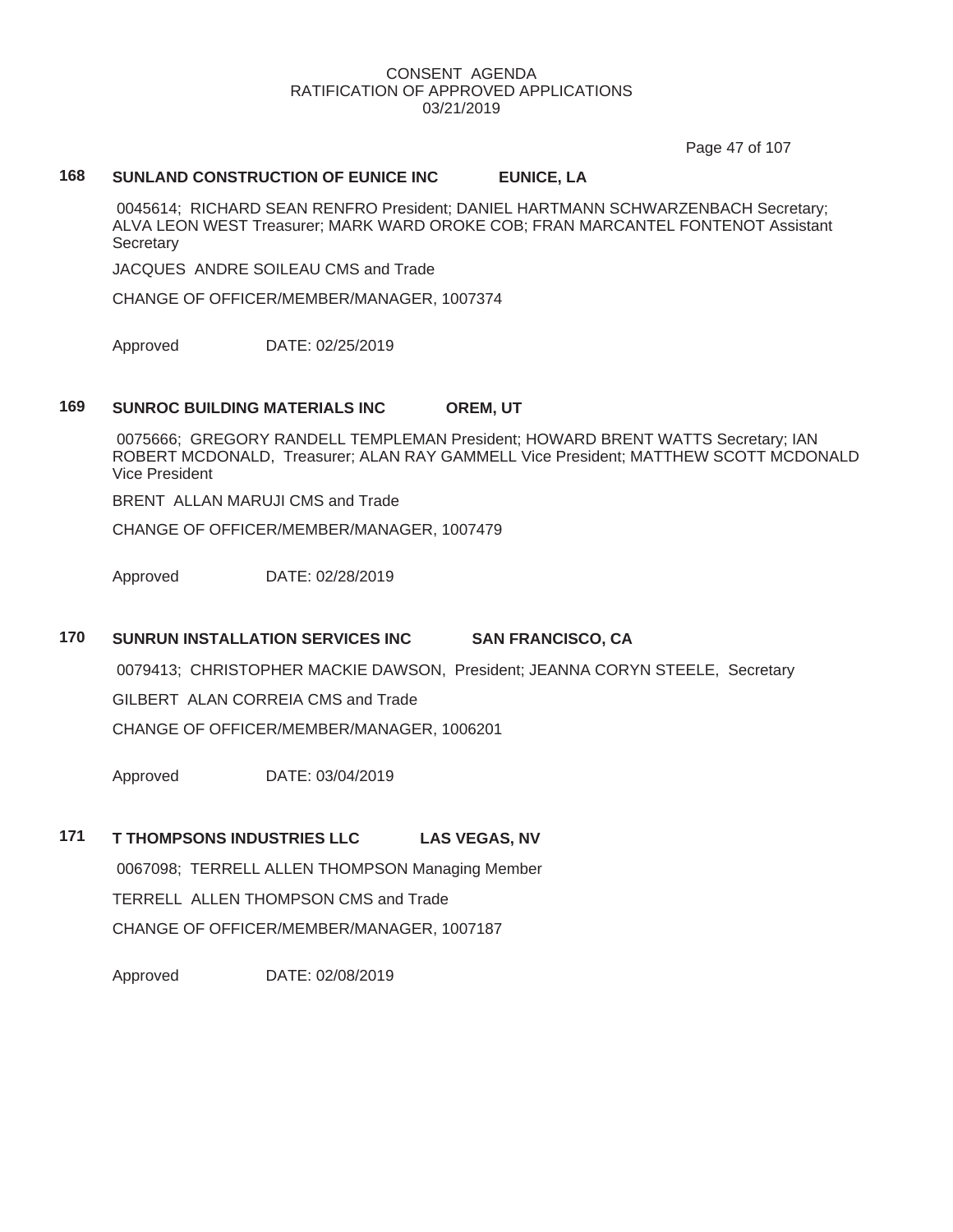Page 48 of 107

## **172 TESLA MOTORS INC Sparks, NV**

0080187; 0081318; 0081626; 0081985; ELON REEVE MUSK President; TODD ANDREW MARON Secretary; JONATHAN ANDREW CHANG, Secretary Assistant

BARRY STEPHEN GOFF CMS and Trade; CHRISTOPHER EARL SWEATT Trade; HENRY NELSON GRIMES, JR Trade; LANE CRAIG MOORE Trade; TIM JOHN HEYDON, JR CMS; TIM JOHN HEYDON, JR CMS and Trade; WILLIAM CHARLES BAUERLE Trade

CHANGE OF OFFICER/MEMBER/MANAGER, 1006943

Approved DATE: 02/11/2019

OFFICER CHANGE

# **173 TORRENT RESOURCES INCORPORATED PHOENIX, AZ**

0035350; NEIL JONATHAN HOLSTAD, Chief Financial Officer; JEREMY JAMES LIVENGOOD President/CEO

DUSTIN MCDONALD REYNOLDS CMS and Trade

CHANGE OF OFFICER/MEMBER/MANAGER, 1006956

Approved DATE: 02/26/2019

### **174 VIVINT INC PROVO, UT**

0062684; ALEXANDER JOHN DUNN President; KENT WILLIAM HANSEN, Secretary; TODD RICHARD PEDERSEN CEO

JASON EARLE LINDQUIST CMS and Trade

CHANGE OF OFFICER/MEMBER/MANAGER, 1007438

Approved DATE: 03/01/2019

## **175 WALTERS & WOLF FREMONT, CA**

WALTERS & WOLF; 0016322; 0039086; JAMES GREGORY O'CONNOR Treasurer; RANDALL ALAN WOLF CEO; MICHAEL JAMES GROSS Vice President

RANDALL ALAN WOLF CMS and Trade

CHANGE OF OFFICER/MEMBER/MANAGER, 1007168

Approved DATE: 02/11/2019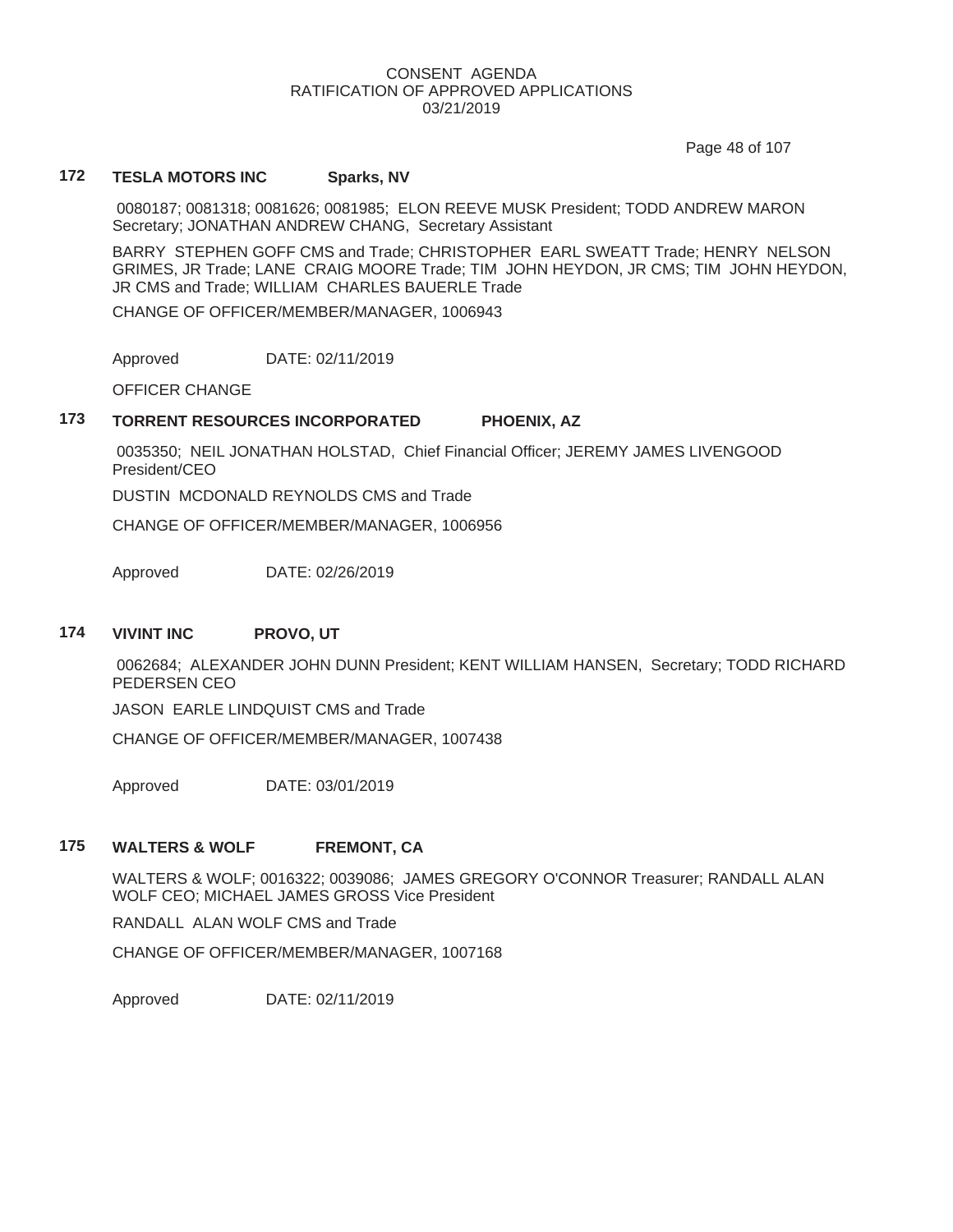Page 49 of 107

# **176 WEST EDNA ASSOCIATES LTD LAS VEGAS, NV**

0037380; TROY ROBERT NELSON President; DENNIS FRED NELSON CEO; BRIAN BUGNI Secretary/Treasurer

DENNIS FRED NELSON CMS and Trade; TROY ROBERT NELSON CMS and Trade

CHANGE OF OFFICER/MEMBER/MANAGER, 1007602

Approved DATE: 03/01/2019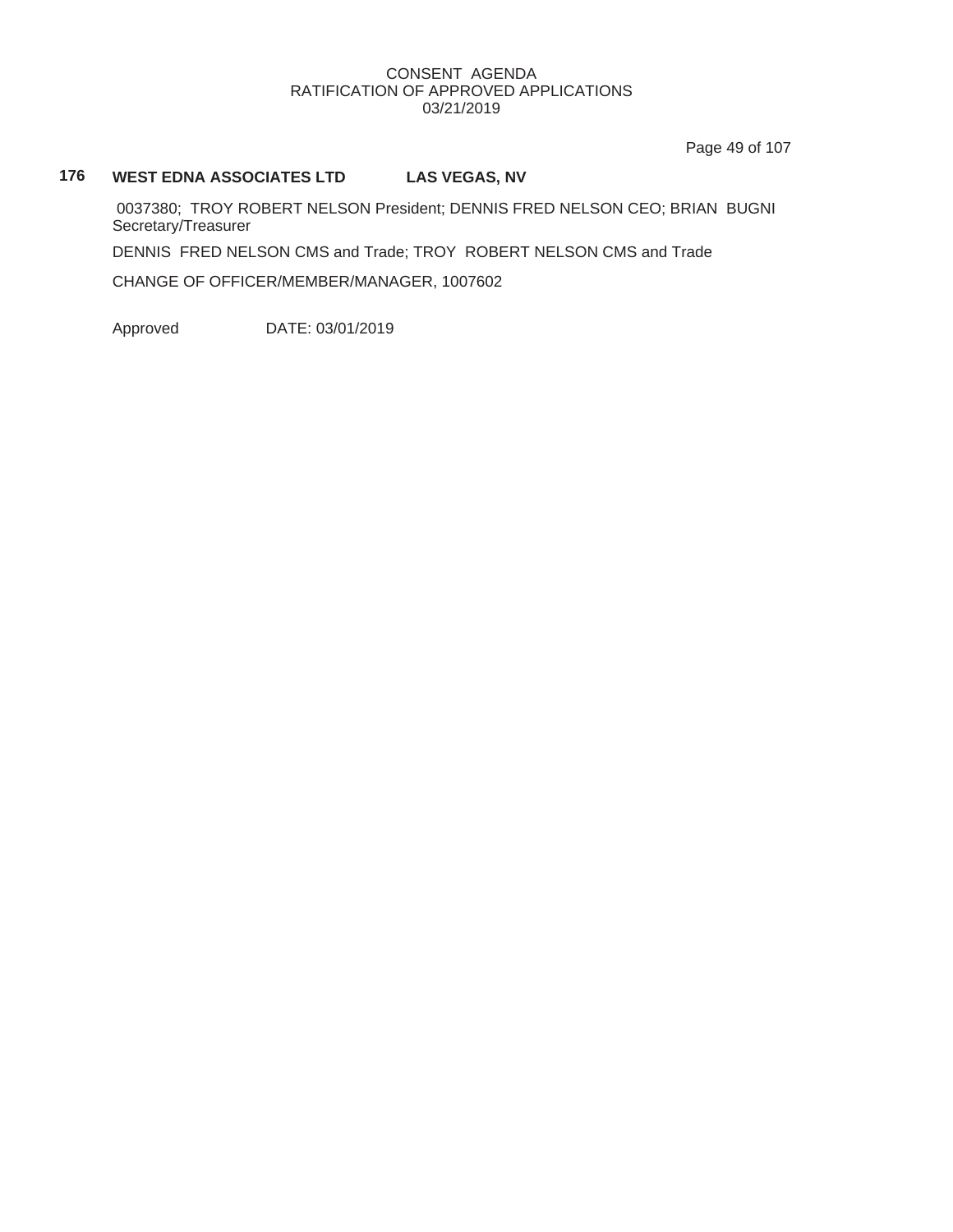Page 50 of 107

# **CHANGE OF QUALIFIED INDIVIDUAL**

# **177 A 1 MITCHELLS HEATING & COOLING LLC LAS VEGAS, NV**

0080795; CORY LYLE MITCHELL Managing Member; CODY LEE MITCHELL Managing Member JOHN PAUL FREEMAN CMS and Trade; (C-21B Air Conditioning) CHANGE OF QUALIFIED INDIVIDUAL, 1007407

Approved DATE: 02/19/2019

CORY MITCHELL, QE/CMS/TRADE C21B CONTINGENT UPON PASSING CMS & TRADE EXAM WITHIN 60 DAYS

# **178 A FOREVER SIGN INC LAS VEGAS, NV**

FOREVER SIGNS; 0079849; SANDRA PAULINA VALLEJO-GARCIA President; JOSE ANTONIO GARCIA **Director** 

JOSE ANTONIO GARCIA CMS and Trade; SANDRA PAULINA VALLEJO-GARCIA CMS and Trade; (C-6 Erecting Signs)

CHANGE OF QUALIFIED INDIVIDUAL, 1007256

Approved DATE: 02/15/2019

JOSE ANTONIO GARCIA, QE/CMS/TRADE C6

# **179 A PRO CONTRACTOR SERVICES LLC HENDERSON, NV**

0081582; LYNN ALLEN MOODY Manager

CARL WESLEY SHEETS CMS and Trade; KEVIN ANTHONY BLANKENSHIP CMS; (B General Building)

CHANGE OF QUALIFIED INDIVIDUAL, 1007488

Approved DATE: 02/26/2019

CARL SHEETS, QE/CMS/TRADE B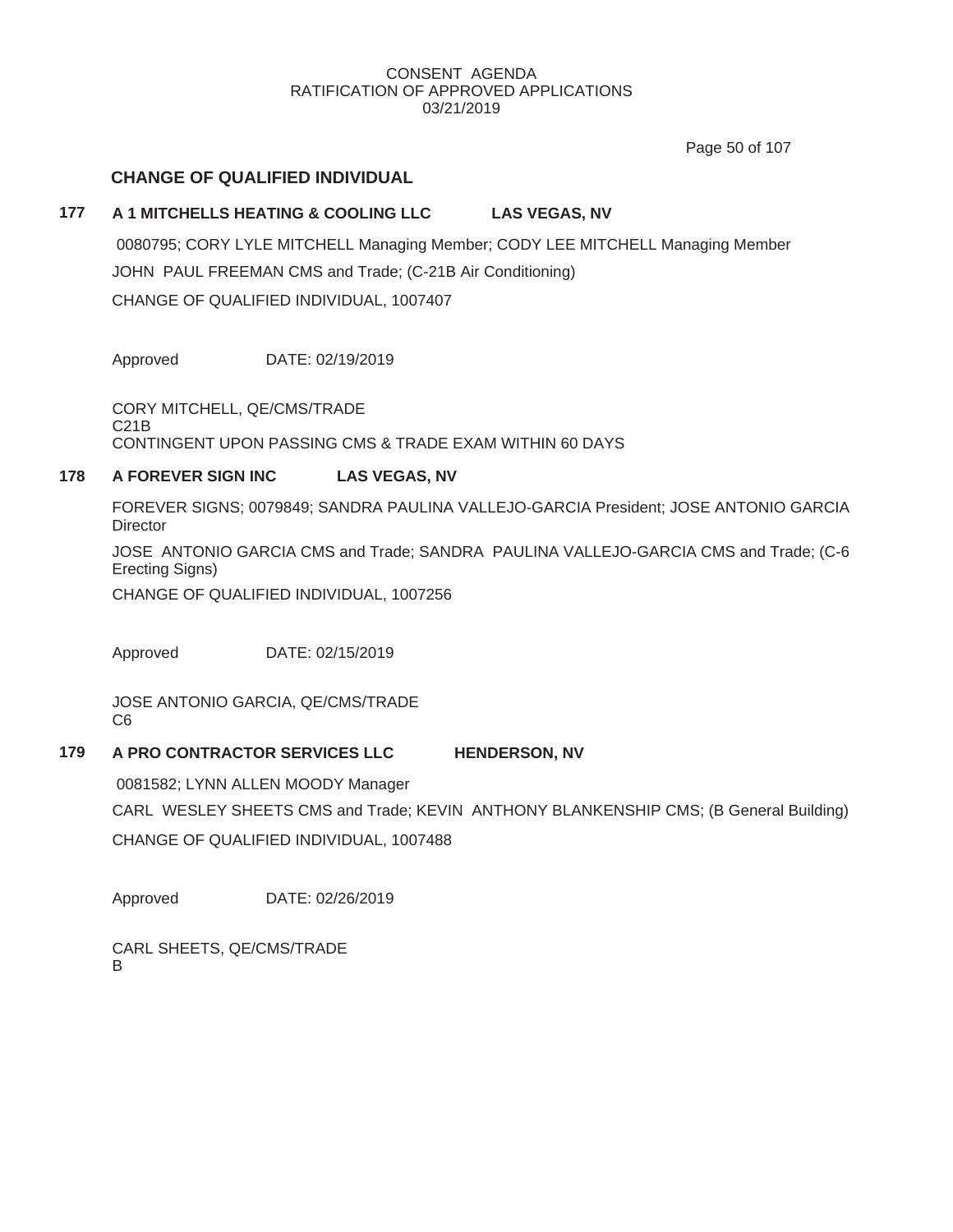Page 51 of 107

## **180 A T C GROUP SERVICES LLC LAFAYETTE, LA**

0059305; ROBERT CHARLES TOUPS Manager ANDREW DOONAN STUART CMS and Trade; (A-22 Unclassified A22 IS DESIGNATED FOR TANKS & amp; HAZARDOUS ASSESSMENT & amp; REMEDIATION ONLY) CHANGE OF QUALIFIED INDIVIDUAL, 1007326

Approved DATE: 02/26/2019

ANNE MCMONAGLE, QE/CMS; ADAM KATLEIN, QE/CMS A22 CONTINGENT UPON PASSING CMS EXAM WITHIN 60 DAYS

# **181 AVANTI DOOR GROUP INC (THE) LAS VEGAS, NV**

0032460; JERRY R. CORDOVA President; JOLENE A. LEONARD Secretary/Treasurer JOLENE A. LEONARD CMS and Trade; (C-3A Carpentry and Repairs) CHANGE OF QUALIFIED INDIVIDUAL, 1007447

Approved DATE: 02/26/2019

JERRY R. CORDOVA, PRES/CMS/TRADE C3A CONTINGENT UPON PASSING TRADE EXAM WITHIN 60 DAYS

# **182 CONSTRUCTION DEVELOPMENT SERVICES INC RENO, NV**

SILVER STATE MASONRY; 0022791; MARGARET CAVIN President; EMILEE MORGAN MASON Secretary MARGARET CAVIN CMS and Trade; (C-18 Masonry)

CHANGE OF QUALIFIED INDIVIDUAL, 1007384

Approved DATE: 02/12/2019

MARGARET CAVIN, PRESIDENT/ CMS/ TRADE C-18 MASONRY

## **183 CONSTRUCTION DEVELOPMENT SERVICES INC RENO, NV**

CONSTRUCTION DEVELOPMENT SERVICES INC; 0067979; MARGARET CAVIN President; EMILEE MORGAN MASON Secretary

MARGARET CAVIN CMS and Trade; (B-2 Residential and Small Commercial)

CHANGE OF QUALIFIED INDIVIDUAL, 1007387

Approved DATE: 02/12/2019

MARGARET CAVIN, PRESIDENT/ CMS/ TRADE B-2 RESIDENTIAL & SMALL COMMERCIAL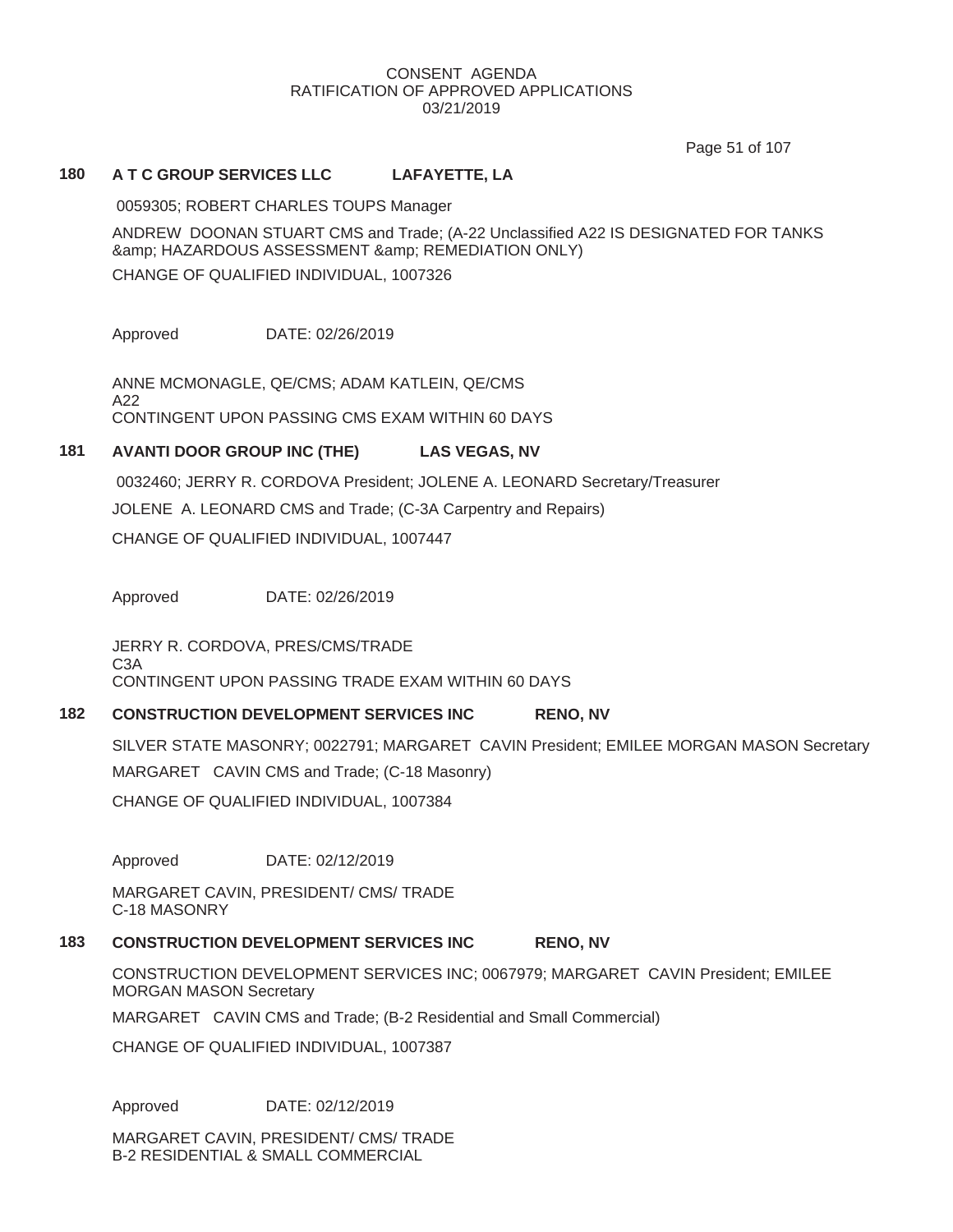Page 52 of 107

## **184 DESERT BOILERS & CONTROLS INC LAS VEGAS, NV**

0074302; SANDRA LEE HANSEN President

ZACHARY AARON TUCKER CMS; GEORGE STUART HITTER CMS and Trade; (C-21 Refrigeration and Air Conditioning)

CHANGE OF QUALIFIED INDIVIDUAL, 1006753

Approved DATE: 02/14/2019

ZACHARY AARON TUCKER, QE/ CMS

### **185 FORTNA INC W READING, PA**

0055787; JOHN AUSTIN WHITE, III President; BARRY EVAN MALAMUD, Treasurer; PETER FRANCIS COUNIHAN Chairman of the Board; FEDERICO CARLOS LANDER, Vice President

; (A-14 Steel Erection and Industrial Machinery)

CHANGE OF QUALIFIED INDIVIDUAL, 1006439

Approved DATE: 02/26/2019

JOHN BRAUNINGER, QE/CMS; RODNEY STITES, QE/TRADE A14 CONTINGENT UPON PASSING CMS EXAM WITHIN 60 DAYS

### **186 GENEY GASSIOT INC RENO, NV**

0031456; DAVID MICHAEL GENEY President; KATHLEEN ANNE GENEY Secretary; KELLY ANNE DELANO Director; JASON JAMES SHAKESPEARE Director

DAVID MICHAEL GENEY CMS and Trade; (B-2 Residential and Small Commercial)

CHANGE OF QUALIFIED INDIVIDUAL, 1007016

Approved DATE: 02/11/2019

JASON JAMES SHAKESPEARE, DIRECTOR/ CMS/ TRADE B-2 RESIDENTIAL & SMALL COMMERCIAL CONTINGENT UPON PASSING B-2 TRADE EXAM WITHIN 60 DAYS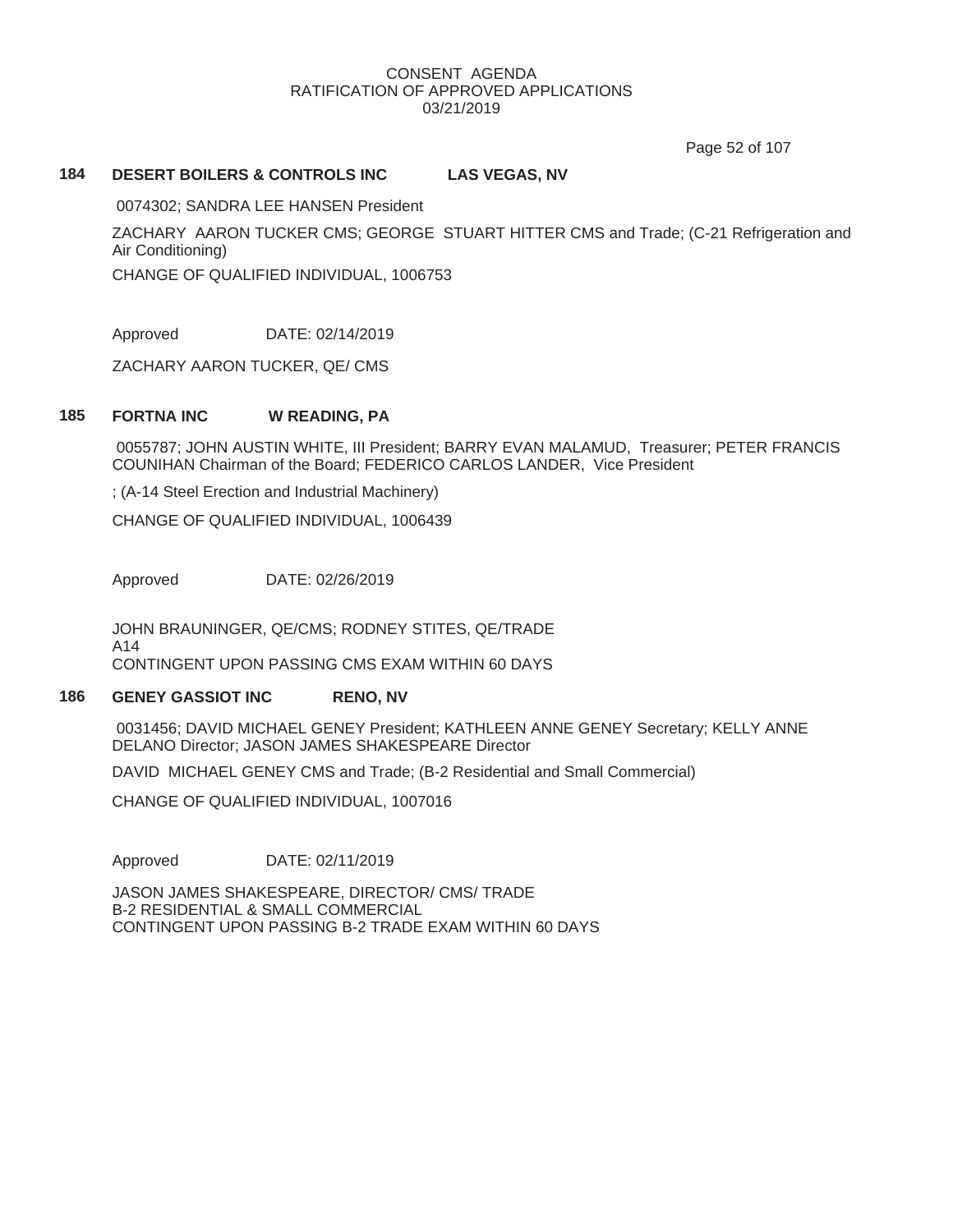Page 53 of 107

### **187 GERD ENERGY INC LAS VEGAS, NV**

H K ELECTRIC; 0082704; XUEWEN ZHU President; XUEFENG ZHU Director; HON CHEUNG KUM **Director** 

FRANK SUN KON HO CMS and Trade; (C-2 Electrical)

CHANGE OF QUALIFIED INDIVIDUAL, 1007189

Approved DATE: 02/25/2019

FRANK HO, QE/CMS/TRADE C2

# **188 HARD DIG LLC Las Vegas, NV**

0078961; SARAH PAMELA BROWN Manager

GREGORY HERBERT JOHN KIDDELL CMS and Trade; MICHAEL FRANK SNYDER, Trade; (A General Engineering)

CHANGE OF QUALIFIED INDIVIDUAL, 1006928

Approved DATE: 03/01/2019

MICHAEL SNYDER, QE/TRADE A CONTINGENT UPON PASSING TRADE EXAM WITHIN 60 DAYS

# **189 IDEAL MECHANICAL INC LAS VEGAS, NV**

0059905; FRANK S VUCKOVIC, JR President; CATHERINE ANNE VUCKOVIC Treasurer; JAMES RICHARD BROUGHTON Vice President

; (C-1 Plumbing and Heating)

CHANGE OF QUALIFIED INDIVIDUAL, 1007441

Approved DATE: 03/01/2019

JAMES BROUGHTON, QE/CMS/TRADE  $C<sub>1</sub>$ WAVE TRADE EXAM CONTINGENT UPON PASSING CMS EXAM WITHIN 60 DAYS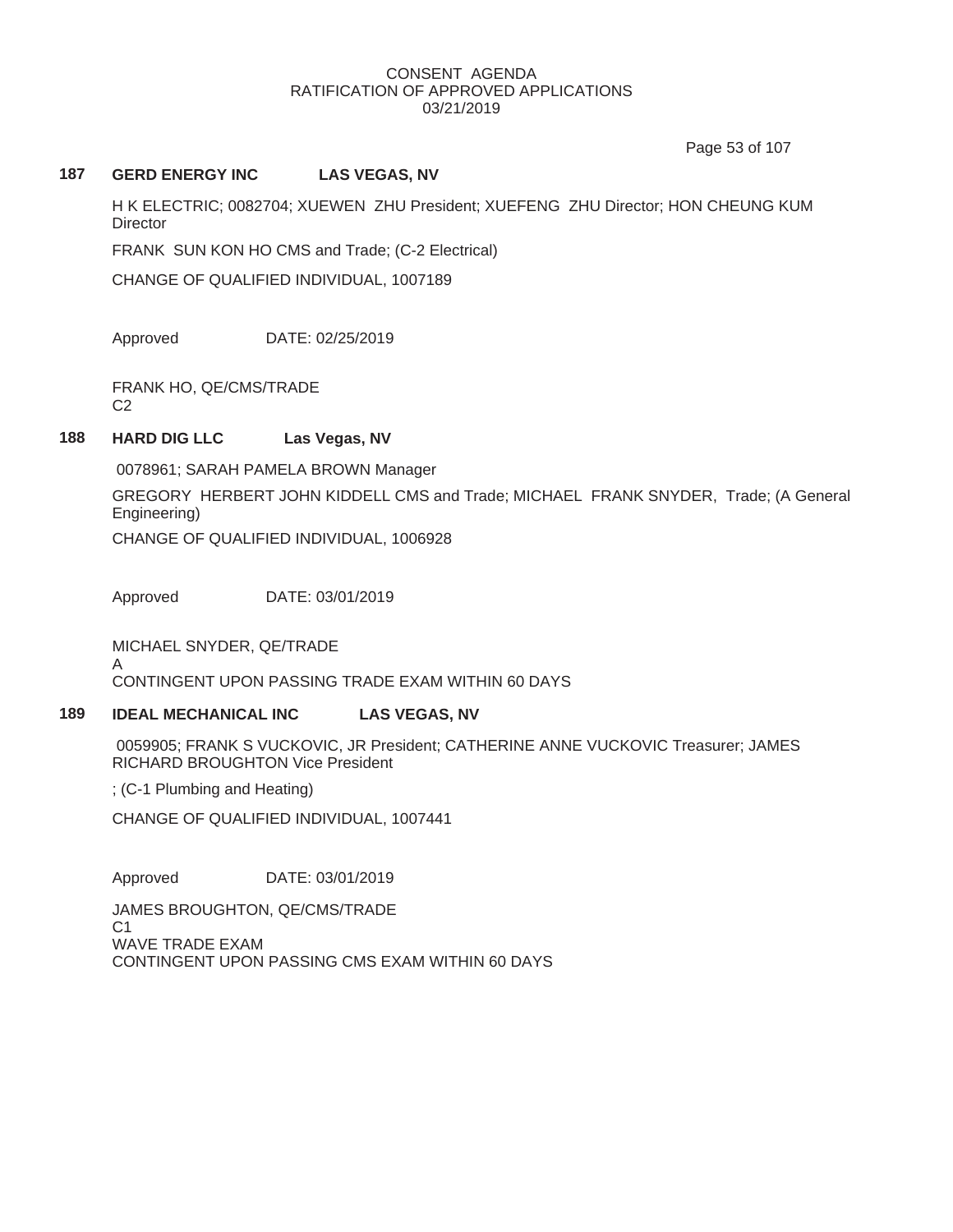Page 54 of 107

## **190 IDEAL MECHANICAL INC LAS VEGAS, NV**

0059904; FRANK S VUCKOVIC, JR President; CATHERINE ANNE VUCKOVIC Treasurer; JAMES RICHARD BROUGHTON Vice President

; (C-21 Refrigeration and Air Conditioning)

CHANGE OF QUALIFIED INDIVIDUAL, 1007442

Approved DATE: 03/01/2019

JAMES BROUGHTON, QE/CMS/TRADE C21 WAVE TRADE EXAM CONTINGENT UPON PASSING CMS EXAM WITHIN 60 DAYS

# **191 JUSTICE A V SOLUTIONS INC LOUISVILLE, KY**

0082333; ANDREW ROSS GREEN President DAVID WENDELL GREEN CMS and Trade; (C-2D Low Voltage) CHANGE OF QUALIFIED INDIVIDUAL, 1006372

Approved DATE: 03/04/2019

ANDREW GREEN, QE/CMS; TIMOTHY KIEFER, QE/TRADE C2D CONTINGENT UPON PASSING CMS & TRADE EXAM WITHIN 60 DAYS

# **192 L G E CONTRACTING LLC NORTH LAS VEGAS, NV**

0074934; DANIEL SHEPARD AMSTER Managing Member; JAK KEMPTON FREDRICK Managing Member DANIEL SHEPARD AMSTER CMS and Trade; JAK KEMPTON FREDRICK CMS and Trade; (B General Building)

CHANGE OF QUALIFIED INDIVIDUAL, 1006853

Approved DATE: 02/15/2019

NEBIYOU M TEKLE, QE/CMS/TRADE B CONTINGENT UPON PASSING TRADE EXAM WITHIN 60 DAYS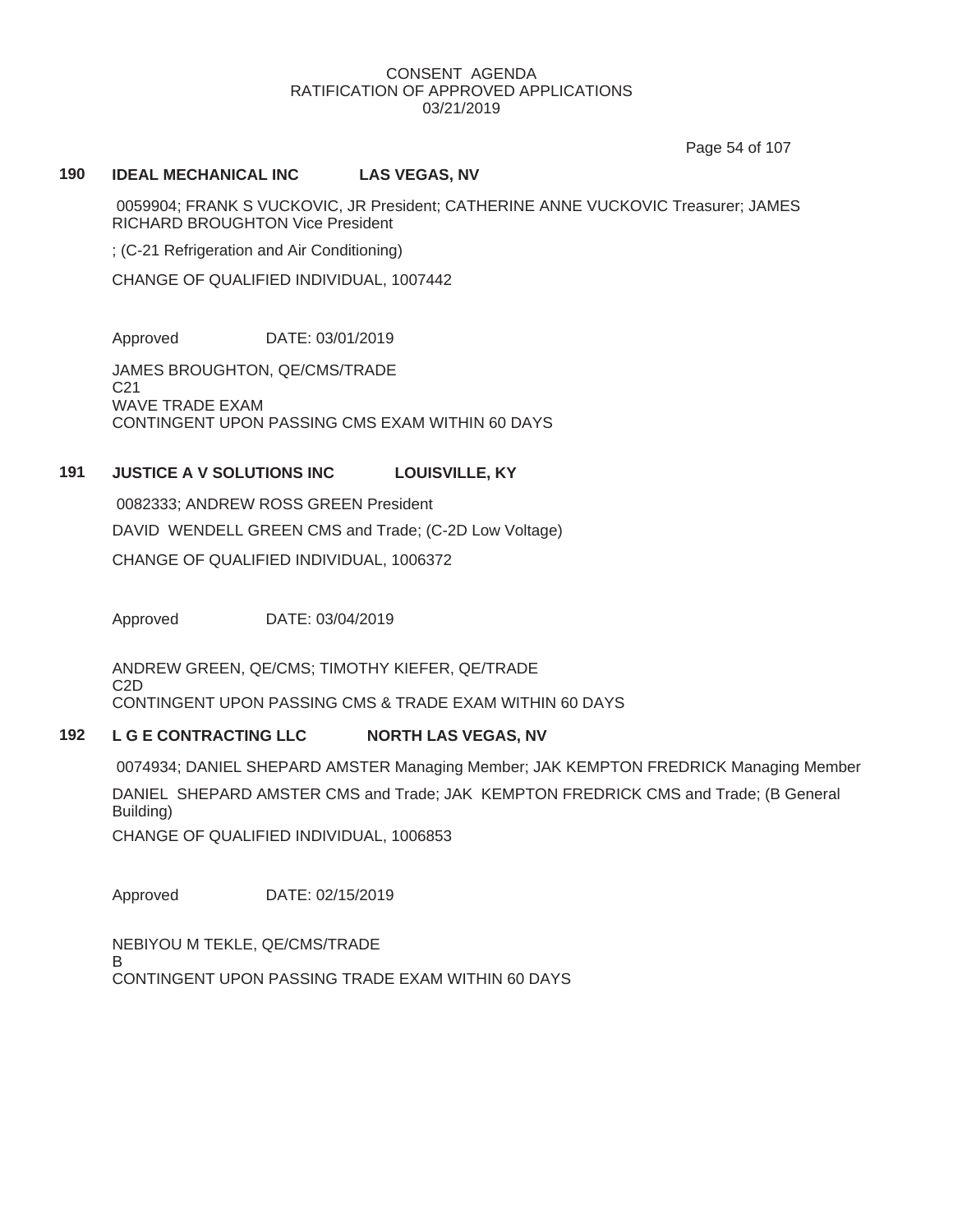Page 55 of 107

## **193 MIDWEST COOLING TOWERS INC CHICKASHA, OK**

0080924; ELIZABETH ANN PATE Secretary; PHILLIP SHANE SCHMIDT Vice President

; (A-22 Unclassified DESIGINATED FOR COOLING TOWERS ONLY)

CHANGE OF QUALIFIED INDIVIDUAL, 1006936

Approved DATE: 02/26/2019

MANISH PURI, QE/CMS/TRADE A22-DESIGINATED FOR COOLING TOWERS ONLY CONTINGENT UPON PASSING CMS EXAM WITHIN 60 DAYS

## **194 NEVADA SIERRA PAINTING LLC LAS VEGAS, NV**

0077044; JAVIER AVILA-PENA Managing Member ALBERT GEOFFREY ROBINS CMS and Trade; (C-4 Painting and Decorating) CHANGE OF QUALIFIED INDIVIDUAL, 1006766

Approved DATE: 02/19/2019

JAVIER AVILA-PENA, QE/TRADE C4 CONTINGENT UPON PASSING TRADE EXAM WITHIN 60 DAYS

# **195 PAUL DURHAM ELECTRIC INC SACRAMENTO, CA**

0034846; PAUL WARREN DURHAM President

; (C-2 Electrical)

CHANGE OF QUALIFIED INDIVIDUAL, 1006030

Approved DATE: 02/28/2019

PAUL WARREN DURHAM, PRESIDENT/ CMS/ TRADE C-2 ELECTRICAL CONTINGENT UPON PASSING CMS & C2 TRADE EXAMS WITHIN 60 DAYS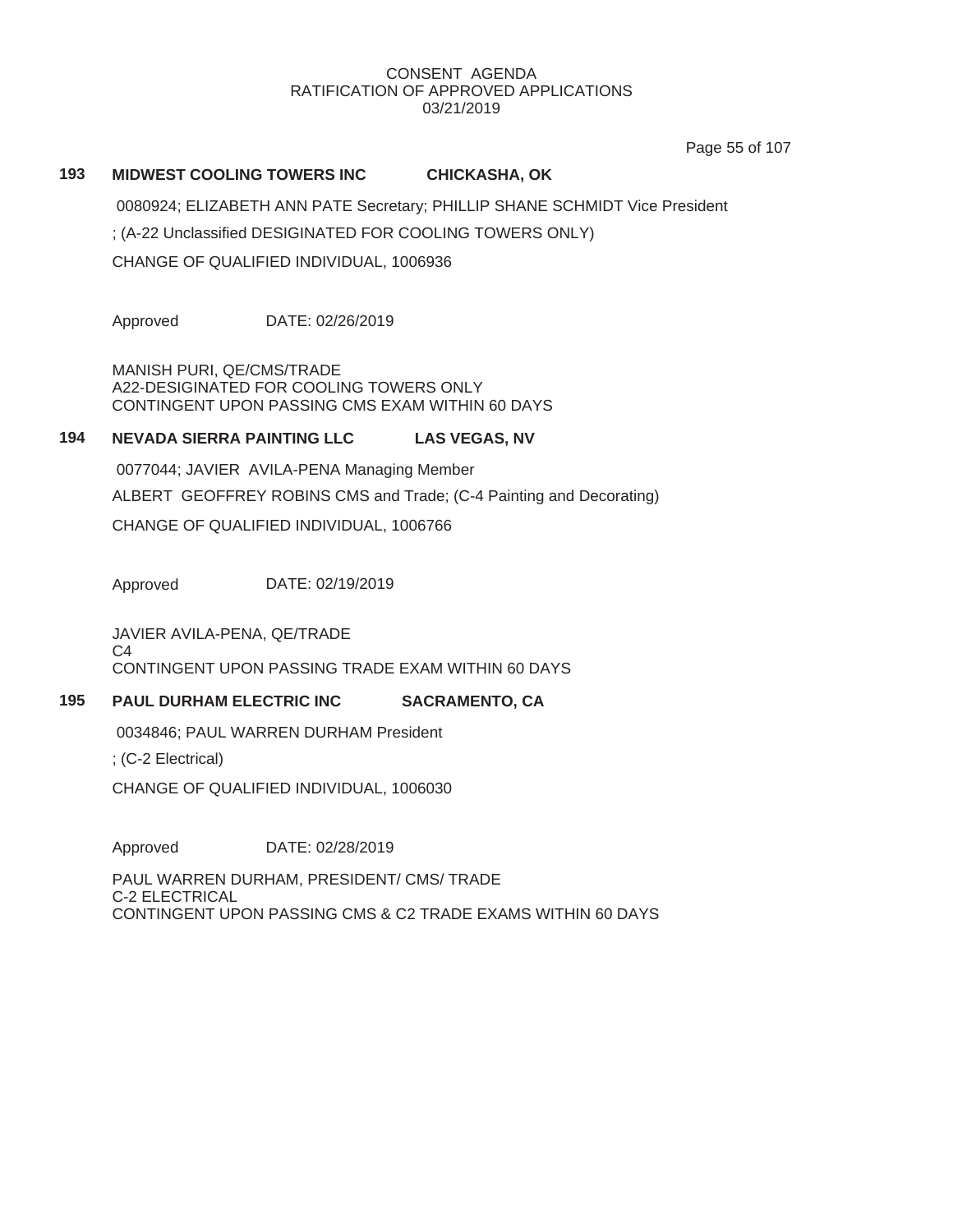Page 56 of 107

## **196 PAUL KURZ YORBA LINDA, CA**

P K J CONSTRUCTION; 0074021; PAUL STEPHAN LOUIS KURZ Owner PAUL STEPHAN LOUIS KURZ CMS; MICHAEL NAGLE Trade; (B General Building) CHANGE OF QUALIFIED INDIVIDUAL, 1006447

Approved DATE: 02/25/2019

MICHAEL NAGLE, QE/TRADE B

## **197 SOUND & SECURE INC LAS VEGAS, NV**

EAGLE SENTRY; 0042097; CORY STEVEN REIF, President CORY STEVEN REIF, CMS; DUNCAN RANDELL COONS Trade; (C-2C Fire Detection; C-2D Low Voltage) CHANGE OF QUALIFIED INDIVIDUAL, 1006777

Approved DATE: 02/07/2019

CORY REIF, QE/CMS C2C, C2D CONTINGENT UPON PASSING CMS EXAM WITHIN 60 DAYS

### **198 TOWER SYSTEMS INC WATERTOWN, SD**

MINNESOTA TOWER SYSTEMS; 0055568; WILLIAM FRANKLIN CARLSON President; ADAM MICHAEL RASMUSSEN Secretary; ERIC STEVEN ANDERSON Treasurer; KARI LYNN CARLSON Vice President; KELLI LARAE ANDERSON Other

ADAM MICHAEL RASMUSSEN CMS and Trade; (A-25 Telecommunication Towers)

CHANGE OF QUALIFIED INDIVIDUAL, 1007141

Approved DATE: 02/26/2019

LESLEY LIARIKOS, QE/CMS/TRADE A25 CONTINGENT UPON PASSING CMS EXAM WITHIN 60 DAYS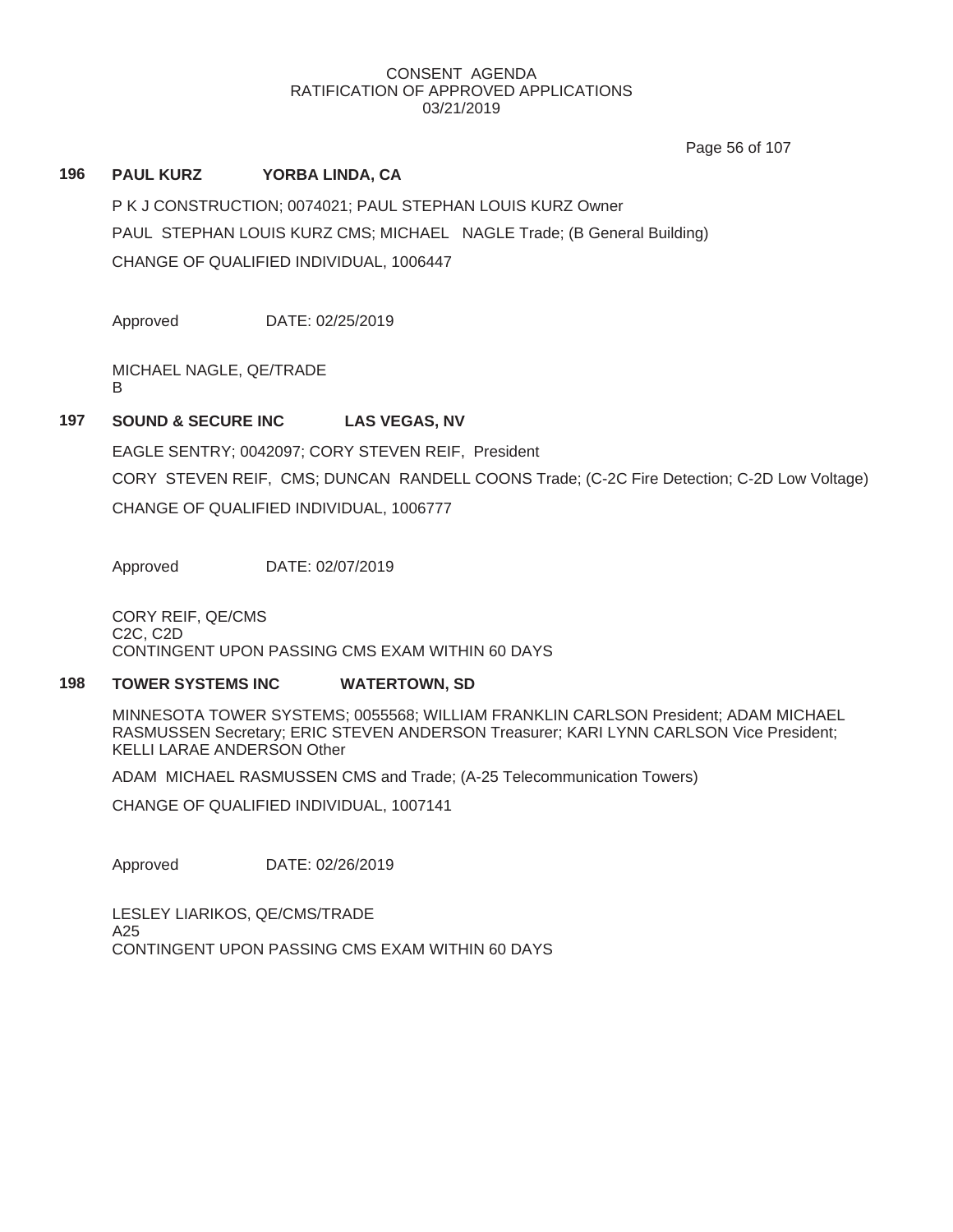Page 57 of 107

# **199 VCON LLC CHARLOTTE, NC**

0083111; DOUGLAS KENT SHARPE, Manager

JUSTIN LEE GALLAGHER, CMS and Trade; DOUGLAS KENT SHARPE, CMS and Trade; (B-2 Residential and Small Commercial)

CHANGE OF QUALIFIED INDIVIDUAL, 1006729

Approved DATE: 02/25/2019

JUSTIN GALLAGHER, QE/CMS/TRADE B2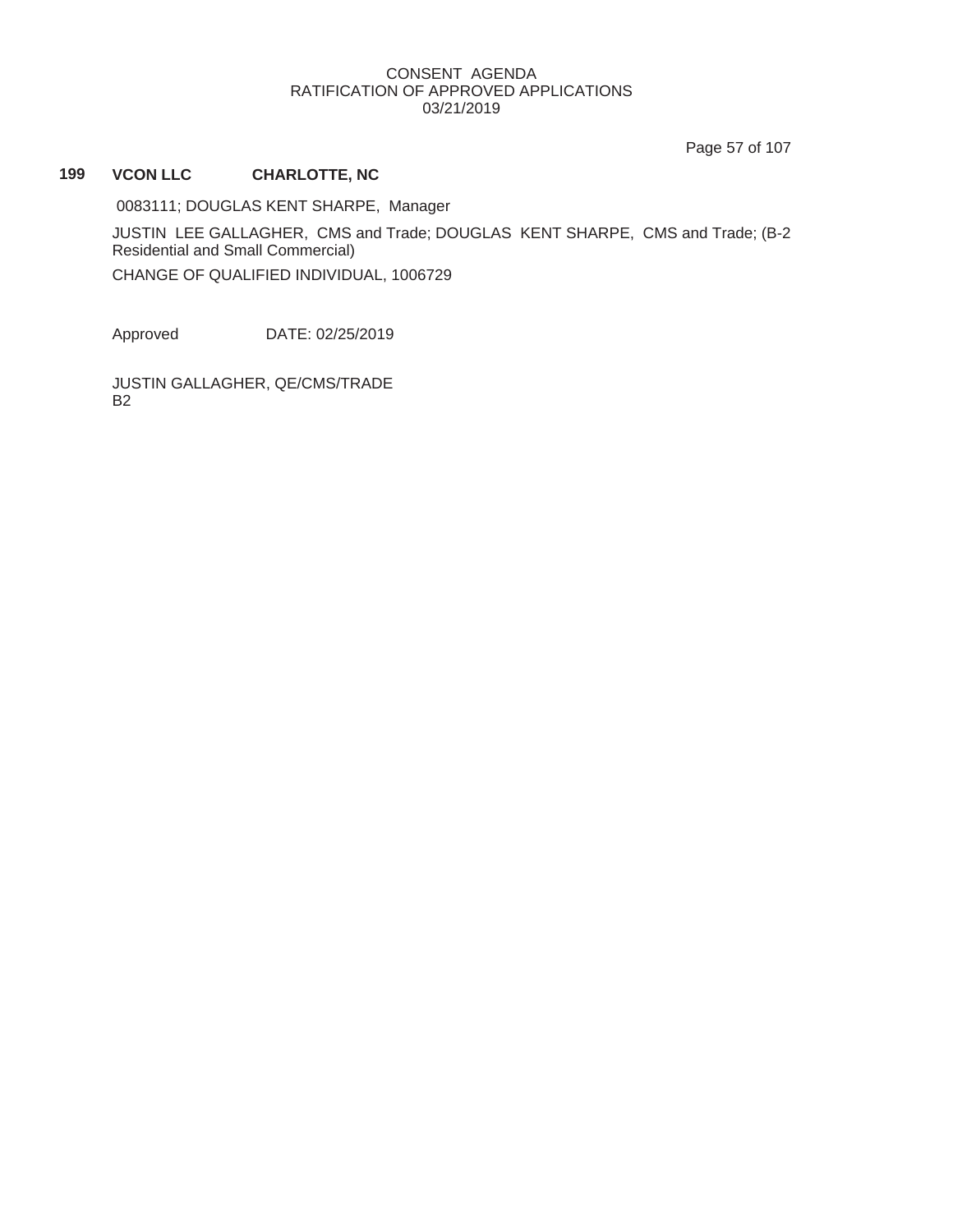Page 58 of 107

# **CONVERSION OF ENTITY**

**200 SIMPLE POWER INC TRUCKEE, CA** 0081359; MARK GORDON DICKSON President MARK GORDON DICKSON CMS and Trade CONVERSION OF ENTITY, 1007321

Approved DATE: 03/01/2019

APPROVE CONVERSION OF ENTITY FROM: SIMPLE POWER LLC TO: SIMPLE POWER INC

CONTINGENT UPON BOND RIDER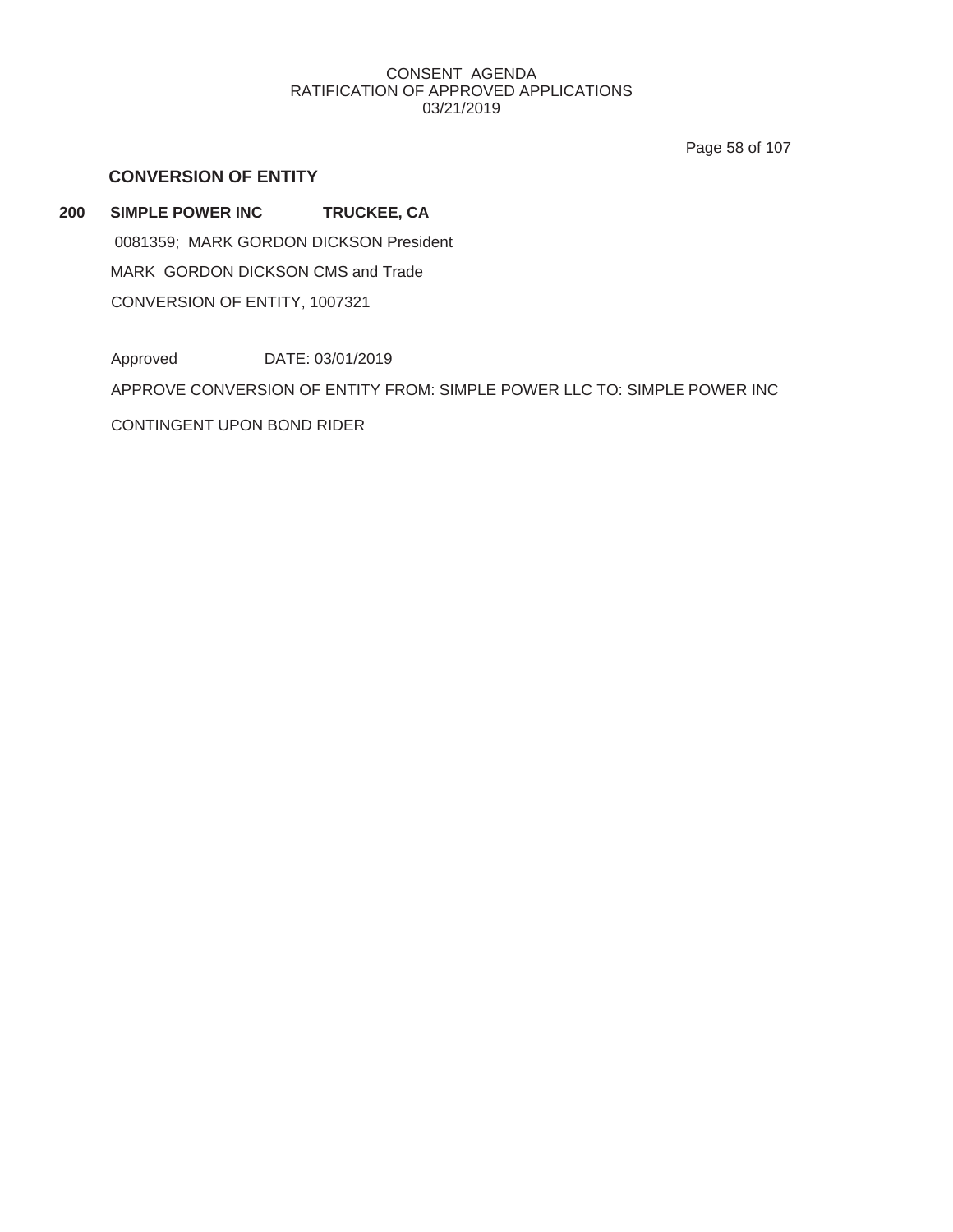Page 59 of 107

## **EXTENSION OF TIME TO REPLACE QUALIFIED INDIVIDUAL**

#### **201 CREATIVE DESIGN INTERIORS OF NEVADA INC RENO, NV**

0080722; CRAIG BRENNAN BENDER President; MARK EVAN FIKSE CEO; RUTLEDGE LEE ROBINSON CFO; MARY ANN SIGLER Vice President; EVA MONICA KALAWSKI Vice President; RONALD DEAN LAPP Secretary/Treasurer

JOHN THOMAS BOSCARELLO Trade

EXTENSION OF TIME TO REPLACE QUALIFIED INDIVIDUAL, 1007377

Approved DATE: 02/14/2019

EXTENSION TO REPLACE QE TO 04/25/19

### **202 CREATIVE DESIGN INTERIORS OF NEVADA INC RENO, NV**

0053512; CRAIG BRENNAN BENDER President; MARK EVAN FIKSE CEO; RUTLEDGE LEE ROBINSON CFO; MARY ANN SIGLER Vice President; EVA MONICA KALAWSKI Vice President; RONALD DEAN LAPP Secretary/Treasurer

EXTENSION OF TIME TO REPLACE QUALIFIED INDIVIDUAL, 1007378

Approved DATE: 02/14/2019

EXTENSION TO REPLACE QUALIFIER TO 4/25/19

# **203 CREATIVE DESIGN INTERIORS OF NEVADA INC RENO, NV**

0053513; CRAIG BRENNAN BENDER President; MARK EVAN FIKSE CEO; RUTLEDGE LEE ROBINSON CFO; MARY ANN SIGLER Vice President; EVA MONICA KALAWSKI Vice President; RONALD DEAN LAPP Secretary/Treasurer

EXTENSION OF TIME TO REPLACE QUALIFIED INDIVIDUAL, 1007379

Approved DATE: 02/14/2019

EXTENSION TO REPLACE QUALIFIER TO 04/25/19

# **204 DESERT MECHANICAL INC HENDERSON, NV**

0009355A; RONALD NEWTON TUTOR President; JOHN DAVID BARRETT Vice President

EXTENSION OF TIME TO REPLACE QUALIFIED INDIVIDUAL, 1007467

Approved DATE: 02/19/2019

30 DAY EXTENSION UNTIL APRIL 5, 2019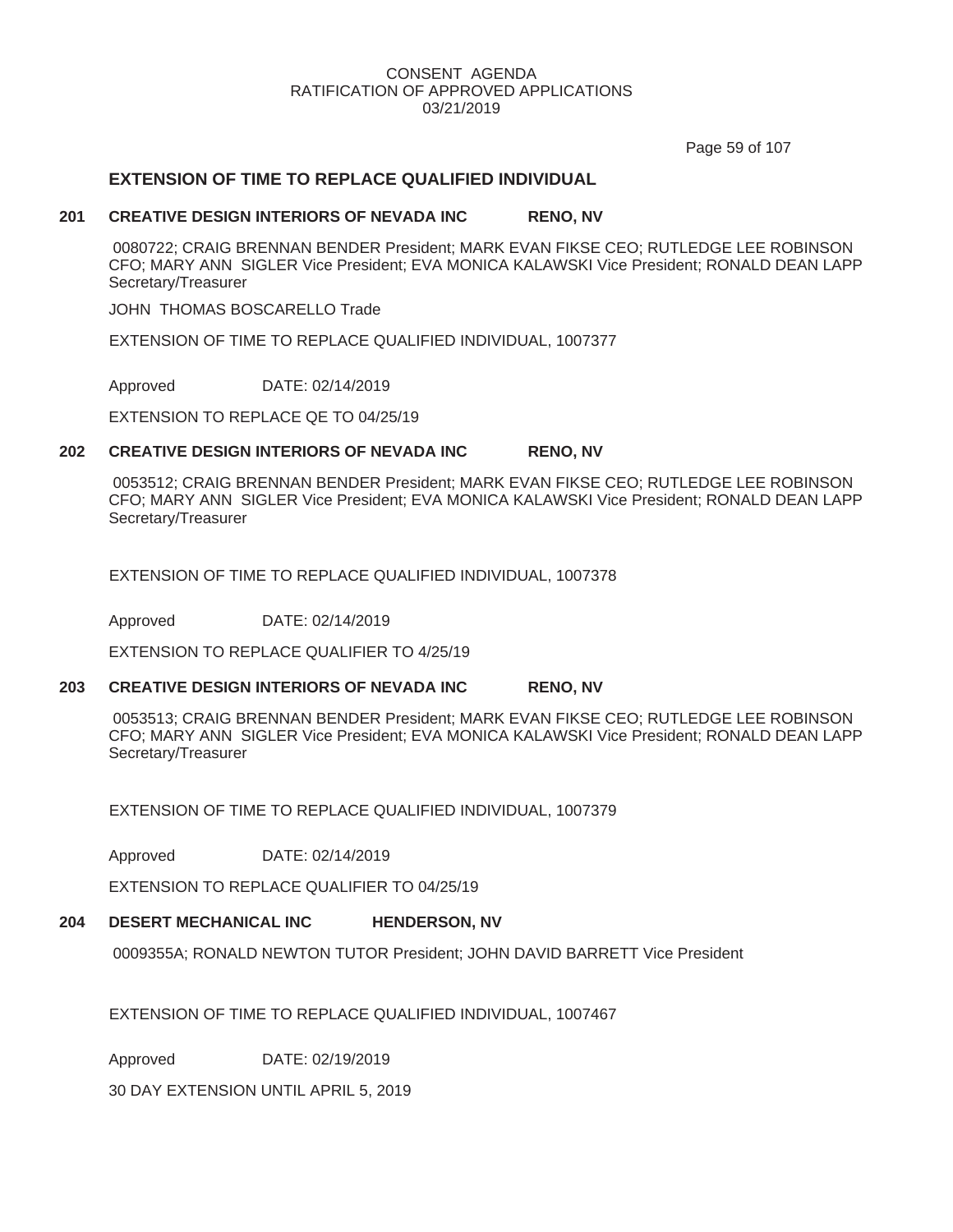Page 60 of 107

### **205 IDEAL MECHANICAL INC LAS VEGAS, NV**

0059904; FRANK S VUCKOVIC, JR President; CATHERINE ANNE VUCKOVIC Treasurer; JAMES RICHARD BROUGHTON Vice President

EXTENSION OF TIME TO REPLACE QUALIFIED INDIVIDUAL, 1007448

Approved DATE: 02/19/2019

30 DAY EXTENSION UNTIL MARCH 20, 2019

#### **206 IDEAL MECHANICAL INC LAS VEGAS, NV**

0059905; FRANK S VUCKOVIC, JR President; CATHERINE ANNE VUCKOVIC Treasurer; JAMES RICHARD BROUGHTON Vice President

EXTENSION OF TIME TO REPLACE QUALIFIED INDIVIDUAL, 1007449

Approved DATE: 02/19/2019

30 DAY EXTENSION UNTIL MARCH 20, 2019

### **207 INTEGRATED BUILDERS GROUP INC EL DORADO HILLS, CA**

0079070; PATRICK JOHN SENDE President; PATRICK JOHN SENDE Secretary

EXTENSION OF TIME TO REPLACE QUALIFIED INDIVIDUAL, 1007301

Approved DATE: 02/13/2019

30 DAY EXTENSION UNTIL MARCH 18, 2019

## **208 NELSON ELECTRIC CO INC SPARKS, NV**

0016697; LISA M TEGLIA President; PATRICIA A NELSON Secretary

ROBERT WAYNE NELSON Trade

EXTENSION OF TIME TO REPLACE QUALIFIED INDIVIDUAL, 1007732

Approved DATE: 03/04/2019

EXTENSION TO REPLACE QUALIFIER TO 05/04/19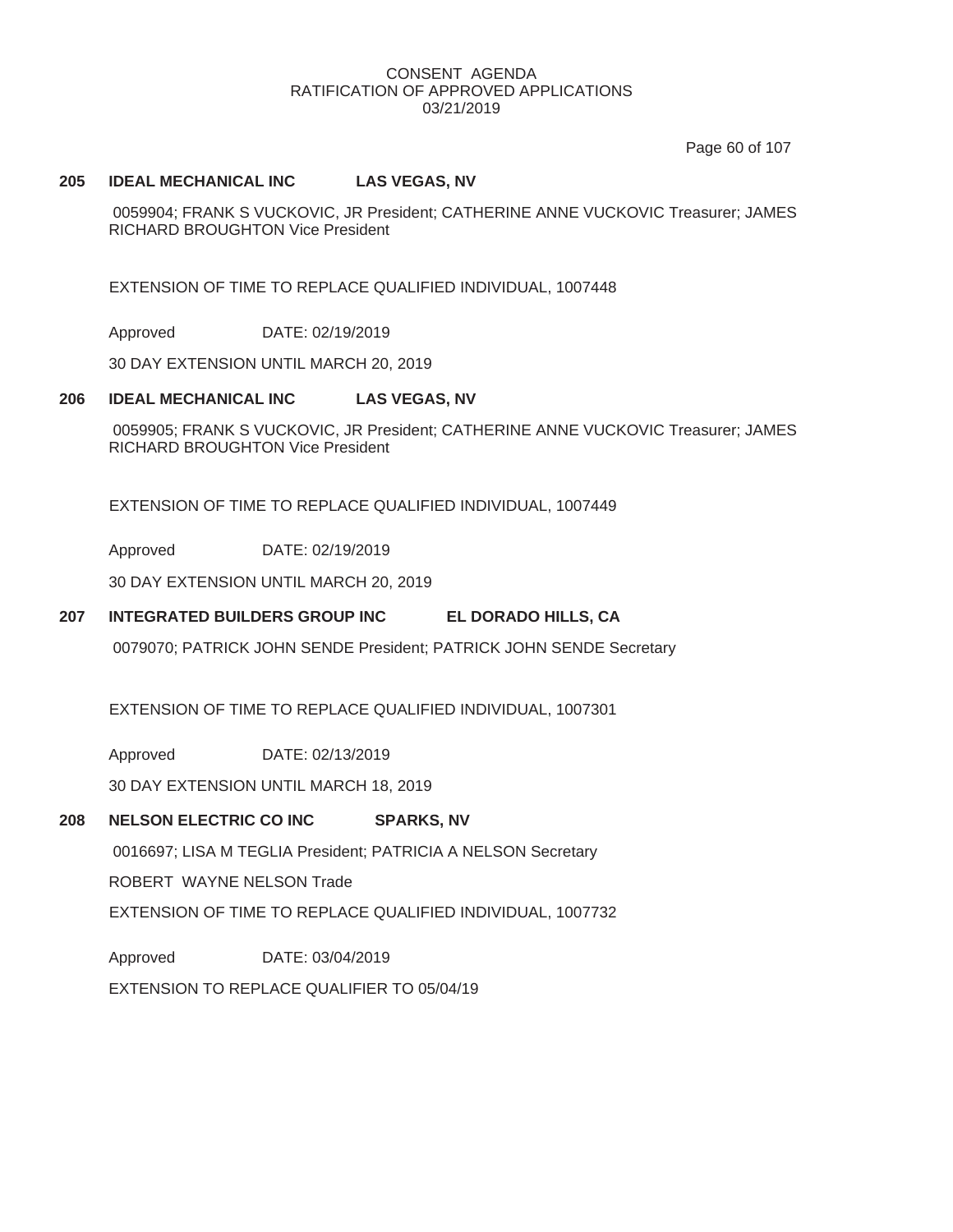Page 61 of 107

## **209 NEXTGEN FIRE PROTECTION LLC LAS VEGAS, NV**

0074992; REX MARTIN VERLEY Manager; JOSEPH ANTHONY MURPHY, III Manager

JOSEPH ANTHONY MURPHY, III CMS

EXTENSION OF TIME TO REPLACE QUALIFIED INDIVIDUAL, 1007723

Approved DATE: 03/05/2019

30 DAY EXTENSION UNTIL APRIL 1, 2019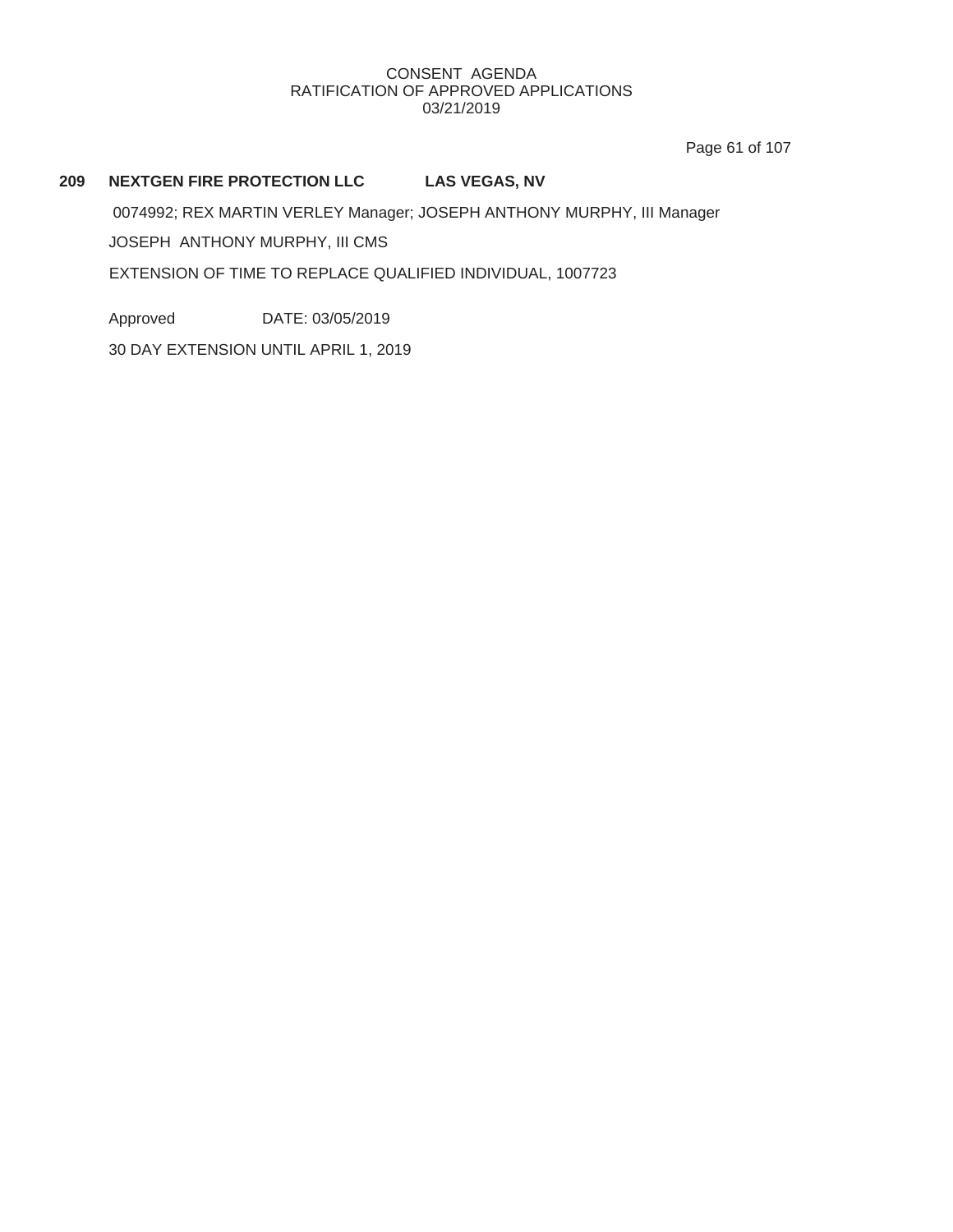Page 62 of 107

# **FINANCIAL STATEMENT REVIEW**

## **210 3 16 PLUMBING LAS VEGAS, NV**

0083143; CRISTIAN EMANUEL FOCA President; STACEY MICHELLE FOCA Secretary CRISTIAN EMANUEL FOCA Trade; STACEY MICHELLE FOCA CMS FINANCIAL REVIEW, 1000803

Approved DATE: 02/07/2019

# **211 A PLUS STUCCO & DRYWALL LLC SPARKS, NV**

0082114; MAURICIO EDUARDO MARTINEZ Managing Member; JUAN GABRIEL RAMOS Managing Member

MAURICIO EDUARDO MARTINEZ CMS and Trade

FINANCIAL REVIEW, 1002529

Approved DATE: 02/26/2019

## **212 ACQUIRED HOME REMODELING LLC LAS VEGAS, NV**

0082109; PHILLIP ANDREW BROWN Managing Member

PHILLIP ANDREW BROWN CMS and Trade; (B-2 Residential and Small Commercial) FINANCIAL REVIEW, 1001353

Approved DATE: 02/21/2019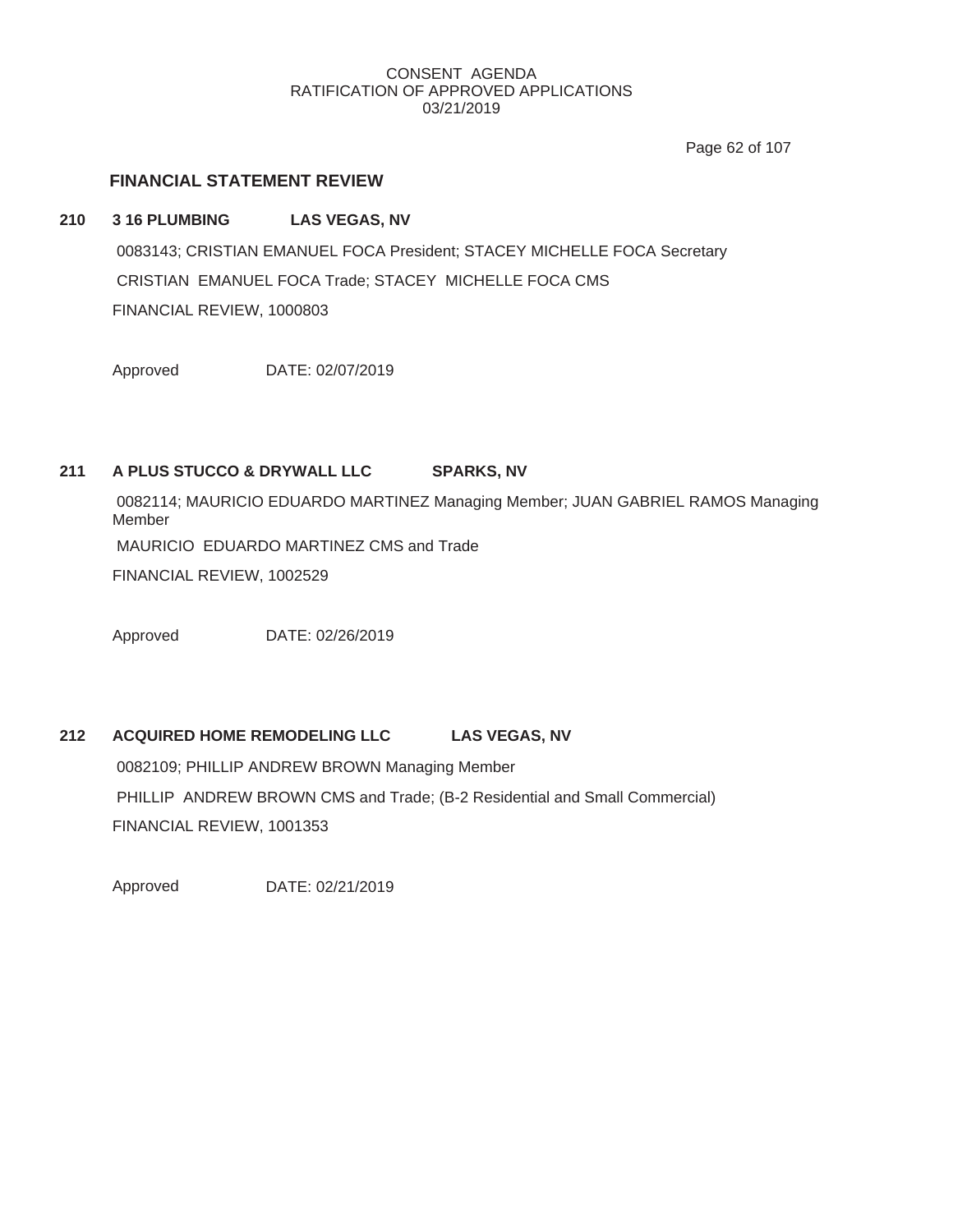Page 63 of 107

# **213 ADAM MILLS RENO, NV** 0083104; ADAM NATHANIEL MILLS, Owner ADAM NATHANIEL MILLS, CMS and Trade; (C-20 Tiling) FINANCIAL REVIEW, 1000434

Approved DATE: 02/25/2019

# **214 ALLEGIANT ELECTRIC LLC LAS VEGAS, NV**

0082100; ANTHONY RAY VIGIL Managing Member; DEBBIE ANDREA VIGIL Managing Member ANTHONY RAY VIGIL Trade; DEBBIE ANDREA VIGIL CMS; (C-2 Electrical) FINANCIAL REVIEW, 1001355

Approved DATE: 02/27/2019

# **215 ARTIFEX HOMES INC CLIO, CA** 0083160; TAYLOR LADD CARR, President TAYLOR LADD CARR, CMS and Trade FINANCIAL REVIEW, 1000995

Approved DATE: 03/01/2019

# **216 BRIMONT CONSTRUCTION INC OVERTON, NV**

0043759; BRIAN DEAN SEELY President BRIAN DEAN SEELY CMS and Trade; (B-2 Residential and Small Commercial) FINANCIAL REVIEW, 1004182

Tabled DATE: 03/01/2019 FINANCIAL RESPONSIBILITY HEARING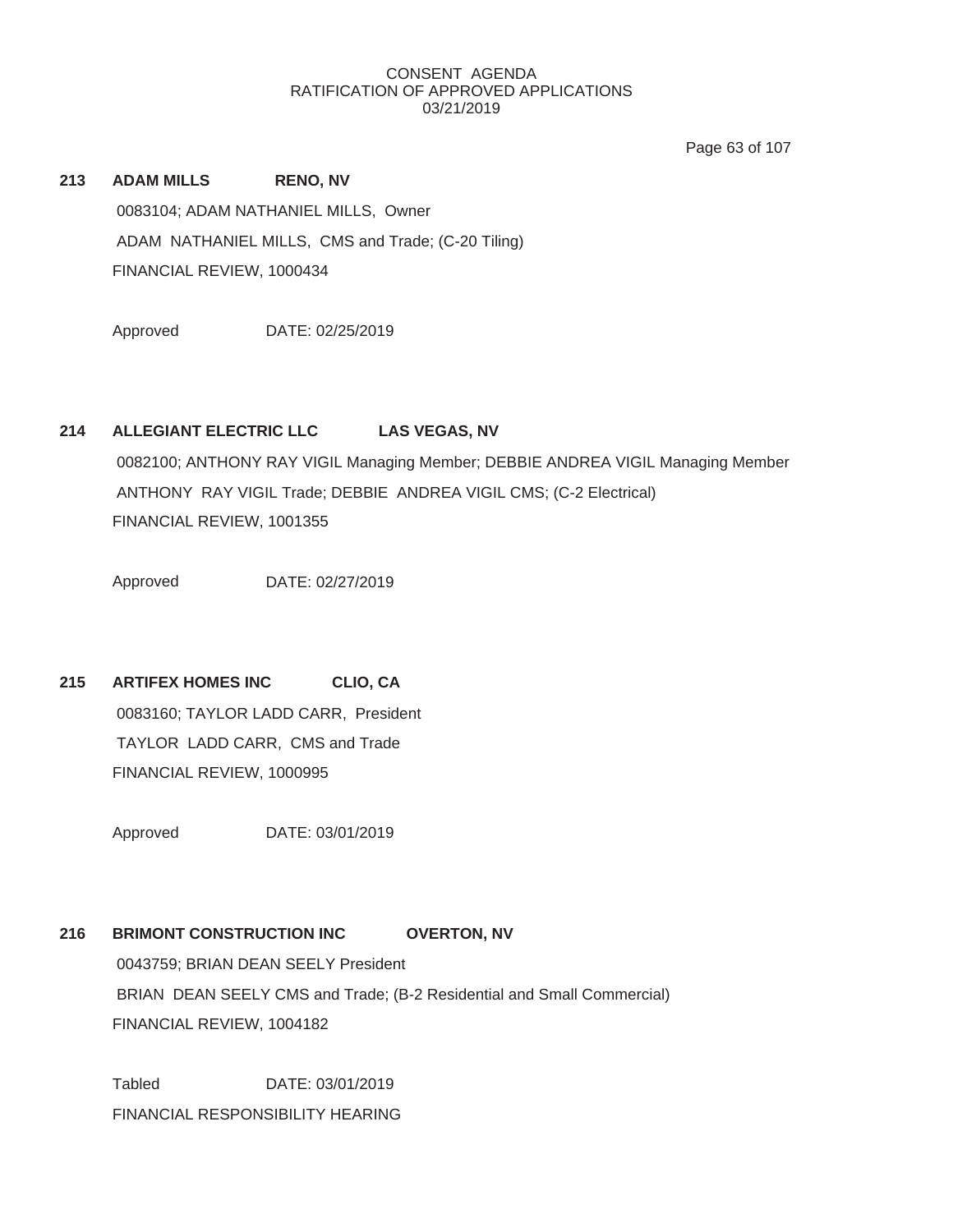Page 64 of 107

# **217 BROOKSTONE DEVELOPMENT LLC SPARKS, NV** 0069497; ROMAN AGEAN MUDD Manager ROMAN AGEAN MUDD CMS and Trade; (B-2 Residential and Small Commercial) FINANCIAL REVIEW, 1006808

Tabled DATE: 02/25/2019

FINANCIAL RESPONSIBILITY HEARING

# **218 BULLDOG AIR CONDITIONING & HEATING LLC Las Vegas, NV**

0082033; DERRICK RAY POOLE Managing Member DERRICK RAY POOLE CMS and Trade; (C-21 Refrigeration and Air Conditioning) FINANCIAL REVIEW, 1000976

Approved DATE: 02/08/2019 LIMIT FROM: \$150,000 TO: \$125,000

# **219 CASEY ROOFING LLC ST GEORGE, UT**

0082072; BRENDAN KELLY CASEY Manager BRENDAN KELLY CASEY CMS and Trade; (C-15A Roofing) FINANCIAL REVIEW, 1001671

Approved DATE: 03/01/2019

# **220 CEBALLOS MASONRY LLC CARSON CITY, NV** 0081948; ROJELIO CEBALLOS Managing Member; LEOBARDO CEBALLOS Managing Member ROJELIO CEBALLOS CMS and Trade FINANCIAL REVIEW, 1000458

Approved DATE: 02/08/2019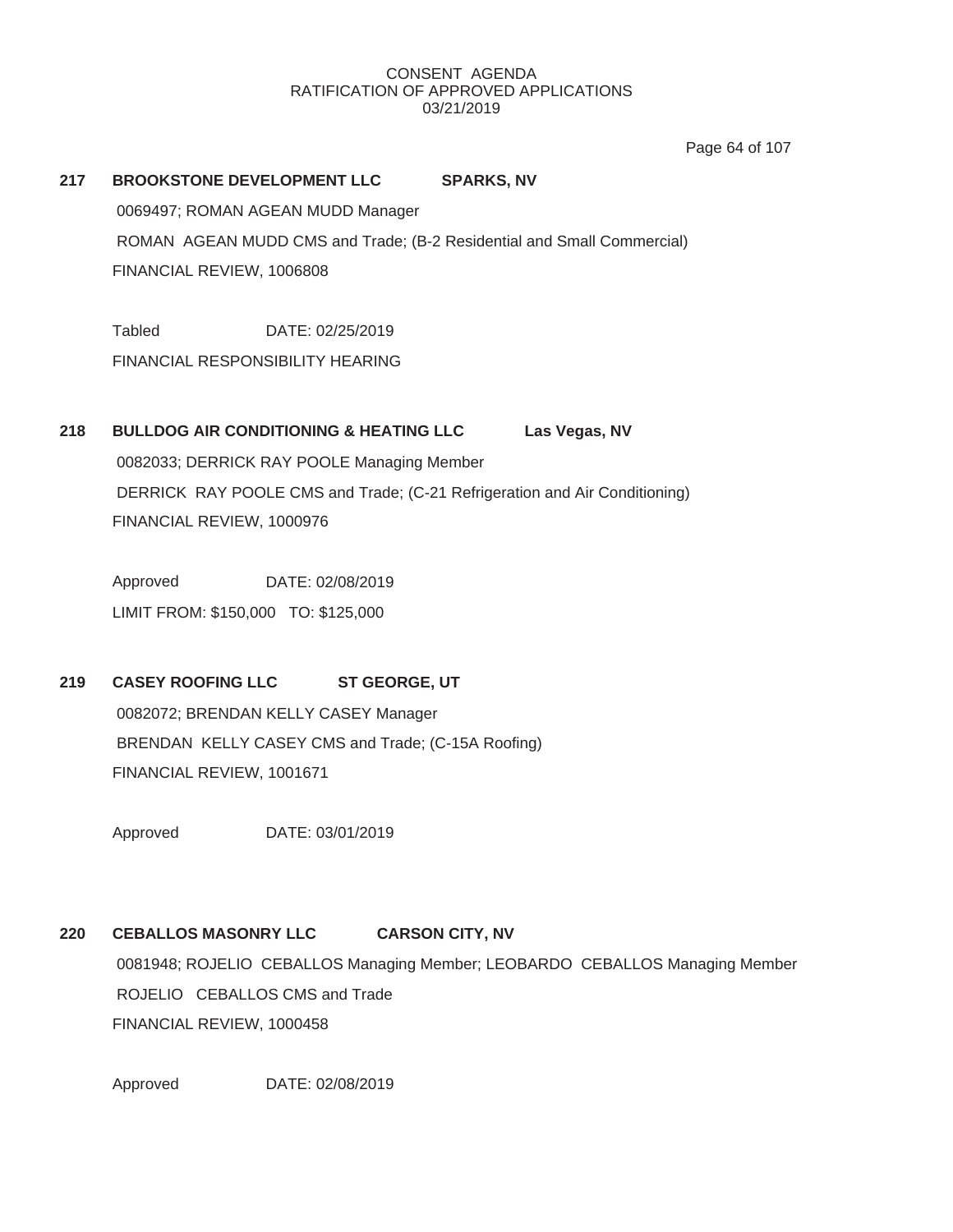Page 65 of 107

# **221 CHIARAMONTE CONSTRUCTION AND PLUMBING INC TULARE, CA**

0083008; SALVADOR LOUIS CHIARAMONTE President; AMY DIANE PERRY Secretary; PAMELA MARIE CHIARAMONTE Treasurer

SALVADOR LOUIS CHIARAMONTE CMS and Trade; (B-2 Residential and Small Commercial)

FINANCIAL REVIEW, 0999834

Tabled DATE: 02/28/2019

FINANCIAL RESPONSIBILITY HEARING

# **222 CHILLY WILLYS HANDYMAN SERVICES LLC LAS VEGAS, NV**

0081807; REYNALDO IVAN MOLINA Manager REYNALDO IVAN MOLINA CMS and Trade; (C-21B Air Conditioning) FINANCIAL REVIEW, 1004058

Approved DATE: 02/28/2019

# **223 COMMON GROUND 818 LLC SUN VALLEY, NV**

0083002; PAUL STACY SYFERS Managing Member PAUL STACY SYFERS CMS and Trade; (B-2 Residential and Small Commercial) FINANCIAL REVIEW, 0999820

Approved DATE: 02/25/2019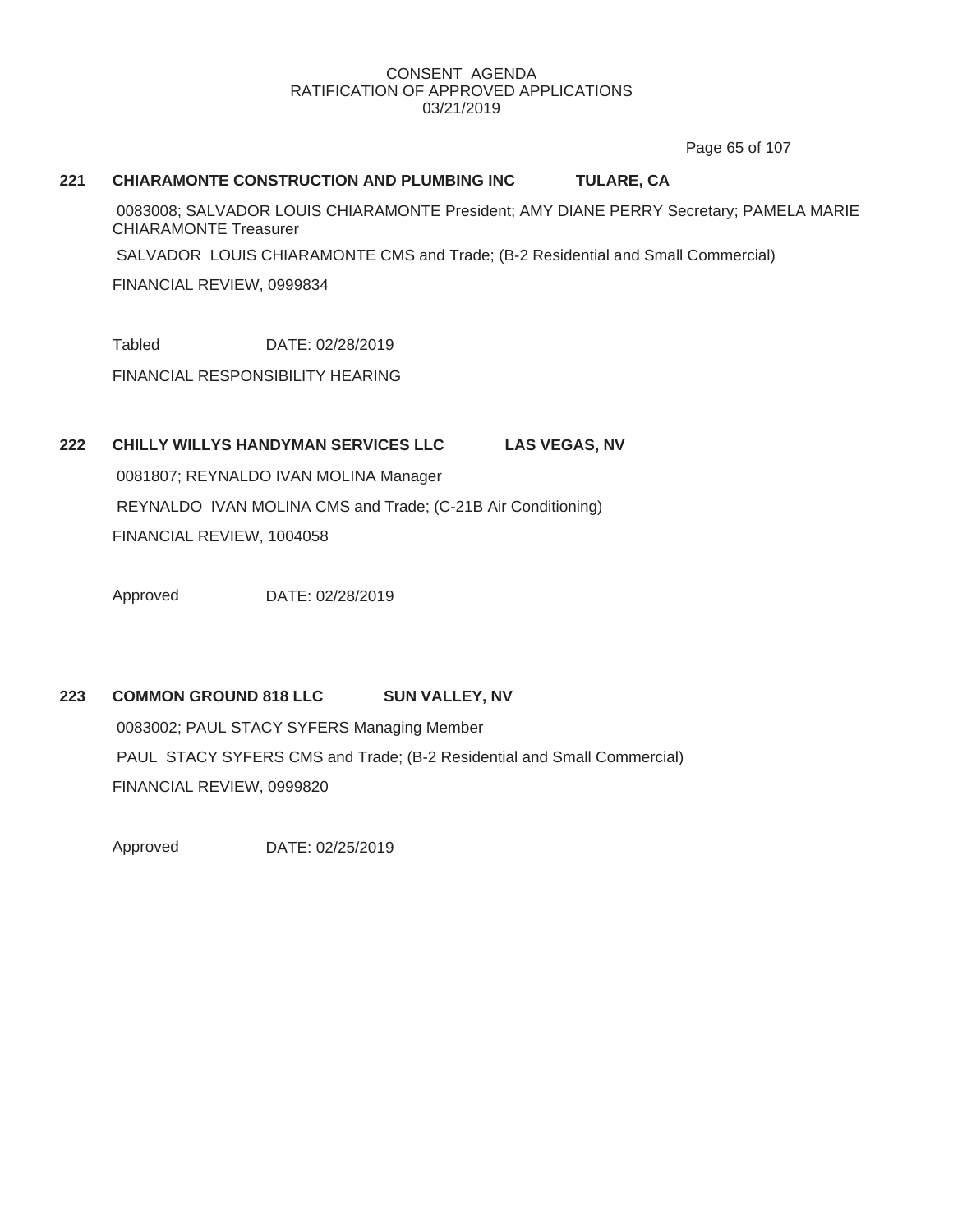Page 66 of 107

# **224 COOL GUYS LLC Las Vegas, NV** 0082037; YESENIA FROMHART Managing Member; DANIEL SEAN FROMHART Managing Member DANIEL SEAN FROMHART CMS and Trade; (C-3C Insulation & amp; Weather Stripping) FINANCIAL REVIEW, 1001352

Approved DATE: 02/20/2019

# **225 COVER FIELDS LANDSCAPE LLC LAS VEGAS, NV**

0083112; JORGE LUIS ESCAMILLA-LUGO Managing Member JORGE LUIS ESCAMILLA-LUGO CMS and Trade; (C-10 Landscape Contracting) FINANCIAL REVIEW, 1000492

Approved DATE: 02/20/2019

# **226 CRYSTAL PROPERTIES AND INVESTMENTS INC LAS VEGAS, NV**

0083070; PETER VITO ANELLO President PETER VITO ANELLO CMS and Trade; (C-2 Electrical) FINANCIAL REVIEW, 1000319

Approved DATE: 02/20/2019

# 227 DAVIDS REFRIGERATION & HVAC LLC LAS VEGAS, NV 0082092; DAVID JOSEPH VELASQUEZ Managing Member DAVID JOSEPH VELASQUEZ CMS and Trade; (C-21 Refrigeration and Air Conditioning) FINANCIAL REVIEW, 1001750

Approved DATE: 03/07/2019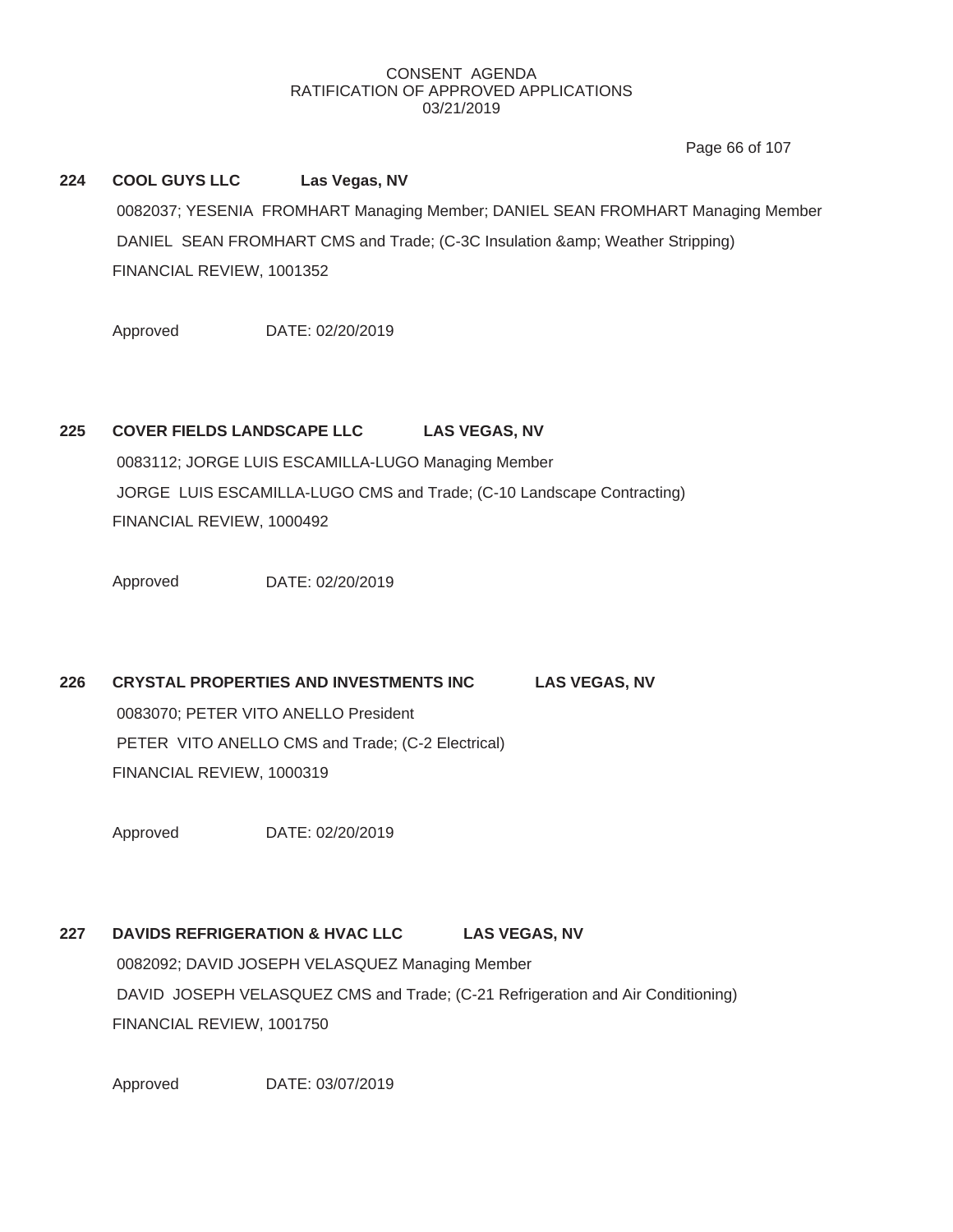Page 67 of 107

#### **228 DEMATIC CORP GRAND RAPIDS, MI**

0067197; SCOTT ALLAN WATTS, President; JEFFREY RONALD HEINZE Secretary; NIGEL ROY ANDERSON, Treasurer; TIMOTHY MICHAEL WALSH Assistant Secretary

TIMOTHY MICHAEL WALSH CMS; JEFF EDWARD BEILHARZ Trade; (C-7B Escalator and Conveyor)

FINANCIAL REVIEW, 1007208

Approved DATE: 02/14/2019

## **229 DEMATIC CORP GRAND RAPIDS, MI**

0067195; SCOTT ALLAN WATTS, President; JEFFREY RONALD HEINZE Secretary; NIGEL ROY ANDERSON, Treasurer; TIMOTHY MICHAEL WALSH Assistant Secretary

TIMOTHY MICHAEL WALSH CMS and Trade

FINANCIAL REVIEW, 1007209

Approved DATE: 02/14/2019

## **230 DONE RIGHT CARPENTRY LLC RENO, NV**

0083335; CHAD D VALKER, Managing Member CHAD D VALKER, CMS and Trade; (C-3B Finish Carpentry) FINANCIAL REVIEW, 1001888

Approved DATE: 02/28/2019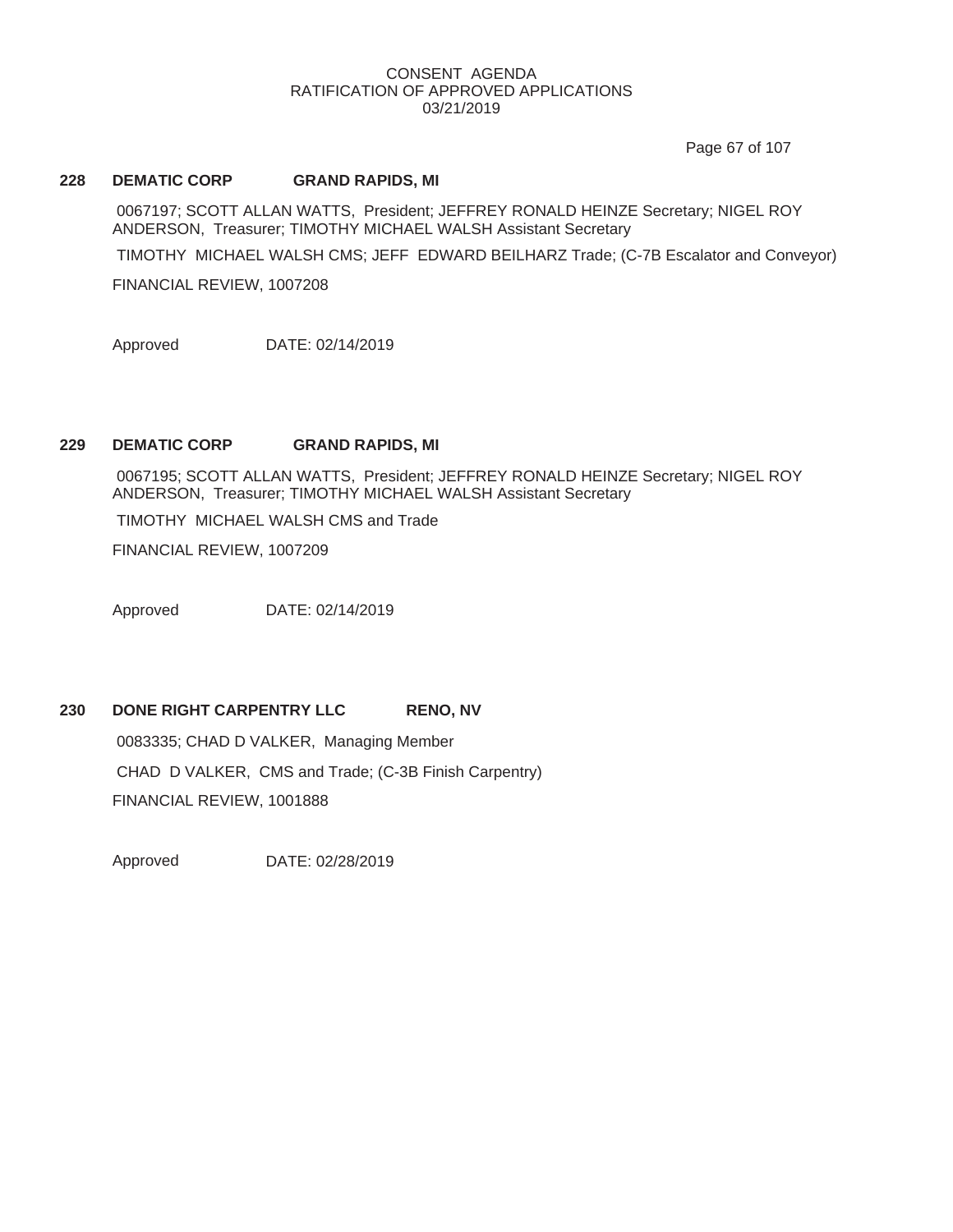Page 68 of 107

# **231 ECONOMY LANDSCAPING SERVICES LLC LAS VEGAS, NV**

0082110; DANIA EVA CHAVIRA Managing Member; MANUEL CHAVIRA RUIZ Managing Member DANIA EVA CHAVIRA CMS and Trade FINANCIAL REVIEW, 1002892

Approved DATE: 02/28/2019

## **232 ELITE PLUMBING & RADIANT HEAT LLC SPARKS, NV**

0082997; JAMES ELLIOTT DEBATES Managing Member; JAMIE LEE DEBATES Managing Member JAMES ELLIOTT DEBATES CMS and Trade; (C-1 Plumbing and Heating) FINANCIAL REVIEW, 0999764

Approved DATE: 03/01/2019

**233 ELITE ROOF SYSTEMS & SOLUTIONS LLC FERNLEY, NV** 0083227; JOSE ABRAHAM GARCIA Manager JOSE ABRAHAM GARCIA CMS and Trade; (C-15A Roofing; C-15D Waterproofing) FINANCIAL REVIEW, 1001304

Approved DATE: 02/25/2019

# **234 FORREST A DODGE CONSTRUCTION LLC RENO, NV** 0082117; FORREST ANDREW DODGE Managing Member FORREST ANDREW DODGE CMS and Trade FINANCIAL REVIEW, 1001540

Approved DATE: 02/08/2019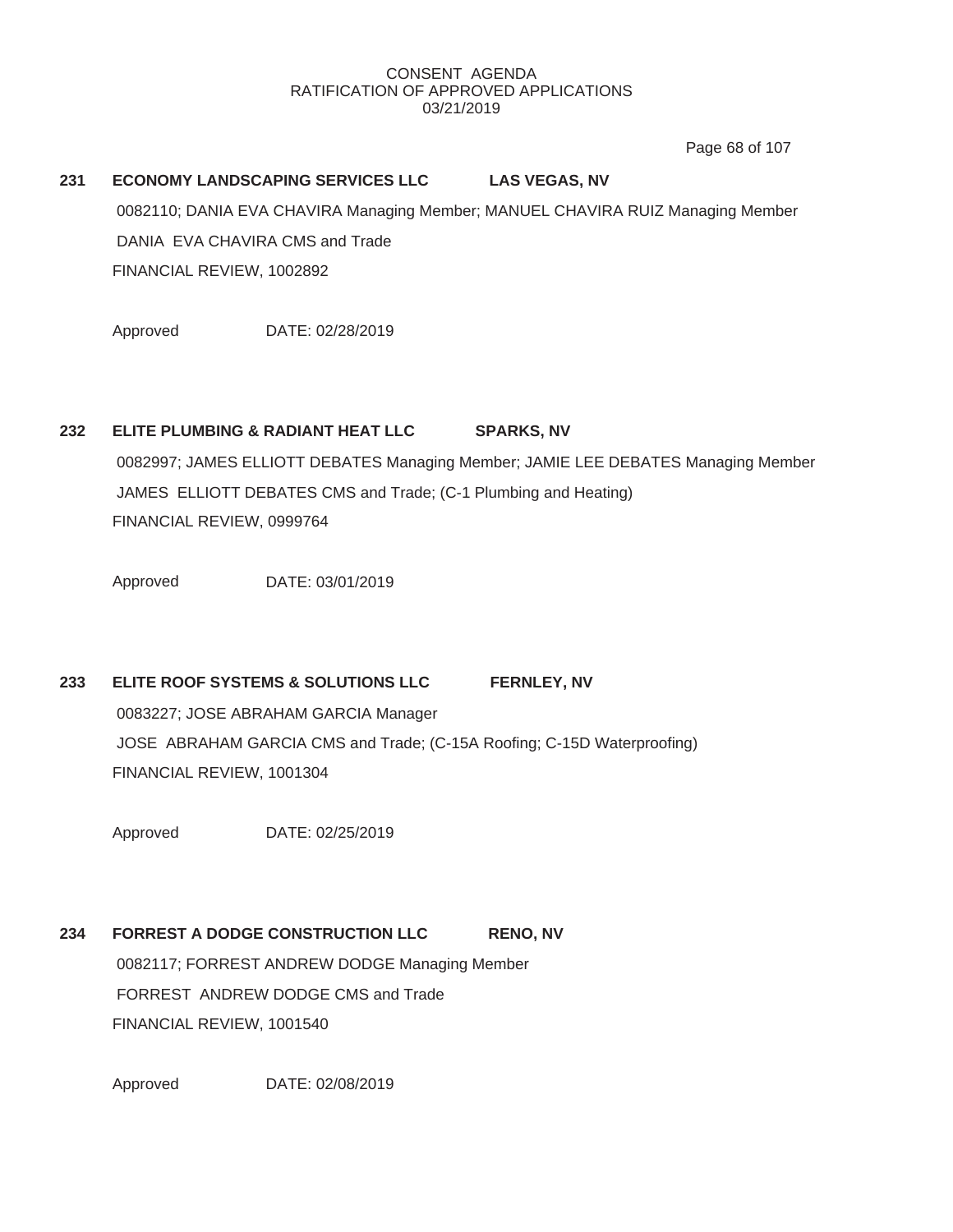Page 69 of 107

# **235 FOSTER FAMILY ELECTRIC LLC LAS VEGAS, NV** 0082093; DONALD CONRAD FOSTER Manager DONALD CONRAD FOSTER CMS and Trade; (C-2 Electrical) FINANCIAL REVIEW, 1004757

Approved DATE: 02/27/2019

# **236 GO SOLAR GROUP LLC MURRAY, UT**

0082989; SCOTT MENDELL CRAMER Manager; KEVEN JAY JENSEN Manager SCOTT MENDELL CRAMER CMS and Trade; (C-2G Photovoltaics) FINANCIAL REVIEW, 0999753

Approved DATE: 03/01/2019

# **237 H D R CONSULTING LLC LAS VEGAS, NV**

0082034; HECTOR ADRIAN DOMINGUEZ Managing Member HECTOR ADRIAN DOMINGUEZ CMS; JOHN HOLCOMB MAY, II Trade; (C-2 Electrical) FINANCIAL REVIEW, 1002622

Approved DATE: 02/25/2019

# **238 HIGH DESERT LIFESTYLE LLC RENO, NV**

0082026; DANTE MARIO BORGNA Managing Member DANTE MARIO BORGNA CMS and Trade; (B-2 Residential and Small Commercial) FINANCIAL REVIEW, 1000937

Approved DATE: 02/11/2019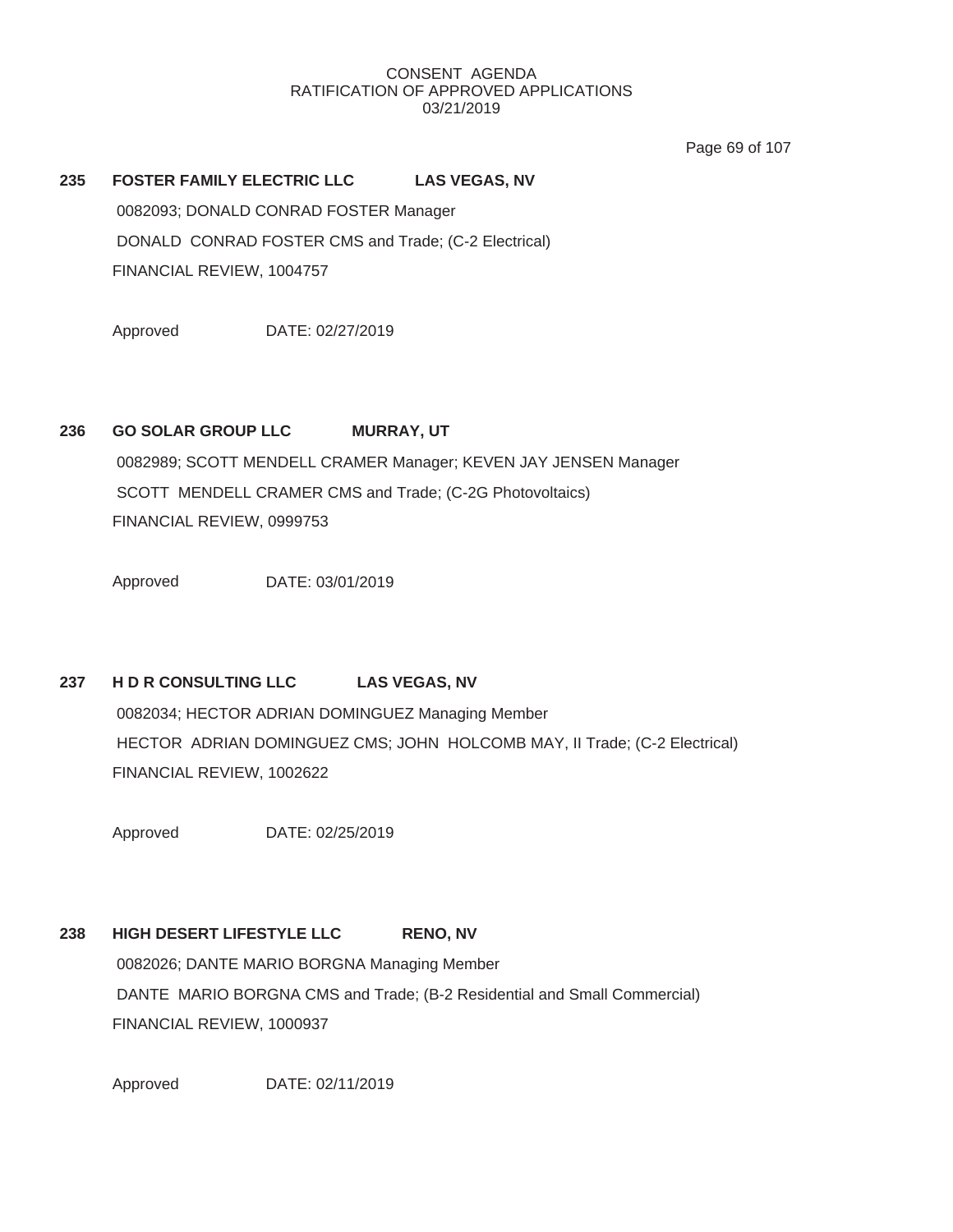Page 70 of 107

# **239 HIGH SIERRA HOME CONTROL INCLINE VILLAGE, NV** 0081515; JEREMY THOMAS BROWN President; DEANNA ELAINE BROWN Secretary/Treasurer JEREMY THOMAS BROWN CMS and Trade; (C-2 Electrical) FINANCIAL REVIEW, 1003560

Approved DATE: 02/25/2019

# **240 I M C INDUSTRIES LLC LAS VEGAS, NV**

0080477; RYAN KENNETH BIRD Manager RYAN KENNETH BIRD CMS and Trade FINANCIAL REVIEW, 1002150

Tabled DATE: 03/01/2019 FINANCIAL RESPONSIBILITY HEARING

# **241 I M C INDUSTRIES LLC LAS VEGAS, NV**

0074233; RYAN KENNETH BIRD Manager RYAN KENNETH BIRD CMS and Trade FINANCIAL REVIEW, 1002151

Tabled DATE: 03/01/2019 FINANCIAL RESPONSIBILITY HEARING

# **242 J D M LANDSCAPING LLC CARSON CITY, NV**

0083086; DANIEL S PORTILLO Managing Member DANIEL S PORTILLO CMS and Trade; (C-10 Landscape Contracting) FINANCIAL REVIEW, 1000373

Tabled DATE: 02/11/2019 RECEIPT OF FINANCIAL INFORMATION WITHIN 30 DAYS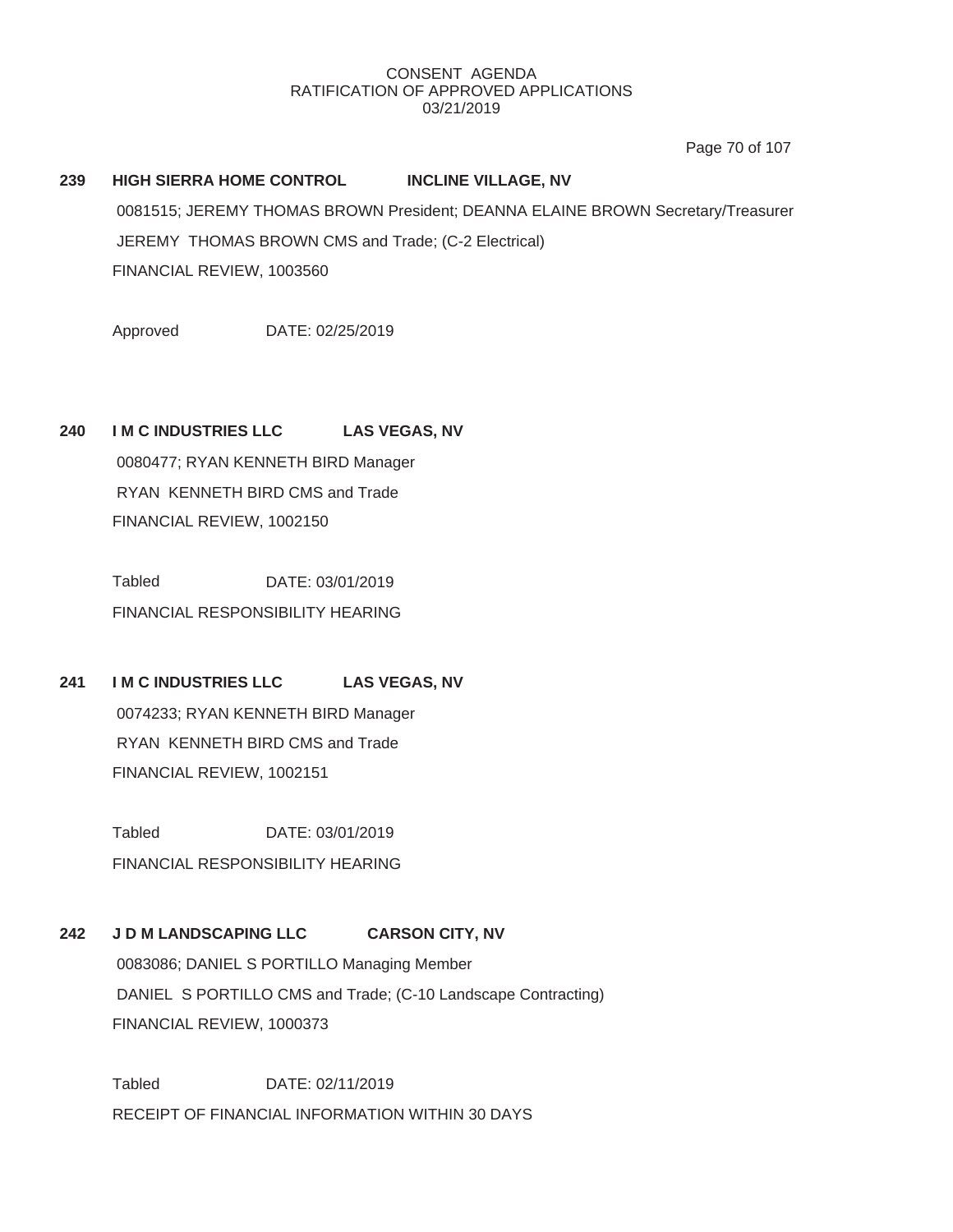Page 71 of 107

## **243 JET AIR CONDITIONING & HEATING LLC LAS VEGAS, NV**

0082103; EUGENIA CHRISTENSEN Managing Member; LUCAS AYALA-SEPULVEDA Managing Member

EUGENIA CHRISTENSEN CMS; LUCAS AYALA-SEPULVEDA Trade; (C-21 Refrigeration and Air Conditioning) FINANCIAL REVIEW, 1001459

Approved DATE: 02/13/2019

# **244 LANDWORKS LLC LAS VEGAS, NV**

0082918; JESSE RUSSELL WELLING Manager JESSE RUSSELL WELLING CMS and Trade; (C-10 Landscape Contracting) FINANCIAL REVIEW, 0999385

Approved DATE: 02/08/2019

# **245 LEES HEATING AND COOLING CORPORATION N. LAS VEGAS, NV**

0081034; LEE EDWARD WILLIAMS President LEE EDWARD WILLIAMS CMS and Trade; (C-21B Air Conditioning) FINANCIAL REVIEW, 1001431

Approved DATE: 02/07/2019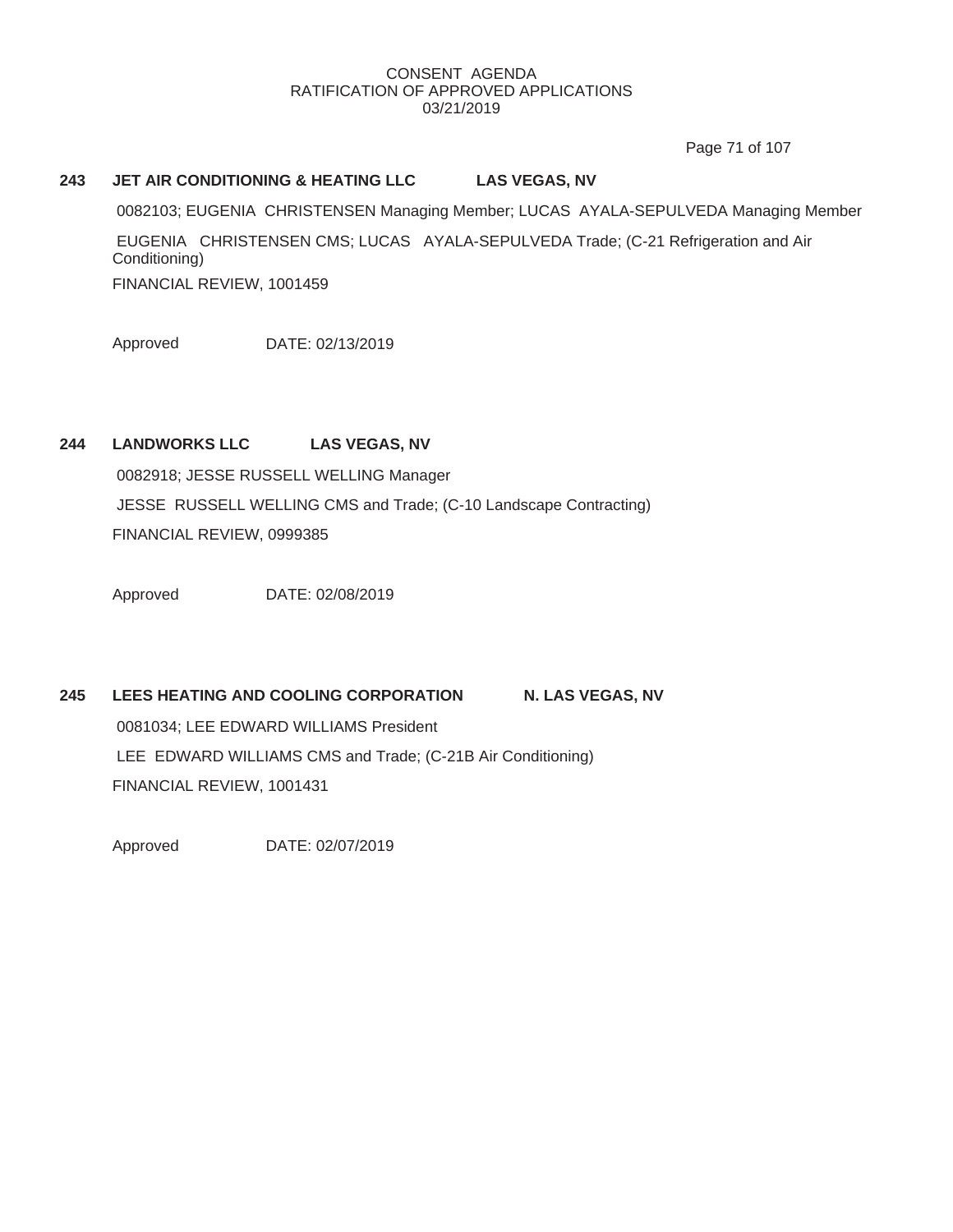Page 72 of 107

### **246 LUMBER LIQUIDATORS INC TOANO, VA**

0083027; DENNIS RAY KNOWLES President; MICHAEL LEON REEVES, Secretary; MARTIN D AGARD **Treasurer** 

ALAN BESWICK CMS and Trade

FINANCIAL REVIEW, 0999903

Approved DATE: 03/01/2019

# **247 LUMBER LIQUIDATORS INC TOANO, VA**

0083028; DENNIS RAY KNOWLES President; MICHAEL LEON REEVES, Secretary; MARTIN D AGARD **Treasurer** 

ALAN BESWICK CMS and Trade; (C-20 Tiling)

FINANCIAL REVIEW, 0999904

Approved DATE: 03/01/2019

### **248 LUMBER LIQUIDATORS INC TOANO, VA**

0083026; DENNIS RAY KNOWLES President; MICHAEL LEON REEVES, Secretary; MARTIN D AGARD **Treasurer** 

ALAN BESWICK CMS and Trade

FINANCIAL REVIEW, 0999905

Approved DATE: 03/01/2019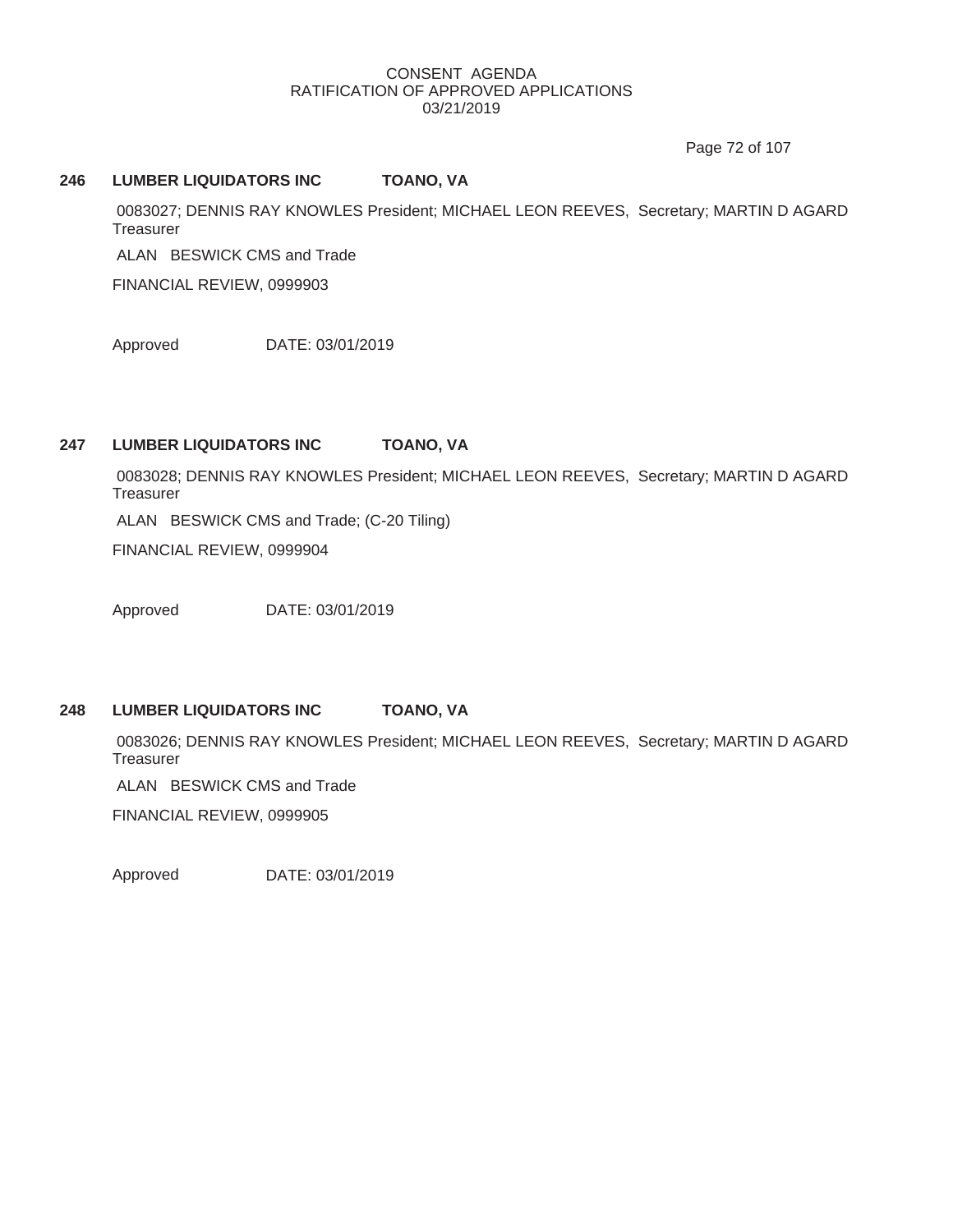Page 73 of 107

# **249 LUNA PERFORMANCE LANDSCAPE & MAINTENANCE INC LAS VEGAS, NV**

0081879; JOSE ROBERTO MARTINEZ-LUNA President; GUILLERMO GALLARDO Secretary/Treasurer GUILLERMO GALLARDO CMS and Trade; (C-10 Landscape Contracting) FINANCIAL REVIEW, 1000246

Approved DATE: 02/11/2019

## **250 MIKE SHARP RENO, NV**

0082113; MICHAEL TERRY SHARP Owner

MICHAEL TERRY SHARP CMS and Trade; (C-3B Finish Carpentry LIMITED TO WOODEN FLOORING ONLY) FINANCIAL REVIEW, 1000669

Approved DATE: 02/25/2019

# **251 N N C LLC RENO, NV**

0081335; DANIEL CHRISTENSON VERDUGO Managing Member DANIEL CHRISTENSON VERDUGO CMS and Trade; (B-2 Residential and Small Commercial) FINANCIAL REVIEW, 1001298

Tabled DATE: 02/14/2019 FINANCIAL RESPONSIBILITY HEARING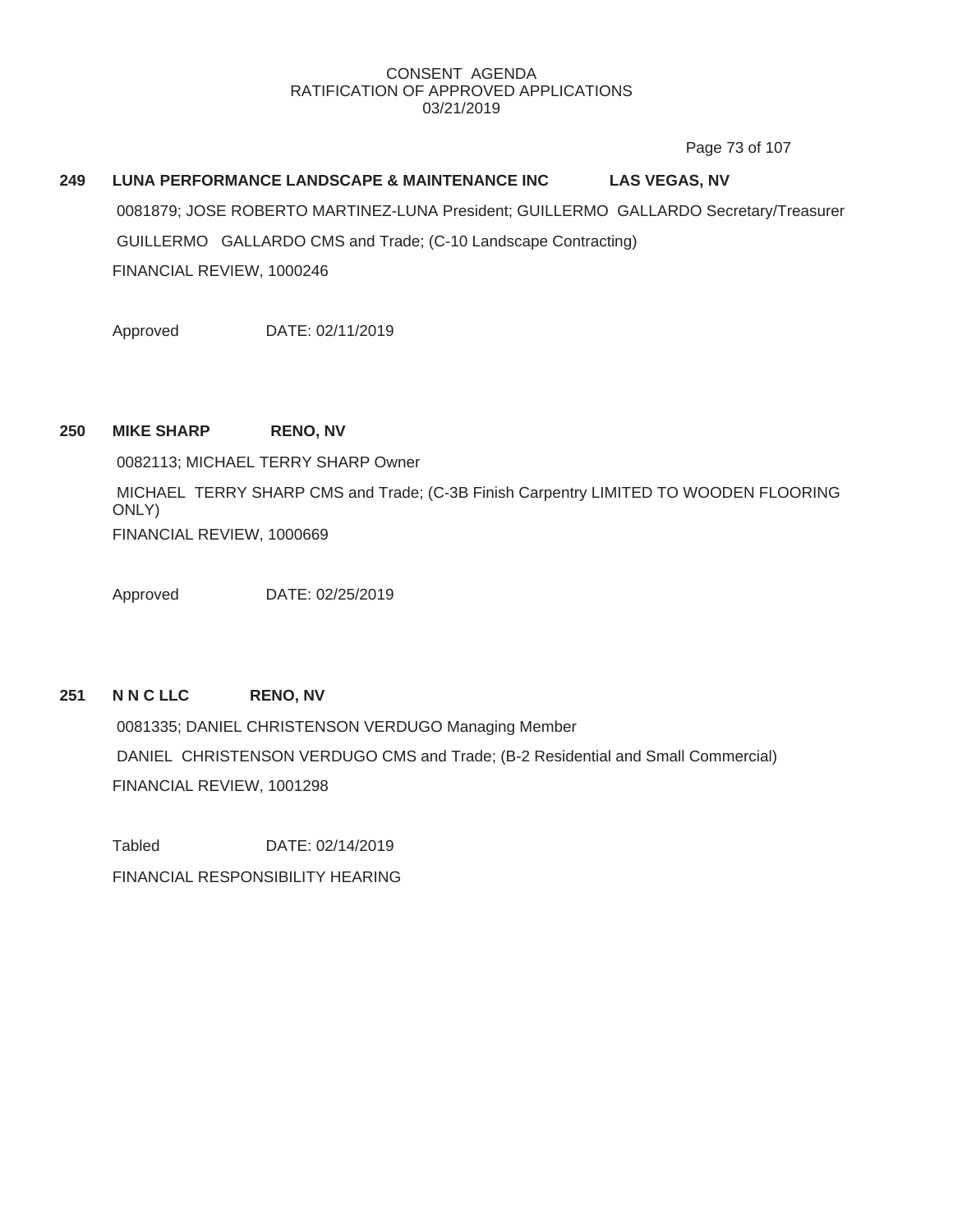Page 74 of 107

**252 NUNEZ INDUSTRIES LLC ELKO, NV** 0083149; NELSON NUNEZ, Managing Member NELSON NUNEZ, CMS and Trade; (C-2 Electrical) FINANCIAL REVIEW, 1000869

Approved DATE: 02/28/2019

#### **253 OLD WORLD CUSTOM PAINTING LLC GARDNERVILLE, NV**

0083226; JARED BLAINE CUMINGS, Manager JARED BLAINE CUMINGS, CMS and Trade; (C-4A Painting) FINANCIAL REVIEW, 1001303

Approved DATE: 02/28/2019

# **254 ON TIME HEATING AND COOLING LLC LAS VEGAS, NV** 0082095; STOYAN SIMEONOV METCHKAROV Managing Member STOYAN SIMEONOV METCHKAROV CMS and Trade; (C-21A Refrigeration; C-21B Air Conditioning) FINANCIAL REVIEW, 1007676

Approved DATE: 02/28/2019

# **255 PARISI & POWELL MINDEN, NV** 0083034; MATHEW PAUL PARISI, President; JASON PHILIP POWELL Treasurer MATHEW PAUL PARISI, CMS and Trade; (B-2 Residential and Small Commercial) FINANCIAL REVIEW, 0999922

Approved DATE: 03/01/2019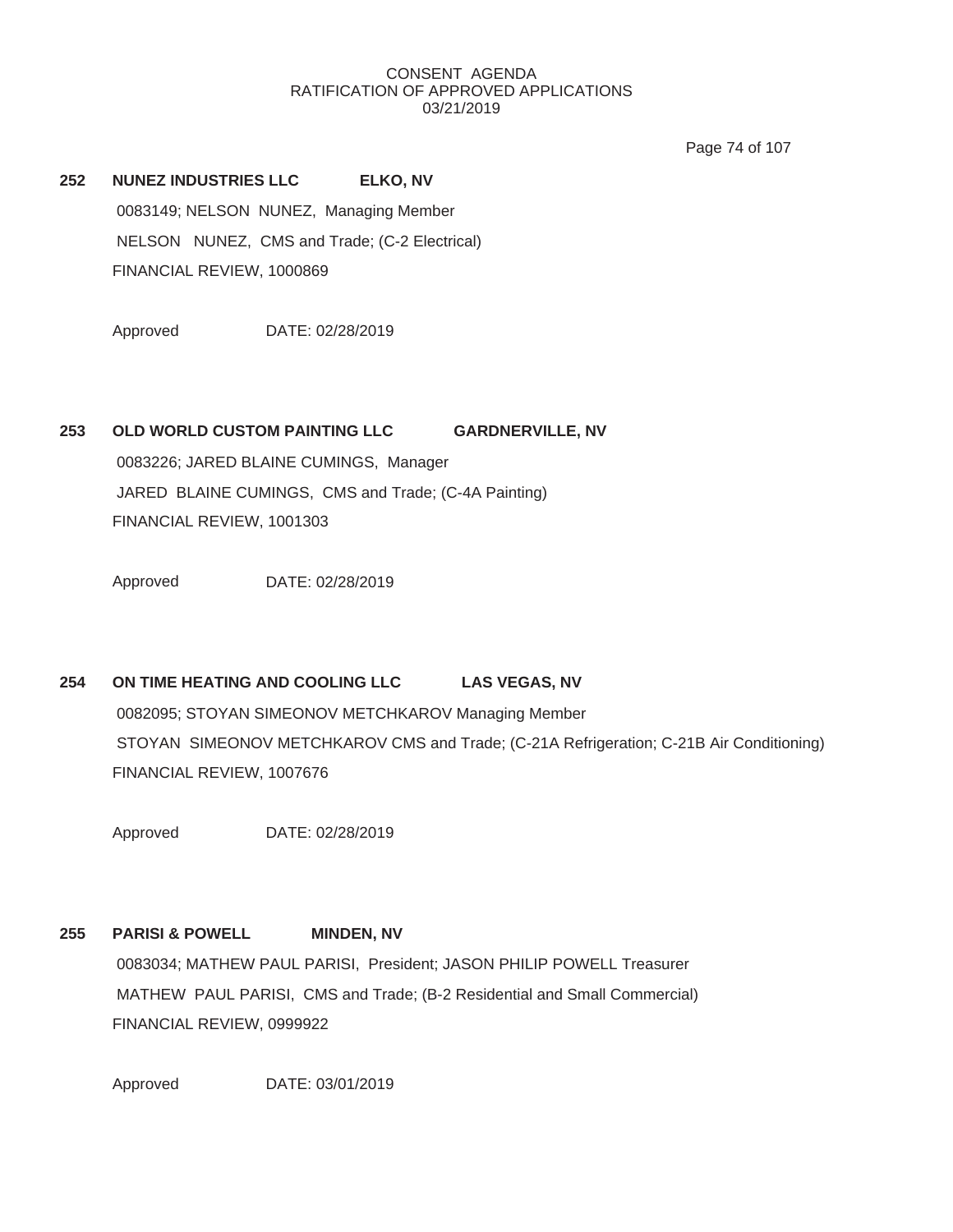Page 75 of 107

# **256 POOLS R US LLC LAS VEGAS, NV**

0082091; GREGORY ALAN TRIBBLE Managing Member

GREGORY ALAN TRIBBLE CMS and Trade; (A-10 Commercial and Residential Pools)

FINANCIAL REVIEW, 1007494

Approved DATE: 03/01/2019

## **257 PRESTIGE CONSTRUCTION LLC RENO, NV**

0083137; ROGER JO TISCARENO Managing Member

ROGER JO TISCARENO CMS and Trade; (C-3 Carpentry Maintenance and Minor Repairs; C-3 Carpentry Maintenance and Minor Repairs) FINANCIAL REVIEW, 1000708

Approved DATE: 02/25/2019

# **258 RADCO CONSTRUCTION LLC NORTH LAS VEGAS, NV**

0082094; AMBER LYNNE MARINO-DOUZAT Manager; ROBERT ALAN DOUZAT Manager AMBER LYNNE MARINO-DOUZAT CMS; ROBERT ALAN DOUZAT Trade FINANCIAL REVIEW, 1002186

Approved DATE: 02/19/2019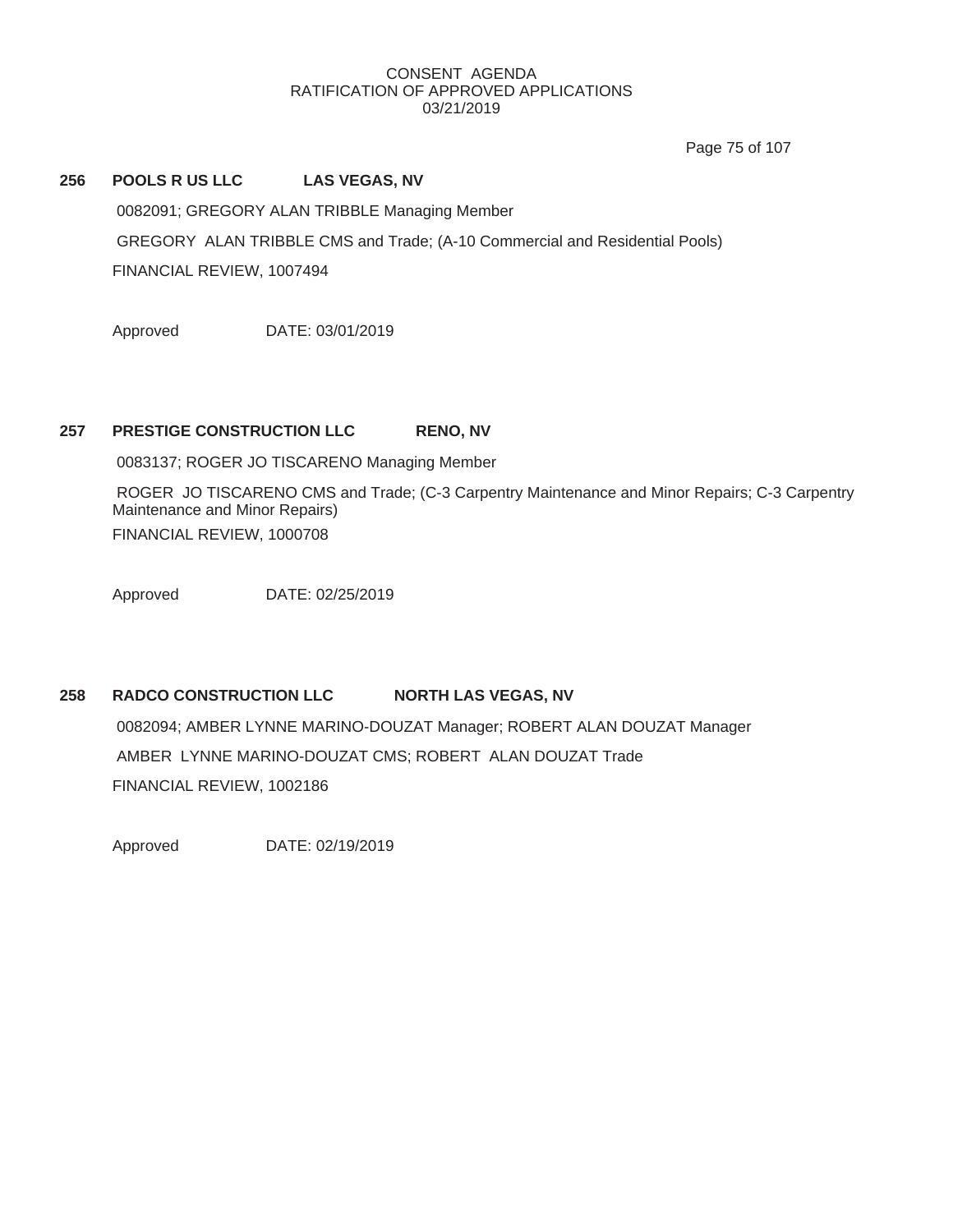Page 76 of 107

# **259 RAM CONCRETE LLC LAS VEGAS, NV**

0083114; SOCORRO LAURA CORREA, Managing Member SOCORRO LAURA CORREA, CMS and Trade; (C-5 Concrete Contracting) FINANCIAL REVIEW, 1000500

Approved DATE: 02/25/2019

## **260 S R FREEMAN INC CAMPBELL, CA**

0081940; SHONE RAY FREEMAN President; JOSIE DOMINICA FREEMAN Secretary/Treasurer SHONE RAY FREEMAN CMS and Trade; (B-2 Residential and Small Commercial) FINANCIAL REVIEW, 0999340

Approved DATE: 02/25/2019

#### **261 SEAN DAVID NYE WINNEMUCCA, NV**

0081982; SEAN DAVID NYE Owner SEAN DAVID NYE CMS and Trade; (C-4A Painting) FINANCIAL REVIEW, 1001000

Approved DATE: 02/11/2019

# **262 SIGNATURE STONE & TILE LLC HENDERSON, NV**

0082107; NELI ARAKELYAN Manager; MIKHEIL OGANESYAN Manager NELI ARAKELYAN CMS; MIKHEIL OGANESYAN Trade; (C-19 Installing Terrazzo and Marble) FINANCIAL REVIEW, 1002318

Approved DATE: 02/21/2019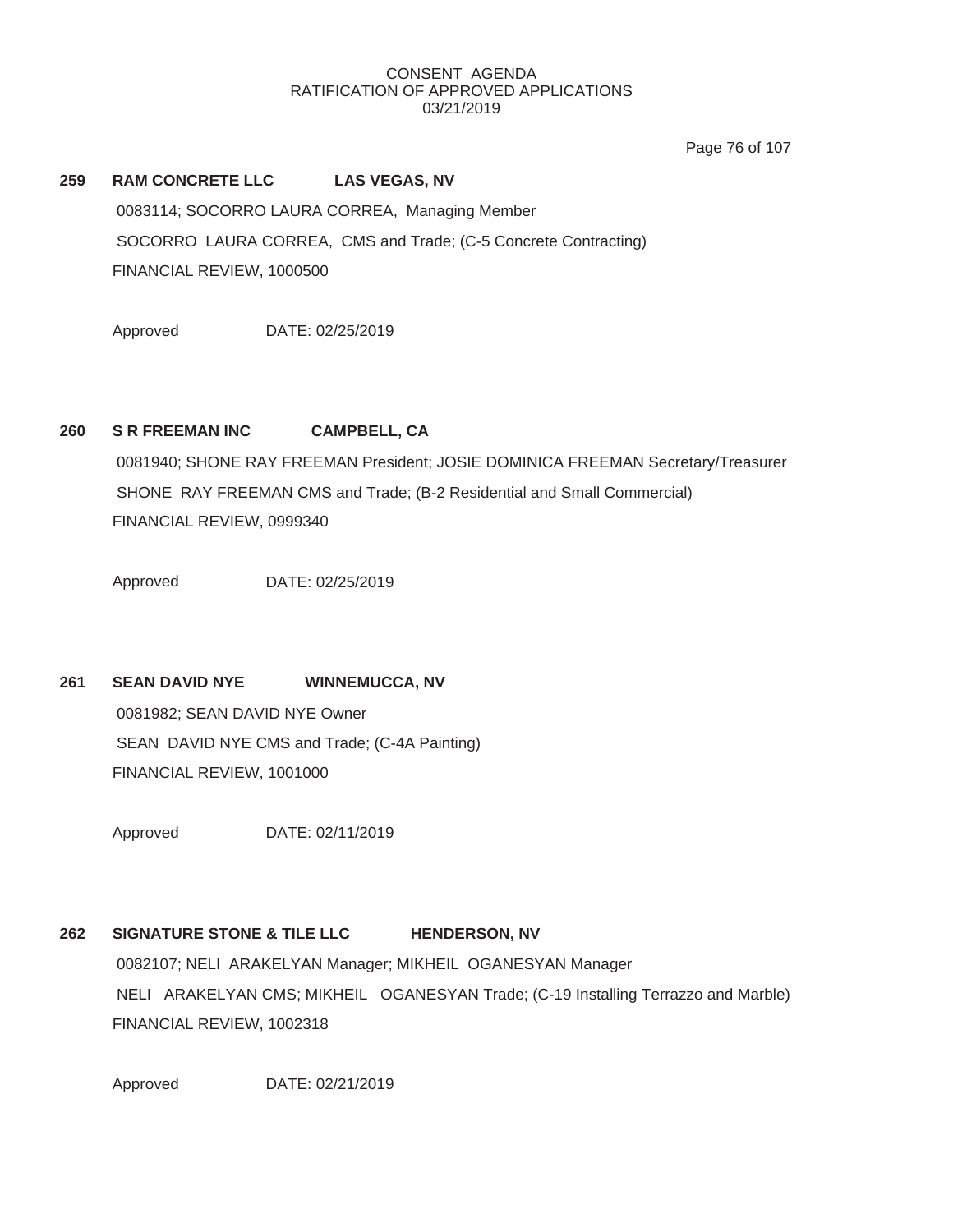Page 77 of 107

# **263 SOUTHERN NEVADA PLUMBING INC LAS VEGAS, NV** 0033416; LAURA DENICE ARATA President; HOWARD THOMAS ARATA Secretary HOWARD THOMAS ARATA CMS and Trade; (C-1 Plumbing and Heating) FINANCIAL REVIEW, 1005059

Approved DATE: 02/15/2019

# **264 T & O MASONRY INC ST HELENA, CA**

0081978; KENNETH WAYNE TAYLOR President; MELINDA SUZANNE TAYLOR Secretary JONATHAN WALTER SMITH CMS and Trade; (C-18 Masonry) FINANCIAL REVIEW, 0999865

Approved DATE: 02/28/2019

# **265 TILE RAM LAS VEGAS INC LAS VEGAS, NV**

0083127; BRYAN J IRVING, President; BENJAMIN JOSEF IRVING, Secretary BENJAMIN JOSEF IRVING, CMS and Trade; (A-13 Wrecking Buildings) FINANCIAL REVIEW, 1000607

Approved DATE: 02/20/2019

# **266 UNITED RESTORATION LLC LAS VEGAS, NV**

0081921; CARLOS JULIO HERNANDEZ Manager CARLOS JULIO HERNANDEZ CMS and Trade; (B-2 Residential and Small Commercial) FINANCIAL REVIEW, 0999498

Approved DATE: 02/11/2019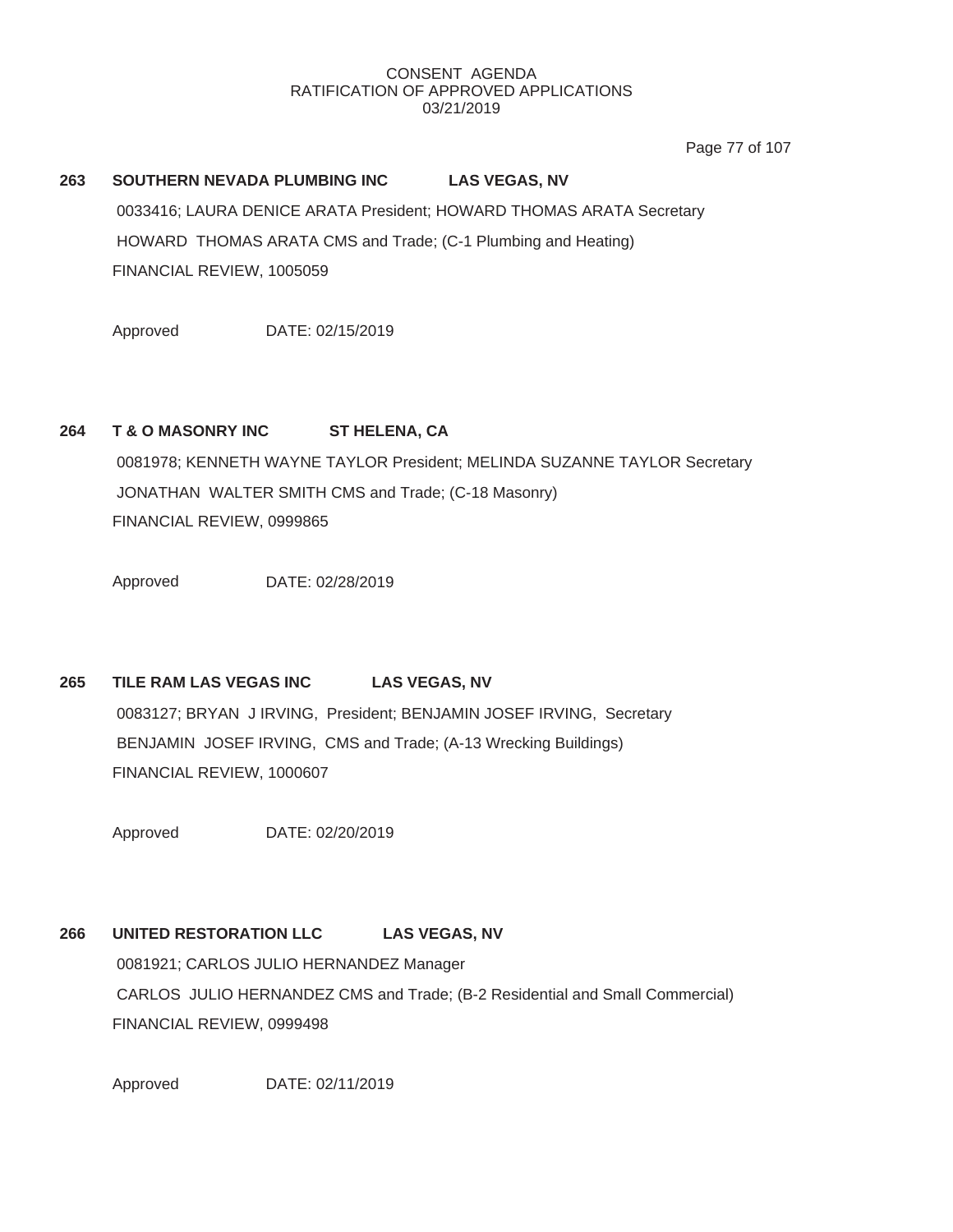Page 78 of 107

## **267 UNLIMITED AUDIO VIDEO LLC LAS VEGAS, NV**

0082061; BERNARD JOSEPH BRUNO Manager; MICHAEL KENNETH BOLLIG Manager MICHAEL KENNETH BOLLIG Trade; BERNARD JOSEPH BRUNO CMS; (C-2D Low Voltage) FINANCIAL REVIEW, 1001092

Approved DATE: 02/28/2019

LIMIT FROM: \$50,000 TO: \$45,000

# **268 VICTORIA LYNN SOUTH LAKE TAHOE, CA**

0082031; VICTORIA LYNN Owner VICTORIA LYNN CMS and Trade; (C-10 Landscape Contracting) FINANCIAL REVIEW, 1000462

Approved DATE: 02/08/2019

# **269 YOUR DESIGN LLC NORTH LAS VEGAS, NV**

0083145; JORGE LUIS GUZMAN-TORRES, Managing Member JORGE LUIS GUZMAN-TORRES, CMS and Trade; (C-4 Painting and Decorating) FINANCIAL REVIEW, 1000838

Approved DATE: 02/19/2019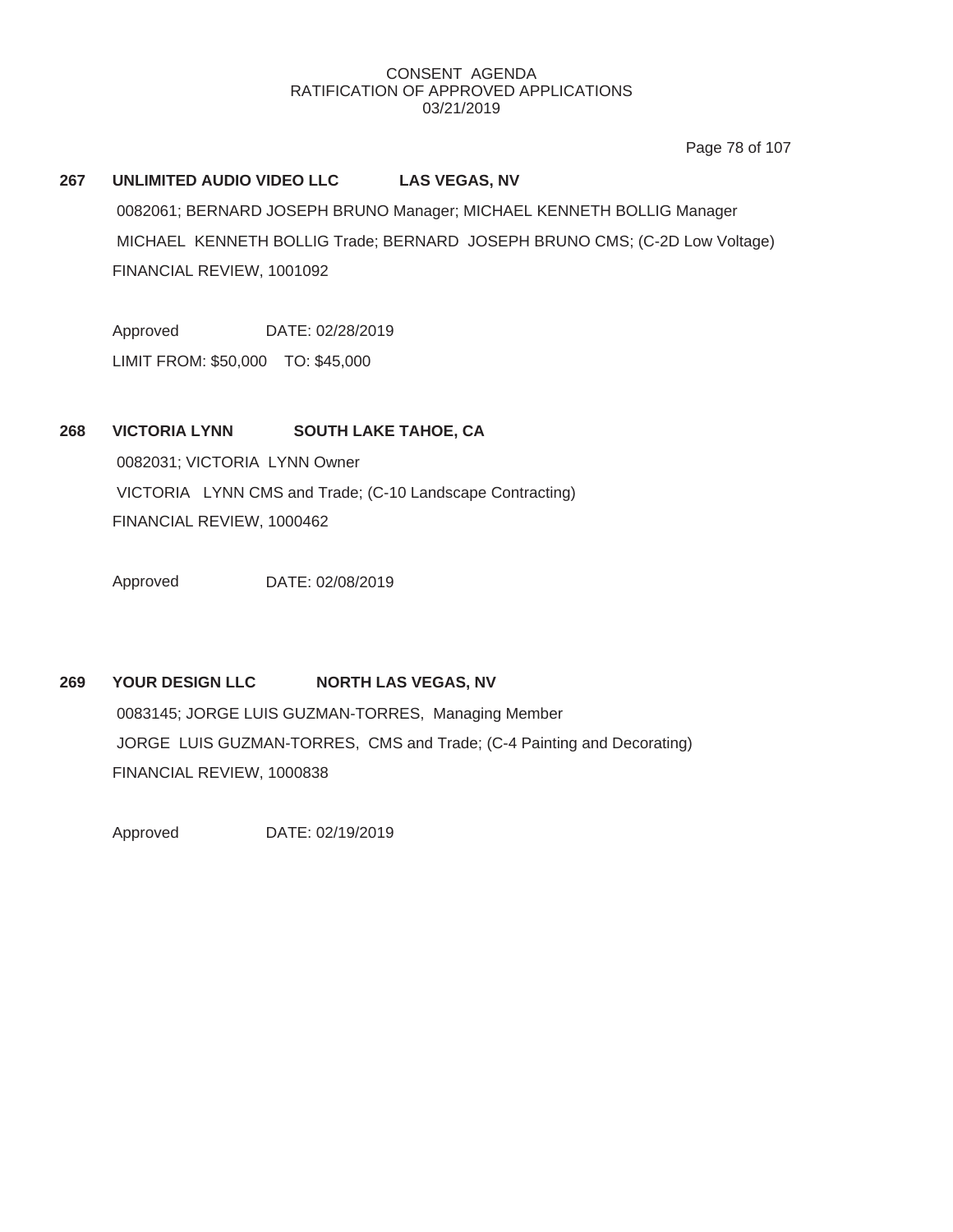Page 79 of 107

## **LOWER LIMIT AND BOND**

## **270 GARY RAY KAPETAN ELY, NV**

TRUSTWORTHY AIR CONDITIONING & HEATING; GARY RAY KAPETAN Owner GARY RAY KAPETAN CMS and Trade; (C-21 Refrigeration and Air Conditioning) LOWER LIMIT AND BOND, 1007227 LIMIT: \$10,000.00 BOND: \$2,000.00

Approved DATE: 02/15/2019

# **NAME CHANGE**

#### **271 BATES HOMES LLC RENO, NV**

NAME CHANGE, 1007294 FREDERICK MAURICE BATES, JR CMS and Trade 0082119; TEDRA ANN BATES Manager; FREDERICK MAURICE BATES, JR Manager

Approved DATE: 02/25/2019

FROM: BATES HOMES RENO LLC

TO: BATES HOMES LLC

#### **272 BEAUBOIS GROUP INC ST BEORGES BEAUCE, QC**

0044668; PIERRE POMERLEAU President; HERVE POMERLEAU Secretary/Treasurer; FRANCOIS LACOMBE Assistant Secretary

PIERRE POMERLEAU CMS and Trade

NAME CHANGE, 1007365

Approved DATE: 03/01/2019

FROM: EBENISTERIE BEAUBOIS LTEE

TO: BEAUBOIS GROUP INC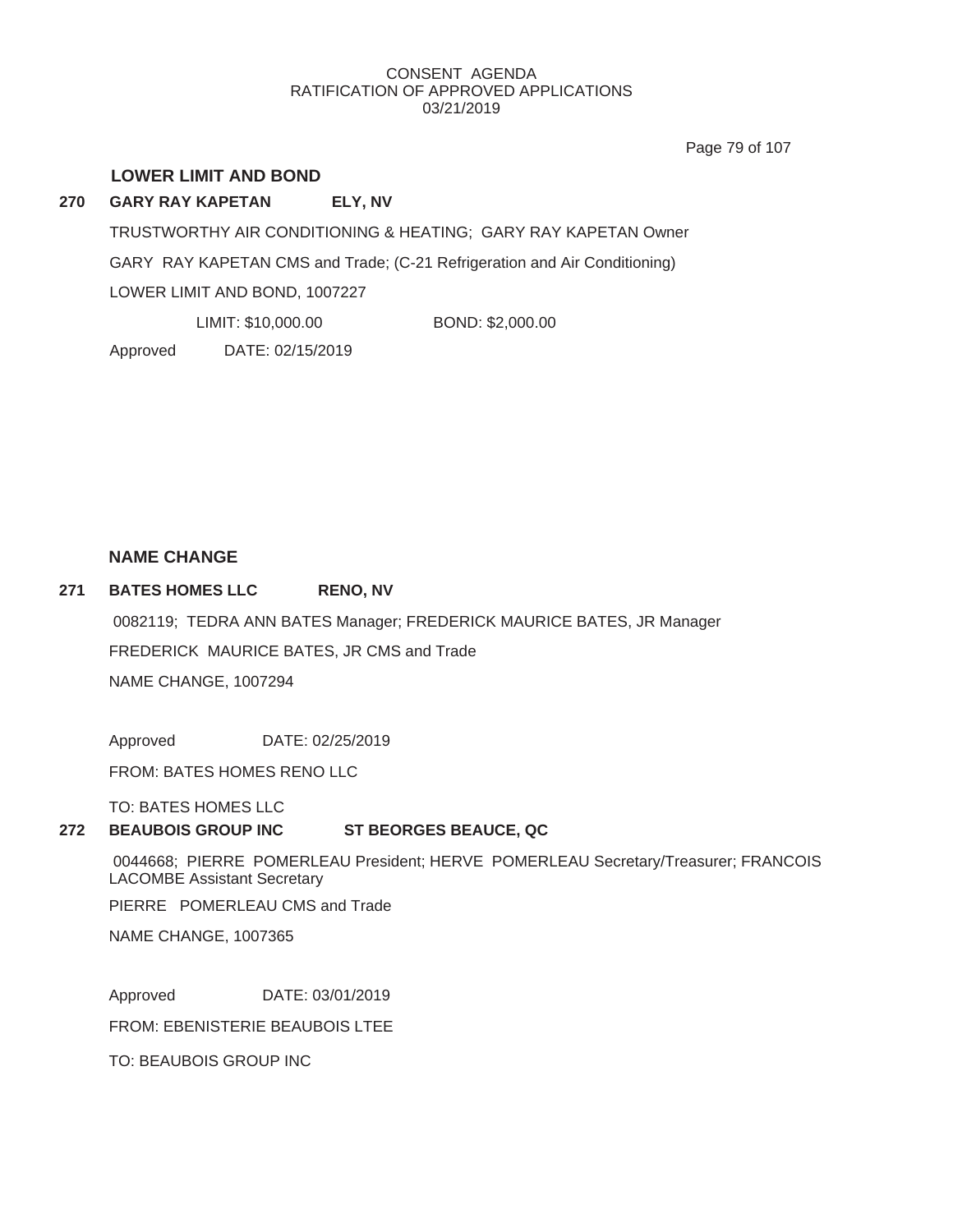Page 80 of 107

#### **273 DAWSON ENTERPRISES LAS VEGAS, NV**

NAME CHANGE, 1007351 RODNEY LEE MCKIMMEY CMS and Trade 0034405; JOYCE A DAWSON President; ROSA ELVIA HARRIS Treasurer

Approved DATE: 02/25/2019

FROM: DAWSON ENTERPRISES DBA SONITROL OF SOUTHERN NEVADA

TO: DAWSON ENTERPRISES DBA SONITROL OF NEVADA

#### **274 FLO PRO PLUMBING LLC NORTH LAS VEGAS, NV**

0077812; 0080859; EDGARDO FLORES Managing Member; EZEQUIEL FLORES Managing Member

EDGARDO FLORES CMS and Trade; EDGARDO FLORES CMS

NAME CHANGE, 1007611

Approved DATE: 03/05/2019

FROM: FLO PRO PLUMBING LLC TO: FLO PRO PLUMBING LLC DBA CLEAR PLUMBING

#### **275 GOTTO EXCAVATING PAHRUMP, NV**

0070464A; RUSSELL JAY SIMPSON President

RUSSELL JAY SIMPSON CMS and Trade

NAME CHANGE, 1007221

Approved DATE: 02/20/2019

FROM: CAN DO EXCAVATING INC TO: GOTTO EXCAVATING

#### **276 HARRIS MOUNTAIN WEST LLC Ogden, UT**

0077339; CRAIG THOMAS MICKELSON Manager; RANDY WAYNE RICHTER Manager

CRAIG THOMAS MICKELSON CMS and Trade

NAME CHANGE, 1006677

Approved DATE: 02/28/2019

FROM: SUPERIOR AIR HANDLING

TO: HARRIS MOUNTAIN WEST LLC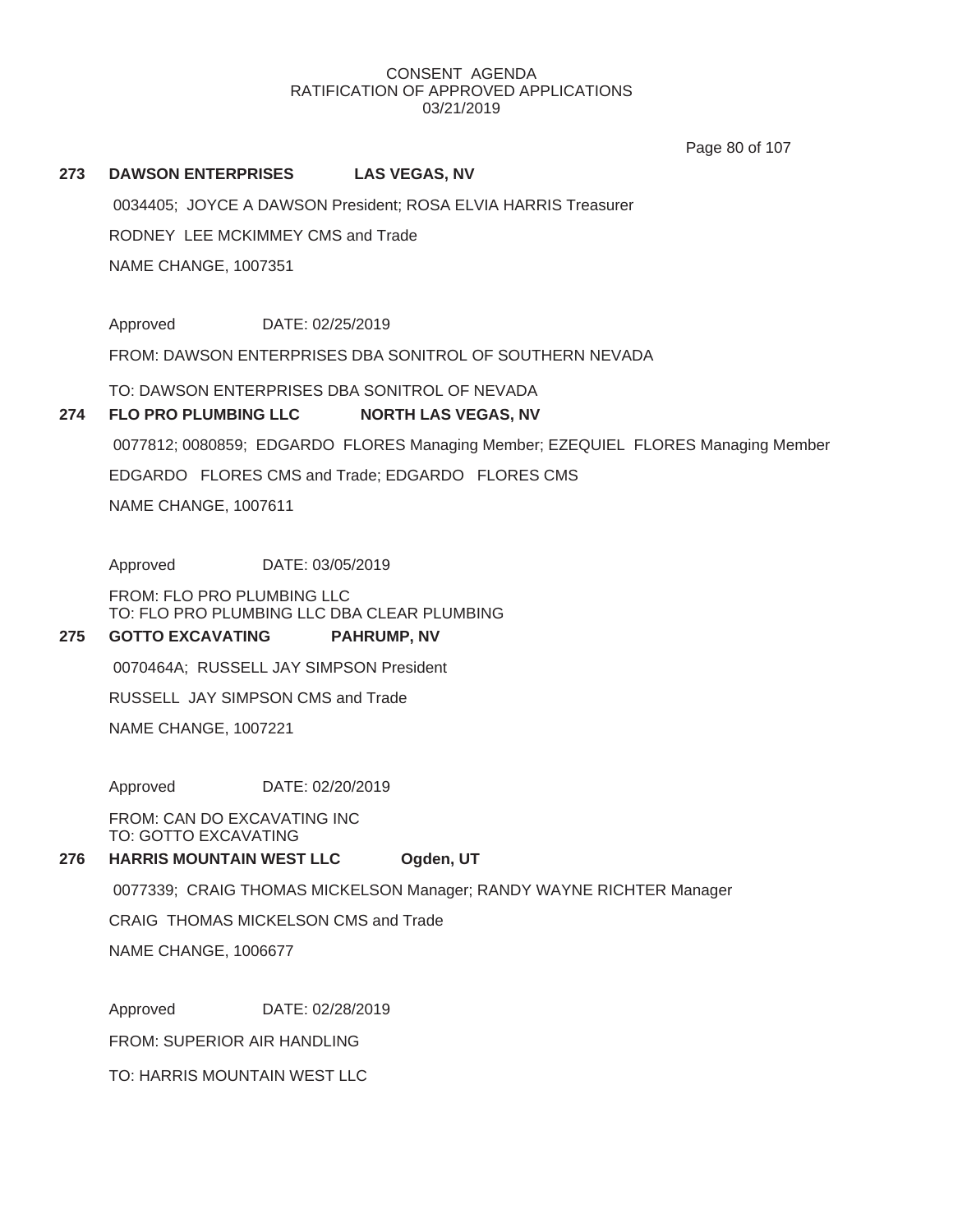Page 81 of 107

#### **277 J & K REPAIR SERVICES LLC LAS VEGAS, NV**

NAME CHANGE, 1007280 BRETT RANDOLPH OTTEMAN CMS and Trade; FIDEL RIOS CMS and Trade 0078493; 0082131; KAREN AMELIA ARELLANO-NUNEZ Managing Member

Approved DATE: 02/25/2019

FROM: J & K REPAIR SERVICES LLC DBA O P W S SYSTEMS

TO: J & K REPAIR SERVICES LLC

#### **278 JOSE LUIS ESTRADA GARCIA LAS VEGAS, NV**

LAS VEGAS GRANITE; 0078750; 0080062; 0080063; JOSE LUIS ESTRADA Owner

JOSE LUIS ESTRADA CMS and Trade; JOSE LUIS ESTRADA CMS and Trade; JOSE LUIS ESTRADA CMS and Trade

NAME CHANGE, 1005539

Approved DATE: 02/28/2019

FROM: JOSE LUIS ESTRADA DBA LAS VEGAS GRANITE

TO: JOSE LUIS ESTRADA GARCIA DBA STRUCTURAL IRON MAN

#### **279 PLATINUM SPECIALTY SERVICES INC HOUSTON, TX**

NAME CHANGE, 1007315 WILLIE MILTON WESTMORELAND CMS and Trade 0077680; TODD ALLEN ROUW, President

Approved DATE: 02/25/2019

FROM: PLATINUM SCAFFOLDING SERVICES INC

TO: PLATINUM SPECIALTY SERVICES INC

#### **280 S & J LANDSCAPING LLC LAS VEGAS, NV**

NAME CHANGE, 1007224 STEVEN EUGENE MCKEE CMS; JIMMI LEIGH MCKEE Trade 0072443; JIMMI LEIGH MCKEE Managing Member; STEVEN EUGENE MCKEE Managing Member

FROM: S & J LAWN SERVICE LLC TO: S & J LANDSCAPING LLC Approved DATE: 02/25/2019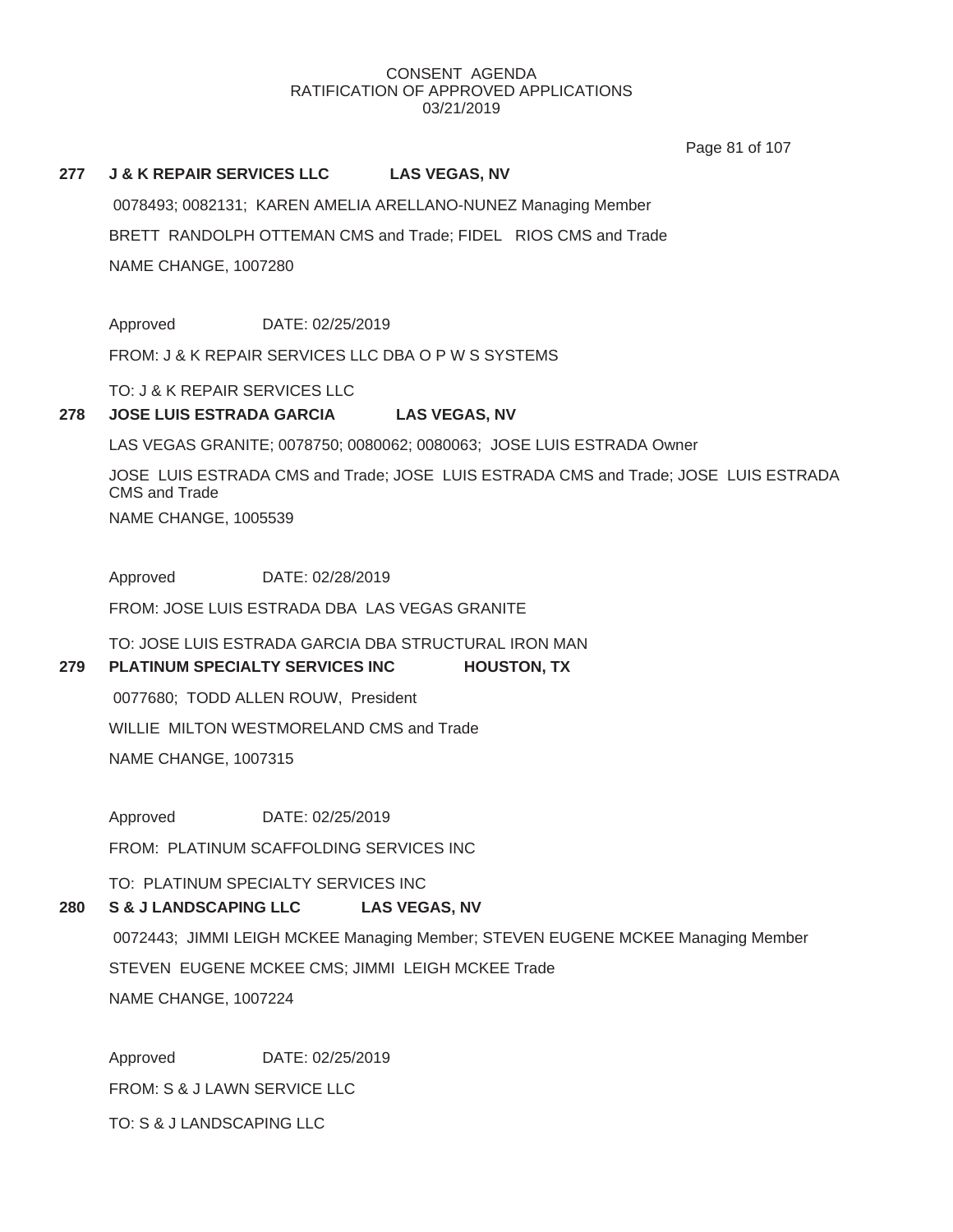Page 82 of 107

#### **281 SHAWMUT WOODWORKING & SUPPLY INC BOSTON, MA**

SHAWMUT DESIGN AND CONSTRUCTION; 0046288; DOUGLAS JAMES LAREAU Secretary; ROGER CLARENCE TOUGAS Treasurer; LESTER ARTHUR HISCOE President/CEO

VINCENT CHRISTOPHER SPATARO, CMS and Trade

NAME CHANGE, 1007474

Approved DATE: 02/28/2019

FROM: SHAWMUT DESIGN AND CONSTRUCTION

TO: SHAWMUT WOODWORKING & SUPPLY INC DBA SHAWMUT DESIGN AND CONSTRUCTION

#### **282 SOLAR STAR LLC LAS VEGAS, NV**

0080616; 0084936; STANLEY CARL POPEK Manager

STANLEY CARL POPEK CMS and Trade; STANLEY CARL POPEK CMS and Trade

NAME CHANGE, 1007244

Approved DATE: 02/14/2019

FROM: SOLAR STAR LLC

TO: SOLAR STAR LLC DBA VEGAS SOLAR

#### **283 T P M SERVICES LLC LAS VEGAS, NV**

0078471; 0078472; RISHAWN MIGUEL NEWMAN Member

DENNIS KING BARTON CMS and Trade; DENNIS KING BARTON CMS and Trade

NAME CHANGE, 1007165

Approved DATE: 02/14/2019

FROM: T P M SERVICES LLC

TO: T P M SERVICES LLC DBA VEGAS KNIGHT AIR

#### **284 T THOMPSONS INDUSTRIES LLC LAS VEGAS, NV**

NAME CHANGE, 1007186 TERRELL ALLEN THOMPSON CMS and Trade 0067098; TERRELL ALLEN THOMPSON Managing Member

FROM: THOMPSONS REFRIGERATION LLC TO: T THOMPSONS INDUSTRIES LLC Approved DATE: 02/07/2019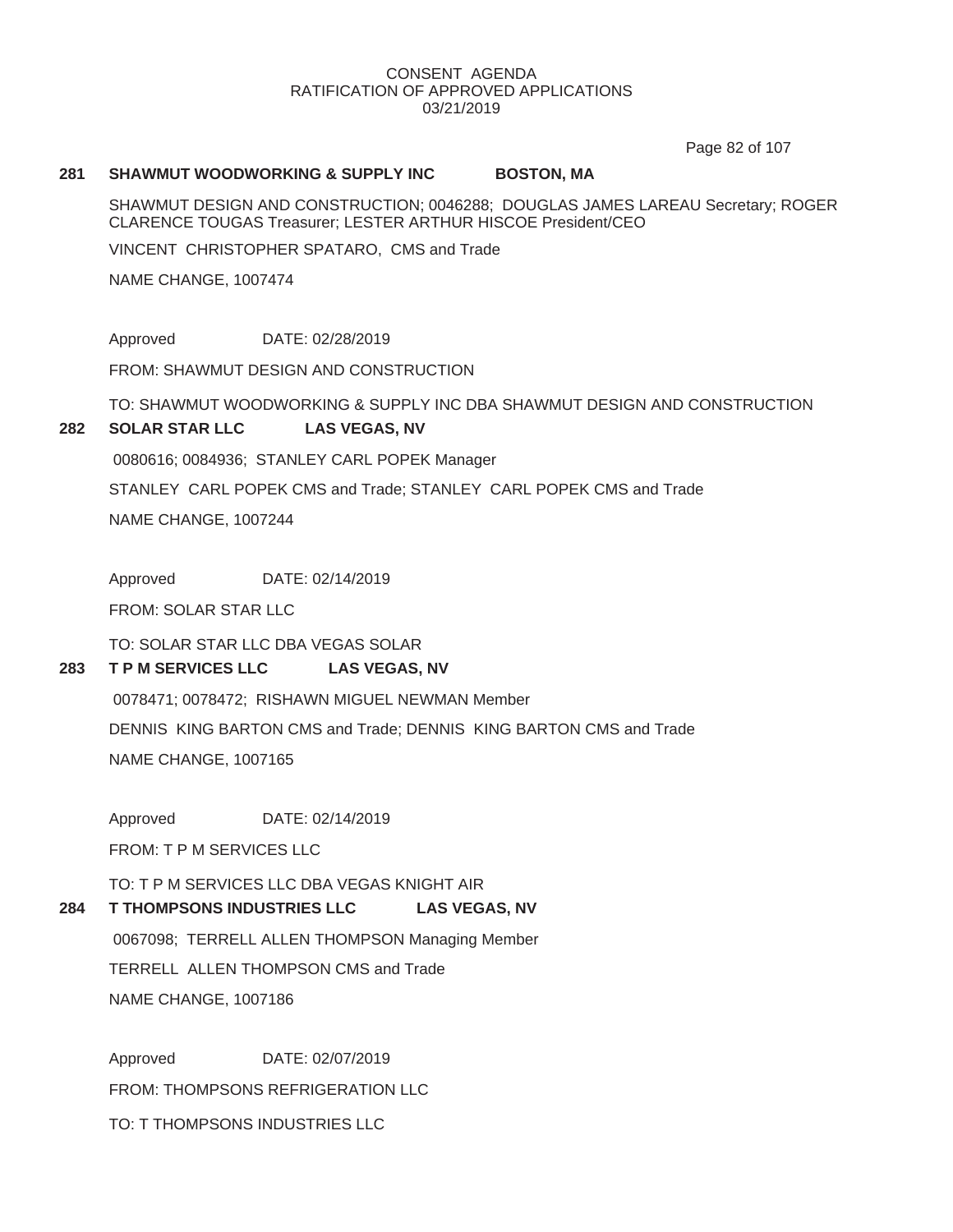Page 83 of 107

#### **285 WYMAN DEVELOPMENT COMPANY VERDI, NV**

NAME CHANGE, 1007590 MARK TRAVIS WYMAN CMS and Trade 0051073; MARK TRAVIS WYMAN President

Approved DATE: 02/28/2019

FROM: TAHOE TIMBERS & MILLWORKS

TO: WYMAN DEVELOPMENT COMPANY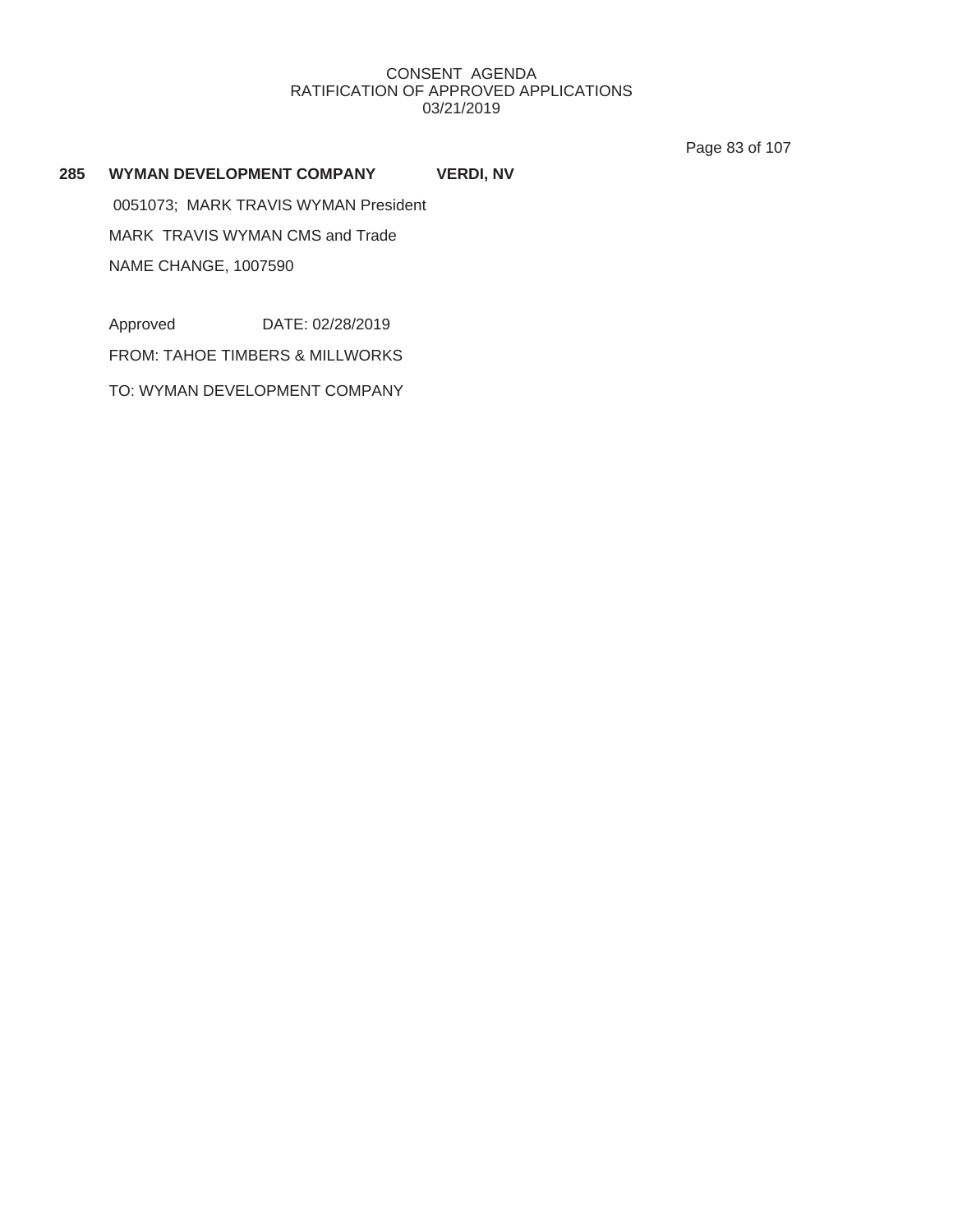Page 84 of 107

## **PERMANENT RAISE IN LIMIT**

### **286 A B C CAR WASH SYSTEMS LLC LAS VEGAS, NV**

0077640; AMBER RENEE FORD Managing Member; RYAN CORY FORD Managing Member

RYAN CORY FORD CMS and Trade; (C-33 Installing Industrial Machinery)

PERMANENT RAISE IN LIMIT, 1007638

LIMIT: \$4,000,000.00 BOND: \$30,000.00

Approved DATE: 03/05/2019

CONTINGENT UPON RECEIPT OF \$30,000 BOND

## **287 A DURAN CONSTRUCTION COMPANY LLC LAS VEGAS, NV**

0036694A; ANTONIO ALFONSO DURAN Manager; NICHOLAS ANTONIO DURAN Manager; PHYLLIS ANN DURAN Manager

ANTONIO ALFONSO DURAN CMS and Trade; (B-2 Residential and Small Commercial)

PERMANENT RAISE IN LIMIT, 1007502

LIMIT: \$500,000.00 BOND: \$15,000.00

Approved DATE: 02/25/2019

# **288 A DURAN CONSTRUCTION COMPANY LLC LAS VEGAS, NV**

0080704; ANTONIO ALFONSO DURAN Manager; NICHOLAS ANTONIO DURAN Manager; PHYLLIS ANN DURAN Manager

ANTONIO ALFONSO DURAN CMS and Trade; (A-13 Wrecking Buildings)

PERMANENT RAISE IN LIMIT, 1007529

LIMIT: \$500,000.00 BOND: \$15,000.00

# Approved DATE: 02/25/2019

# **289 A DURAN CONSTRUCTION COMPANY LLC LAS VEGAS, NV**

0080702; ANTONIO ALFONSO DURAN Manager; NICHOLAS ANTONIO DURAN Manager; PHYLLIS ANN DURAN Manager

ANTONIO ALFONSO DURAN CMS and Trade; (C-3 Carpentry Maintenance and Minor Repairs)

PERMANENT RAISE IN LIMIT, 1007530

LIMIT: \$500,000.00 BOND: \$15,000.00

Approved DATE: 02/25/2019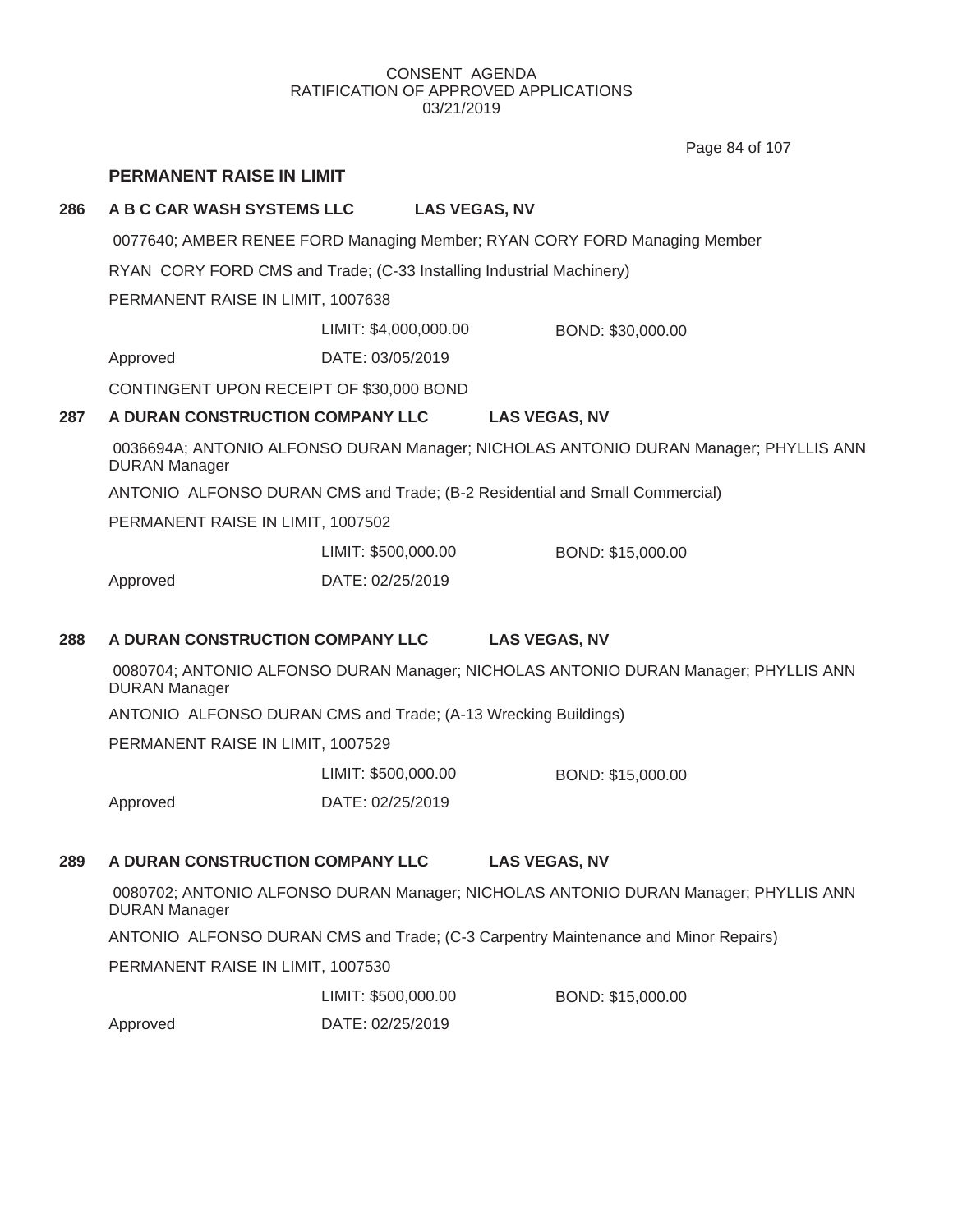Page 85 of 107

#### **290 ADAME HANDYMAN SERVICES LLC LAS VEGAS, NV**

ADAME CONSTRUCTION; 0083598; LUIS GERARDO ADAME CASTILLO, Managing Member; ZULMA FRANCO-JIMENEZ, Managing Member; GERARDO VILLELA BURTON Managing Member

GERARDO VILLELA BURTON CMS and Trade; (C-3 Carpentry Maintenance and Minor Repairs)

PERMANENT RAISE IN LIMIT, 1006887

LIMIT: \$45,000.00 BOND: \$5,000.00

Approved DATE: 03/05/2019

CONTINGENT UPON RECEIPT OF \$5,000.00 BOND

#### **291 ADMIRAL POOL SOLUTIONS LLC LAS VEGAS, NV**

0072559; CHRISTOPHER ANDREW RAWSKI Managing Member

CHRISTOPHER ANDREW RAWSKI CMS and Trade; (A-10 Commercial and Residential Pools)

PERMANENT RAISE IN LIMIT, 1006785

LIMIT: \$300,000.00 BOND: \$20,000.00

Approved DATE: 02/28/2019

CONTINGENT UPON RECEIPT OF \$20,000.00 SURETY BOND AND CONSUMER PROTECTION BOND TO REMAIN THE SAME AT \$50,000.00

## **292 AMERICAN SOLAR LLC LAS VEGAS, NV**

0070088; WILLIAM SANNER RAMSDELL Manager

WILLIAM SANNER RAMSDELL CMS and Trade; (C-2G Photovoltaics)

PERMANENT RAISE IN LIMIT, 1006864

LIMIT: \$2,300,000.00 BOND: \$30,000.00

Approved DATE: 02/07/2019

CONTINGENT UPON RECEIPT OF \$30,000 BOND

# **293 AMERICAN TEAM FINISH SPARKS, NV**

0085054; ATL MEDINA BUCIO, President

ATL MEDINA BUCIO, CMS and Trade; (C-20 Tiling)

PERMANENT RAISE IN LIMIT, 1007345

LIMIT: \$3,000,000.00 BOND: \$30,000.00

Approved DATE: 02/28/2019

CONTINGENT UPON \$30,000 BOND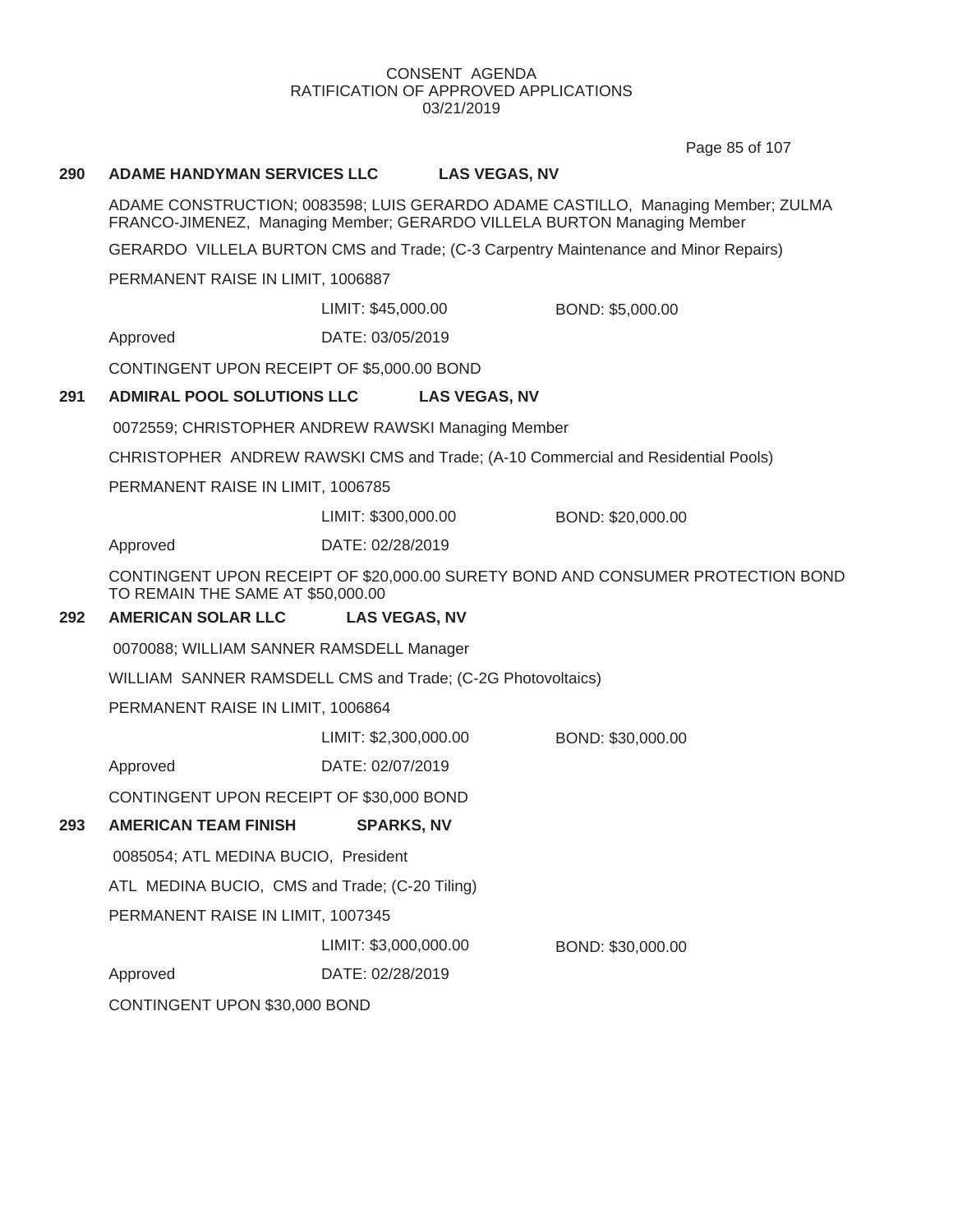Page 86 of 107

| 294 | <b>AMFAB INC NEVADA</b>                                                                                                         | <b>BERNALILLO, NM</b>                                      |                   |  |  |  |
|-----|---------------------------------------------------------------------------------------------------------------------------------|------------------------------------------------------------|-------------------|--|--|--|
|     | 0055731A; MARK C MOSHER President; STEPHEN E TRIANDAFILIDIS Secretary/Treasurer; JOHN A<br><b>TRIANDAFILIDIS Vice President</b> |                                                            |                   |  |  |  |
|     | MARK C MOSHER CMS and Trade; (C-14B Structural Steel)                                                                           |                                                            |                   |  |  |  |
|     | PERMANENT RAISE IN LIMIT, 1005930                                                                                               |                                                            |                   |  |  |  |
|     |                                                                                                                                 | LIMIT: Unlimited                                           | BOND: \$50,000.00 |  |  |  |
|     | Approved                                                                                                                        | DATE: 02/07/2019                                           |                   |  |  |  |
| 295 | <b>ASPEN GENERAL BUILDERS INC</b>                                                                                               | <b>TEHACHAPI, CA</b>                                       |                   |  |  |  |
|     |                                                                                                                                 | 0076946; JIMMY ALLEN CYR President; LESA ANN CYR Secretary |                   |  |  |  |
|     |                                                                                                                                 | JIMMY ALLEN CYR CMS and Trade; (B General Building)        |                   |  |  |  |
|     |                                                                                                                                 | PERMANENT RAISE IN LIMIT, 1007363                          |                   |  |  |  |
|     |                                                                                                                                 | LIMIT: \$6,600,000.00                                      | BOND: \$50,000.00 |  |  |  |
|     | Approved                                                                                                                        | DATE: 02/14/2019                                           |                   |  |  |  |
|     |                                                                                                                                 | CONTINGENT UPON \$50,000 BOND                              |                   |  |  |  |
| 296 | <b>BEAR COMMUNICATIONS INC</b><br><b>LAS VEGAS, NV</b>                                                                          |                                                            |                   |  |  |  |
|     | BEARCOM; 0055819; MARK KROH, President; GERALD FRANCIS NOONAN, Vice President                                                   |                                                            |                   |  |  |  |
|     | JOHN EDWARD WALLACE CMS and Trade; (C-2D Low Voltage)                                                                           |                                                            |                   |  |  |  |
|     | PERMANENT RAISE IN LIMIT, 1007047                                                                                               |                                                            |                   |  |  |  |
|     |                                                                                                                                 | LIMIT: \$700,000.00                                        | BOND: \$20,000.00 |  |  |  |
|     | Approved                                                                                                                        | DATE: 03/07/2019                                           |                   |  |  |  |
|     | CONTINGENT UPON \$20,000 BOND                                                                                                   |                                                            |                   |  |  |  |
| 297 | <b>CT EQUIPMENT INC</b>                                                                                                         | <b>LAS VEGAS, NV</b>                                       |                   |  |  |  |
|     | 0049881; CHRISTOPHER JAMES THIRIOT President; JAMES WADE THIRIOT Secretary; LYNETTE M<br><b>THIRIOT Treasurer</b>               |                                                            |                   |  |  |  |
|     | CHRISTOPHER JAMES THIRIOT CMS and Trade; (A-12 Excavating, Grading, Trenching and Surfacing; A-<br>13 Wrecking Buildings)       |                                                            |                   |  |  |  |
|     | PERMANENT RAISE IN LIMIT, 1007428                                                                                               |                                                            |                   |  |  |  |
|     |                                                                                                                                 | LIMIT: \$2,200,000.00                                      | BOND: \$30,000.00 |  |  |  |
|     | Approved                                                                                                                        | DATE: 03/04/2019                                           |                   |  |  |  |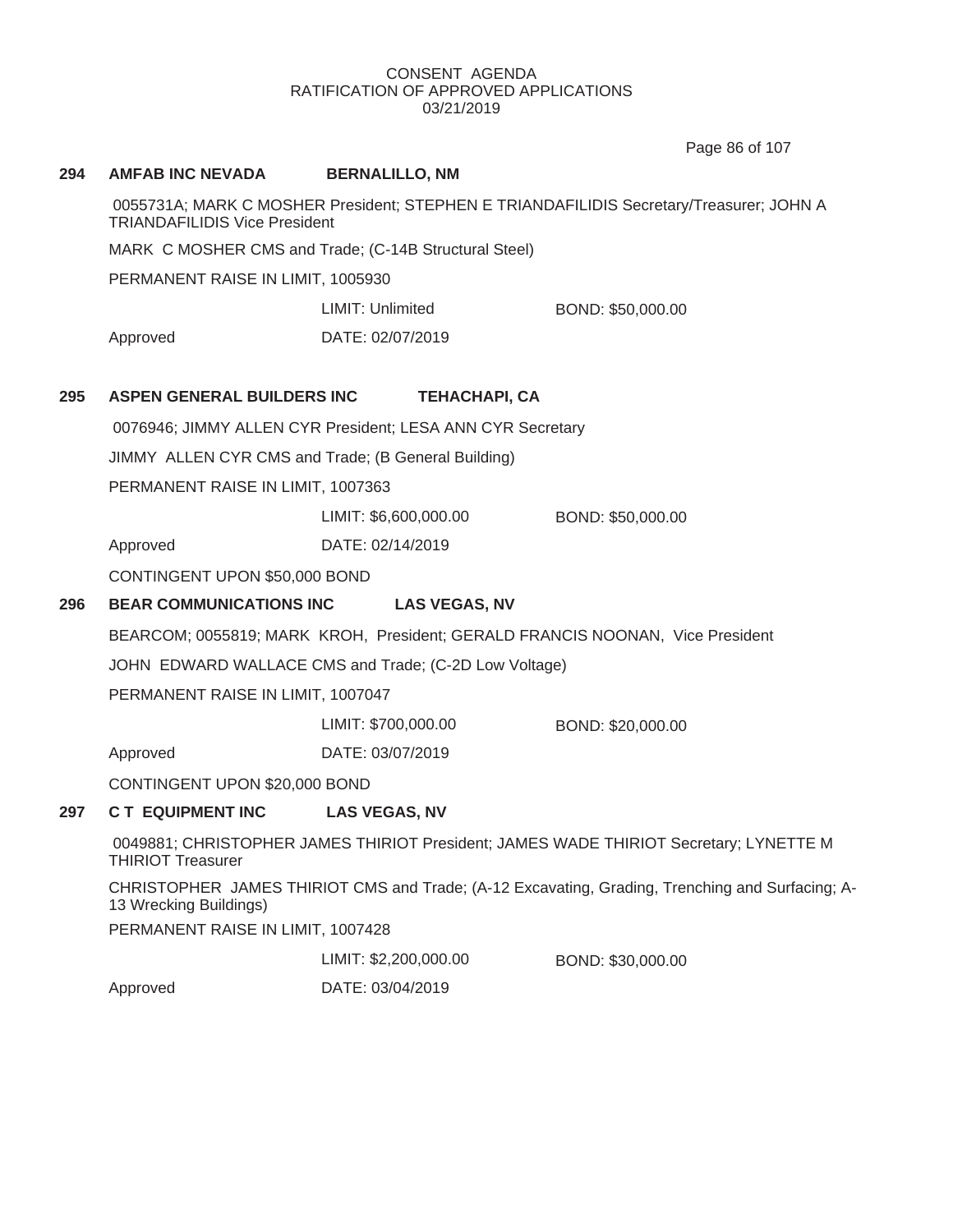Page 87 of 107

| 298 | CHENEY BROTHERS CONSTRUCTION INC                                                |                                                                     | <b>OGDEN, UT</b>     |  |  |
|-----|---------------------------------------------------------------------------------|---------------------------------------------------------------------|----------------------|--|--|
|     | 0043063; DON NEIL CHENEY CEO; BENJAMIN, RAY CHENEY COO                          |                                                                     |                      |  |  |
|     | DON NEIL CHENEY CMS and Trade; (B-2 Residential and Small Commercial)           |                                                                     |                      |  |  |
|     | PERMANENT RAISE IN LIMIT, 1007508                                               |                                                                     |                      |  |  |
|     |                                                                                 | LIMIT: \$500,000.00                                                 | BOND: \$15,000.00    |  |  |
|     | Approved                                                                        | DATE: 02/28/2019                                                    |                      |  |  |
|     | CONTINGENT UPON \$15,000 BOND                                                   |                                                                     |                      |  |  |
| 299 | <b>DORIAN DEE KEISER</b>                                                        | <b>LAS VEGAS, NV</b>                                                |                      |  |  |
|     |                                                                                 | 2 WHITE GUYS LANDSCAPING; 0079346; DORIAN DEE KEISER Owner          |                      |  |  |
|     | DORIAN DEE KEISER CMS and Trade; (C-10 Landscape Contracting)                   |                                                                     |                      |  |  |
|     | PERMANENT RAISE IN LIMIT, 1006910                                               |                                                                     |                      |  |  |
|     |                                                                                 | LIMIT: \$200,000.00                                                 | BOND: \$10,000.00    |  |  |
|     | Approved                                                                        | DATE: 02/15/2019                                                    |                      |  |  |
|     | CONTINGENT UPON RECEIPT OF \$10,000.00 BOND                                     |                                                                     |                      |  |  |
| 300 | <b>DRAVEN ELECTRIC LLC</b>                                                      | <b>LAS VEGAS, NV</b>                                                |                      |  |  |
|     | 0083528; TANYA M REEVES-MIKASA, Manager                                         |                                                                     |                      |  |  |
|     |                                                                                 | CHRIS T MIKASA, Trade; TANYA M REEVES-MIKASA, CMS; (C-2 Electrical) |                      |  |  |
|     | PERMANENT RAISE IN LIMIT, 1006973                                               |                                                                     |                      |  |  |
|     |                                                                                 | LIMIT: \$285,000.00                                                 | BOND: \$15,000.00    |  |  |
|     | Approved                                                                        | DATE: 02/20/2019                                                    |                      |  |  |
|     | CONTINGENT UPON RECEIPT OF \$15,000.00 BOND                                     |                                                                     |                      |  |  |
| 301 | EL RANCHERITO LAWN MAINTENANCE LLC                                              |                                                                     | <b>LAS VEGAS, NV</b> |  |  |
|     | 0069122; PEDRO GARCIA Managing Member; DOMINGO GARCIA-MALDONADO Managing Member |                                                                     |                      |  |  |
|     | PEDRO GARCIA CMS and Trade; (C-10 Landscape Contracting)                        |                                                                     |                      |  |  |
|     | PERMANENT RAISE IN LIMIT, 1006835                                               |                                                                     |                      |  |  |
|     |                                                                                 | LIMIT: \$245,000.00                                                 | BOND: \$15,000.00    |  |  |
|     | Approved                                                                        | DATE: 02/26/2019                                                    |                      |  |  |
|     | CONTINGENT UPON RECEIPT OF \$15,000.00 BOND                                     |                                                                     |                      |  |  |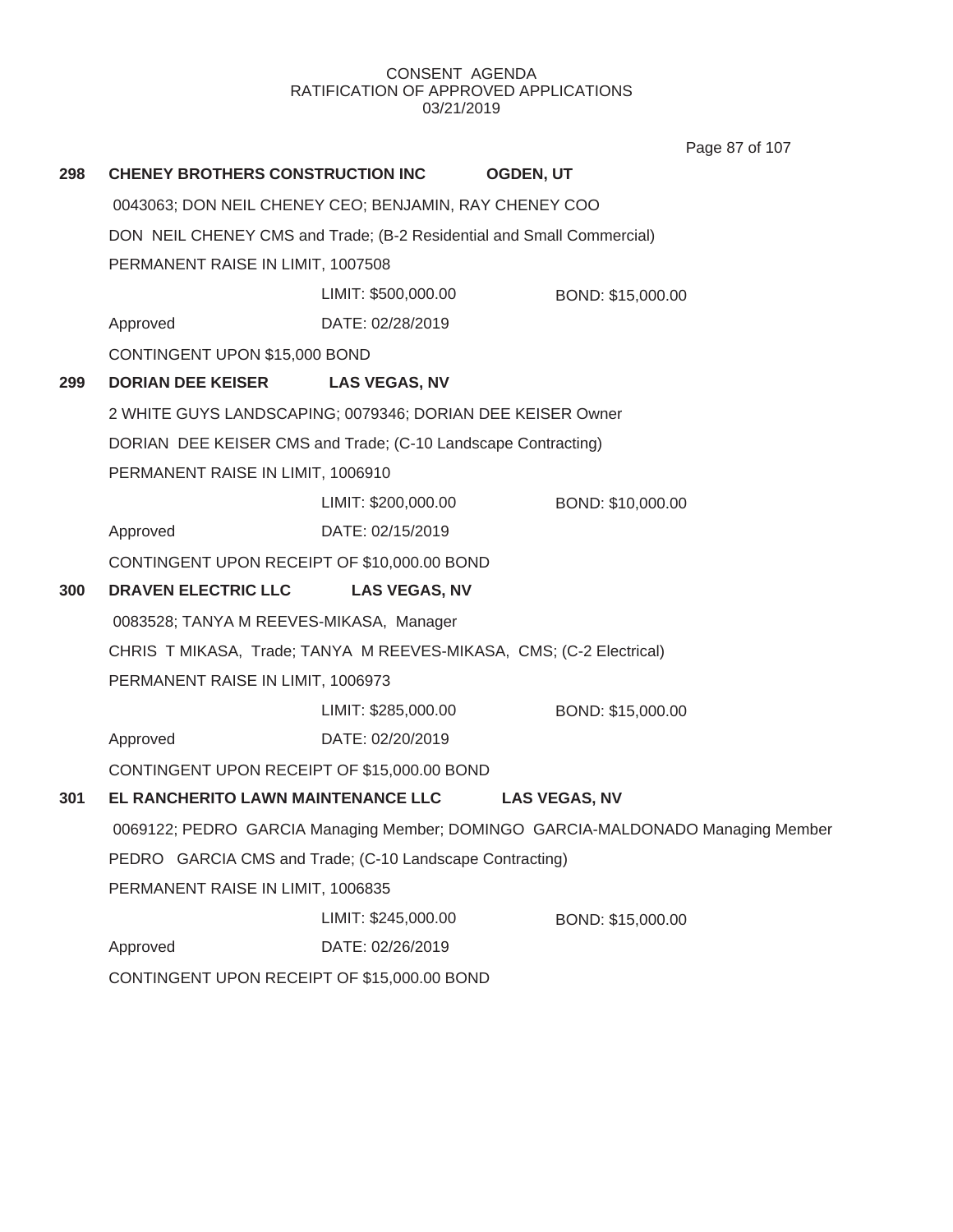**302 ELECTRIC TECH CONSTRUCTION INC CONCORD, CA** 0082563; TIMOTHY EVAN PESSIN President TIMOTHY EVAN PESSIN CMS and Trade; (C-2 Electrical) PERMANENT RAISE IN LIMIT, 1007328 Approved DATE: 02/28/2019 LIMIT: \$750,000.00 BOND: \$20,000.00 CONTINGENT UPON \$20,000 BOND **303 ELECTRIC TECH CONSTRUCTION INC CONCORD, CA** 0079402; TIMOTHY EVAN PESSIN President TIMOTHY EVAN PESSIN CMS and Trade; (B-2 Residential and Small Commercial) PERMANENT RAISE IN LIMIT, 1007329 Approved DATE: 02/28/2019 LIMIT: \$1,500,000.00 BOND: \$30,000.00 CONTINGENT UPON \$30,000 BOND **304 ELECTRIC TECH CONSTRUCTION INC CONCORD, CA** 0081627; TIMOTHY EVAN PESSIN President TIMOTHY EVAN PESSIN CMS and Trade; (A General Engineering) PERMANENT RAISE IN LIMIT, 1007330 Approved DATE: 02/28/2019 LIMIT: \$1,500,000.00 BOND: \$30,000.00 CONTINGENT UPON \$30,000 BOND **305 ELECTRICAL SOLUTIONS LLC RENO, NV** 0079163; MARK JEFFREY ALLEN Managing Member; GARY STEVEN LUCERO Managing Member MARK JEFFREY ALLEN CMS and Trade; (C-2 Electrical) PERMANENT RAISE IN LIMIT, 1007271 Approved DATE: 02/11/2019 LIMIT: \$2,000,000.00 BOND: \$30,000.00 CONTINGENT UPON \$30,000 BOND Page 88 of 107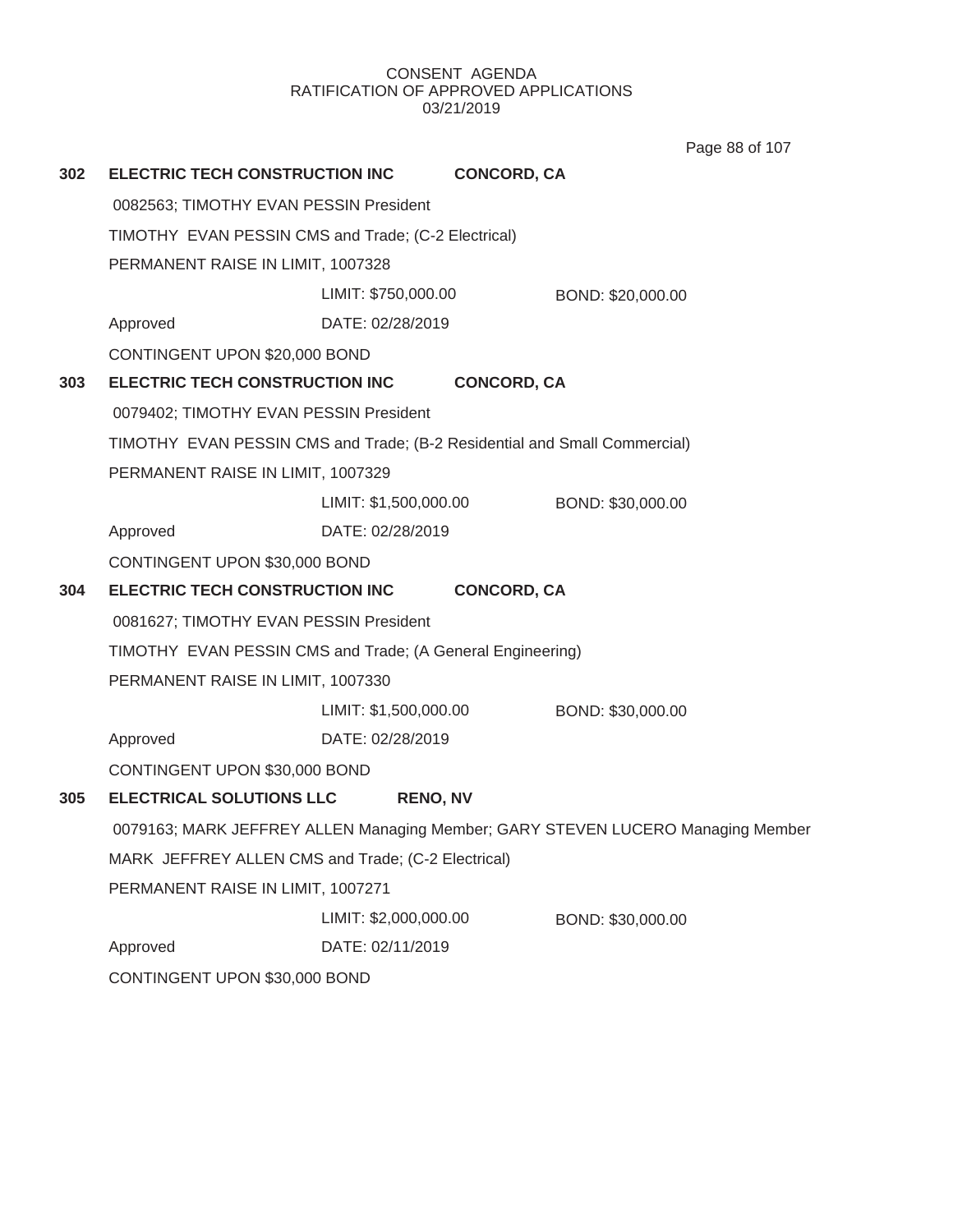Page 89 of 107

| 306                                                                                                                                                                                           | <b>HADLOCK MECHANICAL SERVICES LLC</b>                                                                                                  |                         | <b>SPARKS, NV</b> |  |
|-----------------------------------------------------------------------------------------------------------------------------------------------------------------------------------------------|-----------------------------------------------------------------------------------------------------------------------------------------|-------------------------|-------------------|--|
|                                                                                                                                                                                               | 0076820; RENE JO HADLOCK Member; RICHARD COE HADLOCK, JR Member                                                                         |                         |                   |  |
|                                                                                                                                                                                               | RENE JO HADLOCK CMS; RICHARD COE HADLOCK, JR Trade; (C-21C Sheet Metal; C-21B Air<br>Conditioning)<br>PERMANENT RAISE IN LIMIT, 1007495 |                         |                   |  |
|                                                                                                                                                                                               |                                                                                                                                         |                         |                   |  |
|                                                                                                                                                                                               |                                                                                                                                         | LIMIT: \$2,000,000.00   | BOND: \$30,000.00 |  |
|                                                                                                                                                                                               | Approved                                                                                                                                | DATE: 02/25/2019        |                   |  |
| CONTINGENT UPON \$30,000 BOND                                                                                                                                                                 |                                                                                                                                         |                         |                   |  |
| 307                                                                                                                                                                                           | <b>INNOVOLT ELECTRIC LLC</b>                                                                                                            | <b>LAS VEGAS, NV</b>    |                   |  |
|                                                                                                                                                                                               | 0083855; DAVID J SHAFSHAK Managing Member                                                                                               |                         |                   |  |
|                                                                                                                                                                                               | DAVID J SHAFSHAK CMS and Trade; (C-2 Electrical)                                                                                        |                         |                   |  |
|                                                                                                                                                                                               | PERMANENT RAISE IN LIMIT, 1007403                                                                                                       |                         |                   |  |
|                                                                                                                                                                                               |                                                                                                                                         | LIMIT: \$3,225,000.00   | BOND: \$30,000.00 |  |
|                                                                                                                                                                                               | Approved                                                                                                                                | DATE: 03/04/2019        |                   |  |
|                                                                                                                                                                                               | CONTINGENT UPON RECEIPT OF \$30,000.00 BOND                                                                                             |                         |                   |  |
| 308                                                                                                                                                                                           | <b>INTEGRITY GOLF INC</b>                                                                                                               | <b>FALLBROOK, CA</b>    |                   |  |
| 0078441; JADE DAYTON WORK President<br>JADE DAYTON WORK CMS and Trade; (A-22 Unclassified A22 IS DESIGNATED FOR GOLF COURSE<br><b>CONSTRUCTION ONLY)</b><br>PERMANENT RAISE IN LIMIT, 1006784 |                                                                                                                                         |                         |                   |  |
|                                                                                                                                                                                               |                                                                                                                                         |                         |                   |  |
|                                                                                                                                                                                               |                                                                                                                                         |                         |                   |  |
|                                                                                                                                                                                               |                                                                                                                                         | <b>LIMIT: Unlimited</b> | BOND: \$50,000.00 |  |
|                                                                                                                                                                                               | Approved                                                                                                                                | DATE: 02/15/2019        |                   |  |
|                                                                                                                                                                                               | CONTINGENT UPON RECEIPT OF \$50,000.00 BOND                                                                                             |                         |                   |  |
| 309                                                                                                                                                                                           | <b>MYERS &amp; ASSOCIATES LTD</b>                                                                                                       | <b>HENDERSON, NV</b>    |                   |  |
|                                                                                                                                                                                               | PRIMO PAINTING; 0074929; JOHN ROGER MYERS Manager                                                                                       |                         |                   |  |
|                                                                                                                                                                                               | DANIEL ALVIN STABEN CMS and Trade; (C-4A Painting)                                                                                      |                         |                   |  |
|                                                                                                                                                                                               | PERMANENT RAISE IN LIMIT, 1005695                                                                                                       |                         |                   |  |
|                                                                                                                                                                                               |                                                                                                                                         | LIMIT: \$4,200,000.00   | BOND: \$30,000.00 |  |
|                                                                                                                                                                                               | Approved                                                                                                                                | DATE: 02/15/2019        |                   |  |
|                                                                                                                                                                                               | CONTINGENT UPON RECEIPT OF \$30,000 BOND                                                                                                |                         |                   |  |
|                                                                                                                                                                                               |                                                                                                                                         |                         |                   |  |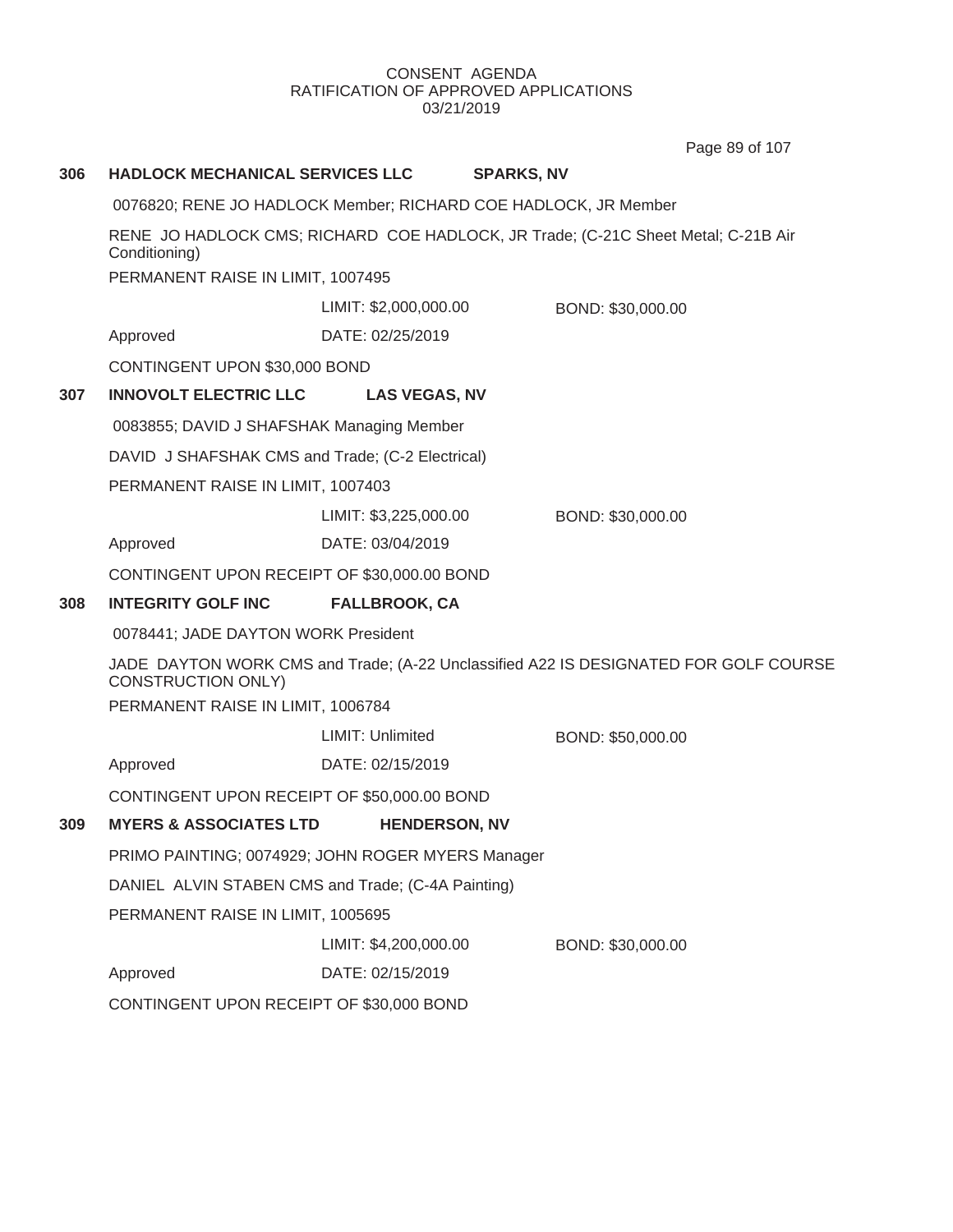Page 90 of 107

| 310 | <b>NERD POWER NV LLC</b>                                                                                                                                                                                                                                            | <b>MESA, AZ</b>                       |                                                                            |  |
|-----|---------------------------------------------------------------------------------------------------------------------------------------------------------------------------------------------------------------------------------------------------------------------|---------------------------------------|----------------------------------------------------------------------------|--|
|     | 0083986; JASON THOMAS KILGORE, Manager                                                                                                                                                                                                                              |                                       |                                                                            |  |
|     | BENJAMIN MATTHEW STEELE, CMS and Trade; (C-2 Electrical)                                                                                                                                                                                                            |                                       |                                                                            |  |
|     | PERMANENT RAISE IN LIMIT, 1007103                                                                                                                                                                                                                                   |                                       |                                                                            |  |
|     |                                                                                                                                                                                                                                                                     | LIMIT: \$100,000.00                   | BOND: \$10,000.00                                                          |  |
|     | Approved                                                                                                                                                                                                                                                            | DATE: 02/14/2019                      |                                                                            |  |
|     | CONTINGENT UPON \$10,000 BOND                                                                                                                                                                                                                                       |                                       |                                                                            |  |
| 311 |                                                                                                                                                                                                                                                                     | NV NJ CONSTRUCTION GROUP INCORPORATED | <b>LAS VEGAS, NV</b>                                                       |  |
|     | 0082843; JOHN ANTHONY KOVACS President                                                                                                                                                                                                                              |                                       |                                                                            |  |
|     | JOHN ANTHONY KOVACS CMS and Trade; (A-8 Sealing and Striping of Impermeable Paving Surfaces; A-9<br>Piers and Foundations; A-12 Excavating, Grading, Trenching and Surfacing; A-15 Sewers, Drains and Pipes;<br>A-16 Paving of Streets, Driveways and Parking Lots) |                                       |                                                                            |  |
|     | PERMANENT RAISE IN LIMIT, 1006981                                                                                                                                                                                                                                   |                                       |                                                                            |  |
|     |                                                                                                                                                                                                                                                                     | LIMIT: \$1,500,000.00                 | BOND: \$30,000.00                                                          |  |
|     | Approved                                                                                                                                                                                                                                                            | DATE: 02/08/2019                      |                                                                            |  |
|     | CONTINGENT UPON \$30,000 BOND                                                                                                                                                                                                                                       |                                       |                                                                            |  |
| 312 | <b>PARK 7 DEVELOPMENT II LLC</b>                                                                                                                                                                                                                                    | <b>NEW YORK, NY</b>                   |                                                                            |  |
|     |                                                                                                                                                                                                                                                                     |                                       | 0084784; PARK 7 DEVELOPMENT LLC Managing Member; RONALD J GATEHOUSE, Other |  |
|     | PHILIP AMBLER SMITH CMS and Trade; (B General Building)                                                                                                                                                                                                             |                                       |                                                                            |  |
|     | PERMANENT RAISE IN LIMIT, 1007550                                                                                                                                                                                                                                   |                                       |                                                                            |  |
|     |                                                                                                                                                                                                                                                                     | <b>LIMIT: Unlimited</b>               | BOND: \$50,000.00                                                          |  |
|     | Approved                                                                                                                                                                                                                                                            | DATE: 03/04/2019                      |                                                                            |  |
|     | CONTINGENT UPON RECEIPT OF \$50,000 BOND                                                                                                                                                                                                                            |                                       |                                                                            |  |
| 313 | <b>PATCHCO INC</b>                                                                                                                                                                                                                                                  | <b>HENDERSON, NV</b>                  |                                                                            |  |
|     | COMMERCIAL DRYWALL & PAINT; 0056839; KELLY ALLISON MUSLER President; KIMBERLY<br><b>SWARTZLANDER Treasurer</b>                                                                                                                                                      |                                       |                                                                            |  |
|     | KELLY ALLISON MUSLER CMS and Trade; (C-4 Painting and Decorating)                                                                                                                                                                                                   |                                       |                                                                            |  |
|     | PERMANENT RAISE IN LIMIT, 1007629                                                                                                                                                                                                                                   |                                       |                                                                            |  |
|     |                                                                                                                                                                                                                                                                     | LIMIT: \$2,800,000.00                 | BOND: \$30,000.00                                                          |  |
|     | Approved                                                                                                                                                                                                                                                            | DATE: 03/01/2019                      |                                                                            |  |
|     |                                                                                                                                                                                                                                                                     |                                       |                                                                            |  |
|     |                                                                                                                                                                                                                                                                     |                                       |                                                                            |  |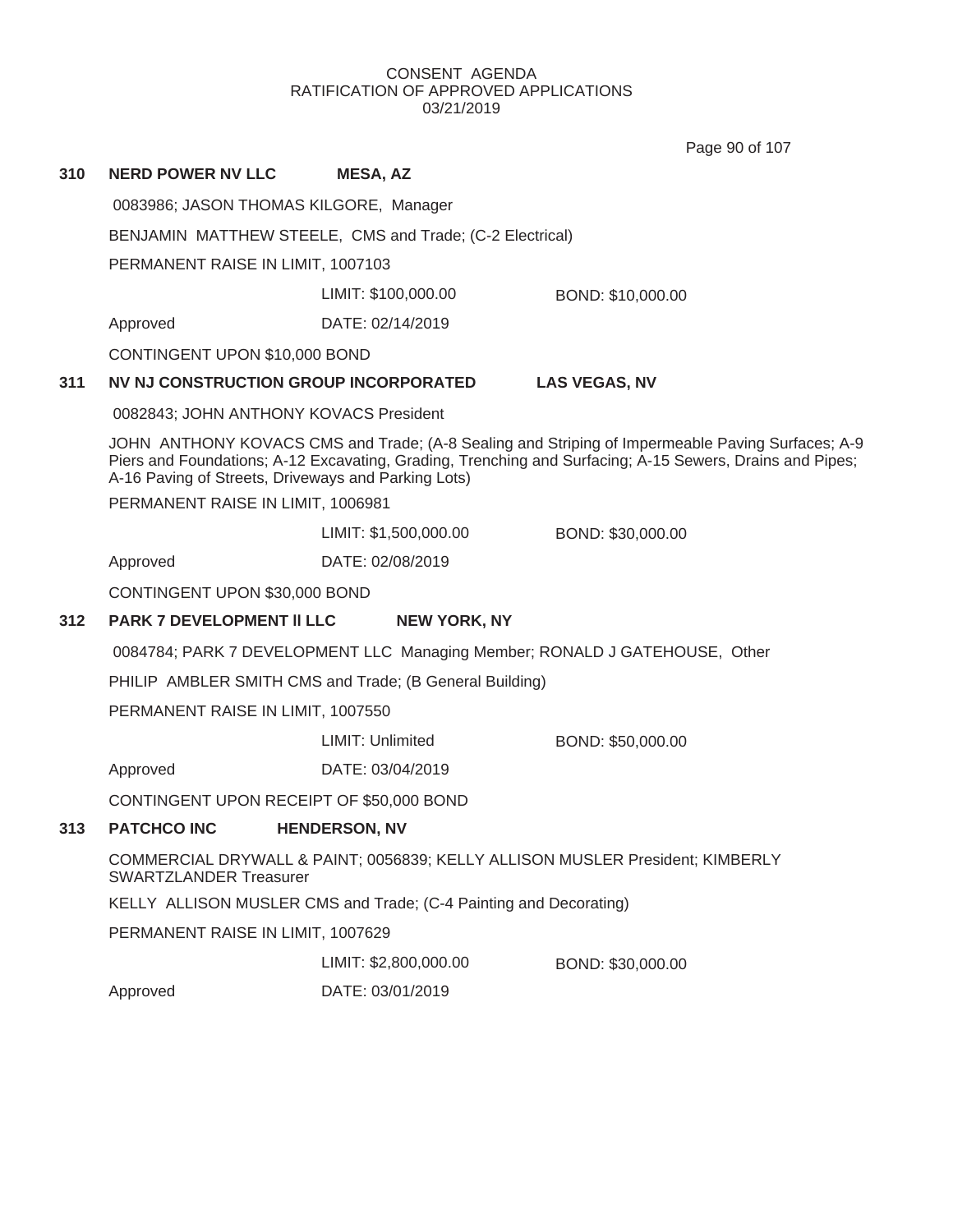Page 91 of 107

### **314 R SCHNEIDER CONSTRUCTION LLC CARSON CITY, NV**

0083600; RONALD REED SCHNEIDER Managing Member

RONALD REED SCHNEIDER CMS; ELAINE JENNIFER SCHNEIDER, Trade; (A-12 Excavating, Grading, Trenching and Surfacing; A-13 Wrecking Buildings; A-15 Sewers, Drains and Pipes; A-19 Pipeline and Conduits)

PERMANENT RAISE IN LIMIT, 1007333

LIMIT: \$2,500,000.00 BOND: \$30,000.00

Approved DATE: 02/14/2019

CONTINGENT UPON \$30,000 BOND

#### **315 R SCHNEIDER CONSTRUCTION LLC CARSON CITY, NV**

0068200; RONALD REED SCHNEIDER Managing Member

RONALD REED SCHNEIDER CMS and Trade; (B-2 Residential and Small Commercial)

PERMANENT RAISE IN LIMIT, 1007336

LIMIT: \$2,500,000.00 BOND: \$30,000.00

Approved DATE: 02/14/2019

CONTINGENT UPON \$30,000 BOND

# **316 RADCO CONSTRUCTION LLC NORTH LAS VEGAS, NV**

0083308; AMBER LYNNE MARINO-DOUZAT Manager; ROBERT ALAN DOUZAT Manager

AMBER LYNNE MARINO-DOUZAT CMS; ROBERT ALAN DOUZAT Trade; (B-2 Residential and Small Commercial)

PERMANENT RAISE IN LIMIT, 1007450

LIMIT: \$750,000.00 BOND: \$20,000.00

Approved DATE: 03/07/2019

CONTINGENT UPON RECEIPT OF \$20,000.00 BOND

# **317 S N V SPECIALTIES INC HENDERSON, NV**

0076877; VANESSA HANDLEY President; SCOTT ALLEN HANDLEY Secretary

SCOTT ALLEN HANDLEY CMS and Trade; (C-3B Finish Carpentry)

PERMANENT RAISE IN LIMIT, 1007118

LIMIT: \$245,000.00 BOND: \$15,000.00

Approved DATE: 03/04/2019

CONTINGENT UPON RECEIPT OF \$15,000.00 BOND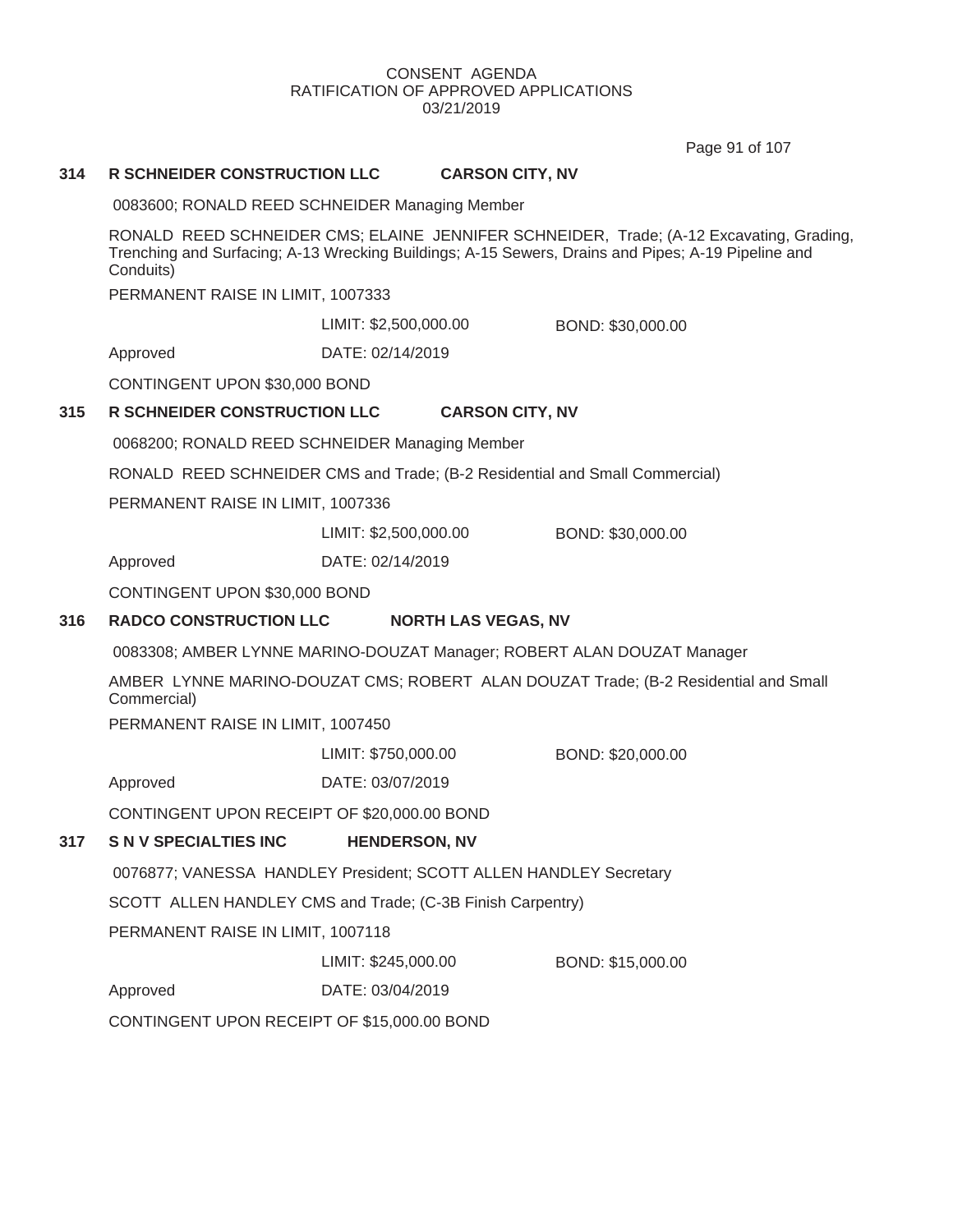Page 92 of 107

| 318 | <b>SIERRA GROUP LLC</b>                                                                 | <b>LAS VEGAS, NV</b>  |                                                                                    |  |  |
|-----|-----------------------------------------------------------------------------------------|-----------------------|------------------------------------------------------------------------------------|--|--|
|     | SIERRA GRADING; 0085038; WILLIAM THOMAS DAVIS Manager; JAVIER AVILA-PENA Manager        |                       |                                                                                    |  |  |
|     | WILLIAM THOMAS DAVIS CMS and Trade; (A-12 Excavating, Grading, Trenching and Surfacing) |                       |                                                                                    |  |  |
|     | PERMANENT RAISE IN LIMIT, 1007552                                                       |                       |                                                                                    |  |  |
|     |                                                                                         | LIMIT: \$7,500,000.00 | BOND: \$50,000.00                                                                  |  |  |
|     | Approved                                                                                | DATE: 03/05/2019      |                                                                                    |  |  |
|     | CONTINGENT UPON RECEIPT OF \$50,000 BOND                                                |                       |                                                                                    |  |  |
| 319 | <b>SIERRA GROUP LLC</b>                                                                 | <b>LAS VEGAS, NV</b>  |                                                                                    |  |  |
|     | 0083916; WILLIAM THOMAS DAVIS Manager; JAVIER AVILA-PENA Manager                        |                       |                                                                                    |  |  |
|     | WILLIAM THOMAS DAVIS CMS and Trade; (B General Building)                                |                       |                                                                                    |  |  |
|     | PERMANENT RAISE IN LIMIT, 1007585                                                       |                       |                                                                                    |  |  |
|     |                                                                                         | LIMIT: \$7,500,000.00 | BOND: \$50,000.00                                                                  |  |  |
|     | Approved                                                                                | DATE: 03/04/2019      |                                                                                    |  |  |
|     | CONTINGENT UPON RECEIPT OF \$50,000 BOND                                                |                       |                                                                                    |  |  |
| 320 | <b>SIGNATURE STONE &amp; TILE LLC</b>                                                   | <b>HENDERSON, NV</b>  |                                                                                    |  |  |
|     | SIGNATURE STONE; 0082107; NELI ARAKELYAN Manager; MIKHEIL OGANESYAN Manager             |                       |                                                                                    |  |  |
|     |                                                                                         |                       | NELI ARAKELYAN CMS; MIKHEIL OGANESYAN Trade; (C-19 Installing Terrazzo and Marble) |  |  |
|     | PERMANENT RAISE IN LIMIT, 1007507                                                       |                       |                                                                                    |  |  |
|     |                                                                                         | LIMIT: \$150,000.00   | BOND: \$10,000.00                                                                  |  |  |
|     | Approved                                                                                | DATE: 03/04/2019      |                                                                                    |  |  |
|     | CONTINGENT UPON RECEIPT OF \$10,000 BOND                                                |                       |                                                                                    |  |  |
| 321 | SILVER ZONE CONSTRUCTION LLC<br><b>LOGAN, UT</b>                                        |                       |                                                                                    |  |  |
|     | 0083248; BOMARC MANAGEMENT LLC Manager; RICHARD E SPILLMAN, Other                       |                       |                                                                                    |  |  |
|     | JESS AARON WIBERG, CMS and Trade; (B-2 Residential and Small Commercial)                |                       |                                                                                    |  |  |
|     | PERMANENT RAISE IN LIMIT, 1007424                                                       |                       |                                                                                    |  |  |
|     |                                                                                         | LIMIT: Unlimited      | BOND: \$50,000.00                                                                  |  |  |
|     | Approved                                                                                | DATE: 02/28/2019      |                                                                                    |  |  |
|     | CONTINGENT UPON \$50,000 BOND                                                           |                       |                                                                                    |  |  |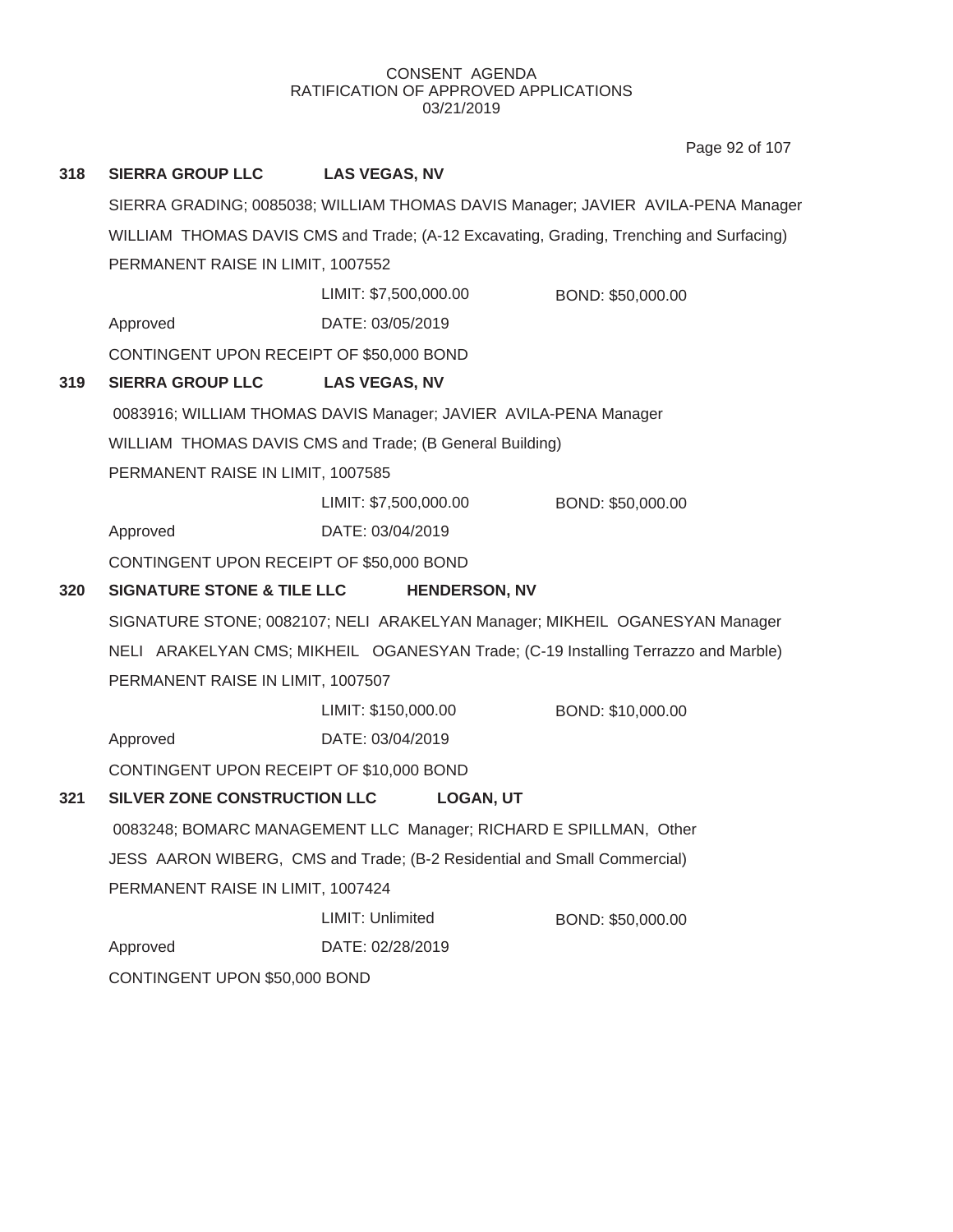Page 93 of 107

| 322                                        | SOUTHERN NEVADA PLUMBING INC                                                                    |                     | <b>LAS VEGAS, NV</b> |                   |
|--------------------------------------------|-------------------------------------------------------------------------------------------------|---------------------|----------------------|-------------------|
|                                            | 0033416; LAURA DENICE ARATA President; HOWARD THOMAS ARATA Secretary                            |                     |                      |                   |
|                                            | HOWARD THOMAS ARATA CMS and Trade; (C-1 Plumbing and Heating)                                   |                     |                      |                   |
|                                            | PERMANENT RAISE IN LIMIT, 1006285                                                               |                     |                      |                   |
| LIMIT: \$1,000,000.00<br>BOND: \$30,000.00 |                                                                                                 |                     |                      |                   |
|                                            | Approved                                                                                        | DATE: 02/15/2019    |                      |                   |
|                                            | CONTINGENT UPON RECEIPT OF \$30,000.00 BOND                                                     |                     |                      |                   |
| 323                                        | <b>SULLIVAN ENTERPRISES INC</b><br><b>POOLVILLE, TX</b>                                         |                     |                      |                   |
|                                            | 0083789; LARRY RAY SULLIVAN, President; VICKIE RENEE SULLIVAN, Secretary                        |                     |                      |                   |
|                                            | LARRY RAY SULLIVAN, CMS and Trade; (C-16 Finishing Floors)<br>PERMANENT RAISE IN LIMIT, 1007509 |                     |                      |                   |
|                                            |                                                                                                 |                     |                      |                   |
|                                            |                                                                                                 | LIMIT: \$245,000.00 |                      | BOND: \$15,000.00 |
|                                            | Approved                                                                                        | DATE: 02/28/2019    |                      |                   |
|                                            | CONTINGENT UPON \$15,000 BOND                                                                   |                     |                      |                   |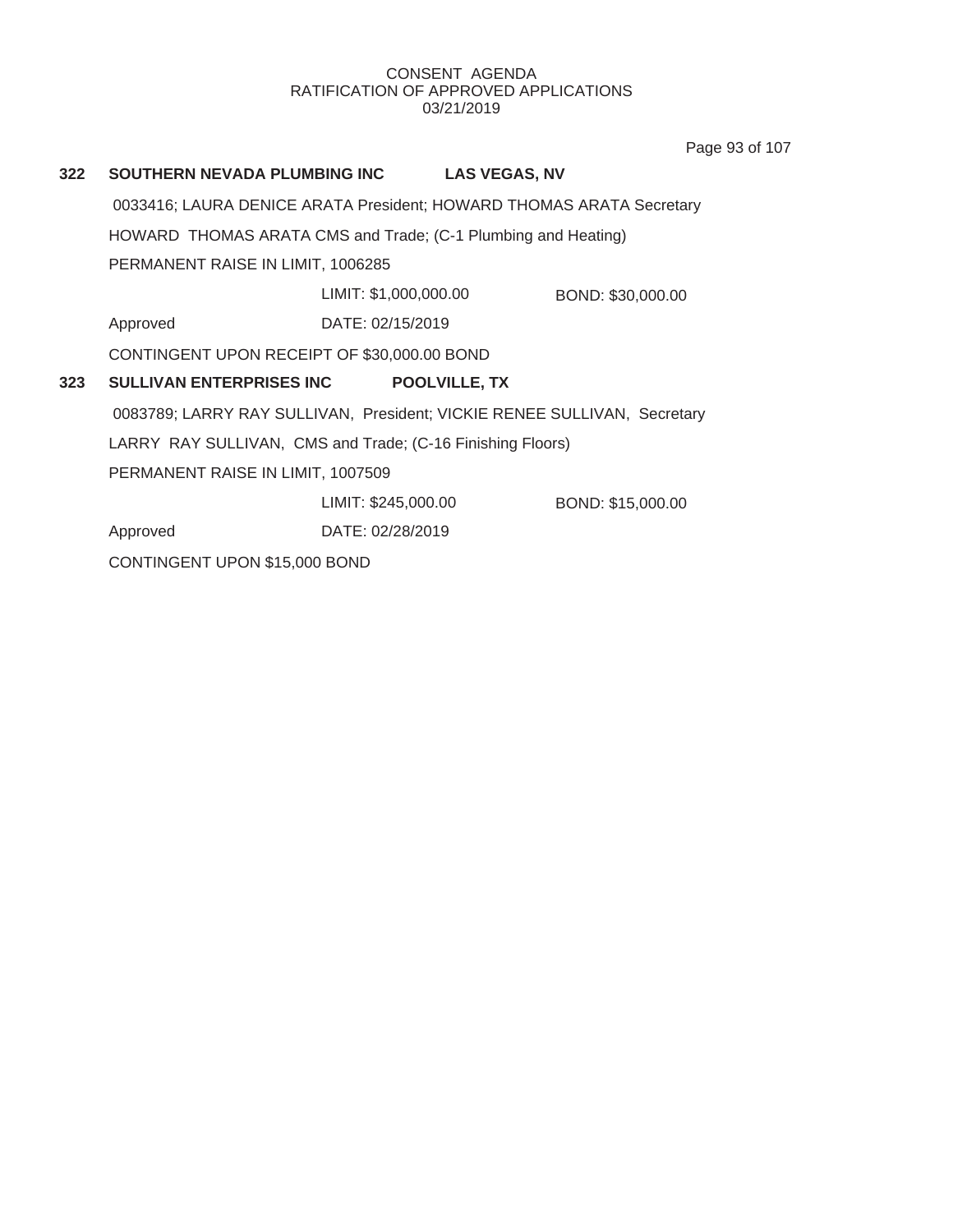Page 94 of 107

# **REMOVAL OF INDEMNIFICATION**

**324 BROOKSTONE DEVELOPMENT LLC SPARKS, NV** 0069497; ROMAN AGEAN MUDD Manager ROMAN AGEAN MUDD CMS and Trade REMOVAL OF INDEMNIFICATION, 1007513

Approved DATE: 02/25/2019 WITHDRAW OF PERSONAL INDEMNIFICATION BY ROMAN MUDD TO BE EFFECTIVE MAY 21, 2019

# **325 SEAN CRAIGS PLUMBING LLC LAS VEGAS, NV**

J & S AIR AND HEATING; 0076183; SEAN ANDREW CRAIG Manager ROBERT WILLIAM LAING CMS and Trade REMOVAL OF INDEMNIFICATION, 1007205

Approved DATE: 02/25/2019

REMOVAL OF INDEMNITOR SEAN ANDREW CRAIG TO BE EFFECTIVE: 5.2.2019

# **326 SOUTHERN NEVADA PLUMBING INC LAS VEGAS, NV**

0033416; LAURA DENICE ARATA President; HOWARD THOMAS ARATA Secretary HOWARD THOMAS ARATA CMS and Trade REMOVAL OF INDEMNIFICATION, 1007281

Approved DATE: 02/15/2019

REMOVAL OF INDEMNITORS BILL & PATRICIA NACHTIGALL TO BE EFFECTIVE: 5/7/19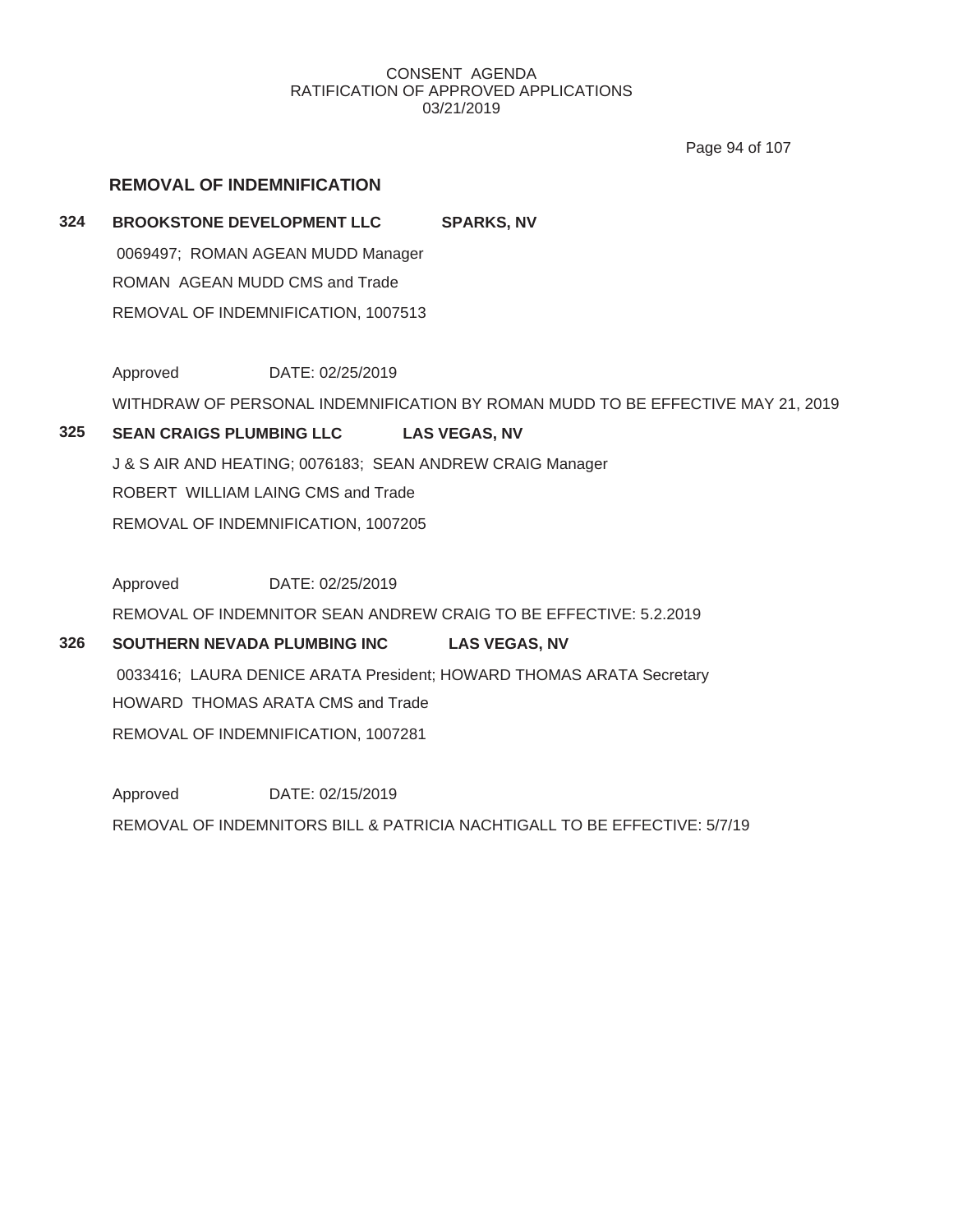Page 95 of 107

# **REQUEST TO INACTIVATE**

# **327 ANGEL AIR CORPORATION LAS VEGAS, NV**

ALMIGHTY AIR CONDITIONING AND HEATING; 0072620; MARCELO ALBERTO MEDINA-SILVA President MARCELO ALBERTO MEDINA-SILVA CMS and Trade; (C-21 Refrigeration and Air Conditioning) REQUEST TO INACTIVATE, 1007185

Approved DATE: 02/14/2019

## **328 DRYWALL SERVICES INC RENO, NV**

D S I; 0049878; GARY DEAN MILKE President; LISA LOUISE MILKE Secretary/Treasurer GARY DEAN MILKE CMS and Trade; (C-4E Drywall; C-4C Taping and Finishing) REQUEST TO INACTIVATE, 1007102

Approved DATE: 02/08/2019

### **329 G & L IRON WORKS LLC LAS VEGAS, NV**

0083866; RYAN JON GLENN Managing Member; KENNETH SPENCER LEVENTRY, Managing Member KENNETH SPENCER LEVENTRY, CMS; RYAN JON GLENN CMS and Trade; (C-14G Prefabricated Steel Structures; C-14C Ornamental Metal) REQUEST TO INACTIVATE, 1007130

Approved DATE: 02/08/2019

# **330 NIKAM DEVELOPMENT COMPANY LAS VEGAS, NV**

0041513; NISSIM AZOUZ President NISSIM AZOUZ CMS and Trade; (B General Building) REQUEST TO INACTIVATE, 1007313

Approved DATE: 01/09/2019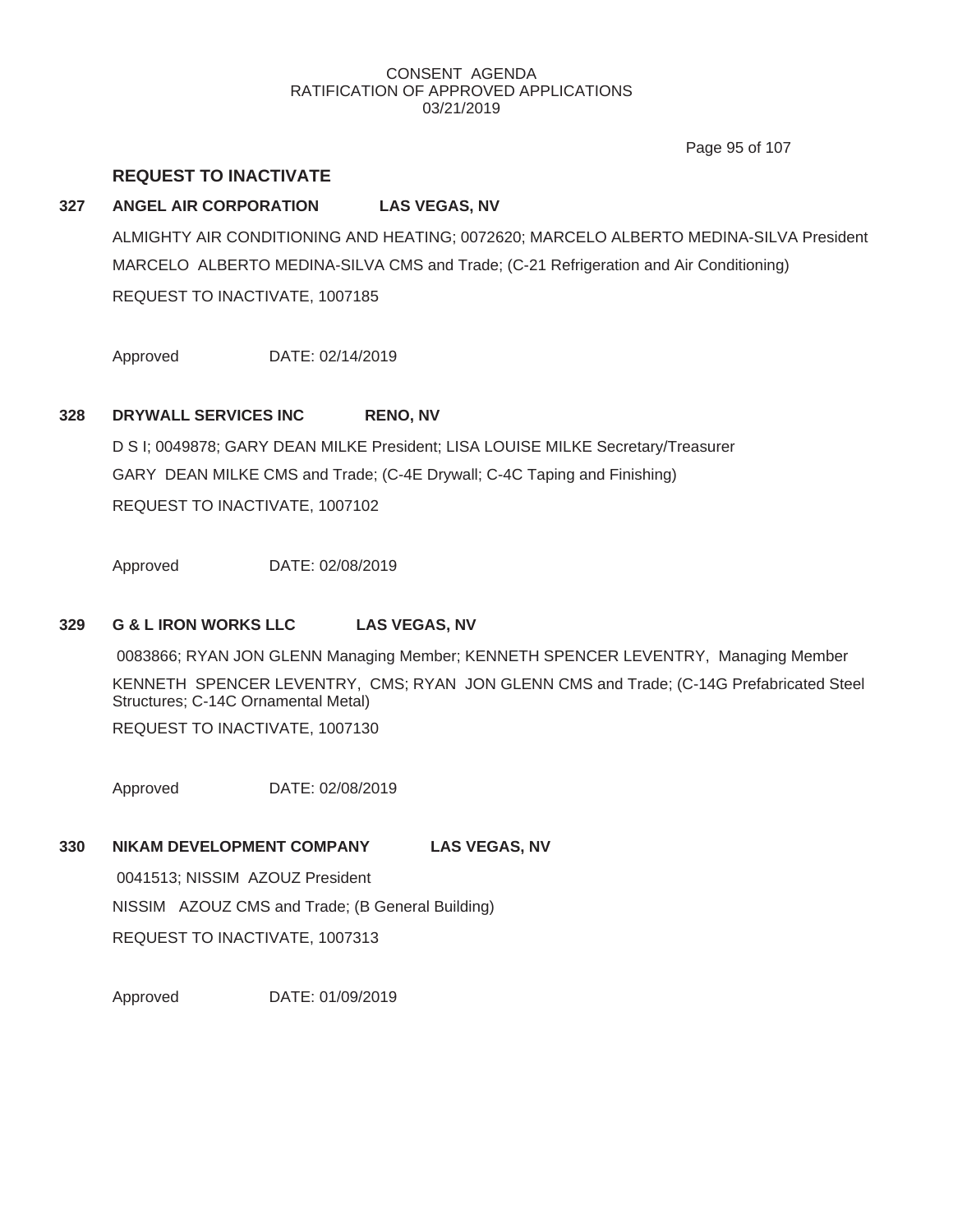Page 96 of 107

# **331 SCHULTZ CONSTRUCTION CO ZEPHYR COVE, NV**

0006673A; NEIL EARL SCHULTZ Owner NEIL EARL SCHULTZ CMS and Trade; (B General Building) REQUEST TO INACTIVATE, 1007314

Approved DATE: 01/09/2019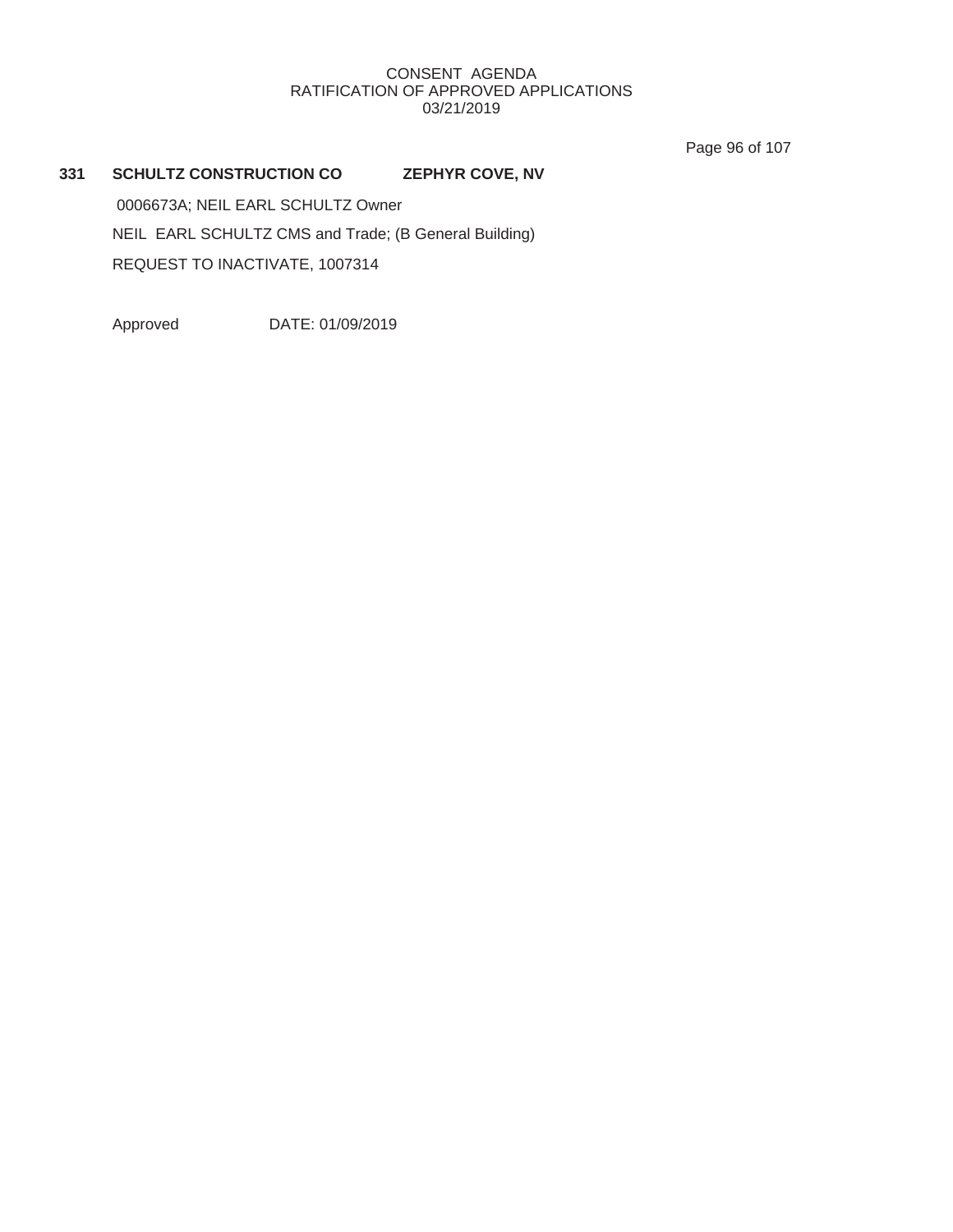Page 97 of 107

# **REQUEST TO REACTIVATE**

# **332 NOR EASTER LLC LAS VEGAS, NV**

0083479; DAVY PAUL INGRAM Managing Member DAVY PAUL INGRAM CMS and Trade; (C-21 Refrigeration and Air Conditioning) REQUEST TO REACTIVATE, 1007312

Approved DATE: 03/01/2019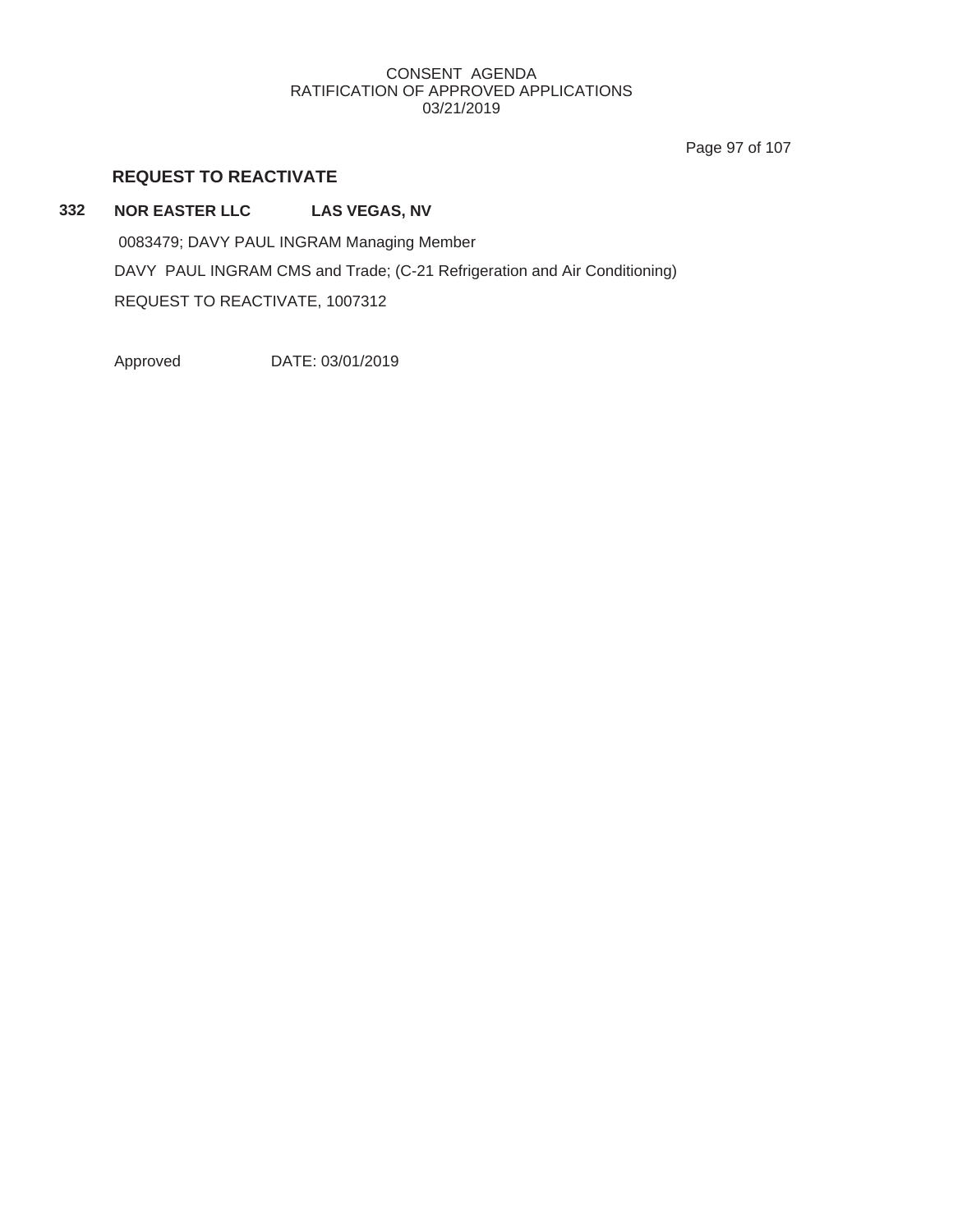Page 98 of 107

# **SINGLE PROJECT LIMIT INCREASE**

# **333 A DURAN CONSTRUCTION COMPANY LLC LAS VEGAS, NV**

0036694A; ANTONIO ALFONSO DURAN Manager; NICHOLAS ANTONIO DURAN Manager; PHYLLIS ANN DURAN Manager

ANTONIO ALFONSO DURAN CMS and Trade; (B-2 Residential and Small Commercial)

SINGLE RAISE IN LIMIT, 1007503

Approved DATE: 02/25/2019

PROJECT LIMIT: \$600,000.00

PROJECT NAME: FASHION OUTLET MALL OF LAS VEGAS RESTROOM REMODEL

CONTINGENT UPON PROOF OF PAYMENT AND PERFORMANCE BONDS UNLESS WAIVED BY OWNER

# **334 ALLURE CONTRACTING LLC LAS VEGAS, NV**

0077145; COLLEEN DYSON GRANDE Manager

COLLEEN DYSON GRANDE CMS; DONALD D GRANDE Trade; (B General Building)

SINGLE RAISE IN LIMIT, 1007169

Approved DATE: 02/12/2019

PROJECT LIMIT: \$550,000.00

PROJECT NAME: VENETIAN HOTEL & CASINO EMPLOYEE DINING ROOM REMODEL

CONTINGENT UPON PAYMENT AND PERFORMANCE BONDS UNLESS WAIVED BY OWNER

# **335 HADLOCK MECHANICAL SERVICES LLC SPARKS, NV**

0076820; RENE JO HADLOCK Member; RICHARD COE HADLOCK, JR Member

RENE JO HADLOCK CMS; RICHARD COE HADLOCK, JR Trade; (C-21C Sheet Metal; C-21B Air Conditioning)

SINGLE RAISE IN LIMIT, 1007368

Approved DATE: 02/14/2019

PROJECT LIMIT: \$1,800,000.00 PROJECT NAME: THE BLUFFS APARTMENTS

CONTINGENT UPON PAYMENT AND PERFORMANCE BONDS, UNLESS WAIVED BY OWNER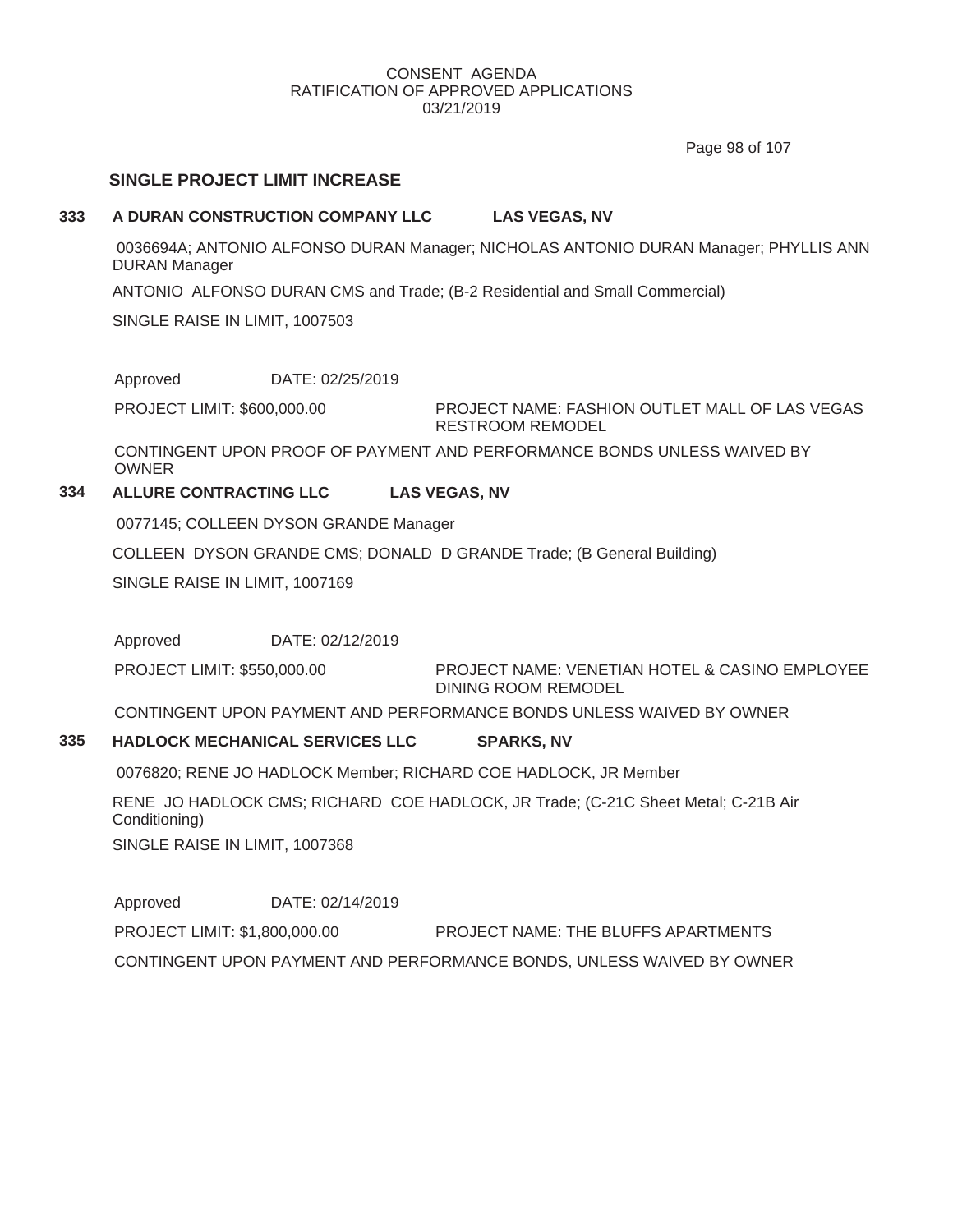Page 99 of 107

#### **336 HADLOCK MECHANICAL SERVICES LLC SPARKS, NV**

0076820; RENE JO HADLOCK Member; RICHARD COE HADLOCK, JR Member

RENE JO HADLOCK CMS; RICHARD COE HADLOCK, JR Trade; (C-21C Sheet Metal; C-21B Air Conditioning)

SINGLE RAISE IN LIMIT, 1007369

Approved DATE: 02/14/2019

PROJECT LIMIT: \$1,800,000.00 PROJECT NAME: DIAMOND CREEK APARTMENTS

CONTINGENT UPON PAYMENT AND PERFORMANCE BONDS, UNLESS WAIVED BY OWNER

# **337 INDOFF INCORPORATED ST LOUIS, MO**

0060921; JIM HENRY MALKUS President; JOHN SPRECK ROSS COB; JOHN MORGAN TEMPLE CEO; JULIE MICHAELE FRANK Vice President; DENNIS HEBERT MOURNING Vice President

WILLIAM JACOBSON CMS and Trade; (C-26 Institutional Contracting)

SINGLE RAISE IN LIMIT, 1007580

Denied DATE: 03/05/2019

PROJECT LIMIT: \$0.00 PROJECT NAME: LAS VEGAS STADIUM PROJECT

PURSUANT TO NAC 624.670(3) & NRS 624.220(3) FAILURE TO PROVIDE PROPER FINANCIAL STATEMENTS THAT MEET BOARD REQUIREMENTS AND FAILURE TO PROVIDE A PROPER BID DATE

### **338 NEW WINGS INC HENDERSON, NV**

0078219; PABLO ROMAN SINIGAGLIA President

PABLO ROMAN SINIGAGLIA CMS; MICHAEL ALLAN DAVIS CMS and Trade; (B-2 Residential and Small Commercial)

SINGLE RAISE IN LIMIT, 1007776

Approved DATE: 03/07/2019

PROJECT LIMIT: \$14,550,000.00 PROJECT NAME: NEVADA SKILLED NURSING FACILITY

CONTINGENT UPON PROOF OF PAYMENT AND PERFORMANCE BONDS UNLESS WAIVED BY OWNER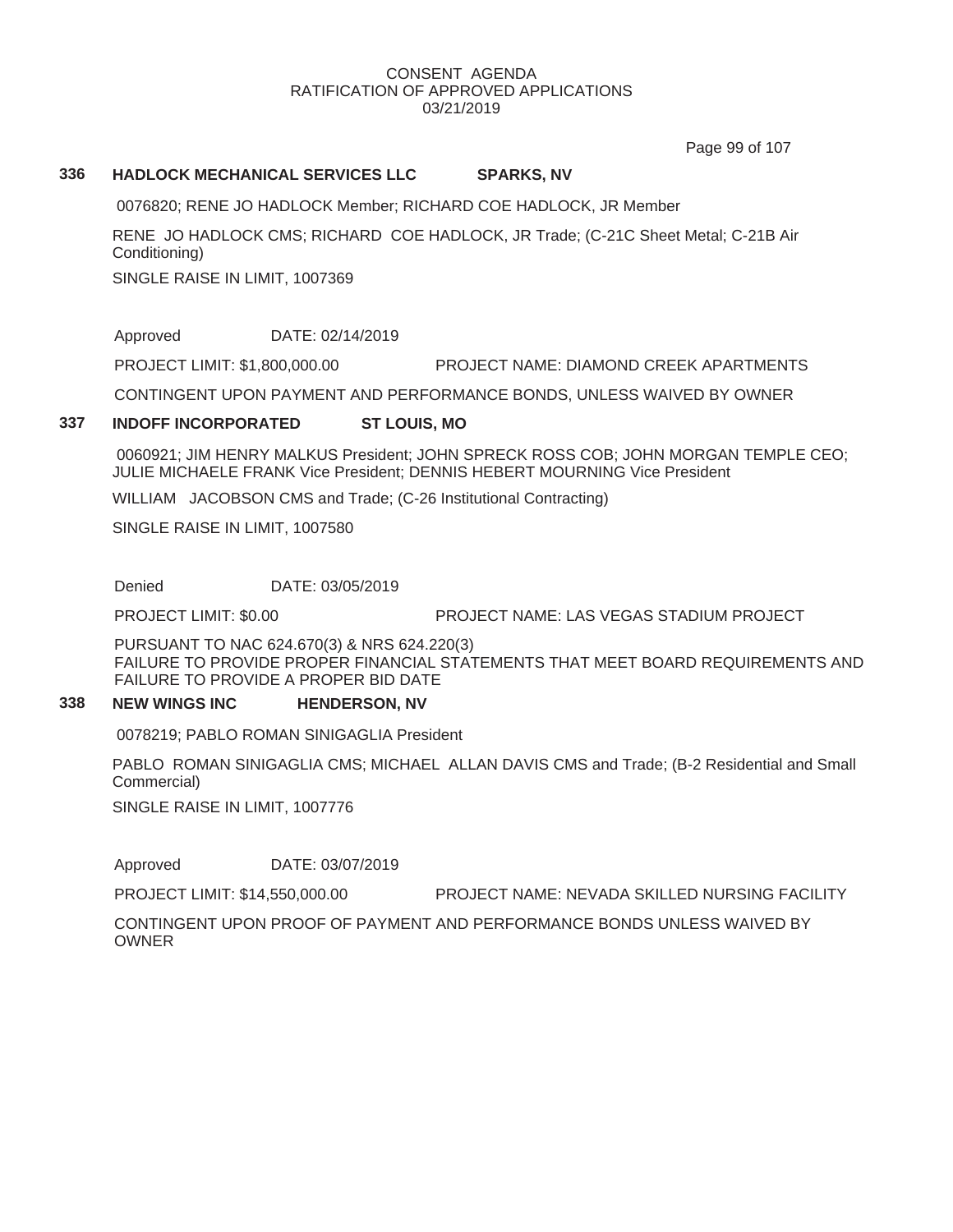Page 100 of 107

## **339 SILVER SABRE ELECTRIC LLC MESQUITE, NV**

0079510; RONALD EMMETT YANEZ Managing Member; MARGARET ROSE YANEZ Managing Member MARGARET ROSE YANEZ CMS; CHRISTOPHER WILLIAM BERRIOCHOA Trade; (C-2 Electrical) SINGLE RAISE IN LIMIT, 1007354

Approved DATE: 02/13/2019

PROJECT LIMIT: \$900,000.00

PROJECT NAME: RENO TAHOE RECONSTRUCTION PROJECT

CONTINGENT UPON PROOF OF PAYMENT AND PERFORMANCE BONDS UNLESS WAIVED BY OWNER

# **340 SPECTRUM CONSTRUCTION LLC Las Vegas, NV**

0077993; JOSEPH DANIEL CROSLAND Manager; ALEXAN BEDROS DANIEL Manager

ALEXAN BEDROS DANIEL CMS and Trade; JOSEPH DANIEL CROSLAND CMS and Trade; (C-4 Painting and Decorating) SINGLE RAISE IN LIMIT, 1007014

Denied DATE: 02/08/2019

PROJECT LIMIT: \$0.00 PROJECT NAME: MIRA VILLA

APPLICATION NOT SUBMITTED 5 BUSINESS DAYS PRIOR TO THE BID DATE AND FAILURE TO PROVIDE PROPER FINANCIAL STATEMENTS, PURSUANT TO NAC 624.670(3)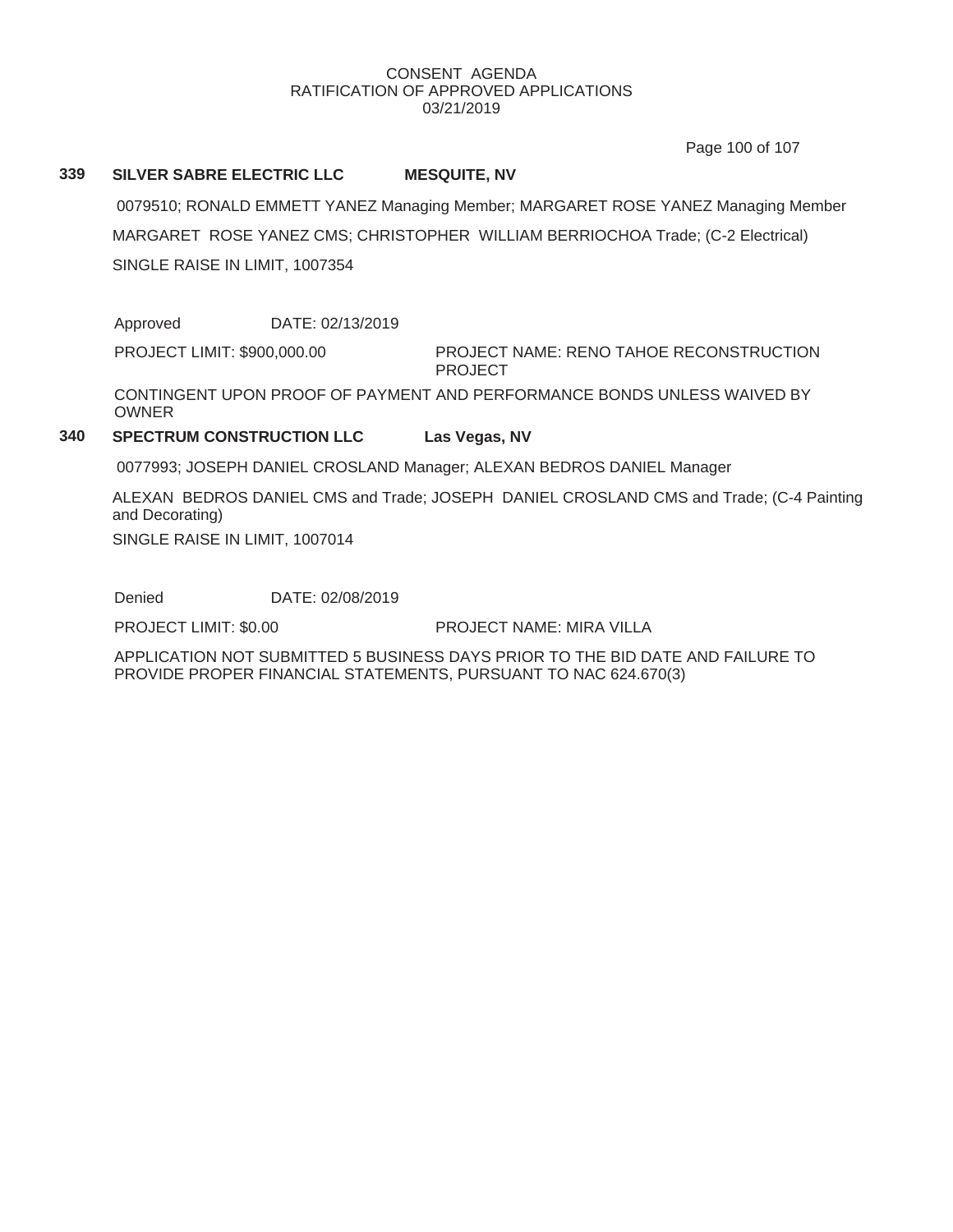Page 101 of 107

# **VOLUNTARY SURRENDER**

# **341 ACERO MASONRY LLC LAS VEGAS, NV** 0080958; RICARDO ACERO, JR Managing Member RICARDO ACERO, JR CMS and Trade ; (C-18 Masonry) VOLUNTARY SURRENDER, 1007519

Tabled DATE: 03/01/2019

UNRESOLVED COMPLAINTS.

# **342 ACERO MASONRY LLC LAS VEGAS, NV**

ACERO LANDSCAPING; 0082720; RICARDO ACERO, JR Managing Member RICARDO ACERO, JR CMS and Trade ; (C-10 Landscape Contracting) VOLUNTARY SURRENDER, 1007520

Tabled DATE: 03/01/2019

UNRESOLVED COMPLAINTS.

# **343 ALANS CHIMNEY SWEEP GARDNERVILLE, NV**

0032657; JANA SUE MCKERRIHAN Partner; ALAN LEE MCKERRIHAN Partner ALAN LEE MCKERRIHAN Trade; JANA SUE MCKERRIHAN CMS ; (C-39 Installing Heaters) VOLUNTARY SURRENDER, 1007252

Approved DATE: 02/25/2019

# **344 C L T CONSTRUCTION INC LAS VEGAS, NV**

0083169; HECTOR GEOVANNY CARDENAS, President; FRIDA TJU, Secretary; SILVIA CORRAL **Treasurer** SILVIA CORRAL CMS; HECTOR GEOVANNY CARDENAS, Trade ; (B-2 Residential and Small

VOLUNTARY SURRENDER, 1007157

Commercial)

Approved DATE: 03/06/2019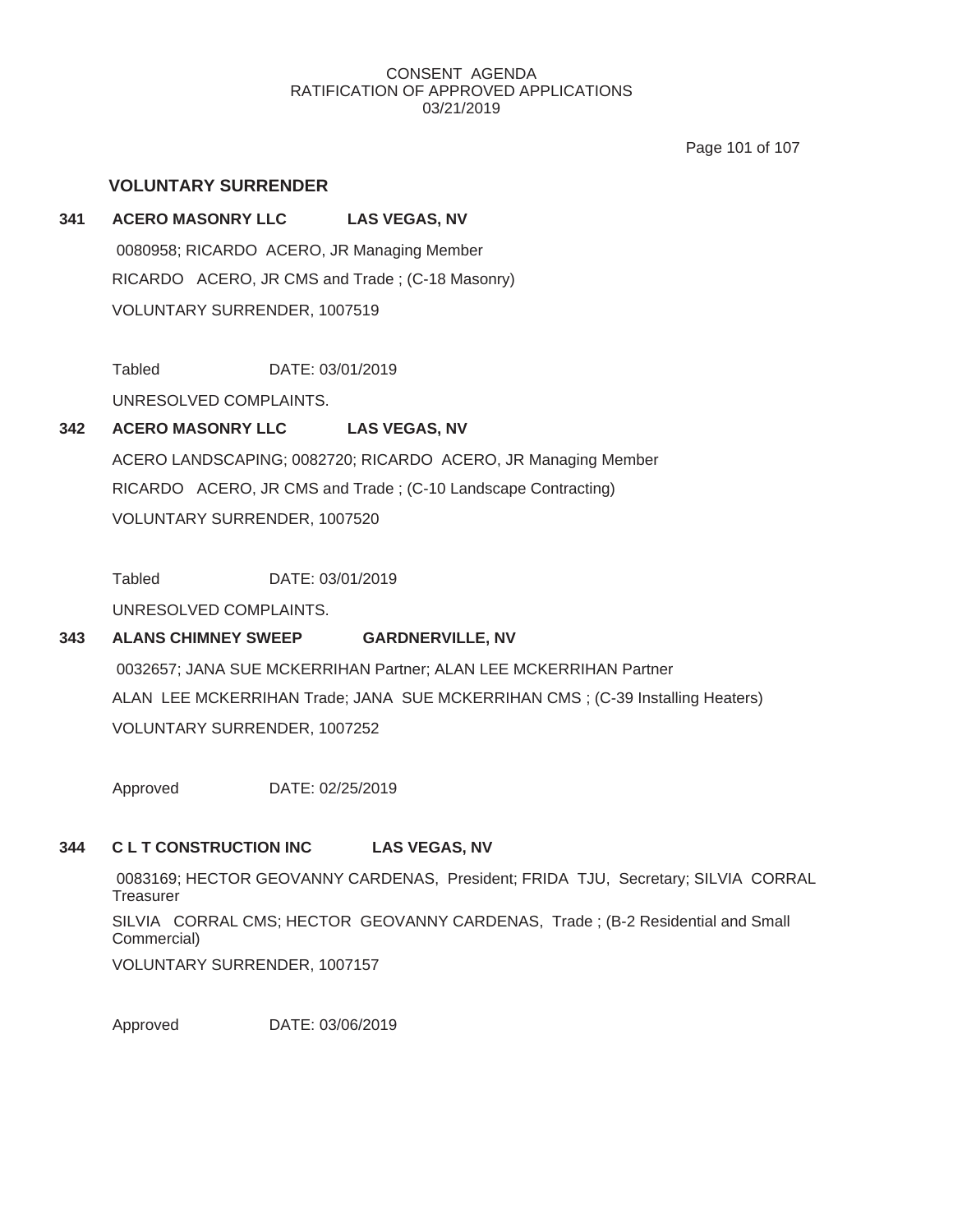Page 102 of 107

# **345 EURO TEC CORPORATION PRESCOTT, AZ**

0079845; THOMAS ANTHONY CORKERY President; TONI MARIE CORKERY Secretary THOMAS ANTHONY CORKERY CMS and Trade ; (C-3B Finish Carpentry) VOLUNTARY SURRENDER, 1006838

Approved DATE: 02/14/2019

# **346 FILIBERTO VALENCIANO CORDOVA SPARKS, NV** MAGIC SCAPE; 0083909; FILIBERTO VALENCIANO CORDOVA Owner FILIBERTO VALENCIANO CORDOVA Trade ; (C-5 Concrete Contracting) VOLUNTARY SURRENDER, 1007459

Approved DATE: 03/01/2019

CONTINGENT UPON ISSUANCE OF PENDING LICENSE APPLICATION.

# **347 FILIBERTO VALENCIANO CORDOVA SPARKS, NV**

MAGIC SCAPE; 0082943; FILIBERTO VALENCIANO CORDOVA Owner FILIBERTO VALENCIANO CORDOVA CMS and Trade ; (A-21 Fencing and Guardrails) VOLUNTARY SURRENDER, 1007460

Approved DATE: 03/01/2019 CONTINGENT UPON ISSUANCE OF PENDING LICENSE APPLICATION.

# **348 FILIBERTO VALENCIANO CORDOVA SPARKS, NV** MAGIC SCAPE; 0051758B; FILIBERTO VALENCIANO CORDOVA Owner FILIBERTO VALENCIANO CORDOVA CMS and Trade ; (C-10 Landscape Contracting) VOLUNTARY SURRENDER, 1007461

Approved DATE: 03/05/2019 CONTINGENT UPON ISSUANCE OF PENDING LICENSE APPLICATION.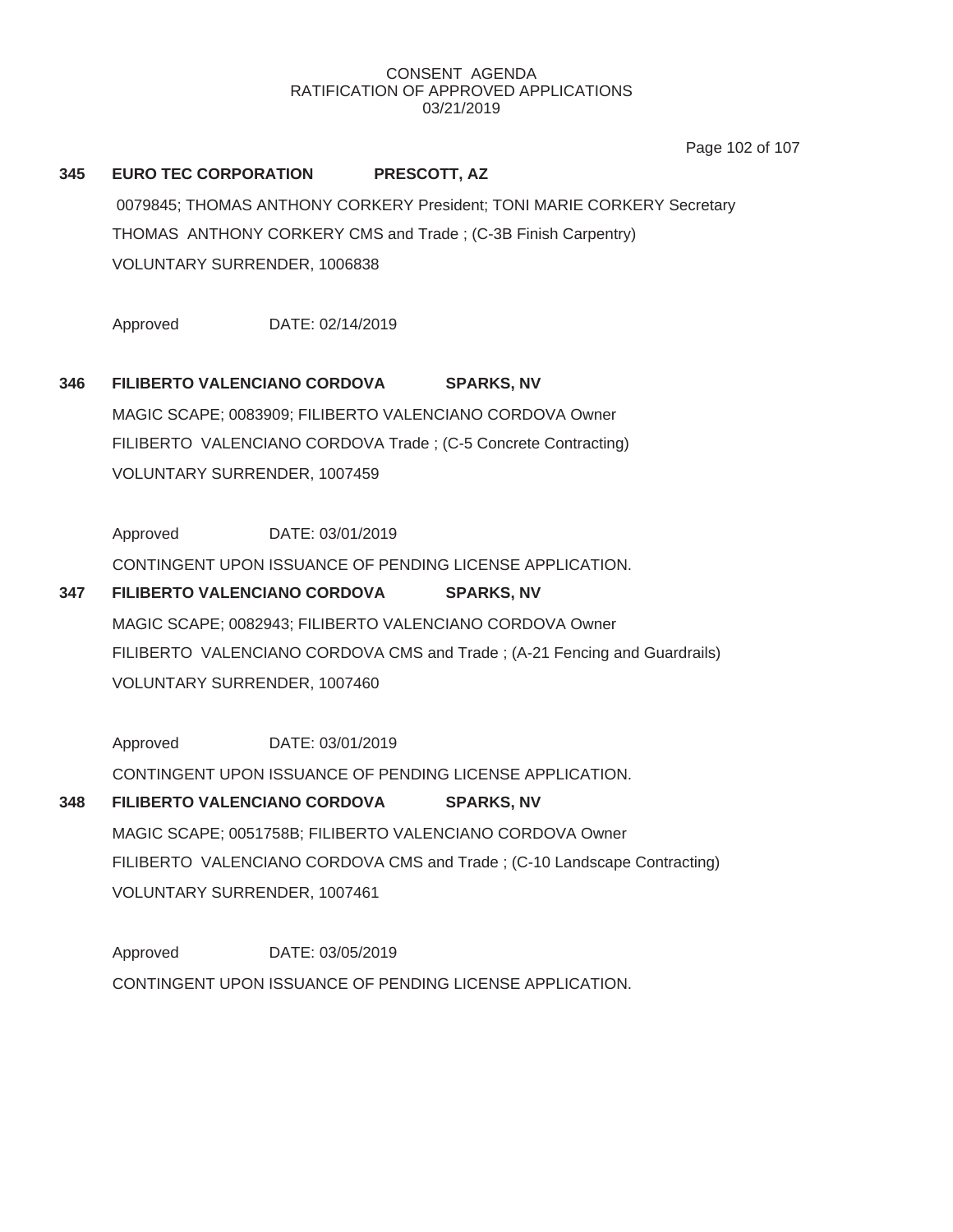Page 103 of 107

# **349 FIRST GENERAL SERVICES OF NORTHERN NEVADA INC RENO, NV** 0053946; LUKE WESLEY FLETCHER President; ADRIENNE LINDSEY FLETCHER Secretary/Treasurer LUKE WESLEY FLETCHER CMS and Trade ; (B-2 Residential and Small Commercial)

VOLUNTARY SURRENDER, 1007253

Approved DATE: 02/25/2019

CONTINGENT UPON ISSUANCE OF PENDING LICENSE APPLICATION.

# **350 GERALD WADE DONALDSON LAS VEGAS, NV** TOTAL SIGN SYSTEMS; 0054904; GERALD WADE DONALDSON Owner GERALD WADE DONALDSON CMS and Trade ; (C-6A Outdoor Advertising) VOLUNTARY SURRENDER, 1007056

Approved DATE: 02/11/2019

CONTINGENT UPON ISSUANCE OF PENDING LICENSE APPLICATION.

# **351 M & M CONSTRUCTION RENO, NV** 0013947; PATRICK MICHAEL MARIGOLD Owner PATRICK MICHAEL MARIGOLD CMS and Trade ; (B General Building) VOLUNTARY SURRENDER, 1006475

Approved DATE: 02/11/2019

**352 MATERIAL HANDLING EQUIPMENT ERECTORS INC NAPLES, FL** 0030073; JUDITH ANNE HORNE President; JON DEREK DARLING Vice President WILLIAM JOURNAL LEWARNE CMS and Trade ; (C-26B Building Accessories and Specialties) VOLUNTARY SURRENDER, 1007239

Approved DATE: 02/25/2019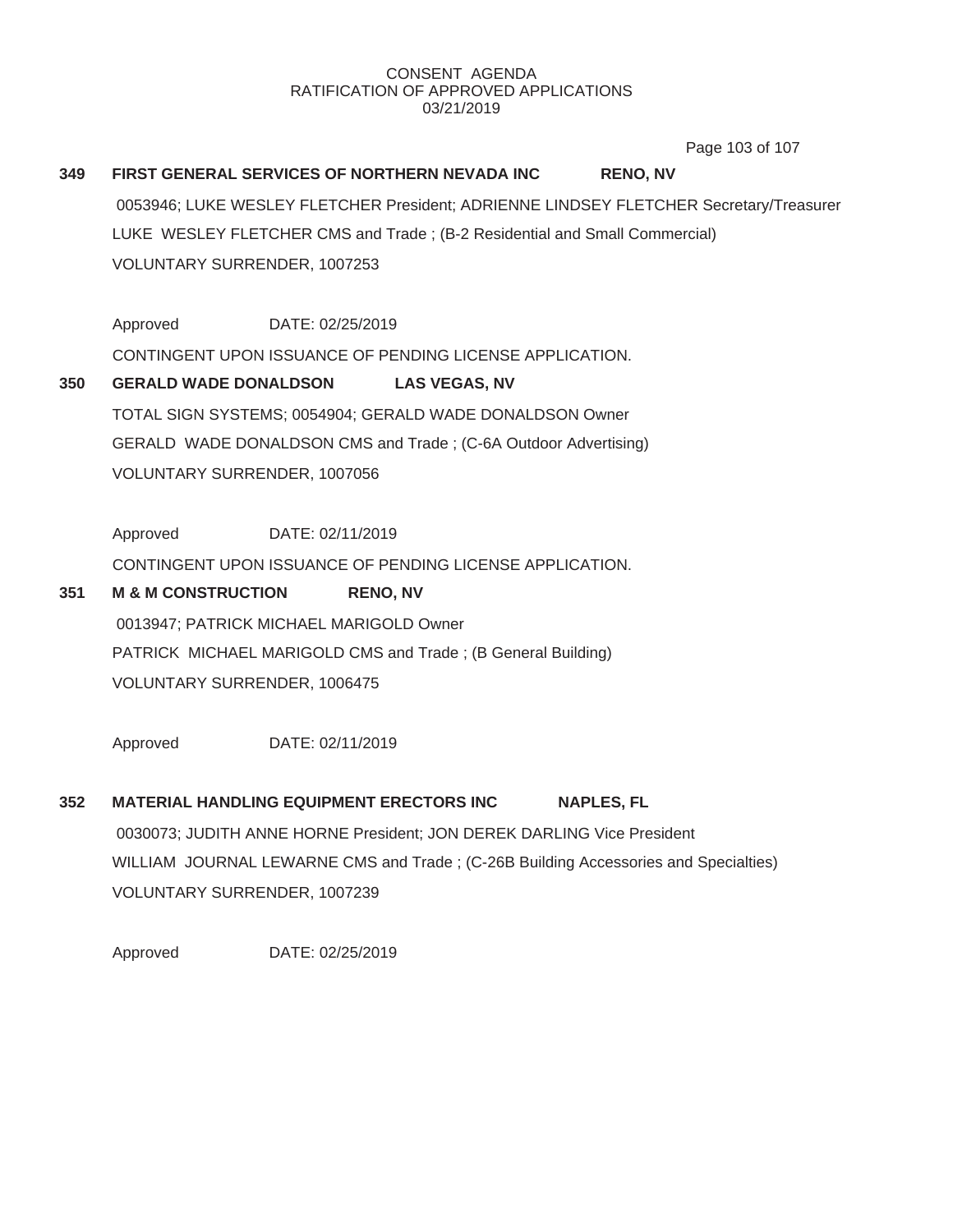Page 104 of 107

#### **353 NEW TECHNOLOGY SPECIALISTS LLC SPARKS, NV**

0080232; BRENDAN SCOTT EDGINGTON Managing Member; BRIAN TIMOTHY BRAGER Managing Member; HOOMAN ALI BAMDAD Managing Member

BRIAN TIMOTHY BRAGER CMS and Trade ; (B-2 Residential and Small Commercial)

VOLUNTARY SURRENDER, 1005870

Approved DATE: 02/08/2019

# **354 NORTHERN ELECTRIC INC THORNTON, CO**

0067898; ALBERT CARL FISHER President; JOSEPH HARDING DOPLER Vice President JOSEPH HARDING DOPLER CMS and Trade ; (C-2 Electrical) VOLUNTARY SURRENDER, 1007123

Approved DATE: 02/28/2019

# **355 PRODIGIUM CORP LAS VEGAS, NV**

LANDSCAPE MASTERS CONSTRUCTION; 0081607; JAY DON WEBER President

; (C-10 Landscape Contracting)

VOLUNTARY SURRENDER, 1002231

Approved DATE: 02/14/2019

# **356 PRODIGIUM CORP LAS VEGAS, NV**

TILE STYLE; 0081881; JAY DON WEBER President

; (C-20 Tiling)

VOLUNTARY SURRENDER, 1002232

Approved DATE: 02/14/2019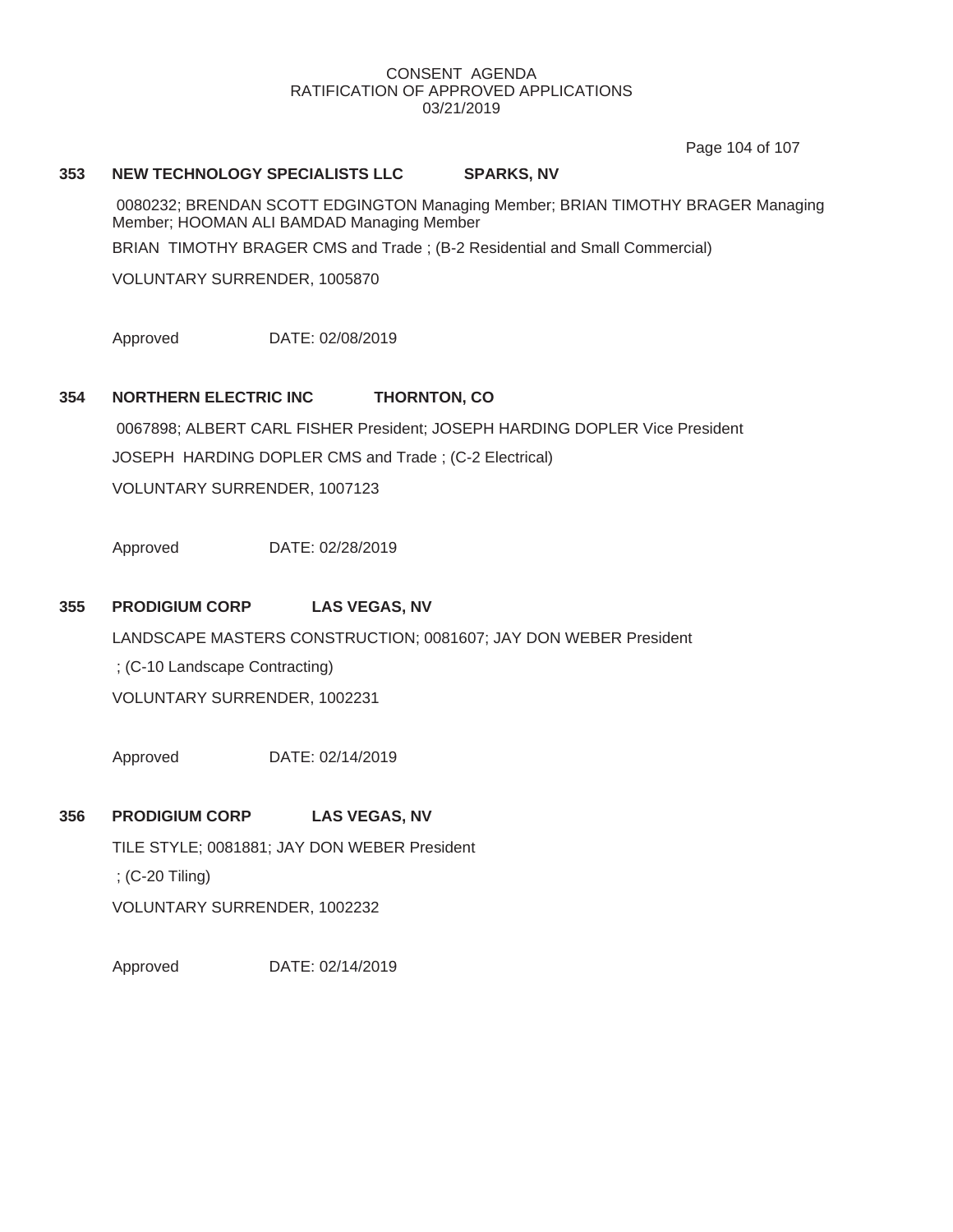Page 105 of 107

# **357 PRODIGIUM CORP LAS VEGAS, NV** RADIANT POOLS; 0081754; JAY DON WEBER President ; (A-10 Commercial and Residential Pools) VOLUNTARY SURRENDER, 1002233

Approved DATE: 02/14/2019

# **358 PROPERTY MAINTENANCE SPECIALISTS INC LAS VEGAS, NV** YOUR AIR CONDITIONING AND HEATING COMPANY; 0077273; JEREMY LEE DAVIS President JEREMY LEE DAVIS CMS and Trade ; (C-21B Air Conditioning) VOLUNTARY SURRENDER, 1007415

Approved DATE: 03/01/2019

CONTINGENT UPON ISSUANCE OF PENDING LICENSE APPLICATION.

# **359 RAFAEL ANGEL MORENO LAS VEGAS, NV** MORENO ELECTRIC; 0046505; RAFAEL ANGEL MORENO Owner RAFAEL ANGEL MORENO CMS and Trade ; (C-2 Electrical) VOLUNTARY SURRENDER, 1007432

Approved DATE: 03/06/2019

# **360 REFCON MECHANICAL LLC SPARKS, NV**

0079236; MICHAEL BRANDON WALLACE, JR Manager MICHAEL BRANDON WALLACE, JR CMS and Trade ; (C-21 Refrigeration and Air Conditioning) VOLUNTARY SURRENDER, 1007210

Approved DATE: 02/11/2019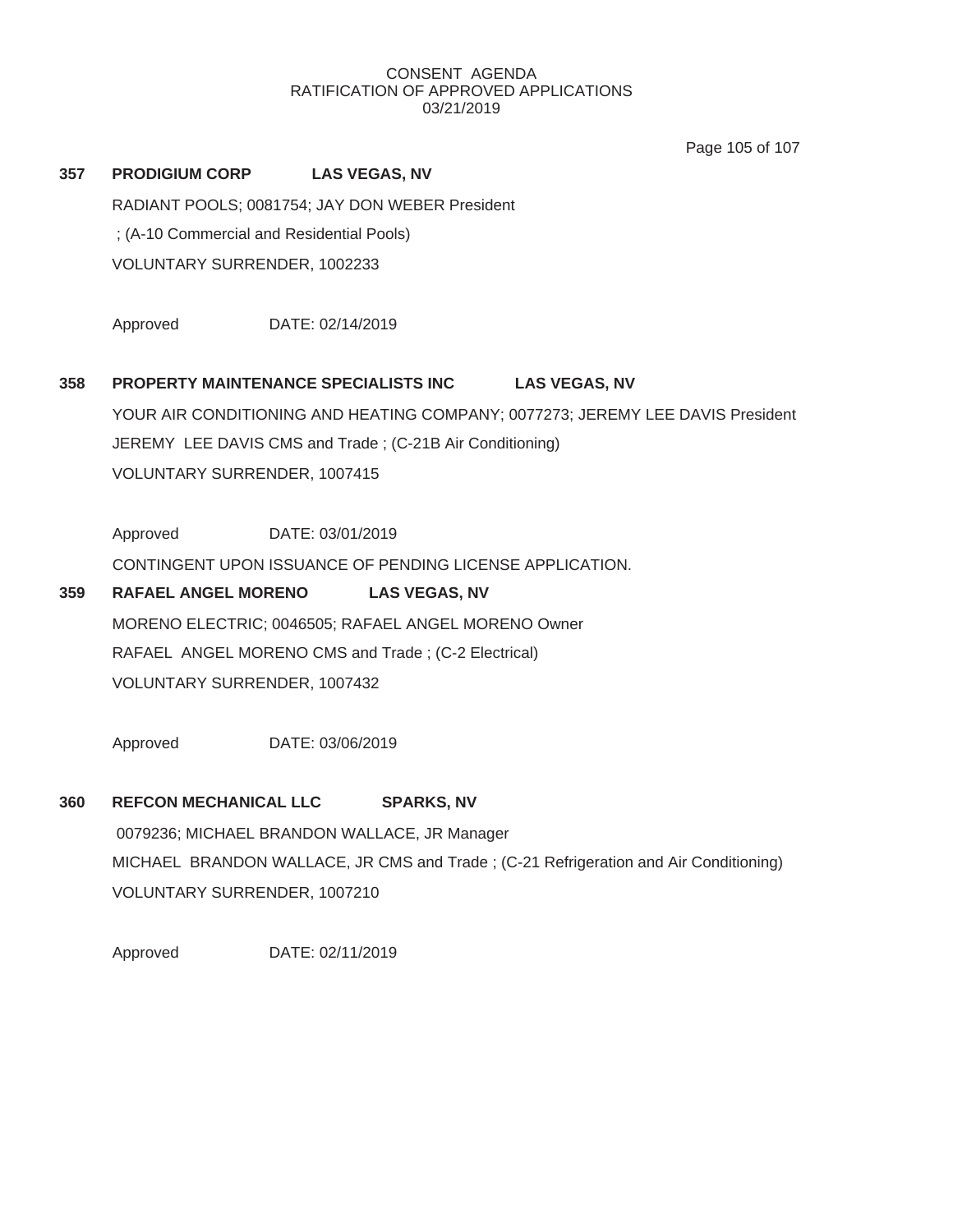### CONSENT AGENDA RATIFICATION OF APPROVED APPLICATIONS 03/21/2019

Page 106 of 107

# **361 ROSALIO CARRILLO JIMENEZ TAHOE CITY, CA**

LEOS ELECTRIC; 0075801; ROSALIO CARRILLO JIMENEZ Owner

ROSALIO CARRILLO JIMENEZ CMS and Trade ; (C-2 Electrical)

VOLUNTARY SURRENDER, 1007204

Approved DATE: 02/11/2019

CONTINGENT UPON ISSUANCE OF PENDING LICENSE APPLICATION.

# **362 S S R W J V LLC HENDERSON, NV**

0082726; S M E STEEL CONTRACTORS INC Manager; SCHUFF STEEL COMPANY Manager; ROBERT NEAL WALDREP Other; GORDON KENT HALLADAY Other

ROBERT NEAL WALDREP CMS and Trade; CHUCK BAER CMS and Trade ; (C-14B Structural Steel; C-14C Ornamental Metal)

VOLUNTARY SURRENDER, 1007108

Approved DATE: 02/11/2019

## **363 SPAHR CORPORATION LAS VEGAS, NV**

SPECTRUM HOME SERVICES OF NEVADA; 0079422; CHRISTOPHER EUGENE SPAHR President

MATTHEW KAWAIKEA ERNESTBERG Trade; CHRISTOPHER EUGENE SPAHR CMS ; (B-2 Residential and Small Commercial)

VOLUNTARY SURRENDER, 1007498

Approved DATE: 03/01/2019

CONTINGENT UPON ISSUANCE OF PENDING LICENSE APPLICATION.

# **364 TAHOE FENCE CO INC CARSON CITY, NV**

0053722; JEANETTE WILDE MELLOW President; MATTHEW CHAD MELLOW Vice President; MARK ANTHONY MELLOW Vice President

MARK ANTHONY MELLOW CMS and Trade ; (C-25 Fencing and Equipping Playgrounds)

VOLUNTARY SURRENDER, 1007263

Approved DATE: 02/11/2019

SURRENDER LICENSE #53722 UPON ISSUANCE OF THE NEW LICENSE FOR TAHOE FENCE CO INC (NV CORP)